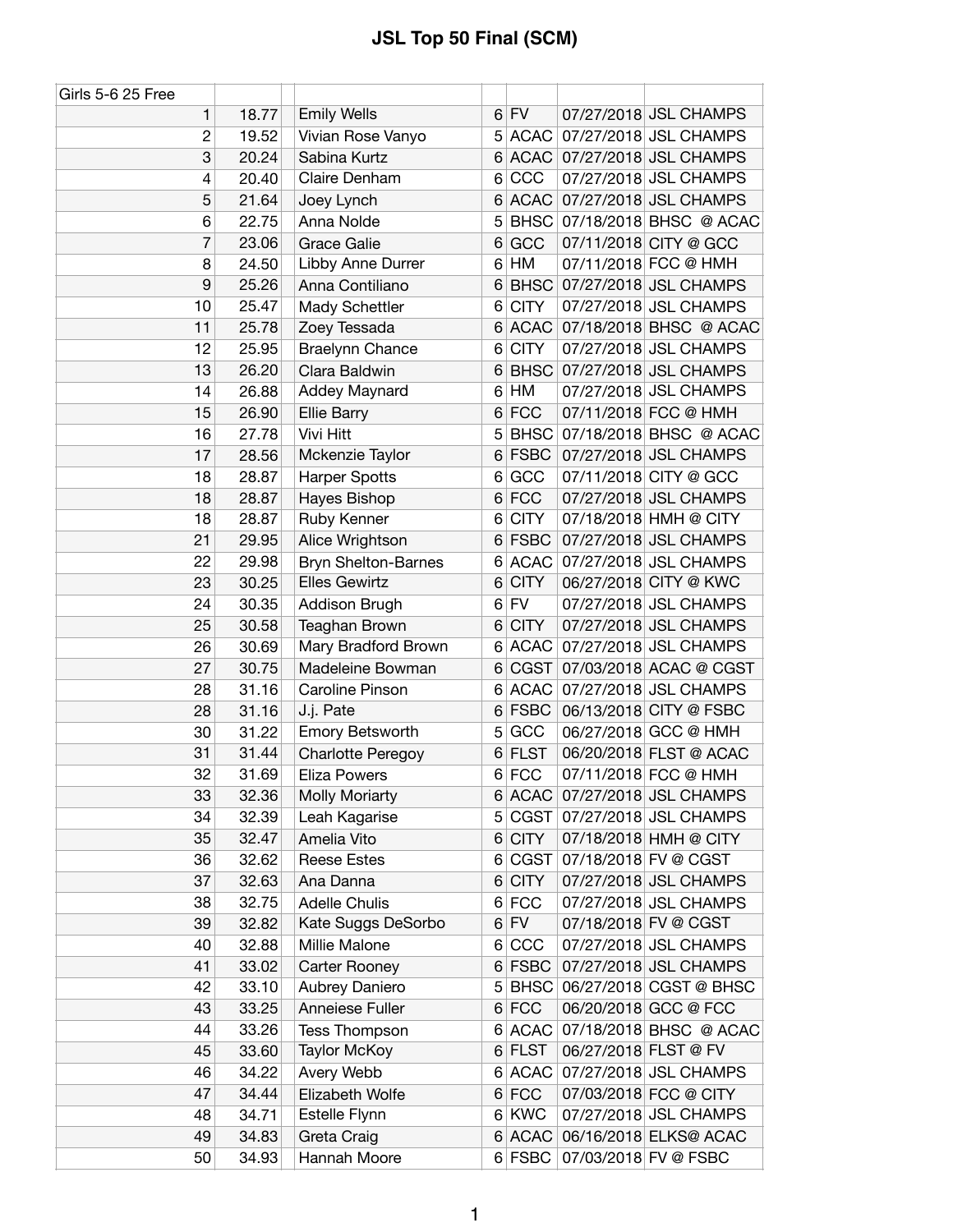| Girls 5-6 25 Back |        |                          |                |             |                               |
|-------------------|--------|--------------------------|----------------|-------------|-------------------------------|
| 1                 | 23.71  | Vivian Rose Vanyo        |                |             | 5 ACAC 07/27/2018 JSL CHAMPS  |
| $\overline{c}$    | 24.78  | Claire Denham            | 6 <sup>1</sup> | CCC         | 06/13/2018 BHSC @ FCC         |
| 3                 | 25.19  | Joey Lynch               |                |             | 6 ACAC 07/03/2018 ACAC @ CGST |
| 4                 | 25.44  | <b>Grace Galie</b>       | 6              | GCC         | 07/11/2018 CITY @ GCC         |
| 5                 | x26.06 | <b>Emily Wells</b>       |                | $6$ FV      | 07/11/2018 ACAC @ FV          |
| 6                 | 26.61  | Sabina Kurtz             | 6              | ACAC        | 07/27/2018 JSL CHAMPS         |
| 7                 | 28.34  | Anna Contiliano          | 6              |             | BHSC 07/18/2018 BHSC @ ACAC   |
| 8                 | 28.46  | Ruby Kenner              | 6              | <b>CITY</b> | 07/18/2018 HMH @ CITY         |
| 9                 | 29.13  | Libby Anne Durrer        |                | $6$ HM      | 07/27/2018 JSL CHAMPS         |
| 10                | 29.20  | Ellie Barry              | 6              | <b>FCC</b>  | 07/27/2018 JSL CHAMPS         |
| 11                | 29.46  | Clara Baldwin            | 6              |             | BHSC 07/05/2018 BHSC @ FLST   |
| 12                | 29.81  | Mady Schettler           | 6              | <b>CITY</b> | 07/11/2018 CITY @ GCC         |
| 13                | 30.22  | <b>Charlotte Peregoy</b> | 6              | <b>FLST</b> | 07/18/2018 FSBC @ FLST        |
| 14                | 30.33  | Braelynn Chance          | 6              | <b>CITY</b> | 07/27/2018 JSL CHAMPS         |
| 15                | 30.44  | Zoey Tessada             | 6              |             | ACAC 07/27/2018 JSL CHAMPS    |
| 16                | 31.22  | Anna Nolde               | 5              |             | BHSC 07/18/2018 BHSC @ ACAC   |
| 17                | 31.26  | Ariella Miller           | 6              |             | LMST 07/11/2018 LMST @ KWC    |
| 18                | 31.56  | <b>Harper Spotts</b>     | 6              | GCC         | 07/11/2018 CITY @ GCC         |
| 19                | 31.72  | <b>Caroline Pinson</b>   | 6              |             | ACAC 07/27/2018 JSL CHAMPS    |
| 20                | 32.88  | Vivi Hitt                | 5              | <b>BHSC</b> | 06/27/2018 CGST @ BHSC        |
| 21                | 33.06  | <b>Elles Gewirtz</b>     | 6              | <b>CITY</b> | 07/18/2018 HMH @ CITY         |
| 22                | 33.17  | Piper Kauffman           | 6              | <b>FCC</b>  | 07/27/2018 JSL CHAMPS         |
| 23                | 33.41  | Madeleine Bowman         | 6              |             | CGST 07/27/2018 JSL CHAMPS    |
| 24                | 33.44  | Greta Craig              | 6              |             | ACAC 06/27/2018 FSBC @ ACAC   |
| 25                | 34.00  | <b>Eliza Powers</b>      | 6              | <b>FCC</b>  | 07/27/2018 JSL CHAMPS         |
| 26                | 34.21  | Addey Maynard            | 6              | HM          | 06/27/2018 GCC @ HMH          |
| 27                | 34.22  | Alice Wrightson          | 6              | <b>FSBC</b> | 07/03/2018 FV @ FSBC          |
| 28                | 34.50  | Hayes Bishop             |                | $6$ FCC     | 07/27/2018 JSL CHAMPS         |
| 29                | 34.57  | Taylor McKoy             |                | 6 FLST      | 07/27/2018 JSL CHAMPS         |
| 30                | 34.89  | Nora Brooks              | 6              | <b>ACAC</b> | 07/27/2018 JSL CHAMPS         |
| 31                | 35.02  | Kate Suggs DeSorbo       | $6 \mid$       | <b>FV</b>   | 07/03/2018 FV @ FSBC          |
| 32                | 35.03  | Teaghan Brown            | 6 <sup>1</sup> | <b>CITY</b> | 07/11/2018 CITY @ GCC         |
| 33                | 35.16  | Mary Bradford Brown      |                |             | 6 ACAC 06/27/2018 FSBC @ ACAC |
| 33                | 35.16  | Molly Elmore             |                | 5 ACAC      | 07/03/2018 ACAC @ CGST        |
| 35                | 35.28  | <b>Molly Moriarty</b>    |                |             | 6 ACAC 06/16/2018 ELKS@ ACAC  |
| 36                | 35.31  | <b>Emory Betsworth</b>   | 5              | GCC         | 06/27/2018 GCC @ HMH          |
| 36                | 35.31  | <b>Reese Estes</b>       | 6              | CGST        | 07/27/2018 JSL CHAMPS         |
| 38                | 35.36  | Emery deGoa              | 5              | GCC         | 07/27/2018 JSL CHAMPS         |
| 39                | 35.75  | Bryn Shelton-Barnes      |                |             | 6 ACAC 06/27/2018 FSBC @ ACAC |
| 40                | 35.87  | Harper Fox               | 6 <sup>1</sup> | FSBC        | 07/18/2018 FSBC @ FLST        |
| 41                | 36.36  | <b>Lilly Harris</b>      |                | 6 LG        | 07/27/2018 JSL CHAMPS         |
| 42                | 36.40  | Sophia Starr             | 6              | <b>CITY</b> | 06/27/2018 CITY @ KWC         |
| 43                | 36.43  | Leah Kagarise            | 5              | CGST        | 07/18/2018 FV @ CGST          |
| 43                | 36.43  | Avery Webb               | 6              | ACAC        | 07/27/2018 JSL CHAMPS         |
| 45                | 37.09  | Vienna Barresi           | 6              | LMST        | 07/11/2018 LMST @ KWC         |
| 46                | 37.12  | Madelyn Ford             |                | 5 LMST      | 06/20/2018 LMST @ CITY        |
| 47                | 38.12  | Anneiese Fuller          |                | $6$ FCC     | 07/18/2018 FCC @ KWC          |
| 48                | 38.22  | <b>Haley Schoeny</b>     | 5 <sup>1</sup> | CGST        | 07/27/2018 JSL CHAMPS         |
| 49                | 38.40  | Millie Malone            | $6 \mid$       | CCC         | 06/20/2018 CCC @ GHG          |
| 50                | 38.66  | Reagan Yowell            |                | 6 LMST      | 07/27/2018 JSL CHAMPS         |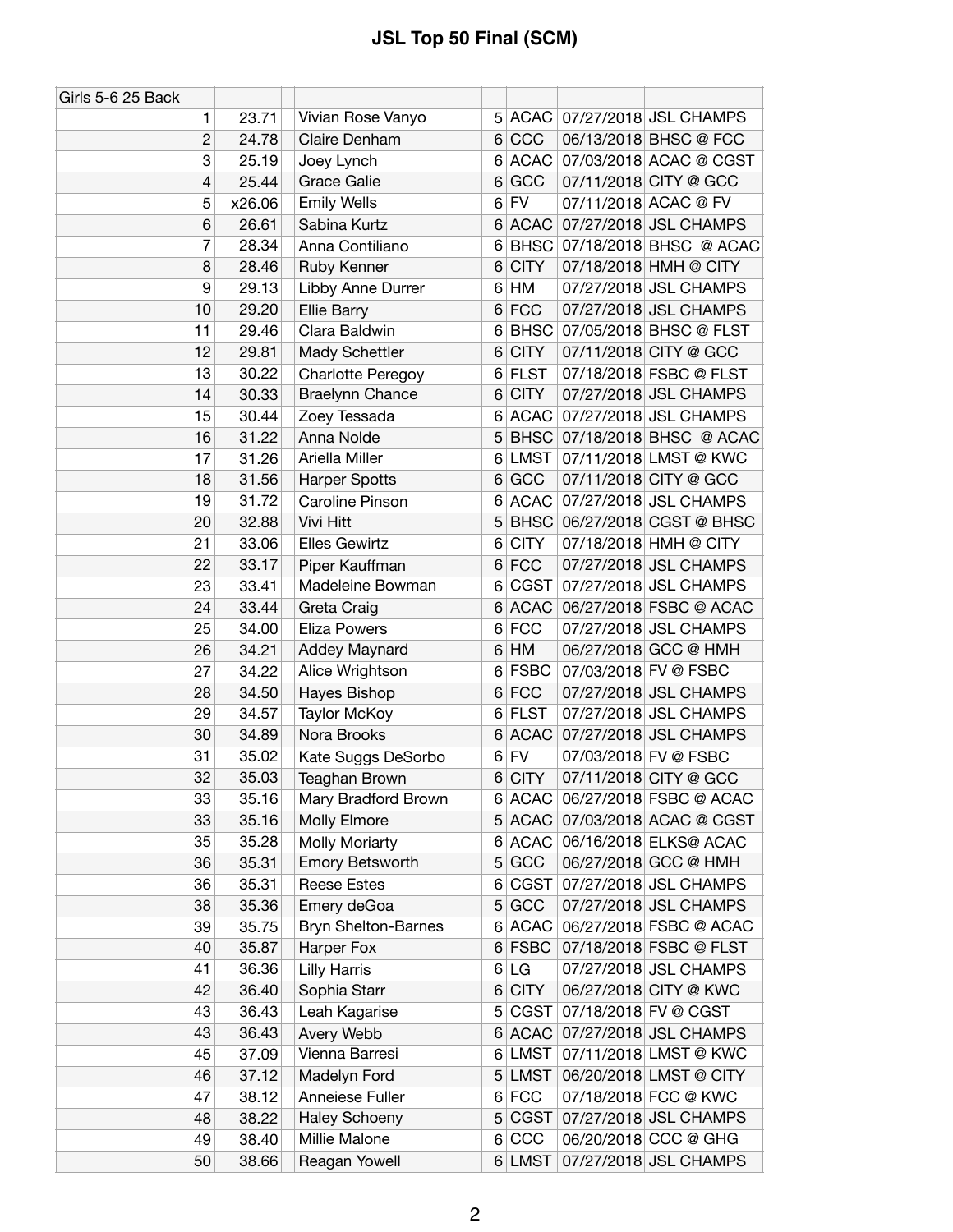| <b>Girls 7-8 25 Free</b> |        |                         |                |             |                     |                               |
|--------------------------|--------|-------------------------|----------------|-------------|---------------------|-------------------------------|
| 1                        | 16.06  | Mikela Pilkey           |                | 8 KWC       |                     | 07/27/2018 JSL CHAMPS         |
| $\overline{c}$           | 16.10  | <b>Rylee Shumate</b>    |                | 8 FLST      |                     | 07/27/2018 JSL CHAMPS         |
| 3                        | 17.09  | Amelie Meyer            |                |             |                     | 8 ACAC 07/18/2018 BHSC @ ACAC |
| 4                        | 17.37  | Meghan Ayres            | 8              | CGST        |                     | 07/27/2018 JSL CHAMPS         |
| 5                        | x17.97 | Ashley Cheng            |                | 8 FV        | 06/13/2018 GHG @ FV |                               |
| 6                        | 18.20  | Lulu Hitt               | 7              | <b>BHSC</b> |                     | 07/27/2018 JSL CHAMPS         |
| $\overline{7}$           | 18.21  | Katherine Heilman       | $\overline{7}$ |             |                     | CGST 06/27/2018 CGST @ BHSC   |
| 8                        | 18.28  | Callie deGoa            | 8              | GCC         |                     | 07/18/2018 FSBC @ FLST        |
| 9                        | 18.30  | Erin Wood               |                | 8 ACAC      |                     | 07/27/2018 JSL CHAMPS         |
| 10                       | 18.44  | Lila Kate Robinson      |                | 8 LMST      |                     | 07/18/2018 GCC @ LMST         |
| 11                       | 18.45  | <b>Susannah Morales</b> |                | 8 FSBC      |                     | 07/27/2018 JSL CHAMPS         |
| 12                       | 18.71  | Sisi Pohl               | 8              | <b>CITY</b> |                     | 07/03/2018 FCC @ CITY         |
| 13                       | 18.73  | <b>Grace Browne</b>     | 8 <sup>1</sup> | <b>FCC</b>  |                     | 07/27/2018 JSL CHAMPS         |
| 14                       | 18.81  | <b>Brooke Arlen</b>     |                |             |                     | 8 ACAC 07/18/2018 BHSC @ ACAC |
| 15                       | 18.97  | Dilyn Carter            | 7              | CGST        |                     | 07/18/2018 FV @ CGST          |
| 16                       | 19.07  | <b>Willow Phillips</b>  | 7              | CGST        |                     | 07/18/2018 FV @ CGST          |
| 17                       | 19.15  | Taylor Kagarise         | $\overline{7}$ | CGST        |                     | 07/18/2018 FV @ CGST          |
| 18                       | 19.24  | Sarah Ni                |                | 8 FLST      |                     | 07/27/2018 JSL CHAMPS         |
| 19                       | 19.38  | <b>Gincy King</b>       | 7              | <b>FCC</b>  |                     | 06/13/2018 BHSC @ FCC         |
| 20                       | 19.47  | Avery Chang             |                | 8 HM        |                     | 07/18/2018 HMH @ CITY         |
| 21                       | 19.55  | Keegan Breheny          |                |             |                     | 8 BHSC 07/27/2018 JSL CHAMPS  |
| 22                       | 19.59  | <b>Madison Mitchell</b> | 8              | <b>ACAC</b> |                     | 07/18/2018 BHSC @ ACAC        |
| 23                       | 19.74  | Isabelle Thompson       |                | 8 ACAC      |                     | 07/27/2018 JSL CHAMPS         |
| 24                       | 19.81  | <b>Tenley English</b>   |                | 8 FCC       |                     | 06/13/2018 BHSC @ FCC         |
| 25                       | 19.94  | Lauren Denham           | 8              | CCC         |                     | 07/10/2018 CCC @ ELKS         |
| 26                       | 20.00  | Margaret Killian        |                | $7$ FV      |                     | 07/18/2018 FV @ CGST          |
| 26                       | 20.00  | Gabriella Gray          | 7              | <b>LMST</b> |                     | 06/13/2018 FAST @ LMST        |
| 28                       | 20.01  | <b>Sydney Davis</b>     | 8              | GCC         |                     | 07/27/2018 JSL CHAMPS         |
| 29                       | 20.10  | <b>Cooper Shifflett</b> | 8              | GHG         |                     | 07/27/2018 JSL CHAMPS         |
| 30                       | 20.25  | Nora Rosensweig         |                | 8 CITY      |                     | 07/18/2018 HMH @ CITY         |
| 31                       | 20.32  | Margot Murphy           |                | $7$ FCC     |                     | 07/27/2018 JSL CHAMPS         |
| 32                       | 20.39  | Monet Coleman           |                | 7 ACAC      |                     | 07/27/2018 JSL CHAMPS         |
| 33                       | 20.41  | Maeve Driscoll          |                |             |                     | 8 CGST 07/03/2018 ACAC @ CGST |
| 34                       | 20.50  | Dorothy Streit          |                | 8 CGST      |                     | 06/27/2018 CGST @ BHSC        |
| 35                       | 20.58  | Clare Strassheim        |                | 7 GCC       |                     | 07/11/2018 CITY @ GCC         |
| 36                       | 20.85  | Mila Clark              | 7              | <b>BHSC</b> |                     | 07/05/2018 BHSC @ FLST        |
| 37                       | 20.88  | Malynn Blanchette       |                | $8$ FV      |                     | 07/27/2018 JSL CHAMPS         |
| 38                       | 20.91  | Cate Engler             |                | 8 KWC       |                     | 07/18/2018 FCC @ KWC          |
| 39                       | 20.93  | Hazel Alexander         |                | 8 CGST      |                     | 07/27/2018 JSL CHAMPS         |
| 40                       | 21.06  | Katie Lyons             | 8              | <b>ACAC</b> |                     | 06/16/2018 ELKS@ ACAC         |
| 41                       | 21.15  | Caitlin Springett       |                | 8 GCC       |                     | 06/13/2018 CGST @ GCC         |
| 42                       | 21.41  | Sedona King             |                | 7 FLST      |                     | 06/20/2018 FLST @ ACAC        |
| 43                       | 21.72  | bonnie lee              |                | 8 HM        |                     | 07/18/2018 HMH @ CITY         |
| 44                       | 21.75  | Laney Keller            | 7              | <b>CITY</b> |                     | 06/13/2018 CITY @ FSBC        |
| 45                       | 21.82  | Maddy Belle Alimard     | 8 <sup>1</sup> | GCC         |                     | 06/13/2018 CGST @ GCC         |
| 46                       | 22.00  | Ann Kraft               |                | 8 LMST      |                     | 07/11/2018 LMST @ KWC         |
| 47                       | 22.08  | Abby Caruso             |                | 7 FAST      |                     | 07/11/2018 LG @ FAST          |
| 48                       | 22.10  | Lila Parrott            |                | 8 KWC       |                     | 06/27/2018 CITY @ KWC         |
| 49                       | 22.15  | Talia Plehn             |                | 8 CITY      |                     | 06/20/2018 LMST @ CITY        |
| 50                       | 22.20  | <b>Ellie Bleakley</b>   |                | 8 FSBC      |                     | 07/03/2018 FV @ FSBC          |
|                          |        |                         |                |             |                     |                               |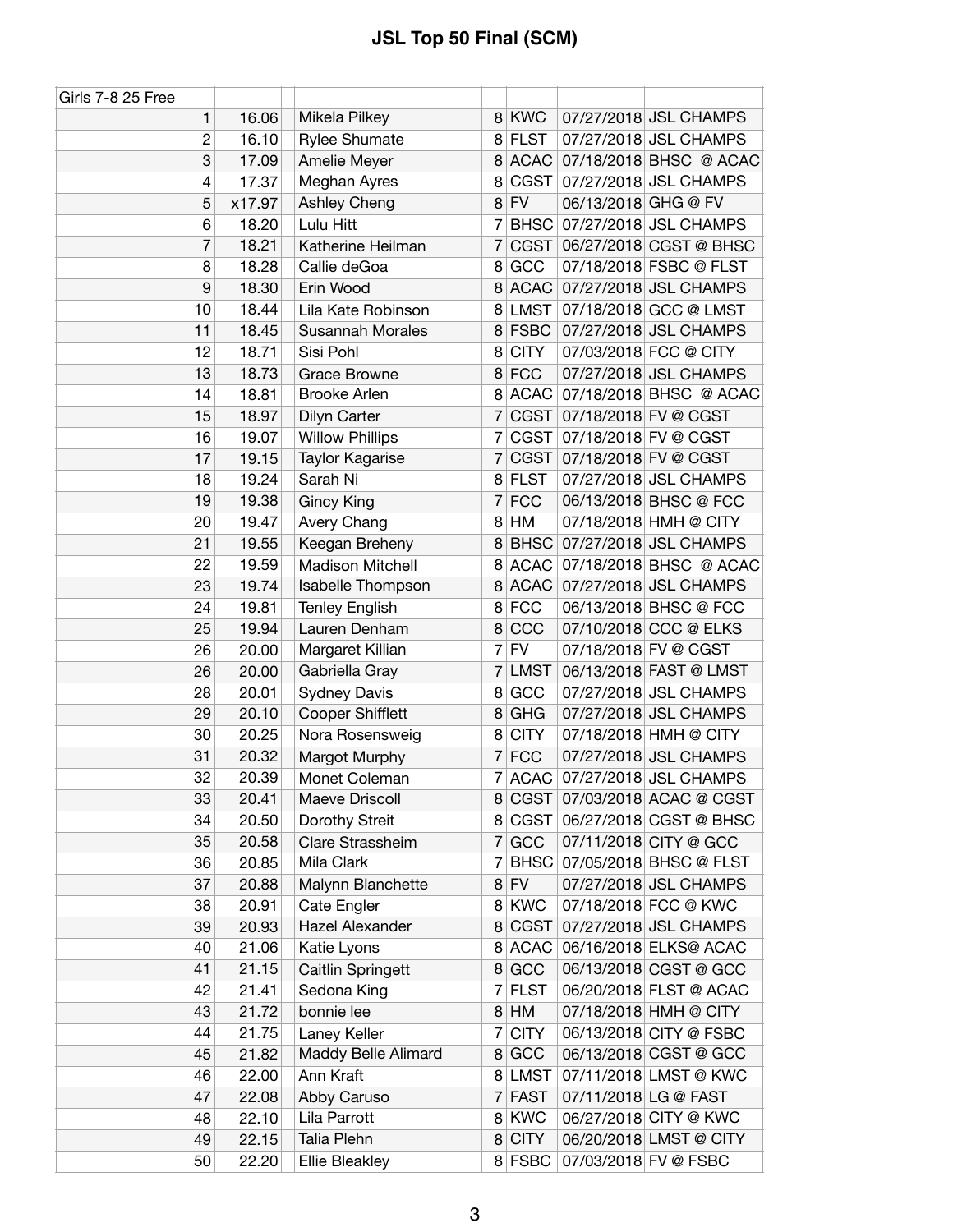| Girls 7-8 50 Free |        |                           |                |             |                                |
|-------------------|--------|---------------------------|----------------|-------------|--------------------------------|
| 1                 | 36.61  | Meghan Ayres              | 8              |             | CGST 07/27/2018 JSL CHAMPS     |
| 2                 | 36.79  | Amelie Meyer              |                |             | 8 ACAC 07/27/2018 JSL CHAMPS   |
| 3                 | 38.87  | Mikela Pilkey             | 8 <sup>1</sup> | <b>KWC</b>  | 07/03/2018 KWC @ GCC           |
| 4                 | 41.09  | Lauren Denham             | 8              | CCC         | 07/27/2018 JSL CHAMPS          |
| 5                 | 41.14  | Erin Wood                 | 8              | <b>ACAC</b> | 06/27/2018 FSBC @ ACAC         |
| 6                 | 41.78  | Lulu Hitt                 | 7              |             | BHSC 07/27/2018 JSL CHAMPS     |
| 7                 | 42.04  | <b>Susannah Morales</b>   | 8              | <b>FSBC</b> | 06/27/2018 FSBC @ ACAC         |
| 8                 | 43.10  | Dilyn Carter              | 7              |             | CGST 07/27/2018 JSL CHAMPS     |
| 9                 | 43.47  | Margaret Killian          | 7              | <b>FV</b>   | 07/27/2018 JSL CHAMPS          |
| 10                | 43.68  | Lila Kate Robinson        |                | 8 LMST      | 07/03/2018 HMH @ LMST          |
| 11                | 43.84  | <b>Willow Phillips</b>    | 7              |             | CGST   07/27/2018   JSL CHAMPS |
| 12                | x44.00 | <b>Gincy King</b>         | 7              | <b>FCC</b>  | 07/03/2018 FCC @ CITY          |
| 13                | 44.29  | <b>Tenley English</b>     | 8              | <b>FCC</b>  | 07/27/2018 JSL CHAMPS          |
| 14                | 45.05  | Keegan Breheny            | 8              |             | BHSC 07/27/2018 JSL CHAMPS     |
| 15                | 45.08  | Dorothy Streit            | 8              |             | CGST 07/27/2018 JSL CHAMPS     |
| 16                | 45.14  | <b>Brooke Arlen</b>       | 8              | <b>ACAC</b> | 07/18/2018 BHSC @ ACAC         |
| 17                | 45.72  | <b>Sydney Davis</b>       | 8              | GCC         | 07/27/2018 JSL CHAMPS          |
| 18                | 45.91  | <b>Madison Mitchell</b>   | 8              | ACAC        | 07/18/2018 BHSC @ ACAC         |
| 19                | 46.72  | Avery Chang               | 8              | HM          | 07/03/2018 HMH @ LMST          |
| 20                | x46.91 | Sisi Pohl                 | 8              | <b>CITY</b> | 06/20/2018 LMST @ CITY         |
| 21                | 47.23  | Gabriella Gray            | 7              | <b>LMST</b> | 06/27/2018 LMST @ FCC          |
| 22                | 47.38  | Nora Rosensweig           | 8              | <b>CITY</b> | 06/20/2018 LMST @ CITY         |
| 23                | 47.41  | Sedona King               |                | 7 FLST      | 07/27/2018 JSL CHAMPS          |
| 24                | 47.52  | Sarah Ni                  |                | 8 FLST      | 07/27/2018 JSL CHAMPS          |
| 25                | 47.61  | Isabelle Thompson         | 8              |             | ACAC 07/18/2018 BHSC @ ACAC    |
| 26                | 48.20  | Lila Parrott              |                | 8 KWC       | 07/27/2018 JSL CHAMPS          |
| 27                | 48.50  | Katherine Heilman         | 7              | <b>CGST</b> | 07/03/2018 ACAC @ CGST         |
| 28                | 48.69  | Callie deGoa              | 8              | GCC         | 06/27/2018 GCC @ HMH           |
| 29                | 49.58  | <b>Cooper Shifflett</b>   | 8              | <b>GHG</b>  | 07/27/2018 JSL CHAMPS          |
| 30                | 49.60  | <b>Grace Browne</b>       |                | 8 FCC       | 06/27/2018 LMST @ FCC          |
| 31                | 49.80  | Katie Lyons               | 8              |             | ACAC 06/27/2018 FSBC @ ACAC    |
| 32                | 50.04  | Mila Clark                | 7              | <b>BHSC</b> | 07/18/2018 BHSC @ ACAC         |
| 33                | 50.60  | Margot Murphy             |                | 7 FCC       | 07/27/2018 JSL CHAMPS          |
| 34                | 50.69  | Elizabeth Harrop-Williams |                | 8 FLST      | 07/27/2018 JSL CHAMPS          |
| 35                | x50.81 | Ann Kraft                 |                |             | 8 LMST 07/03/2018 HMH @ LMST   |
| 36                | 50.84  | Valerie Swanson           | 8              | GCC         | 07/27/2018 JSL CHAMPS          |
| 36                | 50.84  | <b>Tessa Showalter</b>    | 8 <sup>1</sup> | <b>BHSC</b> | 06/27/2018 CGST @ BHSC         |
| 38                | 50.90  | <b>Taylor Kagarise</b>    | 7              | CGST        | 07/03/2018 ACAC @ CGST         |
| 39                | 51.05  | bonnie lee                | 8              | HM          | 07/27/2018 JSL CHAMPS          |
| 39                | 51.05  | Hazel Lyman               | 8              | <b>FSBC</b> | 06/27/2018 FSBC @ ACAC         |
| 41                | 51.15  | <b>Ellie Davis</b>        |                |             | 8 BHSC 07/27/2018 JSL CHAMPS   |
| 42                | 51.22  | Cate Engler               |                | 8 KWC       | 07/03/2018 KWC @ GCC           |
| 43                | 51.47  | Clara Swanson             | 8              | GCC         | 07/03/2018 KWC @ GCC           |
| 44                | 51.53  | <b>Caitlin Springett</b>  | 8              | GCC         | 06/27/2018 GCC @ HMH           |
| 45                | 51.81  | Louise Shegda             | 8              | <b>BHSC</b> | 06/27/2018 CGST @ BHSC         |
| 46                | 52.17  | Maddy Belle Alimard       | 8 <sup>1</sup> | GCC         | 07/27/2018 JSL CHAMPS          |
| 47                | 52.33  | Savannah Hudtloff         | 8              | <b>FLST</b> | 07/27/2018 JSL CHAMPS          |
| 48                | 52.50  | Anna Clifford             | 8 <sup>1</sup> | CGST        | 07/03/2018 ACAC @ CGST         |
| 49                | 52.94  | Talia Plehn               | 8              | <b>CITY</b> | 06/27/2018 CITY @ KWC          |
| 50                | 53.51  | Monet Coleman             |                |             | 7 ACAC 06/27/2018 FSBC @ ACAC  |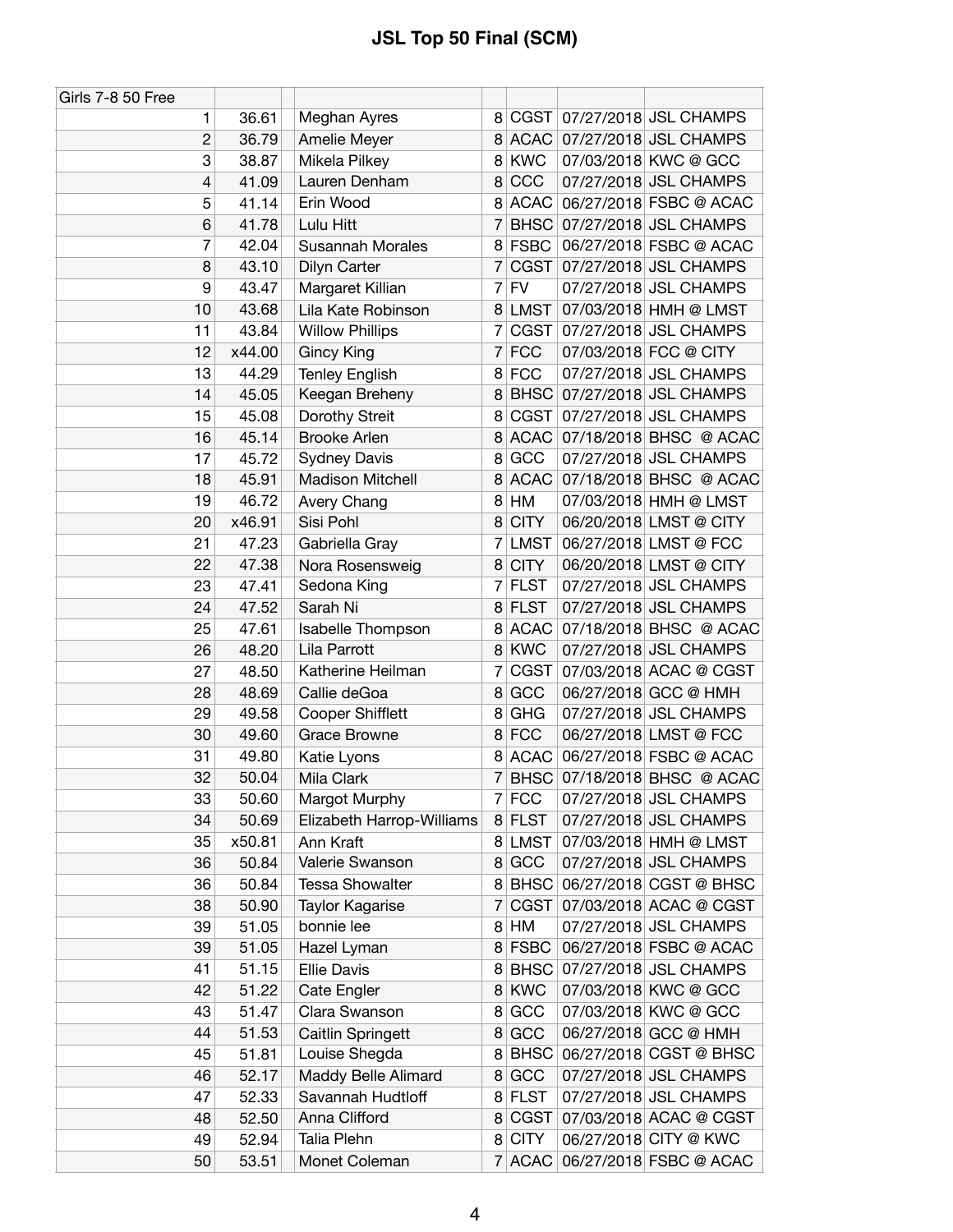| Girls 7-8 25 Back         |        |                           |                |             |                     |                               |
|---------------------------|--------|---------------------------|----------------|-------------|---------------------|-------------------------------|
| 1                         | 20.86  | Mikela Pilkey             |                | 8 KWC       |                     | 07/27/2018 JSL CHAMPS         |
| $\overline{c}$            | 21.03  | <b>Rylee Shumate</b>      |                | 8 FLST      |                     | 07/05/2018 BHSC @ FLST        |
| $\ensuremath{\mathsf{3}}$ | 21.20  | Amelie Meyer              |                | 8 ACAC      |                     | 06/27/2018 FSBC @ ACAC        |
| 4                         | 21.51  | Erin Wood                 |                | 8 ACAC      |                     | 06/16/2018 ELKS@ ACAC         |
| 5                         | 21.66  | <b>Willow Phillips</b>    | 7              | <b>CGST</b> |                     | 06/27/2018 CGST @ BHSC        |
| 6                         | 22.18  | Callie deGoa              | 8              | GCC         |                     | 07/11/2018 CITY @ GCC         |
| 7                         | 22.26  | Lily Heron                |                | 8 FLST      |                     | 07/27/2018 JSL CHAMPS         |
| 8                         | x22.28 | Ashley Cheng              |                | $8$ FV      | 06/13/2018 GHG @ FV |                               |
| 9                         | 22.66  | <b>Gincy King</b>         |                | 7 FCC       |                     | 07/11/2018 FCC @ HMH          |
| 10                        | 22.69  | <b>CoCo Powers</b>        | 7              | <b>CITY</b> |                     | 07/11/2018 CITY @ GCC         |
| 11                        | 22.90  | Dilyn Carter              | $\overline{7}$ | <b>CGST</b> |                     | 07/27/2018 JSL CHAMPS         |
| 12                        | 23.24  | Lillian Syms              |                | 7 FLST      |                     | 07/27/2018 JSL CHAMPS         |
| 13                        | 23.33  | Abby Caruso               | 7              | <b>FAST</b> |                     | 07/27/2018 JSL CHAMPS         |
| 14                        | 23.43  | Lauren Denham             |                | 8 CCC       |                     | 06/13/2018 BHSC @ FCC         |
| 15                        | 23.50  | Lulu Hitt                 | 7              | <b>BHSC</b> |                     | 06/27/2018 CGST @ BHSC        |
| 16                        | 23.88  | Elizabeth Harrop-Williams |                | 8 FLST      |                     | 07/05/2018 BHSC @ FLST        |
| 17                        | 23.94  | Margaret Killian          | $\overline{7}$ | FV          |                     | 07/27/2018 JSL CHAMPS         |
| 18                        | 24.18  | Sarah Ni                  |                | 8 FLST      |                     | 07/18/2018 FSBC @ FLST        |
| 19                        | 24.32  | <b>Tessa Showalter</b>    | 8              | <b>BHSC</b> |                     | 07/27/2018 JSL CHAMPS         |
| 20                        | 24.40  | Ann Kraft                 | 8 <sup>1</sup> | LMST        |                     | 07/27/2018 JSL CHAMPS         |
| 21                        | 24.44  | Lila Kate Robinson        |                | 8 LMST      |                     | 07/18/2018 GCC @ LMST         |
| 22                        | 24.59  | <b>Tenley English</b>     |                | 8 FCC       |                     | 06/13/2018 BHSC @ FCC         |
| 23                        | 24.84  | Maeve Driscoll            |                | 8 CGST      |                     | 07/27/2018 JSL CHAMPS         |
| 24                        | 24.94  | Lillian Fontenot          | 7              | <b>BHSC</b> |                     | 07/27/2018 JSL CHAMPS         |
| 25                        | 25.03  | Clare Strassheim          | $\overline{7}$ | GCC         |                     | 06/13/2018 CGST @ GCC         |
| 26                        | 25.11  | Emerson Breheny           | 8              | <b>BHSC</b> |                     | 07/27/2018 JSL CHAMPS         |
| 27                        | 25.13  | <b>Taylor Kagarise</b>    | 7              | CGST        |                     | 07/18/2018 FV @ CGST          |
| 28                        | 25.19  | <b>Grace Browne</b>       |                | 8 FCC       |                     | 07/18/2018 FCC @ KWC          |
| 29                        | 25.28  | Gabriella Gray            |                | 7 LMST      |                     | 06/27/2018 LMST @ FCC         |
| 30                        | 25.32  | Hazel Lyman               |                | 8 FSBC      |                     | 07/27/2018 JSL CHAMPS         |
| 31                        | 25.36  | Monet Coleman             |                |             |                     | 7 ACAC 07/27/2018 JSL CHAMPS  |
| 32                        | 25.42  | Mattie Easton             |                |             |                     | 7 ACAC 07/27/2018 JSL CHAMPS  |
| 33                        | 25.47  | Katie Lyons               |                |             |                     | 8 ACAC 06/27/2018 FSBC @ ACAC |
| 34                        | 25.49  | Sedona King               |                | 7 FLST      |                     | 07/27/2018 JSL CHAMPS         |
| 35                        | 25.82  | Eva Florin                |                | 8 FCC       |                     | 07/27/2018 JSL CHAMPS         |
| 36                        | 25.96  | <b>Brooke Arlen</b>       |                | 8 ACAC      |                     | 06/16/2018 ELKS@ ACAC         |
| 37                        | 25.97  | Cate Engler               |                | 8 KWC       |                     | 06/27/2018 CITY @ KWC         |
| 38                        | 26.14  | Virginia Parrish          |                | 8 FCC       |                     | 07/27/2018 JSL CHAMPS         |
| 39                        | x26.21 | Savannah Hudtloff         |                | 8 FLST      |                     | 07/18/2018 FSBC @ FLST        |
| 40                        | 26.25  | Avery Chang               |                | 8 HM        |                     | 07/03/2018 HMH @ LMST         |
| 41                        | x26.31 | Nora Rosensweig           | 8              | <b>CITY</b> |                     | 07/11/2018 CITY @ GCC         |
| 42                        | 26.50  | Dorothy Streit            | 8              | CGST        |                     | 07/11/2018 FLST @ CGST        |
| 43                        | 26.56  | Mila Clark                | 7              | <b>BHSC</b> |                     | 07/05/2018 BHSC @ FLST        |
| 44                        | 26.68  | Louise Shegda             | 8              | <b>BHSC</b> |                     | 07/05/2018 BHSC @ FLST        |
| 45                        | 26.85  | Malynn Blanchette         |                | $8$ FV      |                     | 07/27/2018 JSL CHAMPS         |
| 46                        | 26.92  | Mallory Jones             |                | 7 LMST      |                     | 07/11/2018 LMST @ KWC         |
| 47                        | 27.01  | Clara Swanson             | 8              | GCC         |                     | 07/18/2018 GCC @ LMST         |
| 48                        | 27.18  | Phia Johnson              |                | 7 BHSC      |                     | 07/27/2018 JSL CHAMPS         |
| 48                        | 27.18  | Keegan Breheny            |                |             |                     | 8 BHSC 06/13/2018 BHSC @ FCC  |
| 50                        | 27.34  | Kerrington Kossack        |                |             |                     | 8 LMST 07/27/2018 JSL CHAMPS  |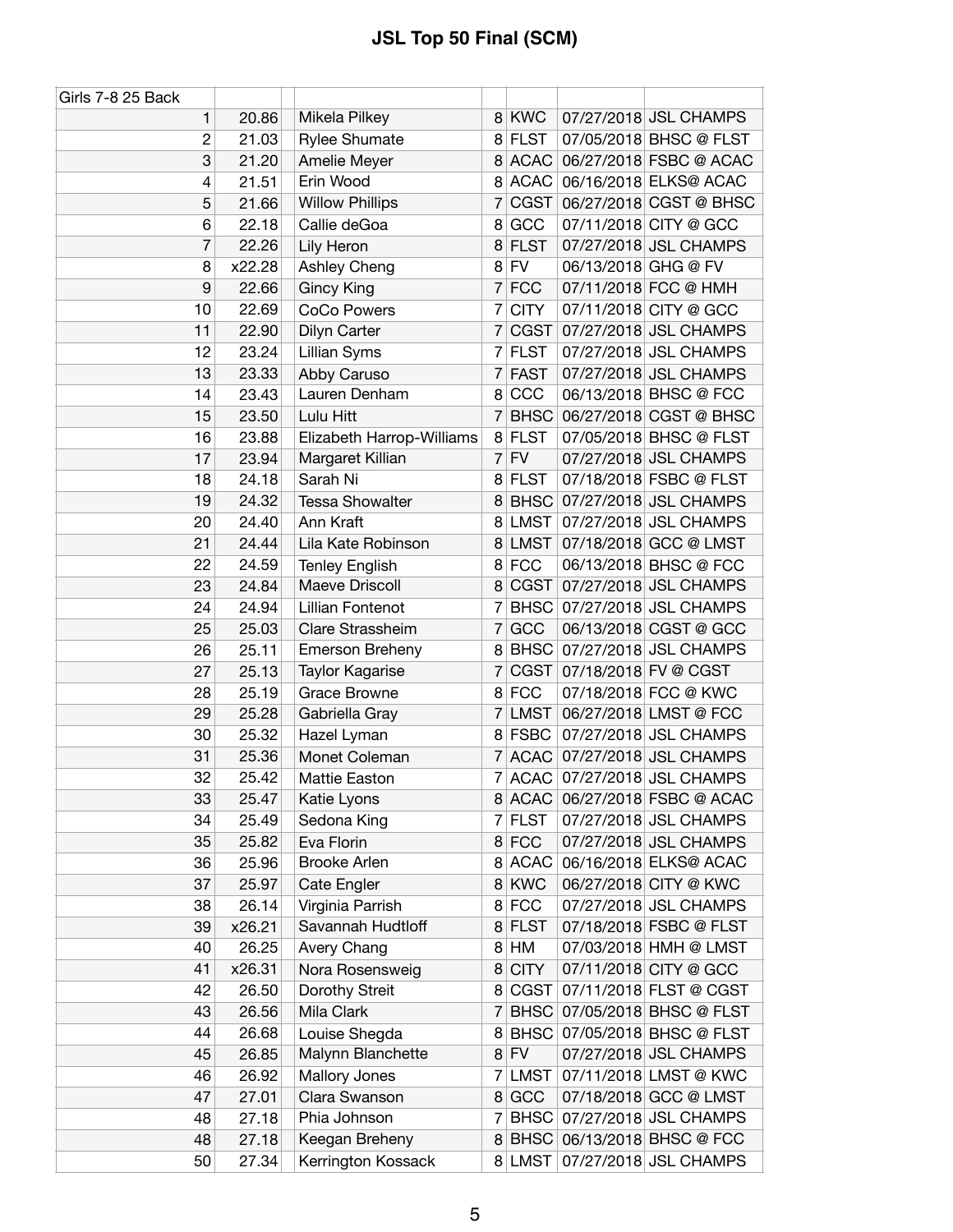| Girls 7-8 25 Breast |        |                           |                |             |                      |                               |
|---------------------|--------|---------------------------|----------------|-------------|----------------------|-------------------------------|
| 1                   | 20.55  | Meghan Ayres              |                |             |                      | 8 CGST 07/27/2018 JSL CHAMPS  |
| $\overline{c}$      | 22.34  | Amelie Meyer              |                |             |                      | 8 ACAC 07/03/2018 ACAC @ CGST |
| 3                   | 22.83  | Rylee Shumate             |                | 8 FLST      |                      | 07/27/2018 JSL CHAMPS         |
| 4                   | 24.08  | Ashley Cheng              |                | $8$ FV      |                      | 06/20/2018 FV @ BHSC          |
| 5                   | 24.22  | Erin Wood                 | 8              | <b>ACAC</b> |                      | 06/20/2018 FLST @ ACAC        |
| 6                   | 24.56  | Mikela Pilkey             | 8 <sup>1</sup> | <b>KWC</b>  |                      | 07/11/2018 LMST @ KWC         |
| 7                   | 24.75  | <b>Brooke Arlen</b>       |                | 8 ACAC      |                      | 07/18/2018 BHSC @ ACAC        |
| 8                   | 24.81  | <b>Susannah Morales</b>   |                | 8 FSBC      |                      | 07/18/2018 FSBC @ FLST        |
| 9                   | 25.43  | Cate Engler               |                | 8 KWC       |                      | 07/11/2018 LMST @ KWC         |
| 10                  | 25.82  | Maeve Driscoll            | 8              | CGST        |                      | 07/27/2018 JSL CHAMPS         |
| 11                  | 25.87  | Avery Chang               | 8              | HM          |                      | 07/11/2018 FCC @ HMH          |
| 12                  | 25.91  | <b>Sydney Davis</b>       | 8              | GCC         |                      | 07/27/2018 JSL CHAMPS         |
| 13                  | 26.06  | Valerie Swanson           | 8              | GCC         |                      | 07/27/2018 JSL CHAMPS         |
| 14                  | 26.11  | Sarah Ni                  |                | 8 FLST      |                      | 07/27/2018 JSL CHAMPS         |
| 15                  | 26.16  | Hazel Alexander           |                | 8 CGST      |                      | 07/18/2018 FV @ CGST          |
| 16                  | 26.97  | Katherine Heilman         | 7              | CGST        |                      | 06/13/2018 CGST @ GCC         |
| 17                  | 27.23  | bonnie lee                |                | 8 HM        |                      | 07/27/2018 JSL CHAMPS         |
| 18                  | 27.28  | Katie Lyons               | 8              | <b>ACAC</b> |                      | 07/18/2018 BHSC @ ACAC        |
| 19                  | 27.33  | <b>Grace Browne</b>       |                | 8 FCC       |                      | 07/27/2018 JSL CHAMPS         |
| 20                  | 27.36  | Dorothy Streit            | 8              | CGST        |                      | 07/27/2018 JSL CHAMPS         |
| 21                  | 27.48  | Hazel Lyman               |                | 8 FSBC      |                      | 07/27/2018 JSL CHAMPS         |
| 22                  | 27.63  | Malynn Blanchette         |                | $8$ FV      |                      | 07/27/2018 JSL CHAMPS         |
| 23                  | 27.65  | <b>Gincy King</b>         |                | 7 FCC       |                      | 07/18/2018 FCC @ KWC          |
| 24                  | 27.98  | Nora Rosensweig           | 8              | <b>CITY</b> |                      | 07/27/2018 JSL CHAMPS         |
| 25                  | 28.06  | <b>Tenley English</b>     |                | 8 FCC       |                      | 07/27/2018 JSL CHAMPS         |
| 26                  | 28.10  | Lila Kate Robinson        |                | 8 LMST      |                      | 07/03/2018 HMH @ LMST         |
| 27                  | 28.25  | Lauren Denham             |                | 8 CCC       |                      | 06/13/2018 BHSC @ FCC         |
| 28                  | 28.44  | Sedona King               |                | 7 FLST      | 06/27/2018 FLST @ FV |                               |
| 29                  | 28.50  | Clara Lin                 |                | 8 FSBC      |                      | 07/03/2018 FV @ FSBC          |
| 30                  | 28.56  | Monet Coleman             |                | 7 ACAC      |                      | 07/18/2018 BHSC @ ACAC        |
| 31                  | 28.86  | Louise Shegda             |                |             |                      | 8 BHSC 07/27/2018 JSL CHAMPS  |
| 32                  | 29.13  | <b>Amity Craig</b>        |                | 8 FSBC      |                      | 07/27/2018 JSL CHAMPS         |
| 33                  | 29.25  | Annie Spanos              |                |             |                      | 8 BHSC 06/13/2018 BHSC @ FCC  |
| 34                  | 29.26  | <b>Tessa Showalter</b>    |                |             |                      | 8 BHSC 07/27/2018 JSL CHAMPS  |
| 35                  | 29.34  | <b>Charlotte Gifford</b>  |                | 8 LMST      |                      | 07/03/2018 HMH @ LMST         |
| 36                  | 29.59  | Mila Clark                | 7              | <b>BHSC</b> |                      | 07/05/2018 BHSC @ FLST        |
| 37                  | 29.69  | Isabelle Thompson         |                | 8 ACAC      |                      | 07/18/2018 BHSC @ ACAC        |
| 37                  | 29.69  | Abby Caruso               | 7              | <b>FAST</b> |                      | 07/27/2018 JSL CHAMPS         |
| 39                  | 29.81  | Elin Alexander            | $\overline{7}$ | CGST        |                      | 07/27/2018 JSL CHAMPS         |
| 40                  | 29.85  | Lili Hui                  |                | 8 BHSC      |                      | 06/20/2018 FV @ BHSC          |
| 41                  | 29.87  | Iona Reid                 | 7              | <b>CGST</b> |                      | 07/27/2018 JSL CHAMPS         |
| 42                  | 30.02  | Callie deGoa              |                | 8 GCC       |                      | 07/18/2018 GCC @ LMST         |
| 43                  | 30.26  | <b>Ruth Hopkins</b>       |                | 8 FSBC      |                      | 07/27/2018 JSL CHAMPS         |
| 44                  | x30.44 | Margaret Killian          |                | $7$ FV      |                      | 07/11/2018 ACAC @ FV          |
| 45                  | 30.53  | Elizabeth Harrop-Williams |                | 8 FLST      |                      | 06/13/2018 HMH @ FLST         |
| 46                  | 30.74  | Gabriella Gray            |                | 7 LMST      |                      | 07/11/2018 LMST @ KWC         |
| 47                  | 30.78  | <b>Holly Cummings</b>     |                | 8 CGST      |                      | 07/03/2018 ACAC @ CGST        |
| 48                  | 31.19  | Olivia Goodwin            |                | 8 ELKS      |                      | 07/10/2018 CCC @ ELKS         |
| 49                  | 31.37  | Ann Kraft                 |                | 8 LMST      |                      | 06/13/2018 FAST @ LMST        |
| 50                  | 31.41  | Talia Plehn               |                | 8 CITY      |                      | 07/27/2018 JSL CHAMPS         |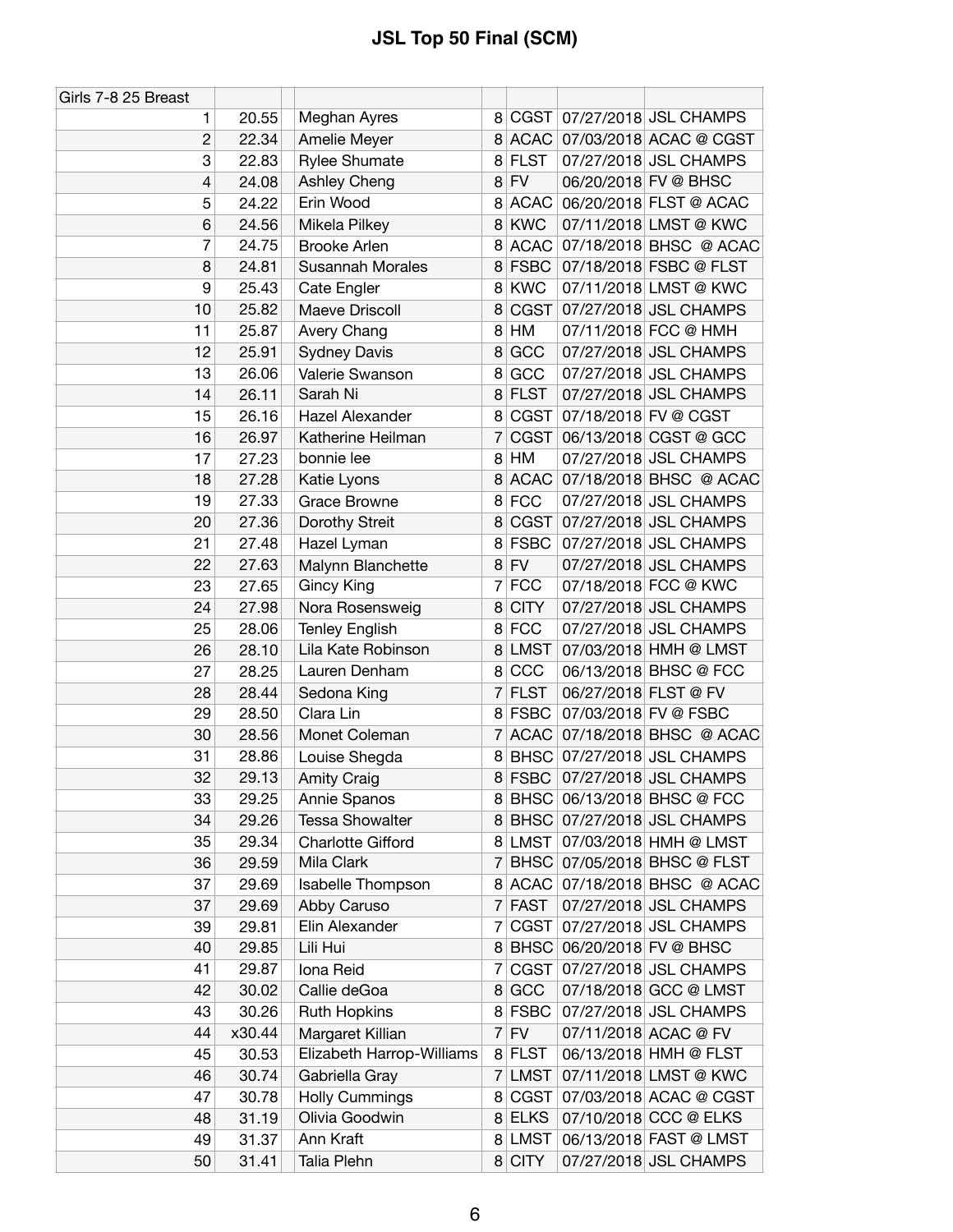| Girls 7-8 25 Fly |        |                           |                |             |                     |                              |
|------------------|--------|---------------------------|----------------|-------------|---------------------|------------------------------|
| 1                | 17.43  | Amelie Meyer              |                |             |                     | 8 ACAC 07/27/2018 JSL CHAMPS |
| $\overline{c}$   | 18.71  | Mikela Pilkey             |                | 8 KWC       |                     | 07/27/2018 JSL CHAMPS        |
| 3                | 20.09  | Margaret Killian          |                | $7$ FV      |                     | 07/27/2018 JSL CHAMPS        |
| 4                | 20.69  | <b>Rylee Shumate</b>      |                | 8 FLST      |                     | 07/18/2018 FSBC @ FLST       |
| 5                | 20.91  | <b>Willow Phillips</b>    | 7              | CGST        |                     | 07/27/2018 JSL CHAMPS        |
| 6                | 21.13  | Meghan Ayres              | 8              | CGST        |                     | 07/18/2018 FV @ CGST         |
| 6                | 21.13  | Ashley Cheng              |                | $8$ FV      | 06/13/2018 GHG @ FV |                              |
| 8                | 21.19  | Erin Wood                 |                | 8 ACAC      |                     | 06/27/2018 FSBC @ ACAC       |
| 9                | 21.20  | <b>Susannah Morales</b>   |                | 8 FSBC      |                     | 07/27/2018 JSL CHAMPS        |
| 10               | 21.63  | Katherine Heilman         |                |             |                     | 7 CGST 07/27/2018 JSL CHAMPS |
| 11               | 21.71  | <b>Gincy King</b>         | $\overline{7}$ | <b>FCC</b>  |                     | 07/18/2018 FCC @ KWC         |
| 12               | 21.87  | Callie deGoa              |                | 8 GCC       |                     | 07/11/2018 CITY @ GCC        |
| 13               | 22.25  | Lulu Hitt                 | $\overline{7}$ |             |                     | BHSC 07/11/2018 FSBC @ BHSC  |
| 14               | 22.52  | Grace Browne              |                | 8 FCC       |                     | 07/03/2018 FCC @ CITY        |
| 15               | 22.56  | Nora Rosensweig           |                | 8 CITY      |                     | 07/27/2018 JSL CHAMPS        |
| 15               | 22.56  | Sedona King               | 7              | <b>FLST</b> |                     | 07/27/2018 JSL CHAMPS        |
| 17               | 23.03  | Avery Chang               |                | 8 HM        |                     | 07/11/2018 FCC @ HMH         |
| 18               | 23.16  | Lauren Denham             | 8              | CCC         |                     | 07/10/2018 CCC @ ELKS        |
| 19               | 23.31  | Lila Kate Robinson        |                | 8 LMST      |                     | 07/03/2018 HMH @ LMST        |
| 20               | 23.50  | Dilyn Carter              | 7              | CGST        |                     | 07/18/2018 FV @ CGST         |
| 21               | 23.69  | Abby Caruso               |                | 7 FAST      |                     | 07/27/2018 JSL CHAMPS        |
| 22               | 24.06  | <b>Madison Mitchell</b>   |                | 8 ACAC      |                     | 07/18/2018 BHSC @ ACAC       |
| 23               | 24.15  | <b>Brooke Arlen</b>       |                | 8 ACAC      |                     | 07/11/2018 ACAC @ FV         |
| 24               | 24.30  | Taylor Kagarise           | 7              | CGST        |                     | 07/18/2018 FV @ CGST         |
| 25               | 24.84  | <b>Sydney Davis</b>       | 8              | GCC         |                     | 06/27/2018 GCC @ HMH         |
| 26               | 24.91  | Sarah Ni                  |                | 8 FLST      |                     | 07/05/2018 BHSC @ FLST       |
| 27               | 24.95  | Ann Kraft                 | 8              | <b>LMST</b> |                     | 07/27/2018 JSL CHAMPS        |
| 27               | 24.95  | Sisi Pohl                 | 8              | <b>CITY</b> |                     | 07/27/2018 JSL CHAMPS        |
| 29               | 25.33  | <b>Charlotte McCready</b> | 8              | ACAC        |                     | 07/27/2018 JSL CHAMPS        |
| 30               | 25.37  | <b>Madison Clark</b>      |                | 8 LMST      |                     | 07/27/2018 JSL CHAMPS        |
| 31               | 25.63  | Lillian Avery             | 8              | HM          |                     | 07/27/2018 JSL CHAMPS        |
| 32               | 26.07  | Keegan Breheny            |                |             |                     | 8 BHSC 07/27/2018 JSL CHAMPS |
| 33               | 26.22  | Maeve Driscoll            |                | 8 CGST      |                     | 07/18/2018 FV @ CGST         |
| 34               | 26.38  | Katie Lyons               |                | 8 ACAC      |                     | 07/18/2018 BHSC @ ACAC       |
| 35               | 26.53  | <b>Caitlin Springett</b>  |                | 8 GCC       |                     | 07/18/2018 GCC @ LMST        |
| 36               | 26.78  | Anna Clifford             | 8              | CGST        |                     | 07/18/2018 FV @ CGST         |
| 37               | 26.82  | Maddy Belle Alimard       | 8 <sup>1</sup> | GCC         |                     | 07/27/2018 JSL CHAMPS        |
| 38               | 27.10  | <b>Tenley English</b>     |                | 8 FCC       |                     | 07/18/2018 FCC @ KWC         |
| 39               | 27.23  | Mattie Easton             |                | 7 ACAC      |                     | 07/27/2018 JSL CHAMPS        |
| 40               | x27.25 | Gabriella Gray            |                | 7 LMST      |                     | 06/13/2018 FAST @ LMST       |
| 41               | 27.65  | Clare Strassheim          |                | 7 GCC       |                     | 07/11/2018 CITY @ GCC        |
| 42               | 27.69  | Kylie Malone              |                | 8 CCC       |                     | 07/10/2018 CCC @ ELKS        |
| 43               | 27.88  | Monet Coleman             | $\overline{7}$ | <b>ACAC</b> |                     | 06/27/2018 FSBC @ ACAC       |
| 44               | 27.94  | Elizabeth Harrop-Williams |                | 8 FLST      |                     | 07/27/2018 JSL CHAMPS        |
| 45               | 28.06  | Isabelle Thompson         |                | 8 ACAC      |                     | 07/03/2018 ACAC @ CGST       |
| 46               | 28.32  | Kathleen Engel            |                | 7 KWC       |                     | 06/27/2018 CITY @ KWC        |
| 47               | 28.35  | Lillian Fontenot          | 7              | <b>BHSC</b> |                     | 07/18/2018 BHSC @ ACAC       |
| 48               | 28.49  | <b>Tessa Showalter</b>    |                | 8 BHSC      |                     | 07/27/2018 JSL CHAMPS        |
| 49               | 28.77  | Margot Murphy             |                | 7 FCC       |                     | 07/27/2018 JSL CHAMPS        |
| 50               | 28.79  | Valerie Swanson           |                | 8 GCC       |                     | 07/18/2018 FSBC @ FLST       |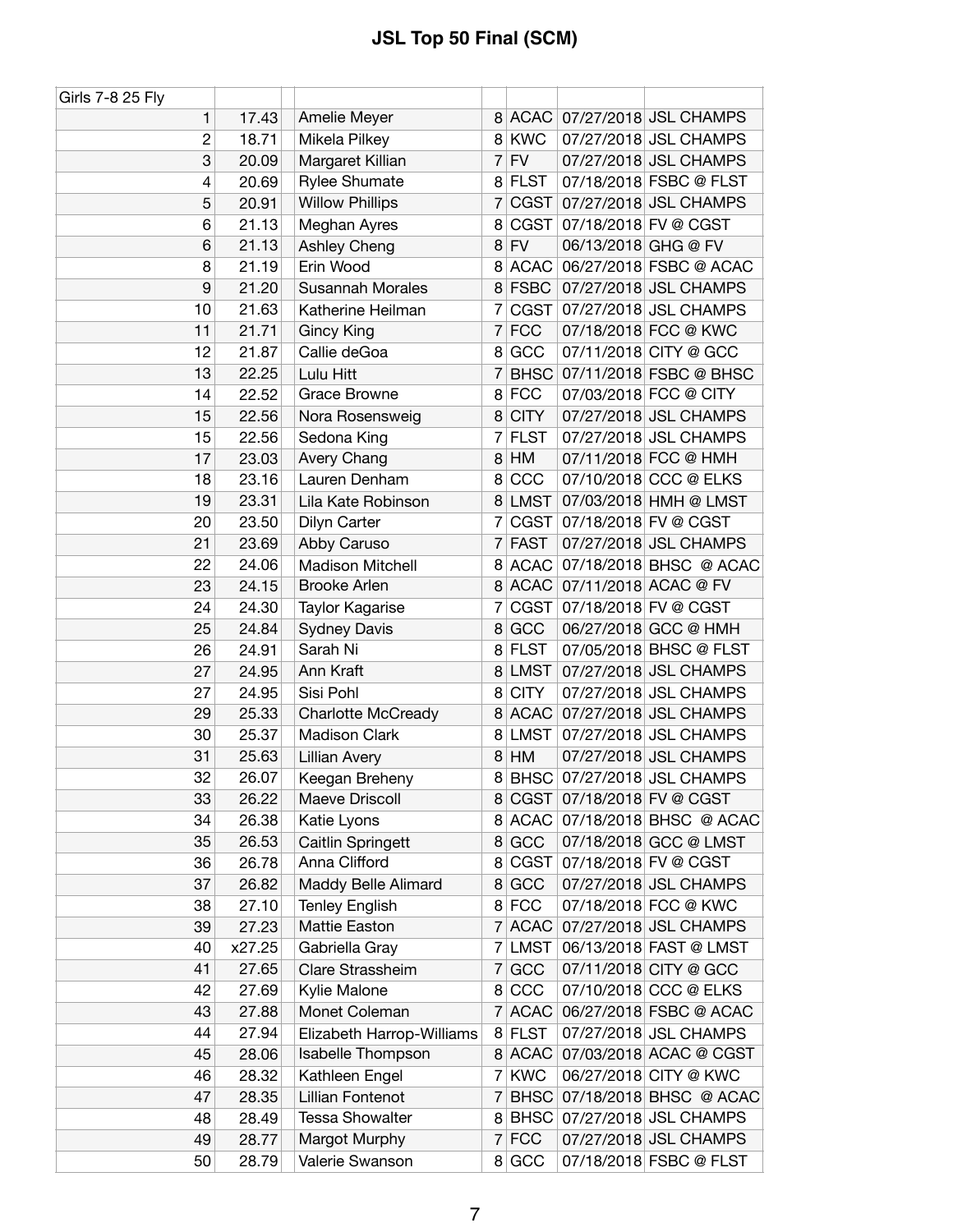| Girls 9-10 50 Free |        |                          |   |               |                           |                                |
|--------------------|--------|--------------------------|---|---------------|---------------------------|--------------------------------|
| 1                  | 31.66  | Diana Ismailova          |   | $10$ FV       |                           | 07/27/2018 JSL CHAMPS          |
| $\overline{c}$     | 32.28  | Sara Wells               |   | $10$ FV       |                           | 07/18/2018 FV @ CGST           |
| 3                  | 32.36  | <b>Miller Grimes</b>     |   |               |                           | 9 CGST 07/27/2018 JSL CHAMPS   |
| 4                  | 32.77  | Sofie Vanyo              |   |               |                           | 9 ACAC 06/16/2018 ELKS@ ACAC   |
| 5                  | 33.30  | Katie Shaps              |   |               |                           | 10 BHSC 07/18/2018 BHSC @ ACAC |
| 6                  | 34.07  | Eliza Osada              |   |               |                           | 10 BHSC 07/18/2018 BHSC @ ACAC |
| 7                  | 34.43  | <b>Lily Phillips</b>     |   |               |                           | 10 CGST 07/18/2018 FV @ CGST   |
| 8                  | 34.78  | Anne Scherer             |   |               |                           | 10 BHSC 07/05/2018 BHSC @ FLST |
| 9                  | 34.97  | Sara Czirjak             |   | 10 FLST       |                           | 07/05/2018 BHSC @ FLST         |
| 10                 | 35.00  | Ashton Kilfoil           |   | $9$ FCC       |                           | 07/18/2018 FCC @ KWC           |
| 11                 | 35.45  | Emily Zhu                |   | 10 CGST       |                           | 06/20/2018 CGST @ FSBC         |
| 12                 | 35.64  | Nadia Mithgal            |   | 9 ACAC        |                           | 06/27/2018 FSBC @ ACAC         |
| 13                 | 35.97  | <b>Ryleigh Fix</b>       |   | $10$ HM       |                           | 07/11/2018 FCC @ HMH           |
| 14                 | 36.38  | Katie Steeper            |   |               |                           | 9 ACAC 06/20/2018 FLST @ ACAC  |
| 15                 | 36.67  | Reese McCardle           |   |               |                           | 10 BHSC 07/18/2018 BHSC @ ACAC |
| 16                 | 36.95  | Lily Dofflemyer          |   | $9$ FV        |                           | 07/27/2018 JSL CHAMPS          |
| 17                 | 37.28  | Hunter Scherer           |   |               |                           | 10 BHSC 06/27/2018 CGST @ BHSC |
| 17                 | 37.28  | Ryan Davidson            |   | $10$ GCC      |                           | 07/18/2018 FSBC @ FLST         |
| 19                 | 37.44  | James Smith              |   |               |                           | 10 BHSC 07/27/2018 JSL CHAMPS  |
| 20                 | 37.92  | Olivia Wenert            |   | $10$ FLST     |                           | 07/27/2018 JSL CHAMPS          |
| 21                 | 38.22  | <b>Esther Keppel</b>     |   | 9 FLST        |                           | 07/27/2018 JSL CHAMPS          |
| 22                 | 38.37  | Astrid Cordano           |   | <b>10 KWC</b> | 06/13/2018 KWC @ LG       |                                |
| 23                 | 38.68  | Veronica Vitko           |   | $10$ HM       |                           | 06/20/2018 KWC @ HMH           |
| 24                 | 38.69  | Sarina He                | 9 |               |                           | CGST 07/18/2018 FV @ CGST      |
| 25                 | 38.71  | Tate Grossman            |   |               |                           | 10 BHSC 07/27/2018 JSL CHAMPS  |
| 26                 | 38.72  | <b>Berkeley Chambers</b> | 9 |               | CGST 07/18/2018 FV @ CGST |                                |
| 27                 | 39.00  | Sammy Nicholson          | 9 |               |                           | BHSC 06/27/2018 CGST @ BHSC    |
| 28                 | 39.01  | Angelina Gao             | 9 |               |                           | CGST 07/27/2018 JSL CHAMPS     |
| 29                 | 39.06  | <b>Ellie Kupcis</b>      | 9 |               |                           | BHSC 06/13/2018 BHSC @ FCC     |
| 30                 | 39.17  | Kylin Gahlmann           |   | $10$ FLST     |                           | 06/20/2018 FLST @ ACAC         |
| 31                 | 39.24  | Lilly Jamison            | 9 |               |                           | BHSC 07/27/2018 JSL CHAMPS     |
| 32                 | 39.34  | <b>Blythe Sturman</b>    |   | $9$ FCC       |                           | 06/20/2018 GCC @ FCC           |
| 33                 | x39.57 | Amy Wang                 |   | $10$ FLST     |                           | 06/13/2018 HMH @ FLST          |
| 34                 | 39.74  | Lily Colle               |   | <b>10 KWC</b> |                           | 07/27/2018 JSL CHAMPS          |
| 35                 | 39.78  | Sophie Hicks             |   | 9 GCC         |                           | 07/11/2018 CITY @ GCC          |
| 36                 | 40.03  | <b>Stuart King</b>       |   | $10$ FCC      |                           | 07/27/2018 JSL CHAMPS          |
| 37                 | 40.15  | Latane Wise              |   | $10$ FCC      |                           | 06/27/2018 LMST @ FCC          |
| 38                 | x40.18 | <b>Brynne Pemberton</b>  |   | $10$ HM       |                           | 06/27/2018 GCC @ HMH           |
| 39                 | 40.31  | Anya Hudock              |   | 10 CITY       |                           | 07/11/2018 CITY @ GCC          |
| 40                 | 40.36  | Meredith Bouch           |   | <b>10 KWC</b> |                           | 07/18/2018 FCC @ KWC           |
| 41                 | 40.38  | <b>Emerson Ritter</b>    |   | 10 BHSC       |                           | 06/27/2018 CGST @ BHSC         |
| 42                 | 40.39  | Ada Brantley             |   | $10$ FV       |                           | 07/27/2018 JSL CHAMPS          |
| 43                 | 40.62  | Lia deGoa                |   | 10 GCC        |                           | 07/18/2018 FSBC @ FLST         |
| 44                 | 40.66  | Lysia Williams           |   | 9 FLST        |                           | 06/13/2018 HMH @ FLST          |
| 45                 | 40.75  | Olivia Denham            |   | $10$ CCC      |                           | 07/03/2018 FAST @ CCC          |
| 45                 | 40.75  | Marley Rochester         |   | 10 LMST       |                           | 07/27/2018 JSL CHAMPS          |
| 47                 | 40.79  | <b>Taylor Florin</b>     |   | $10$ FCC      |                           | 07/18/2018 FCC @ KWC           |
| 48                 | 40.98  | Tilda Rajagopalan        |   |               |                           | 9 BHSC 07/27/2018 JSL CHAMPS   |
| 49                 | 40.99  | Maddie Munday            |   | 10 ELKS       |                           | 07/27/2018 JSL CHAMPS          |
| 50                 | 41.00  | <b>Carter Kelsey</b>     |   |               |                           | 9 BHSC 06/13/2018 BHSC @ FCC   |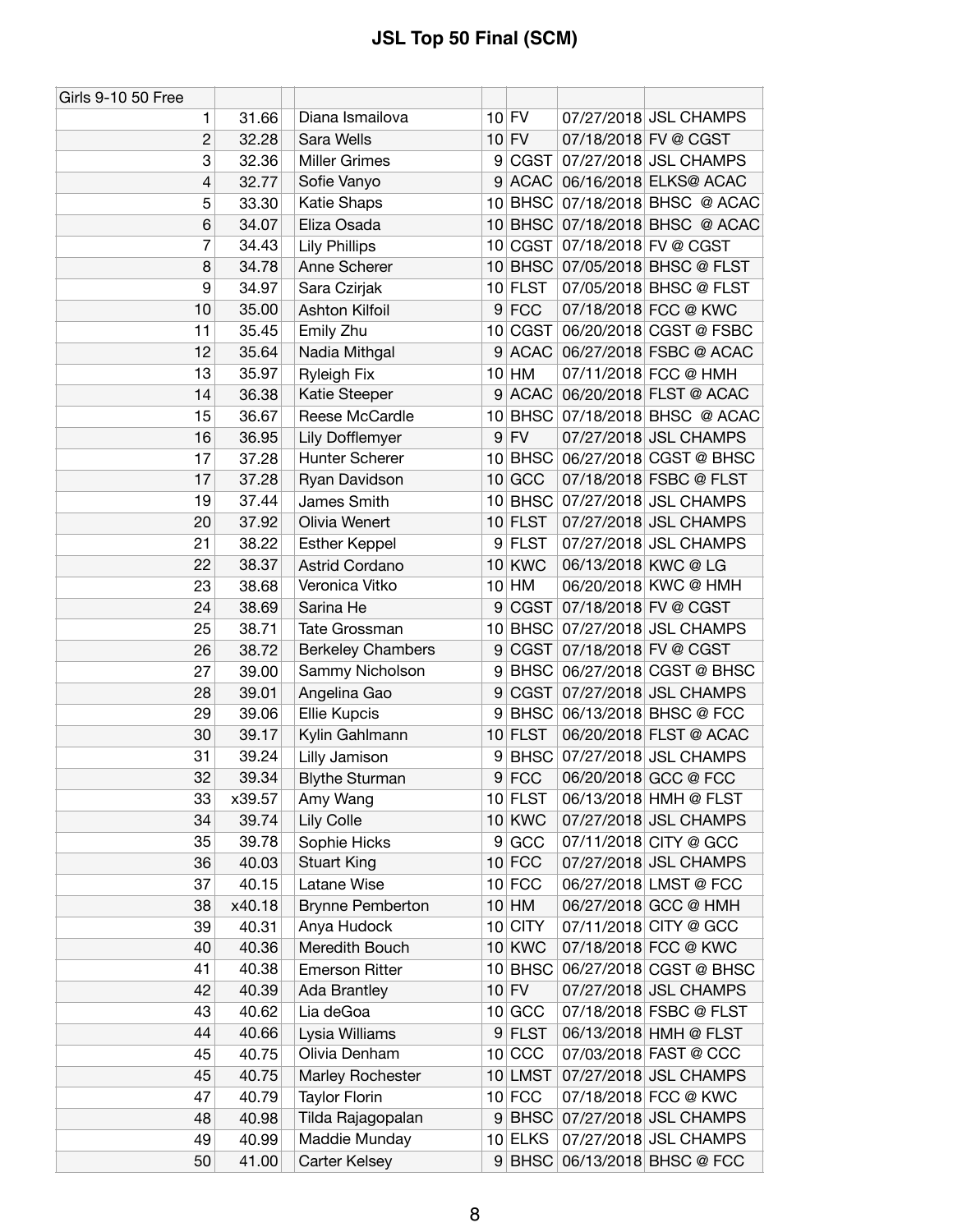| Girls 9-10 100 Free |                    |                                                |                 |                        |                      |                                                |
|---------------------|--------------------|------------------------------------------------|-----------------|------------------------|----------------------|------------------------------------------------|
| 1                   | 1:10.03            | Diana Ismailova                                |                 | $10$ FV                |                      | 07/27/2018 JSL CHAMPS                          |
| $\overline{2}$      | 1:10.84            | Sara Wells                                     |                 | $10$ FV                |                      | 07/27/2018 JSL CHAMPS                          |
| 3                   | 1:12.77            | <b>Miller Grimes</b>                           | 9               | CGST                   |                      | 07/27/2018 JSL CHAMPS                          |
| 4                   | 1:13.94            | Sofie Vanyo                                    |                 |                        |                      | 9 ACAC 07/03/2018 ACAC @ CGST                  |
| 5                   | 1:16.29            | Eliza Osada                                    |                 |                        |                      | 10 BHSC 07/27/2018 JSL CHAMPS                  |
| 6                   | 1:16.31            | Anne Scherer                                   |                 |                        |                      | 10 BHSC 07/05/2018 BHSC @ FLST                 |
| 7                   | 1:18.09            | <b>Lily Phillips</b>                           |                 |                        |                      | 10 CGST 07/03/2018 ACAC @ CGST                 |
| 8                   | 1:18.19            | Sara Czirjak                                   |                 | $10$ FLST              |                      | 07/05/2018 BHSC @ FLST                         |
| 9                   | 1:18.47            | Katie Shaps                                    |                 |                        |                      | 10 BHSC 06/27/2018 CGST @ BHSC                 |
| 10                  | 1:19.00            | <b>Ryleigh Fix</b>                             |                 | $10$ HM                |                      | 07/27/2018 JSL CHAMPS                          |
| 11                  | 1:21.19            | Emily Zhu                                      |                 |                        |                      | 10 CGST 07/03/2018 ACAC @ CGST                 |
| 12                  | 1:23.66            | Sarina He                                      | 9               | CGST                   |                      | 06/27/2018 CGST @ BHSC                         |
| 13                  | 1:24.97            | Ryan Davidson                                  |                 | $10$ GCC               |                      | 07/27/2018 JSL CHAMPS                          |
| 14                  | 1:25.27            | Reese McCardle                                 |                 |                        |                      | 10 BHSC 07/18/2018 BHSC @ ACAC                 |
| 15                  | 1:27.33            | Elizabeth Haslam                               |                 | 10 CGST                |                      | 07/27/2018 JSL CHAMPS                          |
| 16                  | 1:27.50            | Katie Steeper                                  | 9               |                        |                      | ACAC 06/27/2018 FSBC @ ACAC                    |
| 16                  | 1:27.50            | Olivia Wenert                                  |                 | $10$ FLST              |                      | 07/27/2018 JSL CHAMPS                          |
| 18                  | 1:27.53            | <b>Ashton Kilfoil</b>                          |                 | 9 FCC                  |                      | 06/27/2018 LMST @ FCC                          |
| 19                  | 1:27.71            | Julia Alger                                    |                 | 10 CGST                |                      | 07/27/2018 JSL CHAMPS                          |
| 20                  | 1:28.16            | Astrid Cordano                                 |                 | 10 KWC                 |                      | 07/03/2018 KWC @ GCC                           |
| 21                  | 1:28.69            | Latane Wise                                    |                 | $10$ FCC               |                      | 07/27/2018 JSL CHAMPS                          |
| 22                  | 1:28.75            | Hunter Scherer                                 |                 |                        |                      | 10 BHSC 07/05/2018 BHSC @ FLST                 |
| 23                  | 1:29.63            | <b>Ellie Kupcis</b>                            | 9 <sup>°</sup>  |                        |                      | BHSC 06/27/2018 CGST @ BHSC                    |
| 24                  | 1:29.83            | Veronica Vitko                                 |                 | $10$ HM                |                      | 06/27/2018 GCC @ HMH                           |
| 25                  | 1:29.84            | Olivia Denham                                  | 10 <sup>1</sup> | CCC                    |                      | 06/20/2018 CCC @ GHG                           |
| 26                  | 1:30.50            | <b>Blythe Sturman</b>                          |                 | $9$ FCC                |                      | 06/27/2018 LMST @ FCC                          |
| 27                  | 1:30.81            | Tate Grossman                                  |                 |                        |                      | 10 BHSC 07/27/2018 JSL CHAMPS                  |
| 28                  | 1:31.81            | Meredith Bouch                                 |                 | <b>10 KWC</b>          |                      | 07/27/2018 JSL CHAMPS                          |
|                     | 29 x1:32.38        | Sophie Hicks                                   |                 | 9 GCC                  |                      | 07/03/2018 KWC @ GCC                           |
| 30                  | 1:32.54            | Sydney Barclay                                 |                 | 10 ACAC                |                      | 06/16/2018 ELKS@ ACAC                          |
| 31                  | 1:32.57            | Angelina Hoang                                 |                 | $10$ FLST              |                      | 07/05/2018 BHSC @ FLST                         |
| 32                  | 1:32.72            | Lilly Jamison                                  | 9               |                        |                      | BHSC 07/27/2018 JSL CHAMPS                     |
| 33                  | 1:32.93            | <b>Esther Keppel</b>                           |                 | 9 FLST                 |                      | 07/27/2018 JSL CHAMPS                          |
| 34                  | 1:33.25            | James Smith                                    |                 |                        |                      | 10 BHSC 07/18/2018 BHSC @ ACAC                 |
| 35                  | 1:33.33            | Sammy Nicholson                                |                 |                        |                      | 9 BHSC 07/18/2018 BHSC @ ACAC                  |
| 36                  | 1:34.00            | Tilda Rajagopalan                              |                 |                        |                      | 9 BHSC 06/27/2018 CGST @ BHSC                  |
| 37                  | 1:34.25            | <b>Emerson Ritter</b>                          |                 | $10$ BHSC              |                      | 07/05/2018 BHSC @ FLST                         |
| 38                  | 1:34.80            | Kylin Gahlmann                                 |                 | $10$ FLST              | 06/27/2018 FLST @ FV |                                                |
| 39                  | 1:34.87            | Amy Wang                                       |                 | 10 FLST                | 06/27/2018 FLST @ FV |                                                |
| 40                  | 1:35.32            | Anya Hudock                                    |                 | 10 CITY                |                      | 07/27/2018 JSL CHAMPS                          |
| 41                  | 1:35.44            | <b>Stuart King</b>                             |                 | $10$ FCC               |                      | 07/27/2018 JSL CHAMPS                          |
| 42                  |                    | <b>Willow Pemberton</b>                        |                 | $10$ HM                |                      | 06/27/2018 GCC @ HMH                           |
| 43                  | 1:35.56<br>1:35.99 | <b>Taylor Florin</b>                           |                 | $10$ FCC               |                      | 07/03/2018 FCC @ CITY                          |
| 44                  | 1:36.35            |                                                |                 |                        |                      | 07/03/2018 ACAC @ CGST                         |
|                     | 1:36.70            | Nakiyah Sorensen<br>Caroline Curtis            | 9               | <b>CGST</b><br>9 FLST  |                      | 07/27/2018 JSL CHAMPS                          |
| 45                  |                    |                                                |                 | 9 CGST                 |                      |                                                |
| 46                  | 1:36.94            | Rowyn Wood                                     |                 |                        |                      | 06/27/2018 CGST @ BHSC                         |
| 47<br>48            | 1:36.98<br>1:38.22 | <b>Hadley Booth</b><br><b>Brynne Pemberton</b> |                 | <b>10 KWC</b><br>10 HM |                      | 07/27/2018 JSL CHAMPS<br>07/03/2018 HMH @ LMST |
|                     |                    |                                                |                 | 10 KWC                 |                      | 06/27/2018 CITY @ KWC                          |
| 49                  | 1:38.44            | Maya Ratliff                                   |                 |                        |                      |                                                |
| 50                  | 1:38.71            | Zaharra Colla                                  |                 | 9 FSBC                 |                      | 07/27/2018 JSL CHAMPS                          |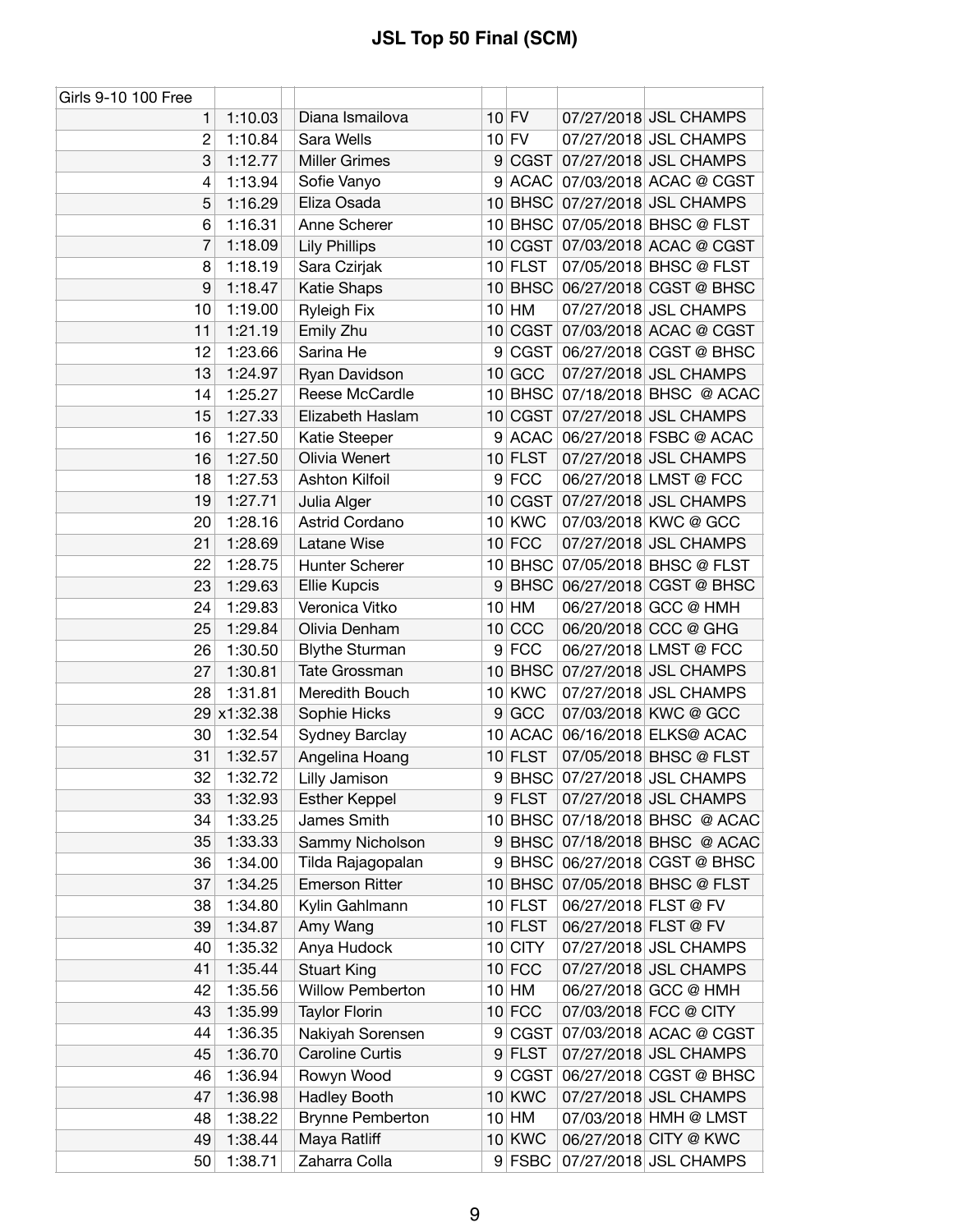| Girls 9-10 50 Back |        |                          |   |               |                                |
|--------------------|--------|--------------------------|---|---------------|--------------------------------|
| 1                  | 37.33  | Sara Czirjak             |   | 10 FLST       | 07/27/2018 JSL CHAMPS          |
| $\overline{c}$     | 38.52  | Sara Wells               |   | $10$ FV       | 07/27/2018 JSL CHAMPS          |
| 3                  | 39.96  | Ashton Kilfoil           |   | 9 FCC         | 07/18/2018 FCC @ KWC           |
| 4                  | 40.00  | <b>Lily Phillips</b>     |   | 10 CGST       | 06/27/2018 CGST @ BHSC         |
| 5                  | 40.07  | Anne Scherer             |   | $10$ BHSC     | 07/05/2018 BHSC @ FLST         |
| 6                  | 40.40  | Sofie Vanyo              | 9 |               | ACAC 07/11/2018 ACAC @ FV      |
| 7                  | x41.03 | Diana Ismailova          |   | $10$ FV       | 07/18/2018 FV @ CGST           |
| 8                  | 41.03  | <b>Katie Shaps</b>       |   | $10$ BHSC     | 06/27/2018 CGST @ BHSC         |
| 9                  | 41.27  | Katie Steeper            |   | $9$ ACAC      | 07/27/2018 JSL CHAMPS          |
| 10                 | 41.41  | Hunter Scherer           |   |               | 10 BHSC 07/27/2018 JSL CHAMPS  |
| 11                 | 41.46  | Eliza Osada              |   |               | 10 BHSC 06/27/2018 CGST @ BHSC |
| 12                 | x42.62 | Emily Zhu                |   | 10 CGST       | 07/11/2018 FLST @ CGST         |
| 13                 | 43.00  | <b>Taylor Florin</b>     |   | $10$ FCC      | 07/27/2018 JSL CHAMPS          |
| 14                 | 44.32  | Astrid Cordano           |   | 10 KWC        | 07/03/2018 KWC @ GCC           |
| 15                 | x44.34 | Ryan Davidson            |   | 10 GCC        | 07/03/2018 KWC @ GCC           |
| 16                 | 44.65  | Nadia Mithgal            |   | 9 ACAC        | 06/27/2018 FSBC @ ACAC         |
| 17                 | 44.97  | <b>Miller Grimes</b>     |   | 9 CGST        | 07/11/2018 FLST @ CGST         |
| 18                 | 45.31  | <b>Ryleigh Fix</b>       |   | $10$ HM       | 07/03/2018 HMH @ LMST          |
| 19                 | 45.60  | Lily Colle               |   | <b>10 KWC</b> | 07/27/2018 JSL CHAMPS          |
| 20                 | 45.78  | Lilly Jamison            |   | $9$ BHSC      | 07/27/2018 JSL CHAMPS          |
| 21                 | 45.87  | Kylin Gahlmann           |   | 10 FLST       | 07/05/2018 BHSC @ FLST         |
| 22                 | 45.97  | Latane Wise              |   | $10$ FCC      | 07/18/2018 FCC @ KWC           |
| 23                 | 45.99  | Sarina He                |   | 9 CGST        | 07/27/2018 JSL CHAMPS          |
| 24                 | 46.06  | Meredith Bouch           |   | <b>10 KWC</b> | 07/18/2018 FCC @ KWC           |
| 25                 | 46.12  | Olivia Denham            |   | $10$ CCC      | 07/03/2018 FAST @ CCC          |
| 26                 | x46.16 | Amy Wang                 |   | $10$ FLST     | 07/05/2018 BHSC @ FLST         |
| 27                 | 46.33  | <b>Sydney Barclay</b>    |   | 10 ACAC       | 07/27/2018 JSL CHAMPS          |
| 28                 |        | Willow Pemberton         |   | $10$ HM       | 07/27/2018 JSL CHAMPS          |
| 29                 | 46.63  | Tate Grossman            |   |               | 10 BHSC 07/27/2018 JSL CHAMPS  |
|                    | 46.83  | <b>Emerson Ritter</b>    |   | $10$ BHSC     | 07/05/2018 BHSC @ FLST         |
| 30                 | 47.09  |                          |   |               |                                |
| 31                 | 47.35  | <b>Brynne Pemberton</b>  |   | 10 HM         | 06/13/2018 HMH @ FLST          |
| 32                 | 47.44  | Carter Kelsey            |   | $9$ BHSC      | 07/27/2018 JSL CHAMPS          |
| 33                 | 47.47  | <b>Ellie Kupcis</b>      |   |               | 9 BHSC 06/13/2018 BHSC @ FCC   |
| 34                 | 47.54  | <b>Esther Keppel</b>     |   | 9 FLST        | 07/27/2018 JSL CHAMPS          |
| 35                 | 47.62  | Zaharra Colla            |   | $9$ FSBC      | 07/27/2018 JSL CHAMPS          |
| 36                 | 48.02  | Lucy Foshay              |   | $9$ FCC       | 07/27/2018 JSL CHAMPS          |
| 37                 | 48.03  | Reese McCardle           |   | 10 BHSC       | 07/05/2018 BHSC @ FLST         |
| 38                 | 48.23  | Elizabeth Cook           |   | <b>10 KWC</b> | 07/27/2018 JSL CHAMPS          |
| 39                 | 48.32  | Maddie Munday            |   | 10 ELKS       | 07/03/2018 GOST @ ELKS         |
| 40                 | 48.44  | <b>Caroline Curtis</b>   |   | 9 FLST        | 07/11/2018 FLST @ CGST         |
| 41                 | 48.53  | Elizabeth Haslam         |   | 10 CGST       | 06/27/2018 CGST @ BHSC         |
| 42                 | 48.65  | Sammy Nicholson          |   |               | 9 BHSC 07/05/2018 BHSC @ FLST  |
| 43                 | 48.81  | Tilda Rajagopalan        | 9 | <b>BHSC</b>   | 07/18/2018 BHSC @ ACAC         |
| 44                 | 48.86  | Angelina Gao             | 9 | <b>CGST</b>   | 07/27/2018 JSL CHAMPS          |
| 45                 | 49.21  | Angelina Hoang           |   | $10$ FLST     | 07/11/2018 FLST @ CGST         |
| 46                 | 49.49  | Lia deGoa                |   | $10$ GCC      | 07/27/2018 JSL CHAMPS          |
| 47                 | 49.57  | Kara Kweon               |   | 10 CITY       | 07/27/2018 JSL CHAMPS          |
| 48                 | 49.90  | Olivia Wenert            |   | $10$ FLST     | 06/27/2018 FLST @ FV           |
| 48                 | 49.90  | <b>Berkeley Chambers</b> |   | 9 CGST        | 07/11/2018 FLST @ CGST         |
| 50                 | 50.22  | Anya Hudock              |   | $10$ CITY     | 06/27/2018 CITY @ KWC          |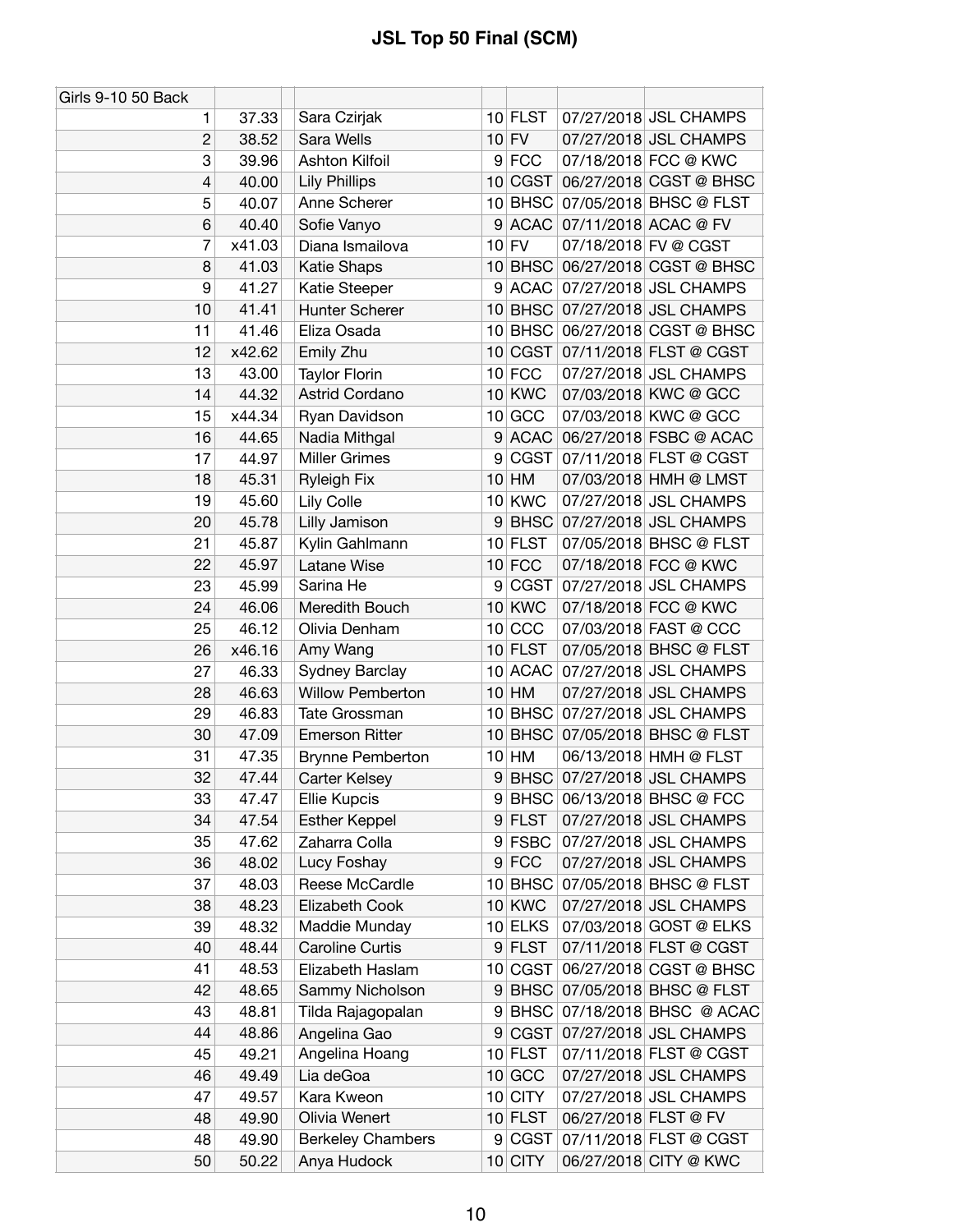| Girls 9-10 50 Breast |        |                         |                |               |                                |
|----------------------|--------|-------------------------|----------------|---------------|--------------------------------|
| 1                    | 38.46  | Sara Czirjak            |                | $10$ FLST     | 07/27/2018 JSL CHAMPS          |
| $\overline{c}$       | x42.66 | Diana Ismailova         |                | $10$ FV       | 07/11/2018 ACAC @ FV           |
| 3                    | 42.75  | Sofie Vanyo             |                | $9$ ACAC      | 07/18/2018 BHSC @ ACAC         |
| 4                    | 43.09  | Sara Wells              |                | $10$ FV       | 06/20/2018 FV @ BHSC           |
| 5                    | 43.25  | Anne Scherer            |                | $10$ BHSC     | 07/18/2018 BHSC @ ACAC         |
| 6                    | 44.66  | Emily Zhu               |                | 10 CGST       | 07/27/2018 JSL CHAMPS          |
| 7                    | 46.45  | Ryan Davidson           |                | $10$ GCC      | 06/20/2018 GCC @ FCC           |
| 8                    | 47.99  | Astrid Cordano          |                | <b>10 KWC</b> | 07/27/2018 JSL CHAMPS          |
| 9                    | 48.19  | Amy Wang                |                | $10$ FLST     | 06/13/2018 HMH @ FLST          |
| 10                   | 49.02  | <b>Emerson Ritter</b>   |                |               | 10 BHSC 07/27/2018 JSL CHAMPS  |
| 11                   | 49.27  | Nora Little             |                |               | 10 BHSC 07/27/2018 JSL CHAMPS  |
| 12                   | 49.35  | Sophie Hicks            | 9 <sup>°</sup> | GCC           | 06/27/2018 GCC @ HMH           |
| 13                   | 49.37  | Evy Pham                |                |               | 10 ACAC 07/27/2018 JSL CHAMPS  |
| 14                   | 49.69  | <b>Miller Grimes</b>    |                |               | 9 CGST 06/20/2018 CGST @ FSBC  |
| 15                   | 49.86  | Elli Moreno             |                | $10$ LG       | 07/27/2018 JSL CHAMPS          |
| 16                   | 49.93  | Elizabeth Haslam        |                | 10 CGST       | 07/27/2018 JSL CHAMPS          |
| 17                   | 50.25  | <b>Willow Pemberton</b> |                | 10 HM         | 07/11/2018 FCC @ HMH           |
| 18                   | 50.28  | Reese McCardle          |                |               | 10 BHSC 07/05/2018 BHSC @ FLST |
| 19                   | 50.65  | Hunter Scherer          |                |               | 10 BHSC 07/18/2018 BHSC @ ACAC |
| 20                   | 50.80  | Olivia Denham           |                | $10$ CCC      | 07/27/2018 JSL CHAMPS          |
| 21                   | 50.83  | Lily Dofflemyer         |                | $9$ FV        | 07/27/2018 JSL CHAMPS          |
| 22                   | 51.19  | <b>Ryleigh Fix</b>      |                | $10$ HM       | 07/03/2018 HMH @ LMST          |
| 23                   | 51.65  | Samaria Corbett         |                | 10 CGST       | 07/27/2018 JSL CHAMPS          |
| 24                   | 51.78  | Abby Rowe               |                |               | 9 BHSC 07/05/2018 BHSC @ FLST  |
| 25                   | 51.79  | Ada Laugelli            |                | $10$ FSBC     | 07/27/2018 JSL CHAMPS          |
| 26                   | 51.98  | Anna Wilkins            |                | 10 ACAC       | 06/27/2018 FSBC @ ACAC         |
| 27                   | 52.19  | Latane Wise             |                | $10$ FCC      | 07/27/2018 JSL CHAMPS          |
| 28                   | 52.25  | Tilda Rajagopalan       |                |               | 9 BHSC 07/18/2018 BHSC @ ACAC  |
| 29                   | 52.57  | Sammy Nicholson         | 9              |               | BHSC 07/05/2018 BHSC @ FLST    |
| 29                   | 52.57  | <b>Hadley Booth</b>     |                | 10 KWC        | 07/27/2018 JSL CHAMPS          |
| 31                   | 52.66  | James Smith             |                |               | 10 BHSC 07/18/2018 BHSC @ ACAC |
| 31                   | 52.66  | Lily Colle              |                | <b>10 KWC</b> | 07/27/2018 JSL CHAMPS          |
| 33                   | x52.78 | Fiona Henry             |                | 9 FV          | 07/18/2018 FV @ CGST           |
| 34                   | 52.78  | Angelina Hoang          |                | 10 FLST       | 07/27/2018 JSL CHAMPS          |
| 35                   | 53.00  | Sarina He               | 9 <sup>°</sup> | CGST          | 07/03/2018 ACAC @ CGST         |
| 36                   | 53.10  | Emilia Jones            |                | $10$ HM       | 07/27/2018 JSL CHAMPS          |
| 37                   | 53.25  | Rowyn Wood              | 9              | <b>CGST</b>   | 06/13/2018 CGST @ GCC          |
| 38                   | 53.36  | Allie Fontaine          |                | 10 CGST       | 07/27/2018 JSL CHAMPS          |
| 39                   | 53.39  | Lucy Foshay             |                | $9$ FCC       | 07/27/2018 JSL CHAMPS          |
| 40                   | 53.51  | Sophia Wayner           |                | $10$ FV       | 07/27/2018 JSL CHAMPS          |
| 41                   | x53.53 | Olivia Wenert           |                | $10$ FLST     | 07/05/2018 BHSC @ FLST         |
| 42                   | 53.60  | Carrington Kincel       |                | $9$ FCC       | 06/27/2018 LMST @ FCC          |
| 43                   | 53.72  | Nadia Mithgal           |                | $9$ ACAC      | 06/20/2018 FLST @ ACAC         |
| 44                   | 53.81  | Mary Lauren Kumer       |                | 10 CGST       | 07/27/2018 JSL CHAMPS          |
| 45                   | 54.10  | Kara Kweon              |                | $10$ CITY     | 07/18/2018 HMH @ CITY          |
| 46                   | 54.15  | Ellery Long             |                | 10 FSBC       | 07/03/2018 FV @ FSBC           |
| 47                   | 54.16  | Meredith Bouch          |                | 10 KWC        | 07/03/2018 KWC @ GCC           |
| 48                   | 54.19  | <b>Willow Barr</b>      |                | 10 CITY       | 07/27/2018 JSL CHAMPS          |
| 49                   | 54.25  | <b>Whitney Spanos</b>   |                |               | 9 BHSC 07/27/2018 JSL CHAMPS   |
| 50                   | 54.44  | <b>Audrey Harlow</b>    |                | 10 LMST       | 06/20/2018 LMST @ CITY         |
|                      |        |                         |                |               |                                |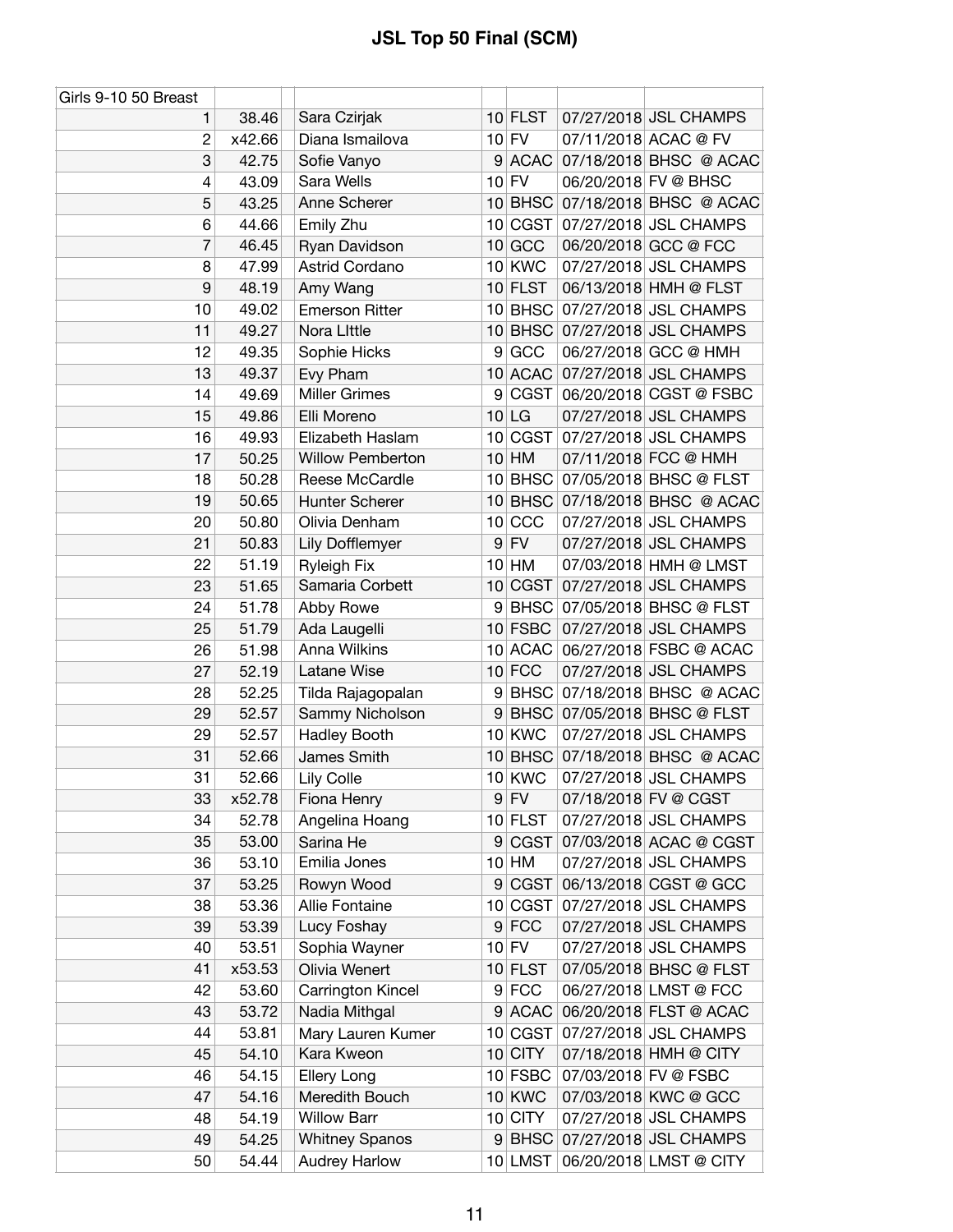| Girls 9-10 50 Fly |        |                         |                |               |                                |
|-------------------|--------|-------------------------|----------------|---------------|--------------------------------|
| 1                 | 34.71  | Sara Wells              |                | $10$ FV       | 07/27/2018 JSL CHAMPS          |
| $\overline{c}$    | 35.15  | Eliza Osada             |                |               | 10 BHSC 07/18/2018 BHSC @ ACAC |
| 3                 | 35.36  | Sofie Vanyo             |                |               | 9 ACAC 07/18/2018 BHSC @ ACAC  |
| 4                 | 35.63  | Katie Shaps             |                |               | 10 BHSC 07/27/2018 JSL CHAMPS  |
| 5                 | 35.75  | Diana Ismailova         |                | $10$ FV       | 07/11/2018 ACAC @ FV           |
| 6                 | 37.56  | Emily Zhu               |                |               | 10 CGST 07/27/2018 JSL CHAMPS  |
| 7                 | 38.73  | <b>Miller Grimes</b>    | 9              |               | CGST 07/27/2018 JSL CHAMPS     |
| 8                 | 39.16  | <b>Lily Phillips</b>    |                |               | 10 CGST 07/03/2018 ACAC @ CGST |
| 9                 | 39.60  | <b>Ryleigh Fix</b>      |                | 10 HM         | 07/27/2018 JSL CHAMPS          |
| 10                | 41.25  | Anne Scherer            |                |               | 10 BHSC 07/11/2018 FSBC @ BHSC |
| 10                | 41.25  | Hunter Scherer          |                | $10$ BHSC     | 06/27/2018 CGST @ BHSC         |
| 12                | x41.43 | Sara Czirjak            |                | $10$ FLST     | 07/05/2018 BHSC @ FLST         |
| 13                | 42.48  | Katie Steeper           | 9              |               | ACAC 07/27/2018 JSL CHAMPS     |
| 14                | 42.57  | <b>Ashton Kilfoil</b>   |                | $9$ FCC       | 07/18/2018 FCC @ KWC           |
| 15                | 42.93  | Tilda Rajagopalan       | 9              | <b>BHSC</b>   | 07/27/2018 JSL CHAMPS          |
| 16                | 42.99  | Olivia Wenert           |                | $10$ FLST     | 07/27/2018 JSL CHAMPS          |
| 17                | 43.33  | Nadia Mithgal           |                |               | 9 ACAC 06/27/2018 FSBC @ ACAC  |
| 18                | 43.37  | Amy Wang                |                | $10$ FLST     | 07/18/2018 FSBC @ FLST         |
| 19                | 43.84  | Ryan Davidson           |                | $10$ GCC      | 06/20/2018 GCC @ FCC           |
| 20                | 44.07  | Meredith Bouch          |                | <b>10 KWC</b> | 07/27/2018 JSL CHAMPS          |
| 21                | 44.26  | Astrid Cordano          |                | <b>10 KWC</b> | 06/13/2018 KWC @ LG            |
| 22                | x44.37 | Ada Brantley            |                | $10$ FV       | 07/11/2018 ACAC @ FV           |
| 23                | x44.63 | James Smith             |                | $10$ BHSC     | 06/13/2018 BHSC @ FCC          |
| 24                | 44.75  | Sophie Hicks            |                | 9 GCC         | 07/03/2018 KWC @ GCC           |
| 25                | 45.00  | Lia deGoa               |                | $10$ GCC      | 07/27/2018 JSL CHAMPS          |
| 26                | 45.29  | Kylin Gahlmann          |                | 10 FLST       | 07/05/2018 BHSC @ FLST         |
| 27                | 45.64  | Fiona Henry             | 9              | <b>FV</b>     | 07/27/2018 JSL CHAMPS          |
| 28                | 45.65  | <b>Taylor Florin</b>    |                | $10$ FCC      | 07/27/2018 JSL CHAMPS          |
| 29                | 45.72  | Elizabeth Haslam        |                | 10 CGST       | 07/03/2018 ACAC @ CGST         |
| 30                | 46.66  | Olivia Denham           |                | $10$ CCC      | 06/20/2018 CCC @ GHG           |
| 31                | 46.81  | Elli Moreno             |                | $10$ LG       | 07/27/2018 JSL CHAMPS          |
| 32                | x47.00 | Angelina Hoang          |                | $10$ FLST     | 06/13/2018 HMH @ FLST          |
| 33                | 47.41  | Sammy Nicholson         |                |               | 9 BHSC 06/27/2018 CGST @ BHSC  |
| 34                | x47.46 | Reese McCardle          |                |               | 10 BHSC 06/13/2018 BHSC @ FCC  |
| 35                | 47.68  | Evy Pham                |                |               | 10 ACAC 07/03/2018 ACAC @ CGST |
| 36                | 48.25  | Sarina He               | 9              | CGST          | 06/13/2018 CGST @ GCC          |
| 37                | x48.44 | <b>Blythe Sturman</b>   |                | $9$ FCC       | 06/13/2018 BHSC @ FCC          |
| 38                | 48.57  | Rowyn Wood              | 9 <sup>°</sup> | CGST          | 07/03/2018 ACAC @ CGST         |
| 39                | 48.62  | Ava Gray                | $\overline{9}$ | <b>LMST</b>   | 07/27/2018 JSL CHAMPS          |
| 40                | 48.94  | Rio Freitas             |                | $10$ FV       | 07/11/2018 ACAC @ FV           |
| 41                | 49.50  | Ellie Kupcis            |                | 9 BHSC        | 06/27/2018 CGST @ BHSC         |
| 42                | 49.98  | Latane Wise             |                | $10$ FCC      | 07/27/2018 JSL CHAMPS          |
| 43                | 50.19  | <b>Brynne Pemberton</b> |                | $10$ HM       | 06/27/2018 GCC @ HMH           |
| 44                | x50.54 | <b>Esther Keppel</b>    |                | 9 FLST        | 06/27/2018 FLST @ FV           |
| 45                | 50.85  | Sophie Pace             |                | 10 LMST       | 06/20/2018 LMST @ CITY         |
| 46                | 52.04  | Sophia Wayner           |                | $10$ FV       | 07/27/2018 JSL CHAMPS          |
| 47                | 52.20  | Zaharra Colla           |                | 9 FSBC        | 07/03/2018 FV @ FSBC           |
| 48                | 52.25  | Nora Little             |                | $10$ BHSC     | 06/27/2018 CGST @ BHSC         |
| 49                | 52.72  | <b>Willow Pemberton</b> |                | $10$ HM       | 07/03/2018 HMH @ LMST          |
| 50                | 53.20  | Ada Laugelli            |                |               | 10 FSBC 07/27/2018 JSL CHAMPS  |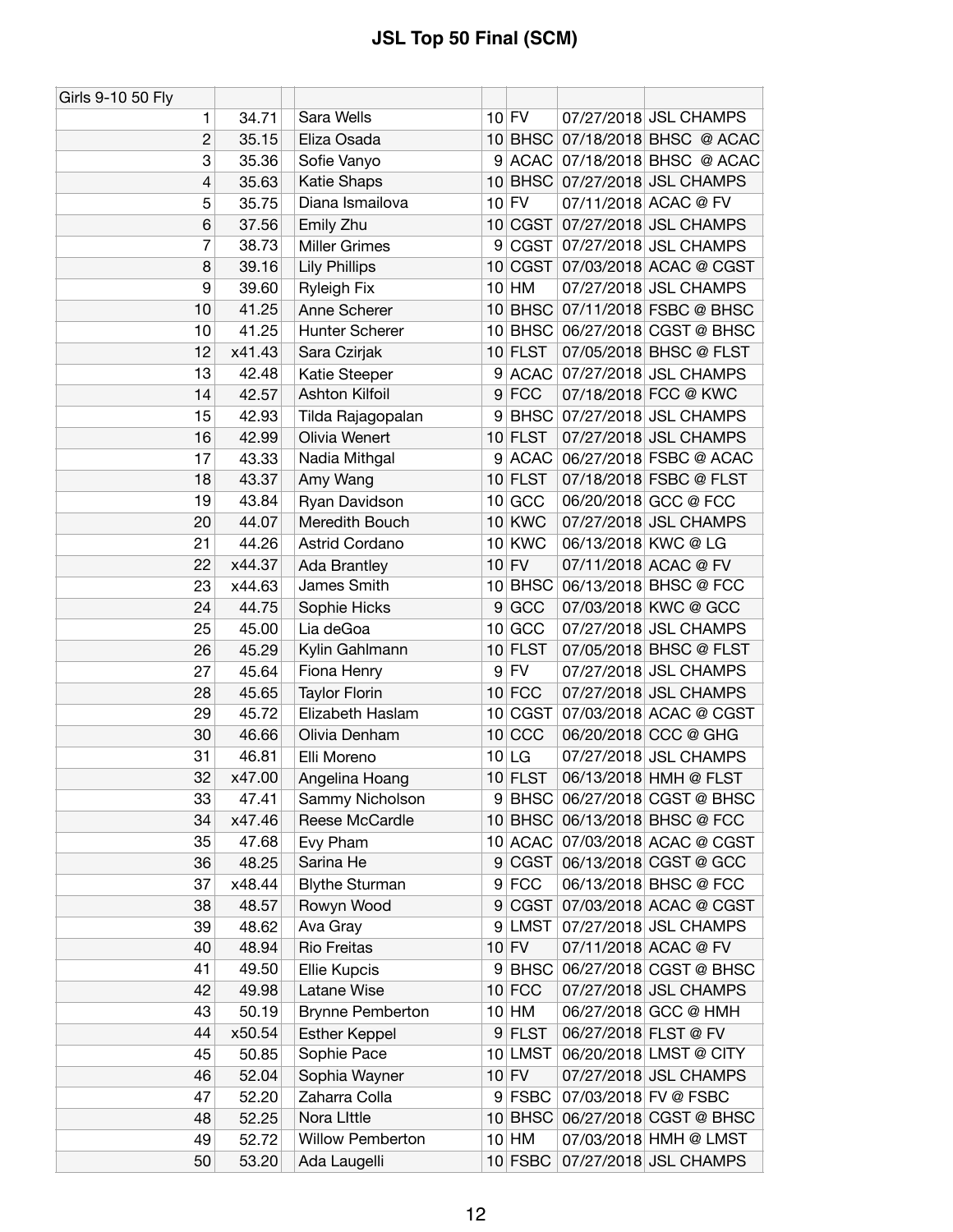| Girls 9-10 100 IM |                    |                            |   |               |                                                        |
|-------------------|--------------------|----------------------------|---|---------------|--------------------------------------------------------|
| 1                 | 1:20.06            | Diana Ismailova            |   | $10$ FV       | 07/27/2018 JSL CHAMPS                                  |
| $\overline{2}$    | 1:21.56            | Sofie Vanyo                |   |               | 9 ACAC 07/11/2018 ACAC @ FV                            |
| 3                 | 1:21.85            | Sara Czirjak               |   | 10 FLST       | 07/27/2018 JSL CHAMPS                                  |
| $\overline{4}$    | 1:22.60            | Sara Wells                 |   | $10$ FV       | 07/18/2018 FV @ CGST                                   |
| 5                 | 1:24.31            | Eliza Osada                |   |               | 10 BHSC 07/11/2018 FSBC @ BHSC                         |
| 6                 | 1:25.00            | Katie Shaps                |   |               | 10 BHSC 07/11/2018 FSBC @ BHSC                         |
| 7                 | 1:25.10            | Emily Zhu                  |   |               | 10 CGST 07/11/2018 FLST @ CGST                         |
| 8                 | 1:25.37            | Anne Scherer               |   |               | 10 BHSC 07/11/2018 FSBC @ BHSC                         |
| 9                 | 1:28.94            | <b>Lily Phillips</b>       |   |               | 10 CGST 07/18/2018 FV @ CGST                           |
| 10                | 1:31.81            | <b>Miller Grimes</b>       | 9 |               | CGST 06/13/2018 CGST @ GCC                             |
| 11                | 1:31.99            | <b>Ryleigh Fix</b>         |   | $10$ HM       | 07/27/2018 JSL CHAMPS                                  |
| 12                | 1:33.73            | Astrid Cordano             |   | <b>10 KWC</b> | 07/18/2018 FCC @ KWC                                   |
| 13                | 1:34.52            | Ryan Davidson              |   | $10$ GCC      | 06/13/2018 CGST @ GCC                                  |
| 14                | 1:34.53            | Ashton Kilfoil             |   | $9$ FCC       | 07/18/2018 FCC @ KWC                                   |
| 15                | 1:36.62            | Olivia Denham              |   | $10$ CCC      | 07/10/2018 CCC @ ELKS                                  |
| 16                | 1:36.94            | Reese McCardle             |   |               | 10 BHSC 06/13/2018 BHSC @ FCC                          |
| 17                | 1:37.22            | Amy Wang                   |   | $10$ FLST     | 06/13/2018 HMH @ FLST                                  |
| 18                | 1:37.31            | Hunter Scherer             |   |               | 10 BHSC 07/11/2018 FSBC @ BHSC                         |
| 19                | 1:37.61            | <b>Taylor Florin</b>       |   | $10$ FCC      | 07/27/2018 JSL CHAMPS                                  |
| 20                | 1:38.34            | Sarina He                  | 9 | CGST          | 07/18/2018 FV @ CGST                                   |
| 21                | 1:38.53            | Olivia Wenert              |   | $10$ FLST     | 07/18/2018 FSBC @ FLST                                 |
| 22                | 1:38.71            | <b>Emerson Ritter</b>      |   |               | 10 BHSC 07/11/2018 FSBC @ BHSC                         |
|                   | 23 x1:38.82        | Katie Steeper              |   |               | 9 ACAC 07/11/2018 ACAC @ FV                            |
| 24                | 1:39.03            | Elizabeth Haslam           |   | 10 CGST       | 07/18/2018 FV @ CGST                                   |
| 25                | 1:39.76            | <b>Willow Pemberton</b>    |   | $10$ HM       | 07/11/2018 FCC @ HMH                                   |
| 26                | 1:39.82            | Kylin Gahlmann             |   | $10$ FLST     | 07/27/2018 JSL CHAMPS                                  |
| 27                | 1:39.96            | Sammy Nicholson            | 9 | <b>BHSC</b>   | 06/13/2018 BHSC @ FCC                                  |
| 28                | 1:40.19            | James Smith                |   |               | 10 BHSC 06/13/2018 BHSC @ FCC                          |
| 29                |                    | Meredith Bouch             |   | 10 KWC        | 07/27/2018 JSL CHAMPS                                  |
|                   | 1:40.68            | Angelina Hoang             |   | $10$ FLST     | 07/27/2018 JSL CHAMPS                                  |
| 30<br>31          | 1:41.35<br>1:41.56 |                            |   | GCC           | 07/11/2018 CITY @ GCC                                  |
| 32                | 1:41.90            | Sophie Hicks               | 9 |               |                                                        |
|                   |                    | Fiona Henry                |   | $9$ FV        | 07/18/2018 FV @ CGST                                   |
| 33                | 1:42.18            | <b>Blythe Sturman</b>      |   | $9$ FCC       | 06/13/2018 BHSC @ FCC                                  |
| 34                | 1:42.53            | <b>Esther Keppel</b>       |   | 9 FLST        | 07/18/2018 FSBC @ FLST                                 |
| 35                | 1:42.81            | Tilda Rajagopalan          |   |               | 9 BHSC 06/13/2018 BHSC @ FCC                           |
| 36<br>37          | 1:44.20<br>1:44.69 | Elli Moreno<br>Nora Little |   | $10$ LG       | 07/18/2018 ELKS @ LG<br>10 BHSC 07/11/2018 FSBC @ BHSC |
| 38                | 1:45.75            | Angelina Gao               |   | 9 CGST        | 07/27/2018 JSL CHAMPS                                  |
| 39                | 1:46.29            | Anya Hudock                |   | $10$ CITY     | 07/27/2018 JSL CHAMPS                                  |
| 40                | 1:46.55            | Veronica Vitko             |   | $10$ HM       | 07/18/2018 HMH @ CITY                                  |
| 41                | 1:46.84            | <b>Rio Freitas</b>         |   | $10$ FV       | 07/11/2018 ACAC @ FV                                   |
| 42                | 1:47.78            | Elodie Patrizia            |   | 10 CITY       | 07/11/2018 CITY @ GCC                                  |
|                   | 43 x1:48.15        | <b>Brynne Pemberton</b>    |   | $10$ HM       | 07/18/2018 HMH @ CITY                                  |
| 44                | 1:48.39            | Maddie Munday              |   | $10$ ELKS     | 07/18/2018 ELKS @ LG                                   |
| 45                | 1:48.89            | Elizabeth Wirasaputra      |   | $9$ HM        | 07/27/2018 JSL CHAMPS                                  |
| 46                | 1:49.22            | <b>Emily Uthlaut</b>       |   | $10$ FV       | 07/18/2018 FV @ CGST                                   |
| 47                | 1:49.45            | Ava Gray                   |   | $9$  LMST     | 07/27/2018 JSL CHAMPS                                  |
| 48                | 1:49.92            | Sophie Pace                |   | $10$ LMST     | 07/11/2018 LMST @ KWC                                  |
| 49                | 1:50.03            | Nakiyah Sorensen           |   |               | 9 CGST 07/18/2018 FV @ CGST                            |
| 50                | 1:50.07            | Jane Friesen               |   | $9$ FCC       | 07/11/2018 FCC @ HMH                                   |
| 50                | 1:50.07            | Lia deGoa                  |   | $10$ GCC      | 07/11/2018 CITY @ GCC                                  |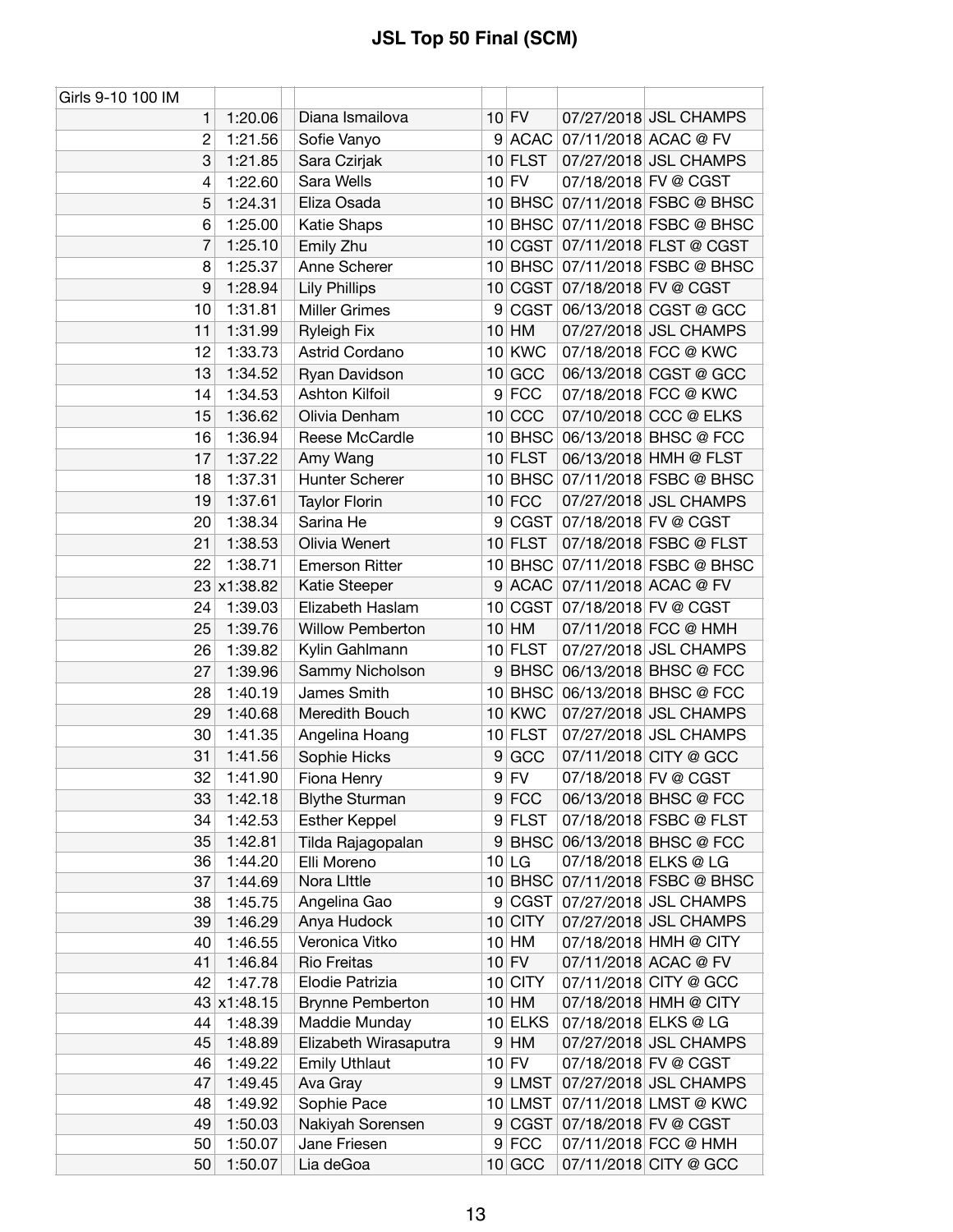| Girls 11-12 50 Free      |        |                        |           |                     |                                |
|--------------------------|--------|------------------------|-----------|---------------------|--------------------------------|
| 1                        | x29.00 | <b>Grey Davis</b>      | $12$ FCC  |                     | 06/27/2018 LMST @ FCC          |
| $\overline{c}$           | 29.03  | Marissa Trader         | 12 FLST   |                     | 07/27/2018 JSL CHAMPS          |
| 3                        | 29.64  | Maria Paschina         | $12$ FV   |                     | 07/27/2018 JSL CHAMPS          |
| 4                        | 29.69  | Cameron Smith          | $12$ FV   |                     | 07/18/2018 FV @ CGST           |
| $\overline{\mathcal{L}}$ | 29.69  | <b>Haley Sheffield</b> | 12 CGST   |                     | 07/18/2018 FV @ CGST           |
| 6                        | 29.75  | Reese Mattern          | $11$ FCC  |                     | 07/27/2018 JSL CHAMPS          |
| 7                        | 30.11  | Mariam Mithgal         |           |                     | 11 ACAC 06/27/2018 FSBC @ ACAC |
| 8                        | x30.56 | Grace McCardle         |           |                     | 12 BHSC 06/27/2018 CGST @ BHSC |
| 9                        | x30.69 | Melissa Alms           | $12$ FV   | 06/13/2018 GHG @ FV |                                |
| 10                       | 31.09  | Lucy Nicholson         |           |                     | 11 BHSC 06/20/2018 FV @ BHSC   |
| 11                       | 31.26  | <b>Emilly Farist</b>   | $12$ LMST |                     | 07/27/2018 JSL CHAMPS          |
| 12                       | 31.31  | Maggie Teweles         | $12$ FV   |                     | 07/11/2018 ACAC @ FV           |
| 13                       | 31.46  | Luciana Kerner-Matos   |           |                     | 12 ACAC 06/27/2018 FSBC @ ACAC |
| 14                       | 31.59  | Layla Welsch           | $11$ FCC  |                     | 06/27/2018 LMST @ FCC          |
| 15                       | 31.62  | Madisyn Carter         | $12$ CCC  |                     | 07/10/2018 CCC @ ELKS          |
| 16                       | 31.83  | Alexis Alms            | $12$ FV   |                     | 07/27/2018 JSL CHAMPS          |
| 17                       | 31.85  | Noa Steven             | 12 CGST   |                     | 06/27/2018 CGST @ BHSC         |
| 18                       | 31.97  | Jaya Vaidhyanathan     | 12 FSBC   |                     | 07/27/2018 JSL CHAMPS          |
| 19                       | 32.25  | Eliah Dojack           | $12$ GHG  | 06/13/2018 GHG @ FV |                                |
| 20                       | 32.40  | Rachael Elhart         | $12$ FV   |                     | 07/18/2018 FV @ CGST           |
| 21                       | 32.42  | Izzy Reed              | $12$ CITY |                     | 07/27/2018 JSL CHAMPS          |
| 22                       | 32.45  | Ellie Schundler        |           |                     | 12 BHSC 07/18/2018 BHSC @ ACAC |
| 23                       | 32.63  | Lellie King            | $12$ FCC  |                     | 07/27/2018 JSL CHAMPS          |
| 23                       | 32.63  | <b>Bree Palmer</b>     | 11 CGST   |                     | 06/27/2018 CGST @ BHSC         |
| 25                       | 32.84  | Emlly ZHU              | $12$ HM   |                     | 07/03/2018 HMH @ LMST          |
| 26                       | 32.93  | Hannah Shannon         | 12 CGST   |                     | 06/27/2018 CGST @ BHSC         |
| 27                       | 33.10  | Julia Tomaras          | 12 LMST   |                     | 06/20/2018 LMST @ CITY         |
| 28                       | 33.26  | Ella Campbell          |           |                     | 12 BHSC 07/18/2018 BHSC @ ACAC |
| 29                       | 33.40  | Meghan Murray          | $12$ FV   |                     | 07/27/2018 JSL CHAMPS          |
| 30                       | 33.56  | Lorelei Henry          | $12$ FV   |                     | 07/27/2018 JSL CHAMPS          |
| 30                       | 33.56  | Cambria Jones          | $12$ HM   |                     | 07/27/2018 JSL CHAMPS          |
| 32                       | 33.60  | Mirah Rose             |           |                     | 12 ACAC 07/27/2018 JSL CHAMPS  |
| 33                       | 33.65  | Lee Kestner            | $11$ FSBC |                     | 06/13/2018 CITY @ FSBC         |
| 34                       | 33.79  | Eloise Weary           | $12$ FSBC |                     | 06/20/2018 CGST @ FSBC         |
| 35                       | 33.80  | Kiara Bullard          | $11$ FSBC |                     | 07/27/2018 JSL CHAMPS          |
| 36                       | 33.83  | Alex Fuller            | 11 ELKS   |                     | 07/27/2018 JSL CHAMPS          |
| 37                       | 34.10  | <b>Bethany Yost</b>    | $12$ HM   |                     | 07/27/2018 JSL CHAMPS          |
| 38                       | 34.16  | Martha Oakey           | $12$ FCC  |                     | 07/11/2018 FCC @ HMH           |
| 39                       | 34.25  | Lydia Pelton           | 12 CGST   |                     | 06/13/2018 CGST @ GCC          |
| 40                       | 34.38  | Emma Niehaus           | $12$ FLST |                     | 07/05/2018 BHSC @ FLST         |
| 40                       | 34.38  | Juliette Gunter        | $12$ CITY |                     | 07/27/2018 JSL CHAMPS          |
| 42                       | 34.47  | Macy Moody             | $11$ FV   |                     | 07/27/2018 JSL CHAMPS          |
| 42                       | 34.47  | Amelia Lynch           | $11$ FV   |                     | 07/27/2018 JSL CHAMPS          |
| 44                       | 34.50  | Abby Burford           | $12$ ELKS |                     | 07/03/2018 GOST @ ELKS         |
| 45                       | 34.55  | <b>Skyler Powell</b>   | $11$ BHSC |                     | 07/18/2018 BHSC @ ACAC         |
| 46                       | 34.64  | Sarah Jordan           | 11 CGST   |                     | 06/20/2018 CGST @ FSBC         |
| 47                       | 34.72  | Sophie Brissett        | $11$ FSBC |                     | 07/03/2018 FV @ FSBC           |
| 48                       | 34.82  | <b>Trudy Brement</b>   | 12 CGST   |                     | 07/27/2018 JSL CHAMPS          |
| 49                       | 34.89  | Ella Reiner            |           |                     | 12 ACAC 06/20/2018 FLST @ ACAC |
| 50                       | 34.90  | Hadley Hunt            | 12 CGST   |                     | 06/20/2018 CGST @ FSBC         |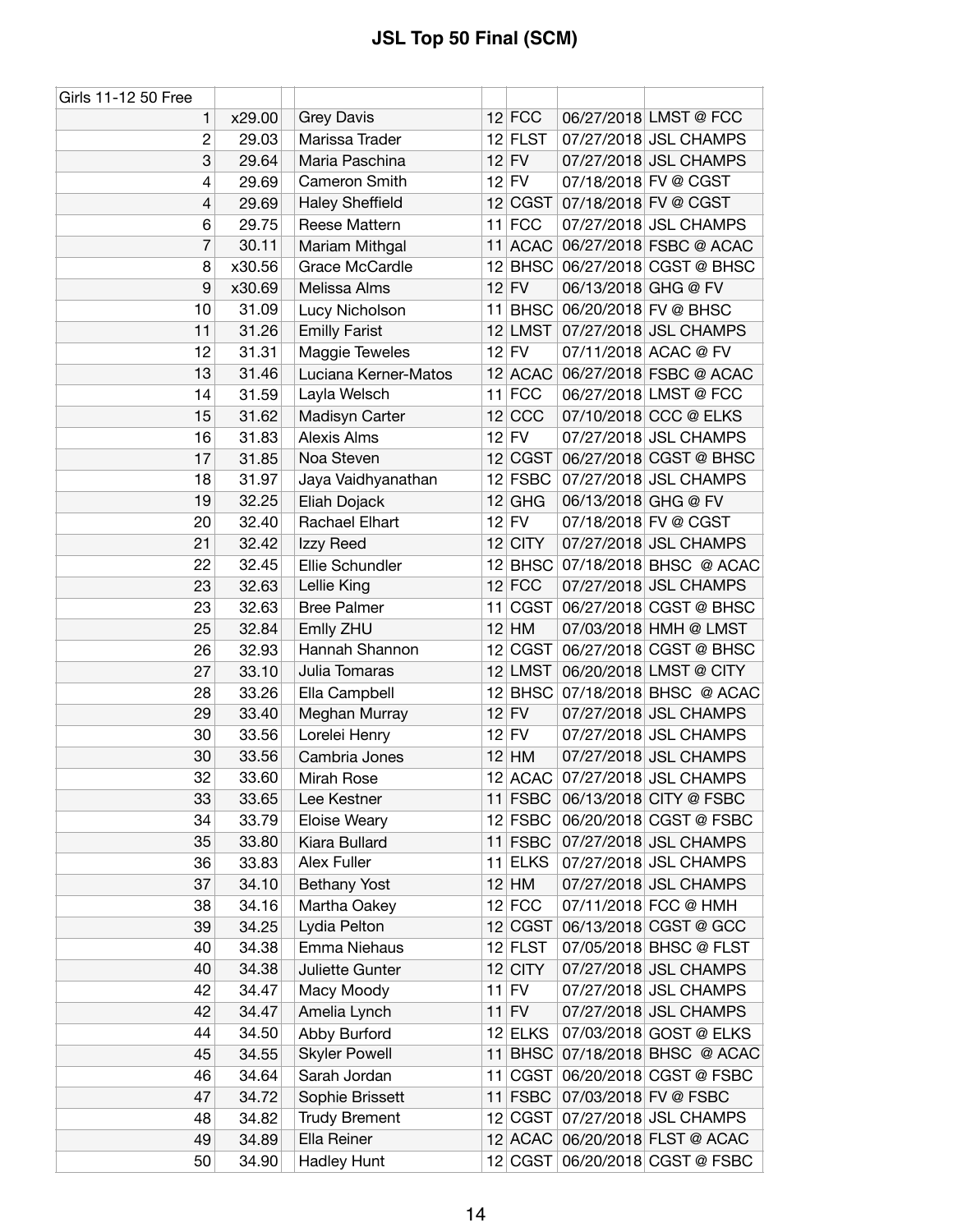| Girls 11-12 100 Free |         |                        |    |             |                      |                                |
|----------------------|---------|------------------------|----|-------------|----------------------|--------------------------------|
| 1.                   | 1:01.88 | <b>Grey Davis</b>      |    | $12$ FCC    |                      | 07/27/2018 JSL CHAMPS          |
| $\overline{2}$       | 1:03.39 | Marissa Trader         |    | $12$ FLST   |                      | 07/27/2018 JSL CHAMPS          |
| 3                    | 1:03.60 | Cameron Smith          |    | $12$ FV     |                      | 07/27/2018 JSL CHAMPS          |
| 4                    | 1:04.85 | <b>Haley Sheffield</b> |    | 12 CGST     |                      | 06/27/2018 CGST @ BHSC         |
| 5                    | 1:06.37 | Maria Paschina         |    | $12$ FV     |                      | 07/27/2018 JSL CHAMPS          |
| 6                    | 1:07.12 | Grace McCardle         |    |             |                      | 12 BHSC 06/27/2018 CGST @ BHSC |
| 7                    | 1:07.30 | Mariam Mithgal         |    |             |                      | 11 ACAC 06/27/2018 FSBC @ ACAC |
| 8                    | 1:08.40 | Lucy Nicholson         |    |             |                      | 11 BHSC 06/27/2018 CGST @ BHSC |
| 9                    | 1:09.28 | Noa Steven             |    | 12 CGST     |                      | 06/27/2018 CGST @ BHSC         |
| 10                   | 1:09.72 | Melissa Alms           |    | $12$ FV     | 06/27/2018 FLST @ FV |                                |
| 11                   | 1:09.84 | Madisyn Carter         |    | $12$ CCC    |                      | 06/20/2018 CCC @ GHG           |
| 12                   | 1:10.31 | <b>Emilly Farist</b>   |    | 12 LMST     |                      | 07/27/2018 JSL CHAMPS          |
| 13                   | 1:10.62 | Layla Welsch           |    | $11$ FCC    |                      | 06/27/2018 LMST @ FCC          |
| 14                   | 1:10.78 | Luciana Kerner-Matos   |    |             |                      | 12 ACAC 07/18/2018 BHSC @ ACAC |
| 15                   | 1:11.65 | Eliah Dojack           |    | $12$ GHG    |                      | 07/27/2018 JSL CHAMPS          |
| 16                   | 1:11.70 | Reese Mattern          |    | $11$ FCC    |                      | 06/27/2018 LMST @ FCC          |
| 17                   | 1:12.32 | Jaya Vaidhyanathan     |    |             |                      | 12 FSBC 07/27/2018 JSL CHAMPS  |
| 18                   | 1:12.72 | Ellie Schundler        |    |             |                      | 12 BHSC 06/27/2018 CGST @ BHSC |
| 19                   | 1:13.32 | Emlly ZHU              |    | $12$ HM     |                      | 07/03/2018 HMH @ LMST          |
| 20                   | 1:13.40 | Hannah Shannon         |    | 12 CGST     |                      | 07/03/2018 ACAC @ CGST         |
| 21                   | 1:13.88 | Alexis Alms            |    | $12$ FV     |                      | 07/27/2018 JSL CHAMPS          |
| 22                   | 1:14.18 | Martha Oakey           |    | $12$ FCC    |                      | 07/27/2018 JSL CHAMPS          |
| 23                   | 1:14.25 | Julia Tomaras          |    | 12 LMST     |                      | 07/03/2018 HMH @ LMST          |
| 24                   | 1:14.40 | Rachael Elhart         |    | $12$ FV     |                      | 07/03/2018 FV @ FSBC           |
| 25                   | 1:15.38 | Cambria Jones          |    | $12$ HM     |                      | 07/27/2018 JSL CHAMPS          |
| 26                   | 1:16.08 | <b>Eloise Weary</b>    |    | $12$ FSBC   |                      | 06/27/2018 FSBC @ ACAC         |
| 27                   | 1:16.40 | <b>Bree Palmer</b>     | 11 | <b>CGST</b> |                      | 06/27/2018 CGST @ BHSC         |
| 28                   | 1:16.49 | Izzy Reed              |    | $12$ CITY   |                      | 06/13/2018 CITY @ FSBC         |
| 29                   | 1:16.97 | Lydia Pelton           |    | 12 CGST     |                      | 07/27/2018 JSL CHAMPS          |
| 30                   | 1:17.03 | Allison Dugger         |    | $12$ CITY   |                      | 07/27/2018 JSL CHAMPS          |
| 31                   | 1:17.31 | Hadley Hunt            |    | 12 CGST     |                      | 07/27/2018 JSL CHAMPS          |
| 32                   | 1:18.12 | Lorelei Henry          |    | $12$ FV     |                      | 07/27/2018 JSL CHAMPS          |
| 33                   | 1:18.65 | Sophia Garono          |    |             |                      | 11 CGST 07/27/2018 JSL CHAMPS  |
| 34                   | 1:18.90 | <b>Bethany Yost</b>    |    | $12$ HM     |                      | 07/27/2018 JSL CHAMPS          |
| 35                   | 1:19.01 | Ella Campbell          |    |             |                      | 12 BHSC 07/27/2018 JSL CHAMPS  |
| 36                   | 1:19.19 | Ariana Alimard         |    | $12$ GCC    |                      | 07/27/2018 JSL CHAMPS          |
| 37                   | 1:19.26 | Abby Burford           |    | 12 ELKS     |                      | 07/03/2018 GOST @ ELKS         |
| 38                   | 1:19.94 | <b>Alex Fuller</b>     |    | $11$ ELKS   |                      | 07/03/2018 GOST @ ELKS         |
| 39                   | 1:20.32 | Suah Kwon              |    | $11$ FV     |                      | 07/27/2018 JSL CHAMPS          |
| 40                   | 1:20.75 | Willa Simmons          |    | 11 CGST     |                      | 06/27/2018 CGST @ BHSC         |
| 41                   | 1:20.84 | Sophie Brissett        |    | $11$ FSBC   |                      | 07/03/2018 FV @ FSBC           |
| 42                   | 1:20.86 | Maddie Blank           |    | $11$ FSBC   |                      | 06/27/2018 FSBC @ ACAC         |
| 43                   | 1:21.34 | Emma Niehaus           |    | $12$ FLST   | 06/27/2018 FLST @ FV |                                |
| 44                   | 1:21.40 | Paige Hutchinson       |    | $12$ FCC    |                      | 06/27/2018 LMST @ FCC          |
| 45                   | 1:21.63 | Lyndsey Stemland       |    | $12$ GCC    |                      | 06/27/2018 GCC @ HMH           |
| 46                   | 1:22.08 | Ava Ward               |    | $12$ CITY   |                      | 07/27/2018 JSL CHAMPS          |
| 47                   | 1:22.47 | Lada Dmytriyeva        |    | $12$ CITY   |                      | 07/03/2018 FCC @ CITY          |
| 48                   | 1:22.62 | Kiara Bullard          |    | 11 FSBC     |                      | 07/03/2018 FV @ FSBC           |
| 49                   | 1:22.87 | Mirah Rose             |    |             |                      | 12 ACAC 06/27/2018 FSBC @ ACAC |
| 50                   | 1:22.92 | Sarah Moore            |    |             |                      | 12 CGST 07/27/2018 JSL CHAMPS  |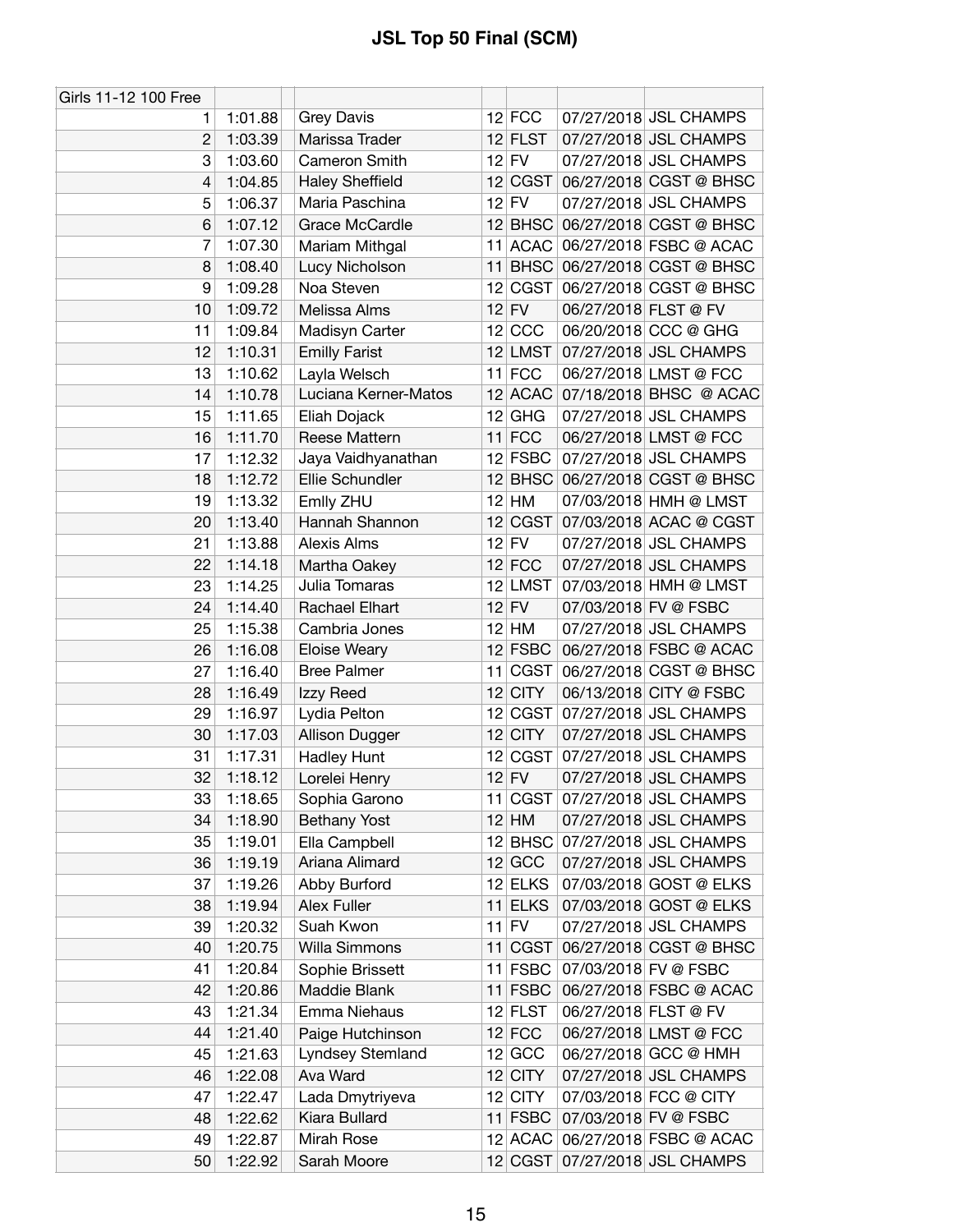| Girls 11-12 50 Back |        |                        |           |                      |                                |
|---------------------|--------|------------------------|-----------|----------------------|--------------------------------|
| 1.                  | 32.42  | <b>Grey Davis</b>      | $12$ FCC  |                      | 07/18/2018 FCC @ KWC           |
| $\overline{c}$      | 32.81  | <b>Haley Sheffield</b> | 12 CGST   |                      | 06/27/2018 CGST @ BHSC         |
| 3                   | 33.84  | Maria Paschina         | $12$ FV   |                      | 07/27/2018 JSL CHAMPS          |
| 4                   | 34.68  | Grace McCardle         | $12$ BHSC |                      | 07/27/2018 JSL CHAMPS          |
| 5                   | 34.89  | Madisyn Carter         | $12$ CCC  |                      | 07/27/2018 JSL CHAMPS          |
| 6                   | 34.90  | Noa Steven             | 12 CGST   |                      | 07/18/2018 FV @ CGST           |
| 7                   | 35.49  | Emlly ZHU              | $12$ HM   |                      | 07/27/2018 JSL CHAMPS          |
| 8                   | 35.70  | Rachael Elhart         | $12$ FV   |                      | 07/27/2018 JSL CHAMPS          |
| 9                   | 36.29  | Melissa Alms           | $12$ FV   |                      | 07/27/2018 JSL CHAMPS          |
| 10                  | 36.31  | Lucy Nicholson         |           |                      | 11 BHSC 06/27/2018 CGST @ BHSC |
| 11                  | 36.37  | Luciana Kerner-Matos   | $12$ ACAC |                      | 07/18/2018 BHSC @ ACAC         |
| 12                  | 36.41  | Cameron Smith          | $12$ FV   |                      | 07/18/2018 FV @ CGST           |
| 13                  | 37.03  | Jaya Vaidhyanathan     | $12$ FSBC |                      | 07/27/2018 JSL CHAMPS          |
| 14                  | 37.12  | Reese Mattern          | $11$ FCC  |                      | 07/27/2018 JSL CHAMPS          |
| 15                  | 37.35  | Julia Tomaras          | 12 LMST   |                      | 07/27/2018 JSL CHAMPS          |
| 16                  | 37.61  | Meghan Murray          | $12$ FV   |                      | 07/27/2018 JSL CHAMPS          |
| 17                  | 37.62  | Emma Niehaus           | 12 FLST   |                      | 07/18/2018 FSBC @ FLST         |
| 18                  | 37.81  | Lee Kestner            | 11 FSBC   |                      | 06/27/2018 FSBC @ ACAC         |
| 19                  | x38.16 | Marissa Trader         | $12$ FLST | 06/27/2018 FLST @ FV |                                |
| 20                  | 38.47  | <b>Bree Palmer</b>     | 11 CGST   |                      | 07/03/2018 ACAC @ CGST         |
| 21                  | 38.81  | <b>Emilly Farist</b>   | $12$ LMST |                      | 07/03/2018 HMH @ LMST          |
| 22                  | x39.03 | Maggie Teweles         | $12$ FV   |                      | 07/18/2018 FV @ CGST           |
| 23                  | 39.24  | Ellie Schundler        | $12$ BHSC |                      | 07/05/2018 BHSC @ FLST         |
| 24                  | 39.44  | Macy Moody             | $11$ FV   | 06/27/2018 FLST @ FV |                                |
| 24                  | 39.44  | Hannah Shannon         | 12 CGST   |                      | 07/11/2018 FLST @ CGST         |
| 26                  | 40.25  | Izzy Reed              | $12$ CITY |                      | 07/03/2018 FCC @ CITY          |
| 27                  | 40.53  | Maddie Blank           | $11$ FSBC |                      | 07/18/2018 FSBC @ FLST         |
| 28                  | 40.68  | <b>Alexis Alms</b>     | $12$ FV   |                      | 07/18/2018 FV @ CGST           |
| 29                  | 40.77  | Abbie Ford             | 12 LMST   |                      | 07/18/2018 GCC @ LMST          |
| 30                  | 40.96  | Gabby Harrop-Williams  | $12$ FLST |                      | 07/27/2018 JSL CHAMPS          |
| 31                  | x40.97 | Layla Welsch           | $11$ FCC  |                      | 07/11/2018 FCC @ HMH           |
| 32                  | x41.03 | Eliah Dojack           | $12$ GHG  |                      | 06/27/2018 ELKS @ GHG          |
| 33                  | 41.04  | Ella Campbell          |           |                      | 12 BHSC 07/27/2018 JSL CHAMPS  |
| 34                  | x41.35 | Cambria Jones          | $12$ HM   |                      | 06/27/2018 GCC @ HMH           |
| 35                  | 41.35  | Vaile Altherr          | $12$ ACAC |                      | 07/03/2018 ACAC @ CGST         |
| 36                  | 41.82  | Abby Burford           | $12$ ELKS |                      | 07/27/2018 JSL CHAMPS          |
| 37                  | 41.98  | Lada Dmytriyeva        | $12$ CITY |                      | 07/27/2018 JSL CHAMPS          |
| 38                  | 42.04  | Martha Oakey           | $12$ FCC  |                      | 07/11/2018 FCC @ HMH           |
| 39                  | 42.17  | Lauren Britt           | $11$ FV   |                      | 07/27/2018 JSL CHAMPS          |
| 40                  | 42.41  | Sophia Garono          | 11 CGST   |                      | 07/27/2018 JSL CHAMPS          |
| 41                  | 42.60  | Lyndsey Stemland       | $12$ GCC  |                      | 07/27/2018 JSL CHAMPS          |
| 42                  | 42.98  | Maddie Kelly           | $11$ FV   |                      | 07/27/2018 JSL CHAMPS          |
| 42                  | 42.98  | Kiara Bullard          | $11$ FSBC |                      | 07/27/2018 JSL CHAMPS          |
| 44                  | 43.03  | Amelia Lynch           | $11$ FV   |                      | 07/27/2018 JSL CHAMPS          |
| 45                  | 43.10  | Keen Davies            | $12$ FSBC |                      | 07/27/2018 JSL CHAMPS          |
| 46                  | 43.15  | Sarah Jordan           | 11 CGST   |                      | 07/27/2018 JSL CHAMPS          |
| 47                  | 43.22  | Lellie King            | $12$ FCC  |                      | 06/27/2018 LMST @ FCC          |
| 48                  | 43.29  | Reese Bonham           | $12$ FLST |                      | 07/27/2018 JSL CHAMPS          |
| 49                  | 43.43  | Mirah Rose             | $12$ ACAC |                      | 06/27/2018 FSBC @ ACAC         |
| 50                  | 43.74  | Leah Bambrick          | 12 ACAC   |                      | 07/18/2018 BHSC @ ACAC         |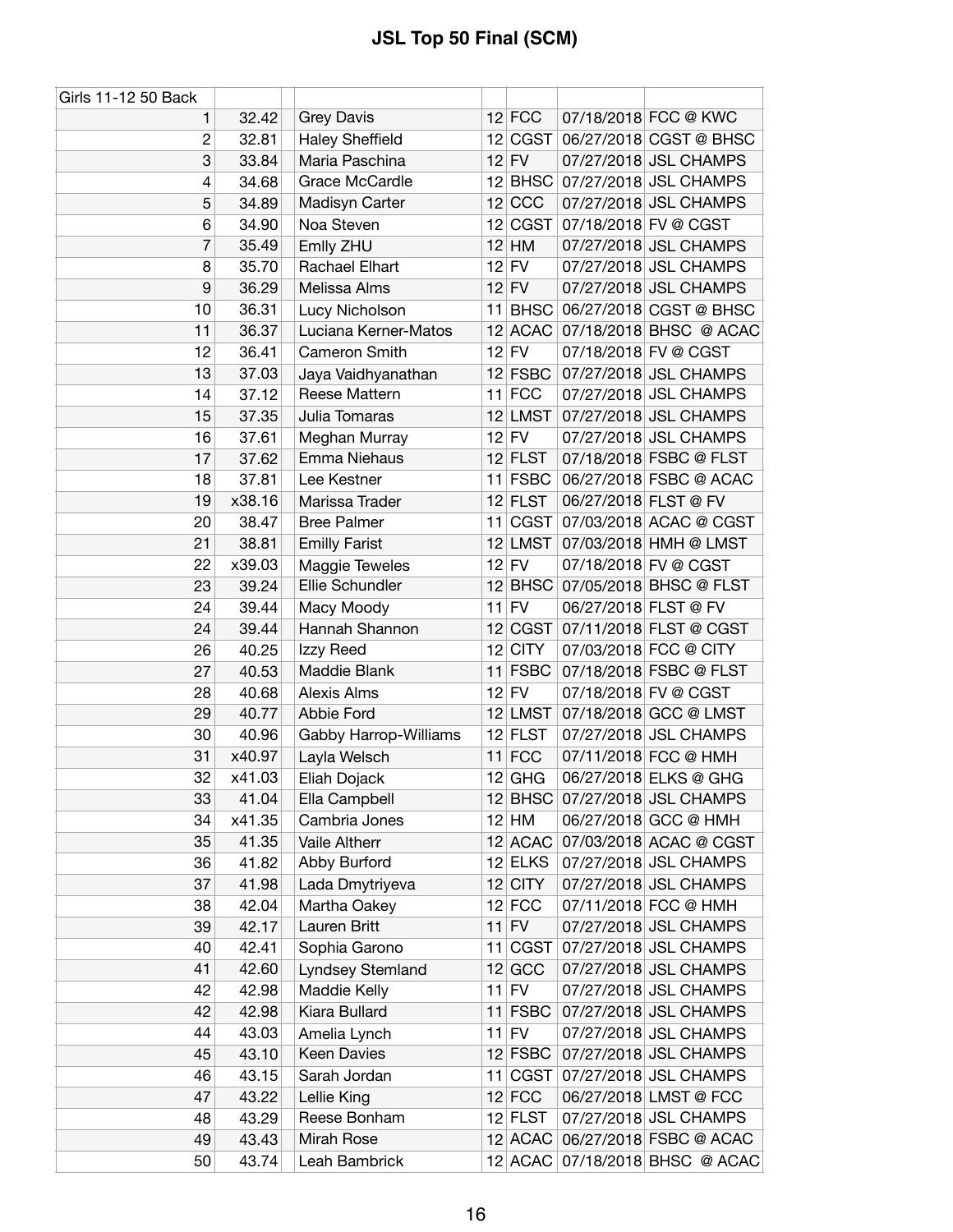| Girls 11-12 50 Breast |        |                        |           |                      |                                |
|-----------------------|--------|------------------------|-----------|----------------------|--------------------------------|
| 1                     | 35.51  | Cameron Smith          | $12$ FV   |                      | 07/27/2018 JSL CHAMPS          |
| $\overline{c}$        | 35.74  | Layla Welsch           | $11$ FCC  |                      | 07/27/2018 JSL CHAMPS          |
| 3                     | 37.70  | <b>Grey Davis</b>      | $12$ FCC  |                      | 06/27/2018 LMST @ FCC          |
| 4                     | 37.83  | Emlly ZHU              | $12$ HM   |                      | 07/27/2018 JSL CHAMPS          |
| 5                     | 38.76  | Lee Kestner            | 11 FSBC   |                      | 07/27/2018 JSL CHAMPS          |
| 6                     | 39.64  | Julia Tomaras          | $12$ LMST |                      | 07/27/2018 JSL CHAMPS          |
| 7                     | 39.69  | Lucy Nicholson         | 11 BHSC   |                      | 06/27/2018 CGST @ BHSC         |
| 8                     | 40.19  | Maggie Teweles         | $12$ FV   |                      | 07/27/2018 JSL CHAMPS          |
| 9                     | 40.58  | Juliette Gunter        | $12$ CITY |                      | 07/27/2018 JSL CHAMPS          |
| 10                    | 41.03  | Maria Paschina         | $12$ FV   |                      | 07/11/2018 ACAC @ FV           |
| 11                    | 41.78  | Mariam Mithgal         | 11 ACAC   |                      | 06/20/2018 FLST @ ACAC         |
| 12                    | 41.87  | Madisyn Carter         | $12$ CCC  |                      | 06/20/2018 CCC @ GHG           |
| 13                    | x42.41 | Melissa Alms           | $12$ FV   |                      | 07/18/2018 FV @ CGST           |
| 14                    | 42.64  | Izzy Reed              | $12$ CITY |                      | 07/27/2018 JSL CHAMPS          |
| 15                    | 42.68  | Lellie King            | $12$ FCC  |                      | 07/27/2018 JSL CHAMPS          |
| 16                    | 42.92  | Genevieve Hathaway     |           |                      | 11 BHSC 07/27/2018 JSL CHAMPS  |
| 17                    | 43.30  | Mirah Rose             |           |                      | 12 ACAC 07/27/2018 JSL CHAMPS  |
| 18                    | 43.53  | Suah Kwon              | $11$ FV   | 06/27/2018 FLST @ FV |                                |
| 19                    | x43.63 | Ellie Schundler        | 12 BHSC   |                      | 06/13/2018 BHSC @ FCC          |
| 20                    | 44.16  | Zoe Shelley            | $11$ GHG  |                      | 07/27/2018 JSL CHAMPS          |
| 21                    | 44.28  | <b>Allison Bendall</b> | $12$ FV   |                      | 07/18/2018 FV @ CGST           |
| 22                    | 44.36  | Bethany Yost           | $12$ HM   |                      | 07/27/2018 JSL CHAMPS          |
| 23                    | 44.50  | Marissa Trader         | $12$ FLST | 06/27/2018 FLST @ FV |                                |
| 24                    | 44.57  | Rachael Elhart         | $12$ FV   |                      | 07/03/2018 FV @ FSBC           |
| 25                    | 45.10  | Cambria Jones          | $12$ HM   |                      | 07/03/2018 HMH @ LMST          |
| 26                    | 45.16  | Hannah Shannon         | 12 CGST   |                      | 07/03/2018 ACAC @ CGST         |
| 27                    | 45.47  | <b>Emilly Farist</b>   | 12 LMST   |                      | 06/20/2018 LMST @ CITY         |
| 28                    | 45.61  | <b>Alexis Alms</b>     | $12$ FV   | 06/13/2018 GHG @ FV  |                                |
| 29                    | 45.69  | <b>Skyler Powell</b>   | $11$ BHSC |                      | 07/05/2018 BHSC @ FLST         |
| 30                    | 46.05  | Lydia Pelton           | 12 CGST   |                      | 07/27/2018 JSL CHAMPS          |
| 31                    | 46.47  | Ava Peters             |           |                      | 11 ACAC 06/27/2018 FSBC @ ACAC |
| 32                    | 46.65  | Anna Kate Gaskin       | $12$ GCC  |                      | 07/27/2018 JSL CHAMPS          |
| 33                    | 46.68  | Anna Amato             | $11$ LMST |                      | 07/27/2018 JSL CHAMPS          |
| 34                    | 46.79  | Sarah Moore            | 12 CGST   |                      | 07/27/2018 JSL CHAMPS          |
| 35                    | 46.86  | Ariana Alimard         | 12 GCC    |                      | 07/27/2018 JSL CHAMPS          |
| 36                    | 46.88  | lvy Lyman              | $11$ FSBC |                      | 07/27/2018 JSL CHAMPS          |
| 37                    | 46.91  | <b>Emmy Mandell</b>    | $12$ BHSC |                      | 07/27/2018 JSL CHAMPS          |
| 38                    | 47.01  | Kelsey Drumheller      | $12$ KWC  |                      | 06/13/2018 KWC @ LG            |
| 39                    | 47.39  | Madelyn Hall           | $12$ KWC  |                      | 06/13/2018 KWC @ LG            |
| 40                    | 47.53  | McLean Stokes          | $11$ FCC  |                      | 06/13/2018 BHSC @ FCC          |
| 41                    | 47.59  | Ella Ramsey            | $12$ FSBC |                      | 07/03/2018 FV @ FSBC           |
| 42                    | 47.84  | Anna Rude              | $12$ FSBC |                      | 07/18/2018 FSBC @ FLST         |
| 43                    | 48.12  | Maddie Gypson          | 12 ACAC   |                      | 07/18/2018 BHSC @ ACAC         |
| 44                    | 48.16  | Reese Dalton           | $11$ FLST |                      | 07/27/2018 JSL CHAMPS          |
| 45                    | 48.19  | Eliah Dojack           | $12$ GHG  |                      | 06/20/2018 CCC @ GHG           |
| 46                    | x48.25 | Reese Mattern          | $11$ FCC  |                      | 06/27/2018 LMST @ FCC          |
| 47                    | 48.25  | Leah Bambrick          | 12 ACAC   |                      | 07/03/2018 ACAC @ CGST         |
| 48                    | x48.53 | Lolo Kincel            | $12$ FCC  |                      | 06/20/2018 GCC @ FCC           |
| 49                    | 48.67  | Cara Hamil             | $11$ FSBC |                      | 07/27/2018 JSL CHAMPS          |
| 50                    | 48.91  | Lorelei Henry          | $12$ FV   |                      | 06/20/2018 FV @ BHSC           |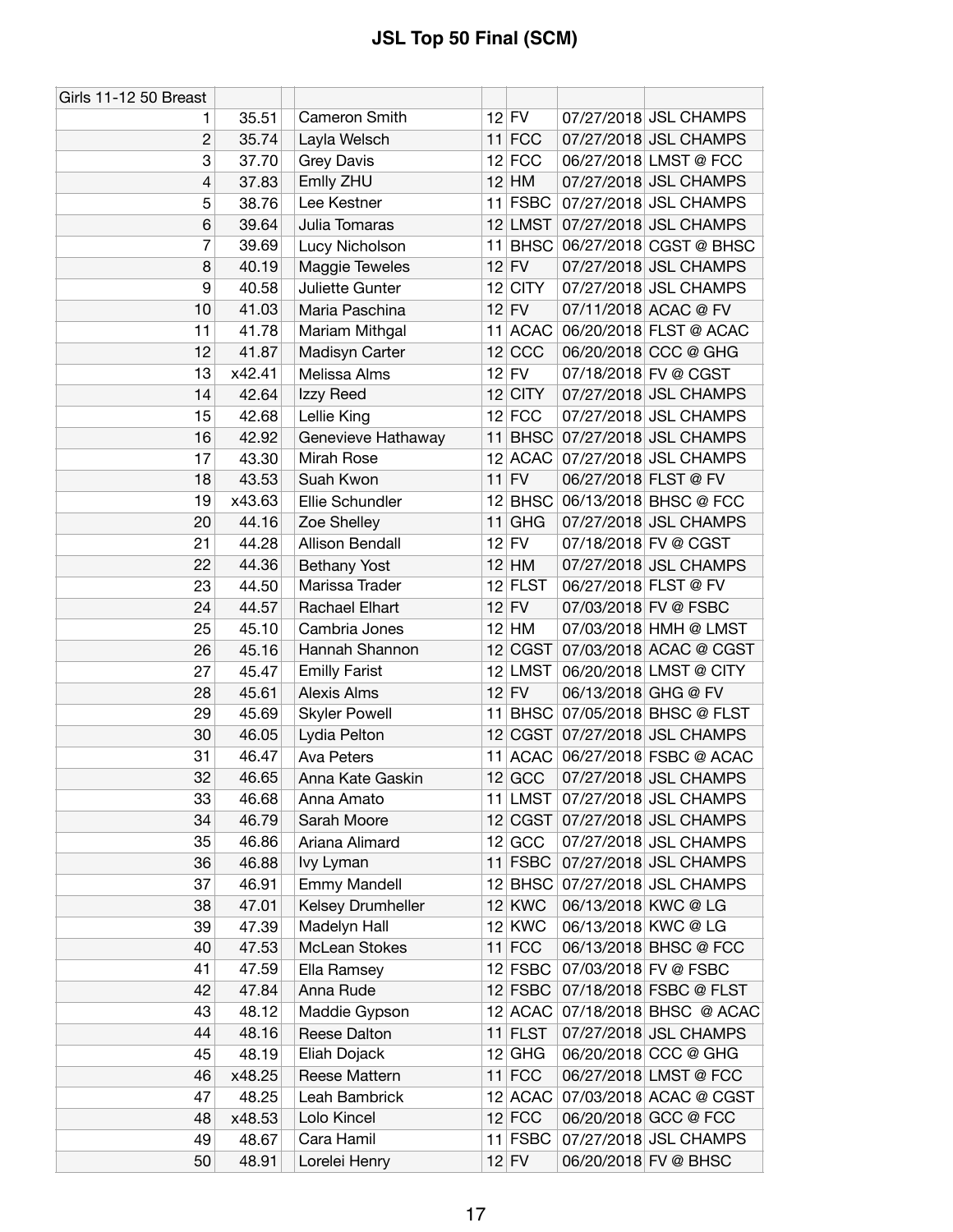| Girls 11-12 50 Fly |        |                        |           |                     |                                |
|--------------------|--------|------------------------|-----------|---------------------|--------------------------------|
| 1                  | 29.86  | <b>Grey Davis</b>      | $12$ FCC  |                     | 07/27/2018 JSL CHAMPS          |
| $\overline{c}$     | 31.04  | Marissa Trader         | 12 FLST   |                     | 07/27/2018 JSL CHAMPS          |
| 3                  | 31.08  | Madisyn Carter         | $12$ CCC  |                     | 07/27/2018 JSL CHAMPS          |
| 4                  | 32.56  | <b>Haley Sheffield</b> | 12 CGST   |                     | 06/27/2018 CGST @ BHSC         |
| 5                  | 33.20  | Rachael Elhart         | $12$ FV   |                     | 07/27/2018 JSL CHAMPS          |
| 6                  | 33.72  | Melissa Alms           | $12$ FV   |                     | 07/18/2018 FV @ CGST           |
| 7                  | 33.93  | <b>Emilly Farist</b>   | $12$ LMST |                     | 07/27/2018 JSL CHAMPS          |
| 8                  | 34.21  | Luciana Kerner-Matos   |           |                     | 12 ACAC 07/18/2018 BHSC @ ACAC |
| 9                  | 34.37  | <b>Grace McCardle</b>  |           |                     | 12 BHSC 07/11/2018 FSBC @ BHSC |
| 10                 | 34.61  | Lucy Nicholson         |           |                     | 11 BHSC 07/18/2018 BHSC @ ACAC |
| 11                 | 34.62  | <b>Alexis Alms</b>     | $12$ FV   |                     | 07/27/2018 JSL CHAMPS          |
| 12                 | 34.71  | <b>Bethany Yost</b>    | $12$ HM   |                     | 07/03/2018 HMH @ LMST          |
| 13                 | 34.91  | Lee Kestner            | $11$ FSBC |                     | 07/18/2018 FSBC @ FLST         |
| 14                 | 35.16  | Ellie Schundler        |           |                     | 12 BHSC 06/27/2018 CGST @ BHSC |
| 15                 | 35.33  | Alex Fuller            | $11$ ELKS |                     | 07/27/2018 JSL CHAMPS          |
| 16                 | 35.59  | Hannah Shannon         | 12 CGST   |                     | 06/13/2018 CGST @ GCC          |
| 17                 | 35.75  | Emlly ZHU              | $12$ HM   |                     | 07/11/2018 FCC @ HMH           |
| 18                 | 35.80  | Mariam Mithgal         | 11 ACAC   |                     | 06/27/2018 FSBC @ ACAC         |
| 19                 | x35.82 | Cameron Smith          | $12$ FV   |                     | 07/11/2018 ACAC @ FV           |
| 20                 | x35.94 | Maria Paschina         | $12$ FV   |                     | 07/11/2018 ACAC @ FV           |
| 21                 | 36.64  | Martha Oakey           | $12$ FCC  |                     | 07/27/2018 JSL CHAMPS          |
| 22                 | 36.71  | Suah Kwon              | $11$ FV   |                     | 07/27/2018 JSL CHAMPS          |
| 23                 | x36.85 | Maggie Teweles         | $12$ FV   | 06/13/2018 GHG @ FV |                                |
| 24                 | 36.90  | Layla Welsch           | $11$ FCC  |                     | 07/11/2018 FCC @ HMH           |
| 25                 | 37.25  | Reese Mattern          | $11$ FCC  |                     | 06/27/2018 LMST @ FCC          |
| 26                 | 37.40  | Meghan Murray          | $12$ FV   |                     | 07/27/2018 JSL CHAMPS          |
| 27                 | 37.46  | Ariana Alimard         | $12$ GCC  |                     | 07/27/2018 JSL CHAMPS          |
| 28                 | 37.50  | Ella Campbell          |           |                     | 12 BHSC 06/13/2018 BHSC @ FCC  |
| 29                 | 37.60  | Mirah Rose             | $12$ ACAC |                     | 07/27/2018 JSL CHAMPS          |
| 30                 | 37.76  | Sophie Brissett        | 11 FSBC   |                     | 07/03/2018 FV @ FSBC           |
| 31                 | 38.25  | Ava Ward               | $12$ CITY |                     | 07/03/2018 FCC @ CITY          |
| 32                 | 38.49  | <b>Eloise Weary</b>    | $12$ FSBC |                     | 06/27/2018 FSBC @ ACAC         |
| 33                 | 38.68  | Eliah Dojack           | $12$ GHG  |                     | 06/27/2018 ELKS @ GHG          |
| 34                 | 38.74  | Maddie Blank           | $11$ FSBC |                     | 06/27/2018 FSBC @ ACAC         |
| 35                 | 38.75  | Taylor Slinkman        | $12$ ELKS |                     | 07/27/2018 JSL CHAMPS          |
| 36                 | 38.83  | Amelia Lynch           | $11$ FV   |                     | 07/03/2018 FV @ FSBC           |
| 37                 | 39.03  | Leah Bambrick          | 12 ACAC   |                     | 07/03/2018 ACAC @ CGST         |
| 38                 | 39.25  | Lyndsey Stemland       | $12$ GCC  |                     | 07/03/2018 KWC @ GCC           |
| 39                 | 39.28  | Emma Niehaus           | $12$ FLST |                     | 07/05/2018 BHSC @ FLST         |
| 40                 | 39.31  | Cambria Jones          | $12$ HM   |                     | 07/18/2018 HMH @ CITY          |
| 41                 | 39.47  | Gabby Harrop-Williams  | $12$ FLST |                     | 06/13/2018 HMH @ FLST          |
| 42                 | 39.58  | Lorelei Henry          | $12$ FV   |                     | 07/27/2018 JSL CHAMPS          |
| 43                 | 39.79  | Willa Simmons          | 11 CGST   |                     | 06/13/2018 CGST @ GCC          |
| 44                 | 39.81  | Lada Dmytriyeva        | 12 CITY   |                     | 06/27/2018 CITY @ KWC          |
| 45                 | 39.90  | Keen Davies            | $12$ FSBC |                     | 07/27/2018 JSL CHAMPS          |
| 46                 | 40.03  | Macy Moody             | $11$ FV   |                     | 07/11/2018 ACAC @ FV           |
| 47                 | 40.13  | Brenna Rea             | 12 LMST   |                     | 06/13/2018 FAST @ LMST         |
| 48                 | x40.43 | Izzy Reed              | $12$ CITY |                     | 06/20/2018 LMST @ CITY         |
| 49                 | 40.61  | Teresa Champion        | 12 LMST   |                     | 07/27/2018 JSL CHAMPS          |
| 50                 | 40.73  | Madelyn Hall           | $12$ KWC  |                     | 07/18/2018 FCC @ KWC           |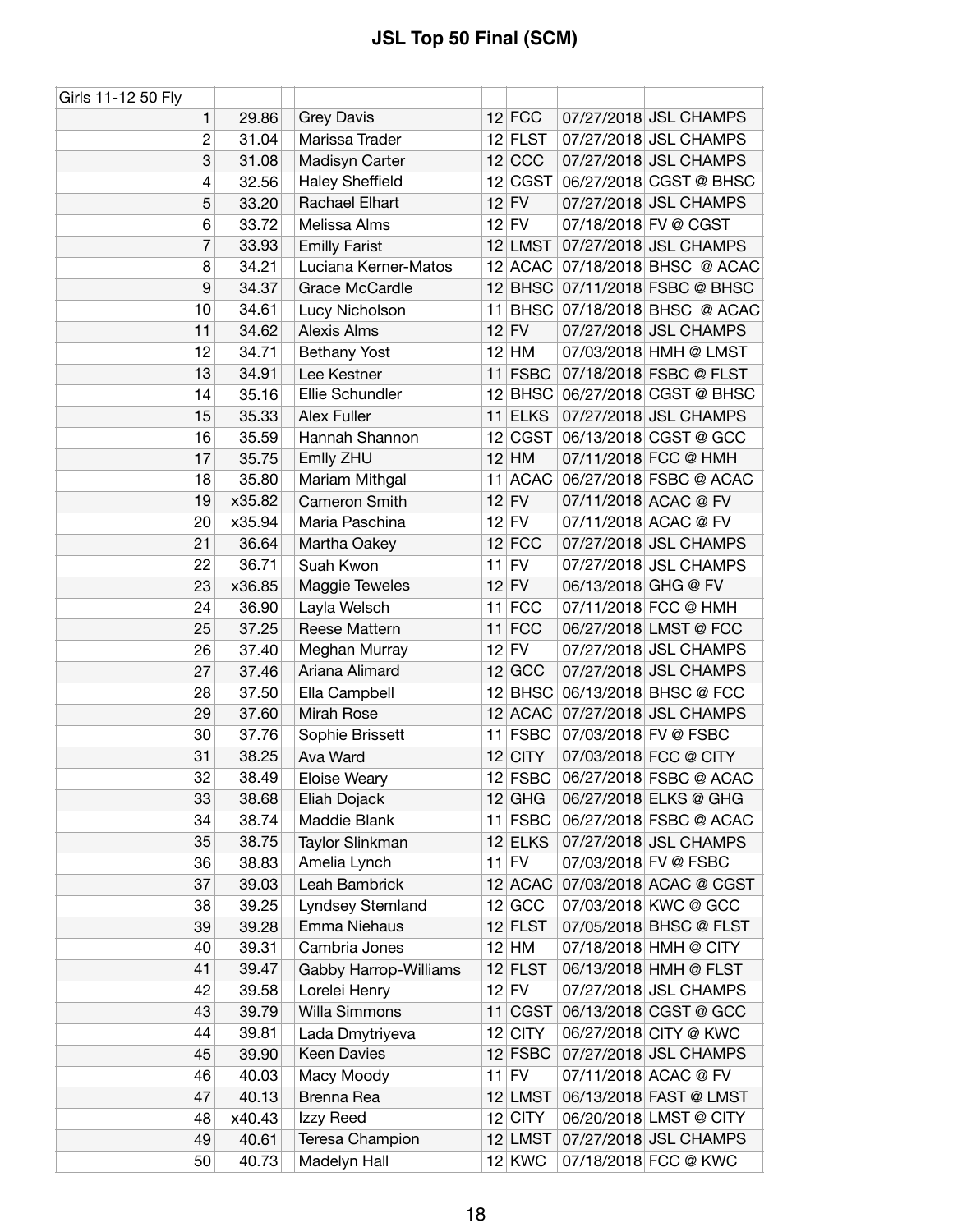| Girls 11-12 100 IM |             |                        |    |             |                                |
|--------------------|-------------|------------------------|----|-------------|--------------------------------|
| 1                  | 1:08.54     | <b>Grey Davis</b>      |    | $12$ FCC    | 07/27/2018 JSL CHAMPS          |
| $\overline{2}$     | 1:11.87     | Cameron Smith          |    | $12$ FV     | 07/27/2018 JSL CHAMPS          |
| 3                  | 1:14.83     | Madisyn Carter         |    | $12$ CCC    | 07/27/2018 JSL CHAMPS          |
| 4                  | 1:16.21     | Layla Welsch           |    | $11$ FCC    | 07/27/2018 JSL CHAMPS          |
| 5                  | 1:16.77     | Lucy Nicholson         |    | $11$ BHSC   | 07/11/2018 FSBC @ BHSC         |
| 6                  | 1:17.00     | Melissa Alms           |    | $12$ FV     | 07/18/2018 FV @ CGST           |
| 7                  | 1:17.61     | Maggie Teweles         |    | $12$ FV     | 07/27/2018 JSL CHAMPS          |
| 8                  | 1:17.67     | Lee Kestner            |    | 11 FSBC     | 07/27/2018 JSL CHAMPS          |
| 9                  | 1:18.35     | Emlly ZHU              |    | $12$ HM     | 07/27/2018 JSL CHAMPS          |
| 10                 | 1:19.15     | Maria Paschina         |    | $12$ FV     | 07/11/2018 ACAC @ FV           |
| 11                 | 1:20.13     | Grace McCardle         |    |             | 12 BHSC 06/13/2018 BHSC @ FCC  |
| 12                 | 1:20.16     | Marissa Trader         |    | $12$ FLST   | 07/11/2018 FLST @ CGST         |
| 13                 | 1:20.19     | Luciana Kerner-Matos   |    |             | 12 ACAC 07/11/2018 ACAC @ FV   |
| 14                 | 1:20.75     | Noa Steven             |    |             | 12 CGST 07/18/2018 FV @ CGST   |
| 15                 | 1:21.30     | Ellie Schundler        |    |             | 12 BHSC 07/11/2018 FSBC @ BHSC |
| 16                 | 1:21.90     | Julia Tomaras          |    | $12$ LMST   | 07/27/2018 JSL CHAMPS          |
| 17                 | 1:22.22     | Hannah Shannon         |    |             | 12 CGST 06/13/2018 CGST @ GCC  |
| 18                 | 1:22.64     | Eliah Dojack           |    | $12$ GHG    | 07/27/2018 JSL CHAMPS          |
| 19                 | 1:23.13     | Izzy Reed              |    | 12 CITY     | 07/27/2018 JSL CHAMPS          |
| 20                 | 1:23.66     | Cambria Jones          |    | $12$ HM     | 07/27/2018 JSL CHAMPS          |
| 21                 | 1:24.63     | <b>Emilly Farist</b>   |    |             | 12 LMST 07/18/2018 FSBC @ FLST |
| 22                 | 1:25.25     | Rachael Elhart         |    | $12$ FV     | 07/11/2018 ACAC @ FV           |
| 23                 | 1:26.16     | Reese Mattern          |    | $11$ FCC    | 07/11/2018 FCC @ HMH           |
| 24                 | 1:26.52     | Alex Fuller            |    | $11$ ELKS   | 07/27/2018 JSL CHAMPS          |
| 25                 | 1:26.75     | Jaya Vaidhyanathan     |    | $12$ FSBC   | 07/11/2018 FSBC @ BHSC         |
| 26                 | 1:27.38     | <b>Hadley Hunt</b>     |    | 12 CGST     | 07/27/2018 JSL CHAMPS          |
| 27                 | 1:27.72     | <b>Bree Palmer</b>     | 11 | <b>CGST</b> | 06/13/2018 CGST @ GCC          |
|                    | 28 x1:27.91 | Martha Oakey           |    | $12$ FCC    | 07/11/2018 FCC @ HMH           |
| 29                 | 1:27.92     | <b>Allison Bendall</b> |    | $12$ FV     | 07/27/2018 JSL CHAMPS          |
| 30                 | 1:28.13     | Macy Moody             |    | $11$ FV     | 07/27/2018 JSL CHAMPS          |
| 31                 | 1:28.66     | <b>Alexis Alms</b>     |    | $12$ FV     | 07/11/2018 ACAC @ FV           |
| 32                 | 1:28.79     | Lydia Pelton           |    | 12 CGST     | 07/18/2018 FV @ CGST           |
| 33                 | 1:28.85     | Emma Niehaus           |    | $12$ FLST   | 07/18/2018 FSBC @ FLST         |
| 34                 | 1:28.91     | Leah Bambrick          |    | $12$ ACAC   | 07/27/2018 JSL CHAMPS          |
| 35                 | 1:29.22     | Eloise Weary           |    |             | 12 FSBC 07/18/2018 FSBC @ FLST |
| 36                 | 1:29.31     | Lorelei Henry          |    | $12$ FV     | 07/11/2018 ACAC @ FV           |
| 37                 | 1:29.69     | Sophie Brissett        |    | $11$ FSBC   | 07/11/2018 FSBC @ BHSC         |
| 38                 | 1:29.72     | Gabby Harrop-Williams  |    | $12$ FLST   | 06/13/2018 HMH @ FLST          |
| 39                 | 1:29.97     | Abbie Ford             |    | $12$ LMST   | 07/18/2018 GCC @ LMST          |
| 40                 | 1:30.00     | Sophia Garono          |    | 11 CGST     | 07/27/2018 JSL CHAMPS          |
| 41                 | 1:30.25     | Maddie Blank           |    | 11 FSBC     | 07/11/2018 FSBC @ BHSC         |
| 41                 | 1:30.25     | Ariana Alimard         |    | 12 GCC      | 07/11/2018 CITY @ GCC          |
| 43                 | 1:30.50     | Zoe Shelley            |    | $11$ GHG    | 07/27/2018 JSL CHAMPS          |
| 44                 | 1:30.52     | Kiara Bullard          |    | 11 FSBC     | 07/27/2018 JSL CHAMPS          |
| 45                 | 1:30.71     | Lellie King            |    | $12$ FCC    | 07/18/2018 FCC @ KWC           |
| 46                 | 1:30.85     | Lyndsey Stemland       |    | $12$ GCC    | 07/18/2018 GCC @ LMST          |
| 47                 | 1:31.12     | Juliette Gunter        |    | $12$ CITY   | 07/18/2018 HMH @ CITY          |
| 48                 | 1:31.22     | <b>Bethany Yost</b>    |    | $12$ HM     | 07/18/2018 HMH @ CITY          |
| 49                 | 1:31.44     | Meghan Murray          |    | $12$ FV     | 07/18/2018 FV @ CGST           |
| 50                 | 1:32.10     | Vaile Altherr          |    | $12$ ACAC   | 07/27/2018 JSL CHAMPS          |
|                    |             |                        |    |             |                                |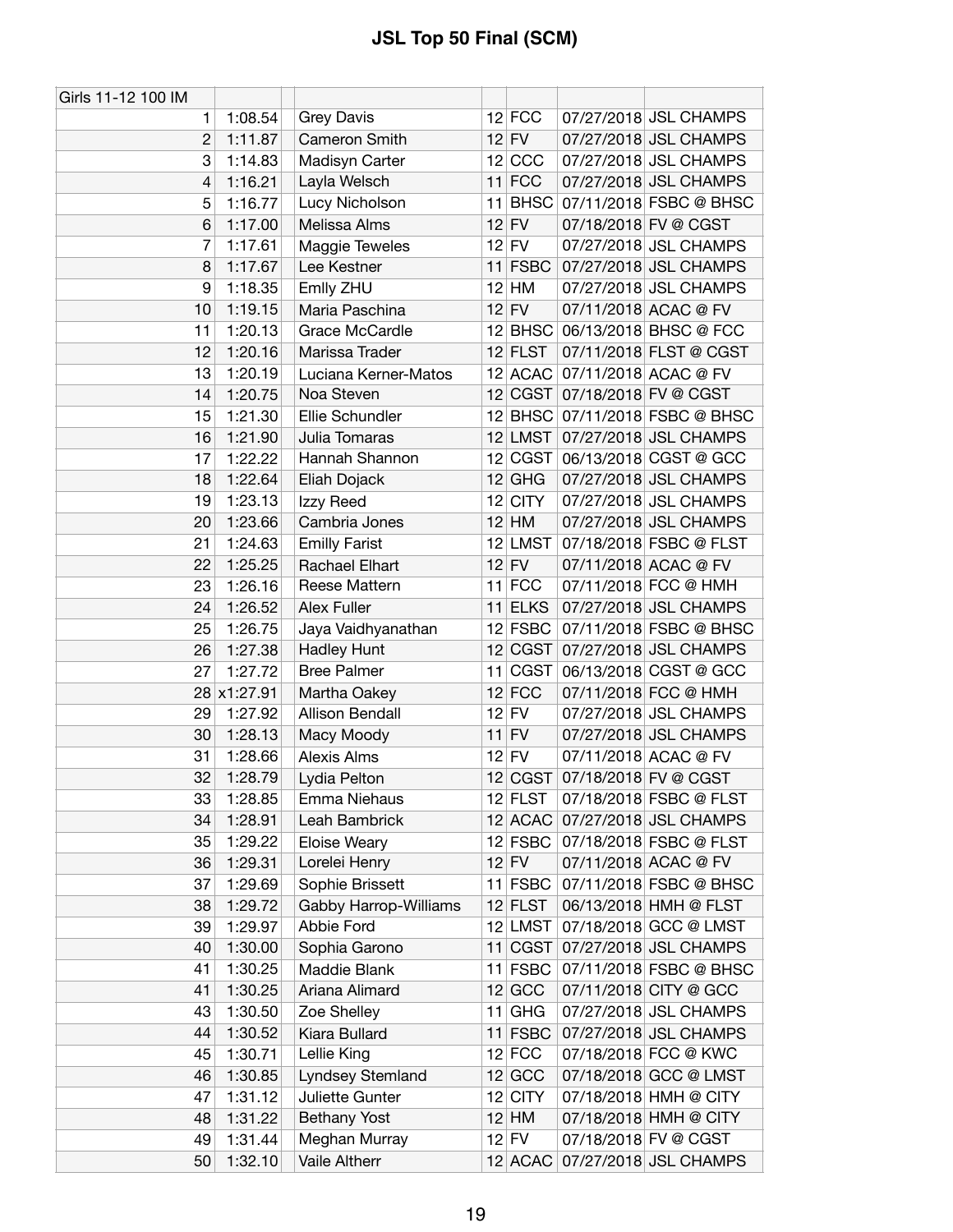| Girls 13-14 50 Free |        |                                     |                      |                                |
|---------------------|--------|-------------------------------------|----------------------|--------------------------------|
| 1.                  | 26.65  | Abby Fuller                         | 14 ELKS              | 07/27/2018 JSL CHAMPS          |
| $\overline{c}$      | 28.08  | Zoe DeGuzman                        | 14 ACAC              | 06/20/2018 FLST @ ACAC         |
| 3                   | 28.34  | Athena Vanyo                        |                      | 14 ACAC 07/03/2018 ACAC @ CGST |
| 4                   | x28.42 | Izzy Bradley                        | $14$ CITY            | 07/03/2018 FCC @ CITY          |
| 5                   | 28.44  | <b>Maddie Wells</b>                 | $13$ FV              | 06/20/2018 FV @ BHSC           |
| 6                   | 28.63  | Rachel Murray                       | $14$ FV              | 07/27/2018 JSL CHAMPS          |
| 7                   | 28.78  | Lara Sikman                         | $13$ BHSC            | 07/27/2018 JSL CHAMPS          |
| 8                   | 28.88  | Julie Addison                       | 13 CGST              | 07/27/2018 JSL CHAMPS          |
| 9                   | 28.96  | Sophia Yu                           | $14$ FLST            | 07/27/2018 JSL CHAMPS          |
| 10                  | 29.00  | Avery Huang                         | 13 CITY              | 07/18/2018 HMH @ CITY          |
| 11                  | x29.56 | Arianna Tosi                        | $14$ FV              | 06/20/2018 FV @ BHSC           |
| 12                  | 29.79  | <b>Casey Phillips</b>               | 14 BHSC              | 07/27/2018 JSL CHAMPS          |
| 13                  | 29.87  | Ruby Kidd                           | $14$ HM              | 07/03/2018 HMH @ LMST          |
| 14                  | 29.89  | Ella Reed                           | $14$ CITY            | 06/13/2018 CITY @ FSBC         |
| 15                  | 29.95  | Audrey Ragsdale                     | 14 FSBC              | 06/27/2018 FSBC @ ACAC         |
| 15                  | 29.95  | Allyson Lounsbury                   | $14$ LMST            | 07/27/2018 JSL CHAMPS          |
| 17                  | 30.22  | Virginia Smith                      |                      | 14 BHSC 06/20/2018 FV @ BHSC   |
| 18                  | 30.31  | Libby Addison                       | 14 CGST              | 06/27/2018 CGST @ BHSC         |
| 19                  | 30.46  | Amy Wang                            | $13$ FV              | 07/27/2018 JSL CHAMPS          |
| 20                  | 30.48  | <b>Weining Ding</b>                 | 13 FLST              | 06/20/2018 FLST @ ACAC         |
| 21                  | 30.62  | Maeci Frank                         |                      | 14 BHSC 07/27/2018 JSL CHAMPS  |
| 22                  | 30.82  | Claire Rude                         | 14 FSBC              | 06/13/2018 CITY @ FSBC         |
| 23                  | 30.95  | <b>Courtney Elhart</b>              | $13$ FV              | 07/03/2018 FV @ FSBC           |
| 24                  | 30.99  | Katie Jordan                        | 14 CGST              | 07/27/2018 JSL CHAMPS          |
| 25                  | 31.04  | <b>Grace Gillenwater</b>            | $14$ FLST            | 06/20/2018 FLST @ ACAC         |
| 26                  | x31.06 | Cayden Fix                          | $13$ HM              | 06/27/2018 GCC @ HMH           |
| 27                  | 31.07  | Emma Johnston                       |                      | 14 BHSC 07/27/2018 JSL CHAMPS  |
| 28                  | 31.08  | Elke Beaumont                       |                      | 14 CGST 06/27/2018 CGST @ BHSC |
| 29                  | 31.27  | Annabeth Stancil                    | $13$ BHSC            | 07/27/2018 JSL CHAMPS          |
| 29                  | 31.27  | Elisabeth Bendall                   | $14$ FV              | 07/03/2018 FV @ FSBC           |
| 31                  | 31.29  | Alexa John Hudock                   | $14$ CITY            | 06/27/2018 CITY @ KWC          |
| 32                  | 31.35  |                                     | 13 FSBC              | 07/27/2018 JSL CHAMPS          |
| 33                  | 31.36  | Mary Cramer                         |                      | 14 BHSC 07/27/2018 JSL CHAMPS  |
| 34                  | 31.38  | Vaya Chhabra<br>Lindsay Morton      | $14$ FV              | 07/03/2018 FV @ FSBC           |
| 35                  | 31.46  | Josefine van Beek                   |                      | 07/27/2018 JSL CHAMPS          |
|                     |        |                                     | $13$ ELKS<br>13 ACAC | 07/03/2018 ACAC @ CGST         |
| 36                  | 31.59  | Jaelyn Lynch                        | 14 FSBC              | 07/27/2018 JSL CHAMPS          |
| 36                  | 31.59  | <b>Abby Shell</b>                   | 14 CGST              | 06/27/2018 CGST @ BHSC         |
| 38                  | 31.60  | Kate Nemergut<br><b>Rachel Hill</b> |                      |                                |
| 38                  | 31.60  |                                     | $14$ GHG             | 07/11/2018 GOST @ GHG          |
| 40                  | 31.83  | Darrah Sheehan                      | $14$ BHSC            | 07/27/2018 JSL CHAMPS          |
| 41                  | 32.10  | Lillian Peskova                     | $13$ ACAC            | 07/18/2018 BHSC @ ACAC         |
| 42                  | 32.21  | Leigh Young                         | $14$ GCC             | 06/20/2018 GCC @ FCC           |
| 43                  | 32.25  | Ava Amato                           | 13 LMST              | 06/13/2018 FAST @ LMST         |
| 44                  | 32.28  | <b>Grace Farist</b>                 | 13 LMST              | 07/18/2018 FSBC @ FLST         |
| 45                  | 32.32  | Eve Czirjak                         | $13$ FLST            | 06/20/2018 FLST @ ACAC         |
| 46                  | 32.34  | Meghan Dech                         | 14 LMST              | 06/13/2018 FAST @ LMST         |
| 47                  | 32.35  | <b>Ellie Shaps</b>                  | $13$ BHSC            | 07/18/2018 BHSC @ ACAC         |
| 48                  | x32.53 | mad/maddie malone                   | $13$ HM              | 06/13/2018 HMH @ FLST          |
| 49                  | 32.64  | Isabella Sonen                      | 13 CGST              | 06/20/2018 CGST @ FSBC         |
| 50                  | 32.68  | Megan Farist                        |                      | 13 LMST 07/27/2018 JSL CHAMPS  |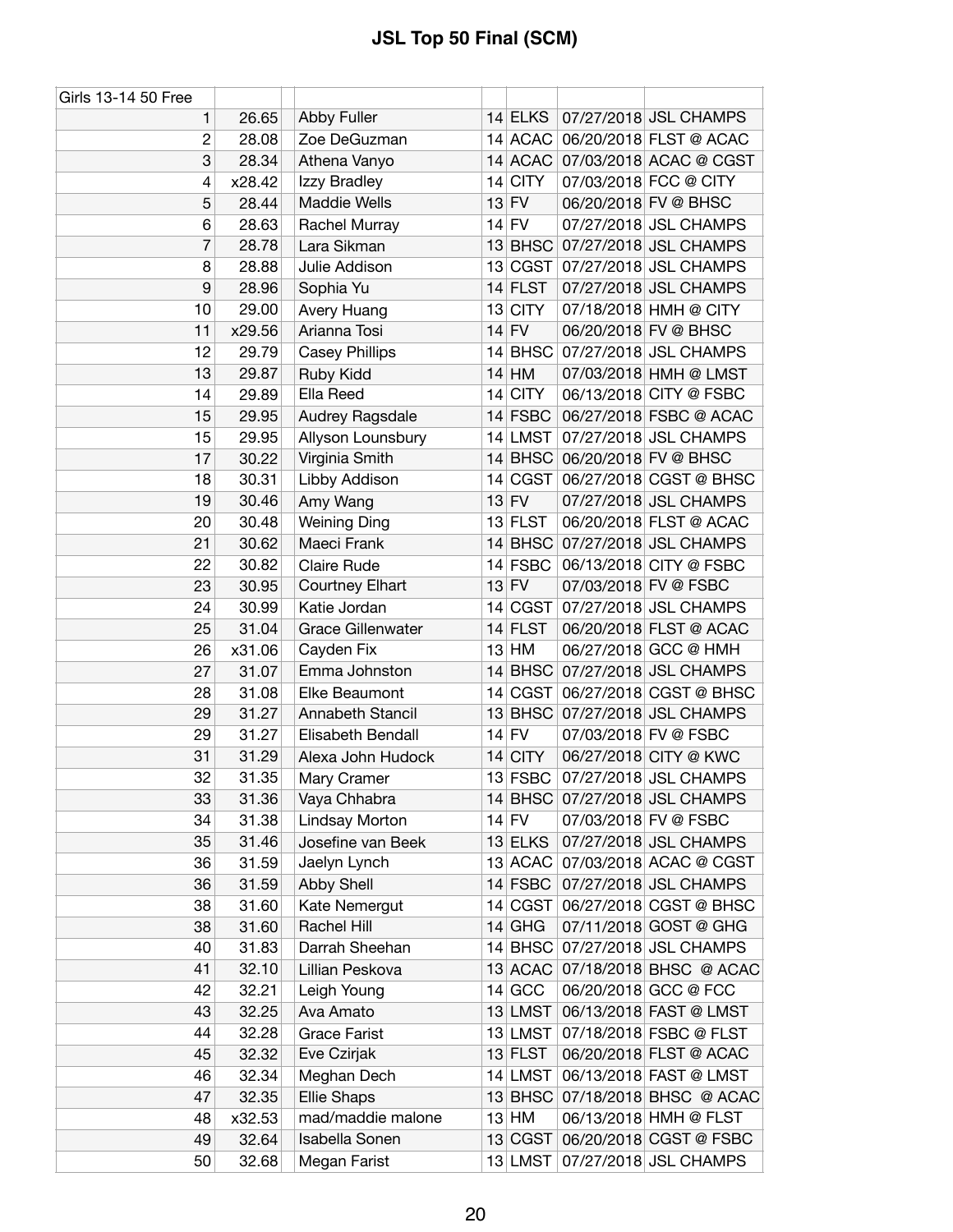| Girls 13-14 100 Free |             |                                |    |             |                      |                                                |
|----------------------|-------------|--------------------------------|----|-------------|----------------------|------------------------------------------------|
| 1.                   | 1:00.41     | Maddie Wells                   |    | $13$ FV     |                      | 07/27/2018 JSL CHAMPS                          |
| $\overline{2}$       | 1:00.43     | Avery Huang                    |    | $13$ CITY   |                      | 07/27/2018 JSL CHAMPS                          |
| 3                    | 1:01.40     | Athena Vanyo                   |    |             |                      | 14 ACAC 06/27/2018 FSBC @ ACAC                 |
| 4                    | 1:02.94     | Abby Fuller                    |    | $14$ ELKS   |                      | 06/27/2018 ELKS @ GHG                          |
| 5                    | 1:02.99     | Lara Sikman                    |    | 13 BHSC     |                      | 07/27/2018 JSL CHAMPS                          |
| 6                    | 1:03.13     | Virginia Smith                 |    |             |                      | 14 BHSC 07/27/2018 JSL CHAMPS                  |
| 7                    | 1:03.35     | Izzy Bradley                   | 14 | <b>CITY</b> |                      | 07/03/2018 FCC @ CITY                          |
| 8                    | 1:03.43     | Rachel Murray                  |    | $14$ FV     |                      | 07/03/2018 FV @ FSBC                           |
| 9                    | 1:03.65     | Zoe DeGuzman                   |    | 14 ACAC     |                      | 07/27/2018 JSL CHAMPS                          |
| 10                   | 1:03.66     | Julie Addison                  |    | 13 CGST     |                      | 06/27/2018 CGST @ BHSC                         |
| 11                   | 1:04.79     | Ella Reed                      |    | 14 CITY     |                      | 07/27/2018 JSL CHAMPS                          |
| 12                   | 1:05.07     | <b>Casey Phillips</b>          |    | 14 BHSC     |                      | 07/27/2018 JSL CHAMPS                          |
| 13                   | 1:05.87     | Arianna Tosi                   |    | $14$ FV     | 06/27/2018 FLST @ FV |                                                |
| 14                   | 1:05.95     | Ruby Kidd                      |    | $14$ HM     |                      | 07/27/2018 JSL CHAMPS                          |
| 15                   | 1:06.21     | Sophia Yu                      |    | $14$ FLST   |                      | 07/05/2018 BHSC @ FLST                         |
| 16                   | 1:06.47     | <b>Weining Ding</b>            |    | $13$ FLST   |                      | 07/27/2018 JSL CHAMPS                          |
| 17                   | 1:06.74     | Libby Addison                  |    |             |                      | 14 CGST 07/27/2018 JSL CHAMPS                  |
| 18                   | 1:06.98     | Katie Jordan                   |    | 14 CGST     |                      | 07/27/2018 JSL CHAMPS                          |
| 19                   | 1:07.13     | Rachel Hill                    |    | $14$ GHG    |                      | 07/27/2018 JSL CHAMPS                          |
| 20                   | 1:07.25     | Lindsay Morton                 |    | $14$ FV     |                      | 07/27/2018 JSL CHAMPS                          |
| 21                   | 1:07.33     | Elizabeth Jackson              |    |             |                      | 13 ACAC 07/27/2018 JSL CHAMPS                  |
| 22                   | 1:08.43     |                                |    | 14 FSBC     |                      | 06/27/2018 FSBC @ ACAC                         |
| 23                   | 1:08.85     | Audrey Ragsdale<br>Claire Rude |    | $14$ FSBC   |                      | 07/27/2018 JSL CHAMPS                          |
|                      |             |                                |    |             |                      |                                                |
| 24                   | 1:09.08     | Eve Czirjak                    |    | 13 FLST     |                      | 07/27/2018 JSL CHAMPS                          |
| 25                   | 1:09.31     | Mary Cramer                    |    | 13 FSBC     |                      | 07/27/2018 JSL CHAMPS<br>07/27/2018 JSL CHAMPS |
| 26<br>27             | 1:09.70     | Kate Nemergut                  |    | 14 CGST     |                      |                                                |
|                      | 1:09.84     | <b>Grace Farist</b>            |    | 13 LMST     |                      | 07/27/2018 JSL CHAMPS                          |
| 28                   | 1:10.13     | Cayden Fix<br>Elke Beaumont    |    | $13$ HM     |                      | 06/27/2018 GCC @ HMH                           |
| 29                   | 1:10.52     |                                |    |             |                      | 14 CGST 07/27/2018 JSL CHAMPS                  |
| 30                   | 1:11.09     | Allyson Lounsbury              |    | 14 LMST     |                      | 06/27/2018 LMST @ FCC                          |
| 31                   | 1:11.23     | <b>Courtney Elhart</b>         |    | $13$ FV     |                      | 07/03/2018 FV @ FSBC                           |
| 32                   | 1:11.43     | <b>Ellie Shaps</b>             |    |             |                      | 13 BHSC 06/27/2018 CGST @ BHSC                 |
| 33                   | 1:11.65     | Lillian Peskova                |    |             |                      | 13 ACAC 06/27/2018 FSBC @ ACAC                 |
| 34                   | 1:12.44     | Josefine van Beek              |    | $13$ ELKS   |                      | 07/03/2018 GOST @ ELKS                         |
| 35                   | 1:12.50     | Meghan Dech                    |    | $14$ LMST   |                      | 06/20/2018 LMST @ CITY                         |
| 36                   | 1:12.54     | Abby Shell                     |    | $14$ FSBC   |                      | 07/27/2018 JSL CHAMPS                          |
| 37                   | 1:12.68     | Elisabeth Bendall              |    | $14$ FV     |                      | 07/03/2018 FV @ FSBC                           |
|                      | 38 x1:13.00 | Amy Wang                       |    | $13$ FV     |                      | 06/27/2018 FLST @ FV                           |
| 39                   | 1:13.03     | mad/maddie malone              |    | $13$ HM     |                      | 06/27/2018 GCC @ HMH                           |
| 40                   | 1:13.06     | Annabeth Stancil               |    | $13$ BHSC   |                      | 07/27/2018 JSL CHAMPS                          |
| 41                   | 1:13.57     | Darrah Sheehan                 |    |             |                      | 14 BHSC 07/27/2018 JSL CHAMPS                  |
| 42                   | 1:14.37     | Jaelyn Lynch                   |    |             |                      | 13 ACAC 07/18/2018 BHSC @ ACAC                 |
| 43                   | 1:14.56     | <b>Catherine Lambert</b>       |    |             |                      | 14 BHSC 06/27/2018 CGST @ BHSC                 |
| 44                   | 1:14.75     | Leigh Young                    |    | 14 GCC      |                      | 06/27/2018 GCC @ HMH                           |
| 45                   | 1:15.08     | Reagan McAdams                 |    |             |                      | 13 LMST 07/27/2018 JSL CHAMPS                  |
| 46                   | 1:15.32     | Isabella Sonen                 |    |             |                      | 13 CGST 07/03/2018 ACAC @ CGST                 |
| 47                   | 1:15.45     | <b>Tori Garber</b>             |    | $13$ HM     |                      | 06/27/2018 GCC @ HMH                           |
| 48                   | 1:15.84     | Vaya Chhabra                   |    | $14$ BHSC   |                      | 06/27/2018 CGST @ BHSC                         |
| 49                   | 1:15.88     | Claire DeGuzman                |    |             |                      | 13 ACAC 07/03/2018 ACAC @ CGST                 |
|                      | 50 x1:15.91 | Maeci Frank                    |    |             |                      | 14 BHSC 07/05/2018 BHSC @ FLST                 |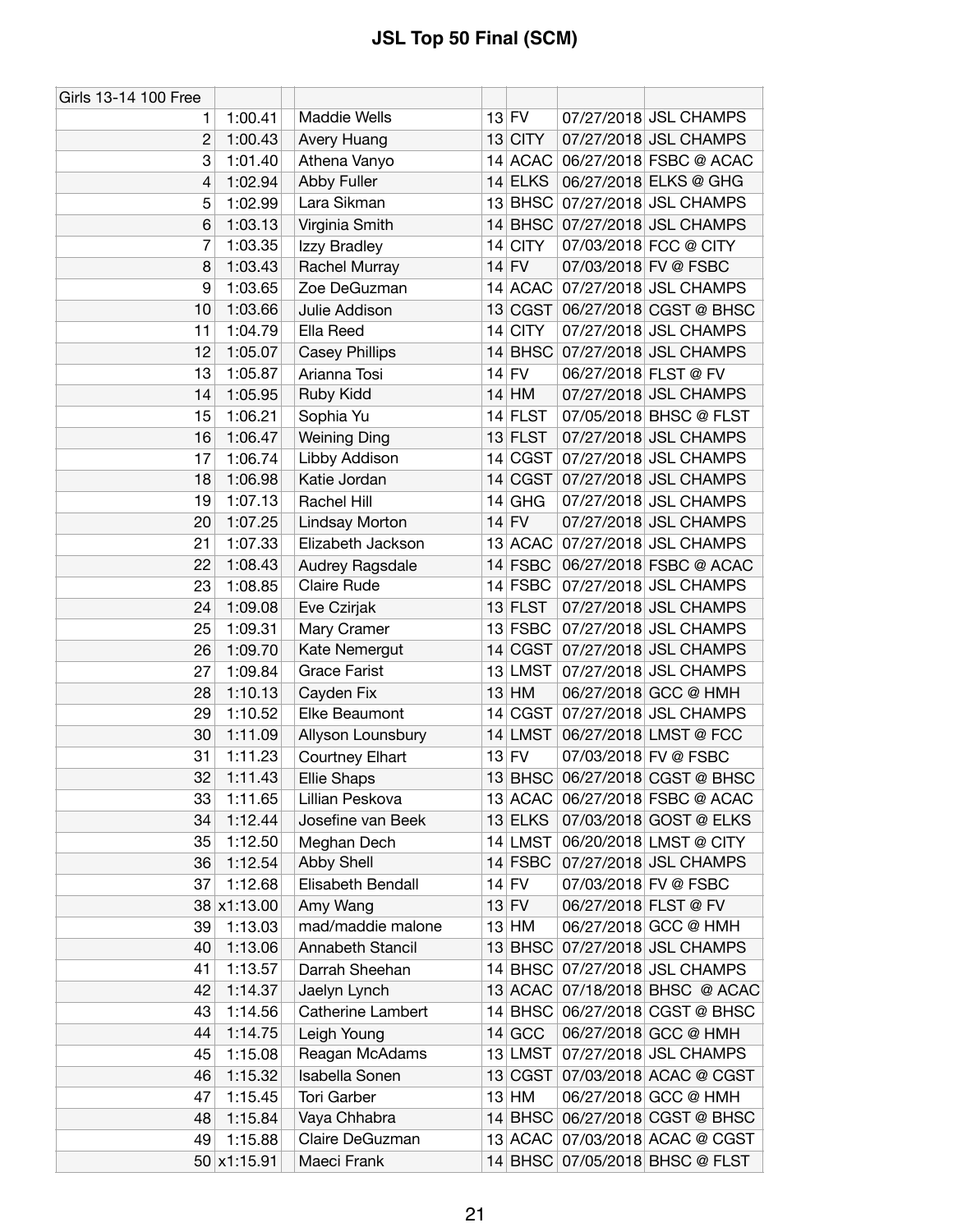| Girls 13-14 50 Back |        |                          |    |            |                      |                                |
|---------------------|--------|--------------------------|----|------------|----------------------|--------------------------------|
| 1                   | 31.27  | Avery Huang              |    | 13 CITY    |                      | 07/27/2018 JSL CHAMPS          |
| $\overline{c}$      | 31.47  | Izzy Bradley             |    | 14 CITY    |                      | 07/03/2018 FCC @ CITY          |
| 3                   | 31.70  | Julie Addison            |    | 13 CGST    |                      | 07/27/2018 JSL CHAMPS          |
| 4                   | 32.47  | Lara Sikman              |    |            |                      | 13 BHSC 07/27/2018 JSL CHAMPS  |
| 5                   | 33.17  | Abby Fuller              |    | 14 ELKS    |                      | 07/18/2018 ELKS @ LG           |
| 6                   | 33.19  | Athena Vanyo             |    |            |                      | 14 ACAC 07/11/2018 ACAC @ FV   |
| 7                   | 33.42  | Rachel Murray            |    | $14$ FV    |                      | 07/27/2018 JSL CHAMPS          |
| 8                   | 33.89  | Arianna Tosi             |    | $14$ FV    |                      | 07/27/2018 JSL CHAMPS          |
| 9                   | 33.92  | Zoe DeGuzman             |    | 14 ACAC    |                      | 07/27/2018 JSL CHAMPS          |
| 10                  | 34.34  | Libby Addison            |    |            |                      | 14 CGST 07/27/2018 JSL CHAMPS  |
| 11                  | 34.52  | Cayden Fix               |    | $13$ HM    |                      | 07/27/2018 JSL CHAMPS          |
| 12                  | 34.65  | Audrey Ragsdale          |    | 14 FSBC    |                      | 07/27/2018 JSL CHAMPS          |
| 13                  | 34.78  | Rachel Hill              | 14 | <b>GHG</b> |                      | 07/27/2018 JSL CHAMPS          |
| 14                  | 35.13  | <b>Maddie Wells</b>      |    | $13$ FV    |                      | 07/18/2018 FV @ CGST           |
| 15                  | 35.14  | Darrah Sheehan           |    | $14$ BHSC  |                      | 07/27/2018 JSL CHAMPS          |
| 16                  | 35.43  | Elisabeth Bendall        |    | $14$ FV    |                      | 07/27/2018 JSL CHAMPS          |
| 17                  | 35.54  | Claire Rude              |    | $14$ FSBC  |                      | 07/27/2018 JSL CHAMPS          |
| 18                  | 35.94  | Elke Beaumont            |    | 14 CGST    |                      | 06/13/2018 CGST @ GCC          |
| 19                  | 36.00  | <b>Lindsay Morton</b>    |    | $14$ FV    |                      | 07/27/2018 JSL CHAMPS          |
| 20                  | 36.10  | Virginia Smith           |    | $14$ BHSC  |                      | 07/05/2018 BHSC @ FLST         |
| 21                  | 36.61  | Katie Jordan             |    | 14 CGST    |                      | 07/27/2018 JSL CHAMPS          |
| 22                  | 36.67  | Leigh Young              |    | $14$ GCC   |                      | 07/27/2018 JSL CHAMPS          |
| 23                  | 36.95  | <b>Courtney Elhart</b>   |    | $13$ FV    |                      | 07/03/2018 FV @ FSBC           |
| 24                  | x37.25 | Sophia Yu                |    | 14 FLST    |                      | 07/11/2018 FLST @ CGST         |
| 25                  | 37.29  | Ruby Kidd                | 14 | HM         |                      | 07/11/2018 FCC @ HMH           |
| 26                  | 37.62  | Amy Wang                 |    | $13$ FV    |                      | 07/18/2018 FV @ CGST           |
| 27                  | 37.63  | Emma Johnston            |    | $14$ BHSC  |                      | 07/27/2018 JSL CHAMPS          |
| 28                  | 37.80  | Megan Farist             |    | $13$ LMST  |                      | 07/27/2018 JSL CHAMPS          |
| 29                  | 37.81  | Lillian Peskova          |    | $13$ ACAC  |                      | 07/27/2018 JSL CHAMPS          |
| 30                  | 38.05  | Alexa John Hudock        |    | $14$ CITY  |                      | 07/27/2018 JSL CHAMPS          |
| 31                  | 38.23  | Alison Soriano           |    | $13$ LG    |                      | 07/11/2018 LG @ FAST           |
| 32                  | 38.25  | <b>Grace Gillenwater</b> |    | 14 FLST    | 06/27/2018 FLST @ FV |                                |
| 33                  | 38.43  | Josefine van Beek        |    | $13$ ELKS  |                      | 06/27/2018 ELKS @ GHG          |
| 34                  | 38.60  | Megan Life               |    | 13 CGST    |                      | 07/11/2018 FLST @ CGST         |
| 35                  | 39.03  | Jackie Joyce             |    | 14 FLST    |                      | 07/27/2018 JSL CHAMPS          |
| 36                  | 39.09  | <b>Bg Cave</b>           |    | 13 FSBC    |                      | 07/03/2018 FV @ FSBC           |
| 37                  | 39.10  | <b>Weining Ding</b>      |    | $13$ FLST  |                      | 07/05/2018 BHSC @ FLST         |
| 37                  | 39.10  | Kate Nemergut            |    | 14 CGST    |                      | 07/11/2018 FLST @ CGST         |
| 39                  | x39.19 | Eve Czirjak              |    | $13$ FLST  |                      | 07/11/2018 FLST @ CGST         |
| 40                  | 39.28  | Jaelyn Lynch             |    | 13 ACAC    |                      | 07/11/2018 ACAC @ FV           |
| 41                  | x39.51 | mad/maddie malone        |    | $13$ HM    |                      | 07/11/2018 FCC @ HMH           |
| 42                  | 39.52  | <b>Tori Garber</b>       |    | $13$ HM    |                      | 07/27/2018 JSL CHAMPS          |
| 43                  | 39.60  | Isabella Sonen           |    | 13 CGST    |                      | 07/11/2018 FLST @ CGST         |
| 43                  | 39.60  | Ellie Earnhardt          |    | $13$ CCC   |                      | 07/03/2018 FAST @ CCC          |
| 45                  | 39.71  | Claire Wildermann        |    | $14$ FSBC  |                      | 07/03/2018 FV @ FSBC           |
| 46                  | 39.85  | Kayleigh Long            |    | $13$ BHSC  |                      | 07/27/2018 JSL CHAMPS          |
| 47                  | 39.88  | Ella Baumann             |    | $14$ KWC   |                      | 07/27/2018 JSL CHAMPS          |
| 48                  | 39.99  | Elizabeth Jackson        |    | $13$ ACAC  |                      | 06/27/2018 FSBC @ ACAC         |
| 49                  | 40.06  | <b>Ellie Shaps</b>       |    |            |                      | 13 BHSC 07/05/2018 BHSC @ FLST |
| 50                  | 40.12  | Reagan McAdams           |    | 13 LMST    |                      | 07/27/2018 JSL CHAMPS          |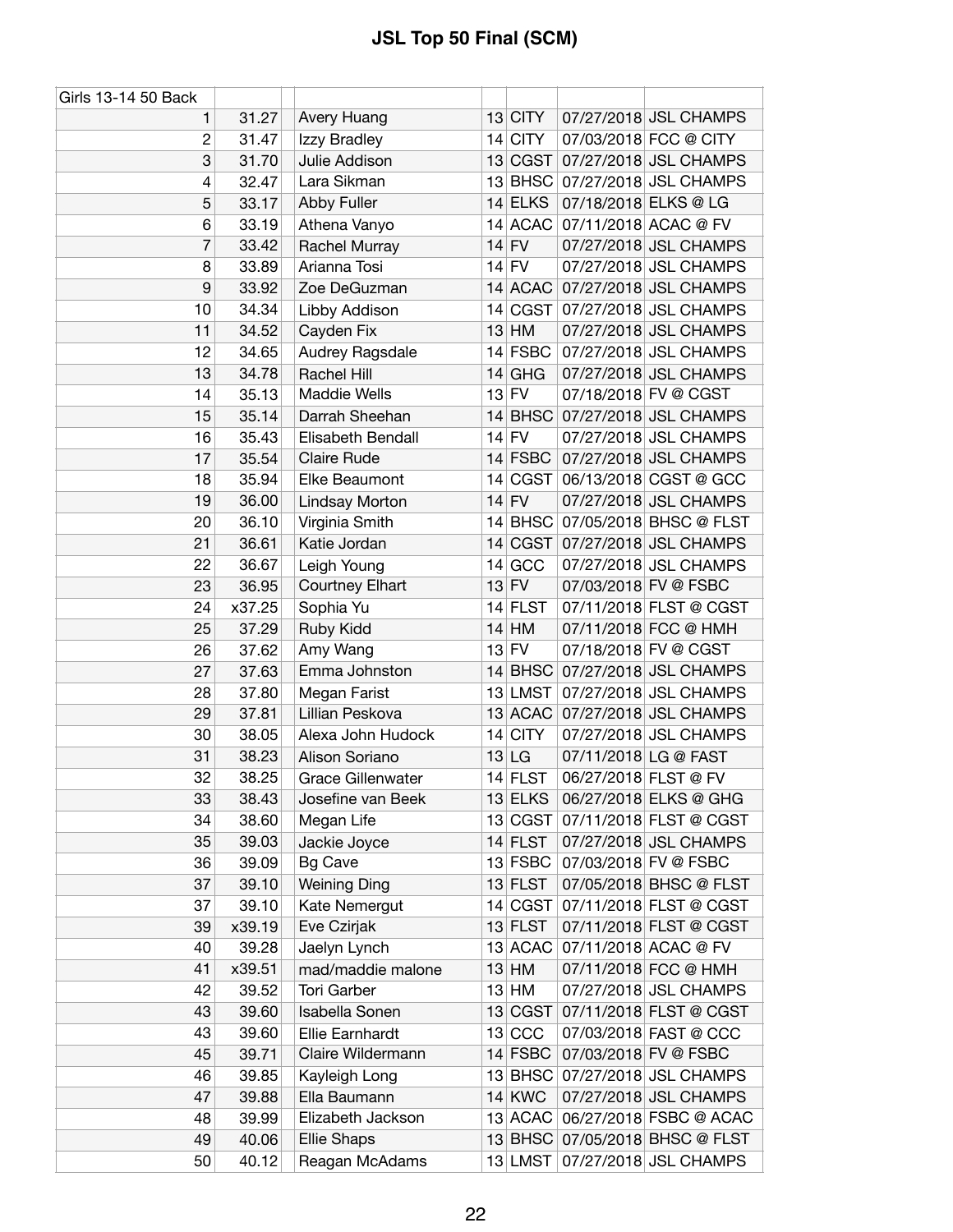| <b>Girls 13-14 50 Breast</b> |        |                          |    |               |                      |                                |
|------------------------------|--------|--------------------------|----|---------------|----------------------|--------------------------------|
| 1                            | 33.67  | Abby Fuller              |    | 14 ELKS       |                      | 07/27/2018 JSL CHAMPS          |
| 2                            | 34.01  | Avery Huang              |    | 13 CITY       |                      | 07/27/2018 JSL CHAMPS          |
| 3                            | 35.58  | Ella Reed                |    | 14 CITY       |                      | 07/27/2018 JSL CHAMPS          |
| 4                            | 35.99  | Maeci Frank              |    |               |                      | 14 BHSC 07/27/2018 JSL CHAMPS  |
| 5                            | 36.00  | Athena Vanyo             |    |               |                      | 14 ACAC 07/18/2018 BHSC @ ACAC |
| 6                            | 36.19  | Elisabeth Bendall        |    | $14$ FV       |                      | 07/27/2018 JSL CHAMPS          |
| 7                            | 37.40  | <b>Maddie Wells</b>      |    | $13$ FV       | 06/27/2018 FLST @ FV |                                |
| 8                            | 37.48  | Allyson Lounsbury        |    | $14$ LMST     |                      | 07/27/2018 JSL CHAMPS          |
| 9                            | 37.70  | <b>Weining Ding</b>      |    | 13 FLST       |                      | 07/27/2018 JSL CHAMPS          |
| 10                           | 37.91  | Izzy Bradley             |    | 14 CITY       |                      | 07/03/2018 FCC @ CITY          |
| 11                           | 38.10  | Courtney Elhart          |    | $13$ FV       |                      | 07/27/2018 JSL CHAMPS          |
| 12                           | x38.59 | Rachel Murray            |    | $14$ FV       | 06/27/2018 FLST @ FV |                                |
| 13                           | 38.75  | Lindsay Morton           |    | $14$ FV       |                      | 07/27/2018 JSL CHAMPS          |
| 14                           | 38.90  | Sophia Yu                |    | $14$ FLST     |                      | 07/05/2018 BHSC @ FLST         |
| 15                           | x39.66 | Arianna Tosi             |    | $14$ FV       | 06/27/2018 FLST @ FV |                                |
| 16                           | 39.77  | Eve Czirjak              |    | $13$ FLST     |                      | 07/27/2018 JSL CHAMPS          |
| 17                           | 39.84  | Kristen Farabaugh        |    |               |                      | 14 CGST 07/27/2018 JSL CHAMPS  |
| 18                           | 39.89  | <b>Ellie Shaps</b>       |    |               |                      | 13 BHSC 07/27/2018 JSL CHAMPS  |
| 19                           | 39.94  | Vaya Chhabra             |    |               |                      | 14 BHSC 07/27/2018 JSL CHAMPS  |
| 20                           | 40.23  | <b>Lily Williams</b>     |    | $13$ FV       |                      | 07/27/2018 JSL CHAMPS          |
| 21                           | 40.46  | Zoe DeGuzman             |    |               |                      | 14 ACAC 06/16/2018 ELKS@ ACAC  |
| 22                           | 40.47  | Cayden Fix               |    | $13$ HM       |                      | 06/27/2018 GCC @ HMH           |
| 23                           | 40.49  | mad/maddie malone        |    | $13$ HM       |                      | 07/27/2018 JSL CHAMPS          |
| 24                           | 41.07  | Mary Cramer              |    | $13$ FSBC     |                      | 07/27/2018 JSL CHAMPS          |
| 25                           | x41.09 | Audrey Ragsdale          |    | 14 FSBC       |                      | 07/18/2018 FSBC @ FLST         |
| 26                           | x41.15 | Ruby Kidd                |    | $14$ HM       |                      | 07/03/2018 HMH @ LMST          |
| 27                           | x41.22 | Amy Wang                 |    | $13$ FV       |                      | 07/18/2018 FV @ CGST           |
| 28                           | 41.39  | Ella Baumann             |    | <b>14 KWC</b> |                      | 07/27/2018 JSL CHAMPS          |
| 29                           | 41.98  | <b>Finley Pettitt</b>    |    | $14$ FSBC     |                      | 07/27/2018 JSL CHAMPS          |
| 30                           | 42.19  | Virginia Smith           |    |               |                      | 14 BHSC 07/05/2018 BHSC @ FLST |
| 31                           | 42.37  | Claire DeGuzman          |    |               |                      | 13 ACAC 07/27/2018 JSL CHAMPS  |
| 32                           | 42.84  | Katie Jordan             |    |               |                      | 14 CGST 07/18/2018 FV @ CGST   |
| 33                           | 43.01  | Calla Dagner             |    |               |                      | 13 CGST 07/27/2018 JSL CHAMPS  |
| 34                           | 43.03  | Georgia Wyatt            |    | $13$ FSBC     |                      | 07/27/2018 JSL CHAMPS          |
| 35                           | 43.19  | <b>Grace Gillenwater</b> |    | 14 FLST       |                      | 06/20/2018 FLST @ ACAC         |
| 36                           | 43.33  | Nina Perrone             |    | 14 CGST       |                      | 07/27/2018 JSL CHAMPS          |
| 37                           | 43.35  | Elizabeth Jackson        |    | 13 ACAC       |                      | 06/20/2018 FLST @ ACAC         |
| 38                           | 43.60  | Lucy Baumann             |    | $13$ KWC      |                      | 06/27/2018 CITY @ KWC          |
| 39                           | 43.83  | Claire Wildermann        |    | $14$ FSBC     |                      | 07/27/2018 JSL CHAMPS          |
| 40                           | x43.91 | Emma McMullan            |    | $14$ HM       |                      | 06/13/2018 HMH @ FLST          |
| 41                           | 43.94  | Jaelyn Lynch             |    | 13 ACAC       |                      | 07/27/2018 JSL CHAMPS          |
| 42                           | 44.07  | Rachel Hill              |    | $14$ GHG      |                      | 07/11/2018 GOST @ GHG          |
| 43                           | 44.28  | Meghan Dech              |    | 14 LMST       |                      | 07/18/2018 GCC @ LMST          |
| 44                           | 44.30  | Megan Life               |    | 13 CGST       |                      | 07/27/2018 JSL CHAMPS          |
| 45                           | 44.32  | Taylor Overman           | 14 | CGST          |                      | 07/27/2018 JSL CHAMPS          |
| 46                           | 44.39  | Jordan Foley             |    | $14$ HM       |                      | 07/27/2018 JSL CHAMPS          |
| 46                           | 44.39  | Katie Manley             |    | $14$ FLST     |                      | 07/27/2018 JSL CHAMPS          |
| 48                           | 44.50  | Kate Nemergut            |    | 14 CGST       |                      | 06/27/2018 CGST @ BHSC         |
| 49                           | 44.56  | Rimi Kaur                |    | $14$ HM       |                      | 07/03/2018 HMH @ LMST          |
| 49                           | 44.56  | Wendy Huang              |    | 14 CITY       |                      | 07/27/2018 JSL CHAMPS          |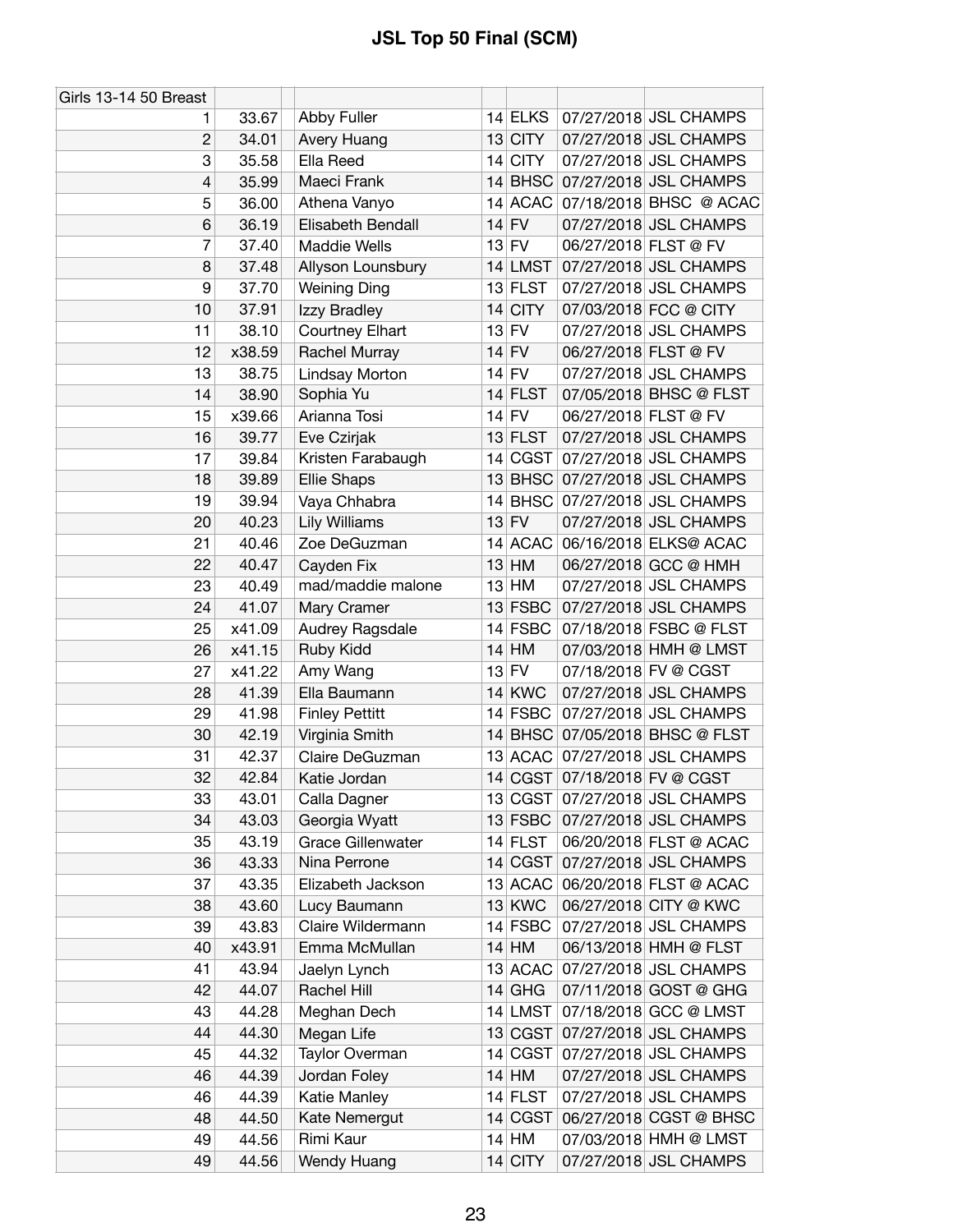| Girls 13-14 50 Fly |        |                          |           |                      |                                |
|--------------------|--------|--------------------------|-----------|----------------------|--------------------------------|
| 1                  | 28.66  | <b>Abby Fuller</b>       | $14$ ELKS |                      | 07/27/2018 JSL CHAMPS          |
| $\overline{c}$     | 29.55  | <b>Maddie Wells</b>      | $13$ FV   |                      | 07/27/2018 JSL CHAMPS          |
| 3                  | 29.80  | Athena Vanyo             | 14 ACAC   |                      | 06/27/2018 FSBC @ ACAC         |
| 4                  | 30.33  | Sophia Yu                | $14$ FLST |                      | 07/27/2018 JSL CHAMPS          |
| 5                  | 30.62  | <b>Casey Phillips</b>    | $14$ BHSC |                      | 07/27/2018 JSL CHAMPS          |
| 6                  | x30.87 | Izzy Bradley             | $14$ CITY |                      | 07/03/2018 FCC @ CITY          |
| 7                  | 30.96  | Allyson Lounsbury        | 14 LMST   |                      | 07/27/2018 JSL CHAMPS          |
| 8                  | 31.03  | Avery Huang              | 13 CITY   |                      | 07/03/2018 FCC @ CITY          |
| 9                  | 31.53  | Julie Addison            | 13 CGST   |                      | 06/13/2018 CGST @ GCC          |
| 10                 | 31.68  | Amy Wang                 | $13$ FV   |                      | 07/27/2018 JSL CHAMPS          |
| 11                 | 31.70  | Arianna Tosi             | $14$ FV   |                      | 07/27/2018 JSL CHAMPS          |
| 12                 | 32.14  | Zoe DeGuzman             | 14 ACAC   |                      | 07/18/2018 BHSC @ ACAC         |
| 13                 | 32.17  | Virginia Smith           |           |                      | 14 BHSC 07/27/2018 JSL CHAMPS  |
| 14                 | 32.43  | Libby Addison            | 14 CGST   |                      | 07/27/2018 JSL CHAMPS          |
| 15                 | 32.82  | Lara Sikman              |           |                      | 13 BHSC 07/05/2018 BHSC @ FLST |
| 16                 | 32.90  | <b>Grace Farist</b>      | 13 LMST   |                      | 07/27/2018 JSL CHAMPS          |
| 17                 | 33.08  | Cayden Fix               | $13$ HM   |                      | 07/27/2018 JSL CHAMPS          |
| 18                 | 33.75  | Rachel Murray            | 14 FV     | 06/27/2018 FLST @ FV |                                |
| 19                 | 33.76  | Kate Nemergut            | 14 CGST   |                      | 07/27/2018 JSL CHAMPS          |
| 20                 | 33.82  | Leigh Young              | $14$ GCC  |                      | 07/27/2018 JSL CHAMPS          |
| 21                 | 34.00  | Elisabeth Bendall        | $14$ FV   |                      | 07/18/2018 FV @ CGST           |
| 22                 | 34.27  | Ella Reed                | 14 CITY   |                      | 06/13/2018 CITY @ FSBC         |
| 23                 | 34.33  | Audrey Ragsdale          | $14$ FSBC |                      | 06/27/2018 FSBC @ ACAC         |
| 24                 | 34.39  | Josefine van Beek        | 13 ELKS   |                      | 07/27/2018 JSL CHAMPS          |
| 25                 | 34.62  | Eve Czirjak              | $13$ FLST |                      | 07/27/2018 JSL CHAMPS          |
| 26                 | 34.80  | Lillian Peskova          | 13 ACAC   |                      | 07/18/2018 BHSC @ ACAC         |
| 27                 | 35.00  | Lindsay Morton           | $14$ FV   |                      | 07/03/2018 FV @ FSBC           |
| 28                 | 35.01  | Jaelyn Lynch             | 13 ACAC   |                      | 07/27/2018 JSL CHAMPS          |
| 29                 | 35.10  | <b>Claire Rude</b>       | $14$ FSBC |                      | 07/18/2018 FSBC @ FLST         |
| 30                 | 35.12  | Annabeth Stancil         | $13$ BHSC |                      | 07/27/2018 JSL CHAMPS          |
| 31                 |        |                          |           |                      |                                |
|                    | 35.21  | mad/maddie malone        | $13$ HM   |                      | 07/27/2018 JSL CHAMPS          |
| 32                 | 35.25  | Elke Beaumont            | 14 CGST   |                      | 07/11/2018 FLST @ CGST         |
| 33                 | 35.35  | Alexa John Hudock        | $14$ CITY |                      | 07/27/2018 JSL CHAMPS          |
| 34                 | 35.42  | Elizabeth Jackson        | 13 ACAC   |                      | 07/18/2018 BHSC @ ACAC         |
| 35                 | 35.60  | <b>Weining Ding</b>      | 13 FLST   |                      | 06/13/2018 HMH @ FLST          |
| 36                 | 35.76  | Lauren Dessent           | $14$ LG   |                      | 07/18/2018 ELKS @ LG           |
| 37                 | 36.04  | <b>Grace Gillenwater</b> | $14$ FLST |                      | 07/18/2018 FSBC @ FLST         |
| 38                 | 36.06  | Ava Amato                | 13 LMST   |                      | 06/20/2018 LMST @ CITY         |
| 39                 | 36.15  | Abby Shell               | $14$ FSBC |                      | 07/11/2018 FSBC @ BHSC         |
| 40                 | 36.30  | Maeci Frank              | $14$ BHSC |                      | 07/18/2018 BHSC @ ACAC         |
| 41                 | 36.33  | Catherine Lambert        | $14$ BHSC |                      | 07/27/2018 JSL CHAMPS          |
| 42                 | x36.44 | Rachel Hill              | $14$ GHG  |                      | 07/18/2018 GHG @ FAST          |
| 43                 | 36.72  | Meghan Dech              | 14 LMST   |                      | 06/13/2018 FAST @ LMST         |
| 44                 | 36.73  | Alison Soriano           | 13 LG     |                      | 06/13/2018 KWC @ LG            |
| 45                 | x36.79 | <b>Courtney Elhart</b>   | $13$ FV   | 06/13/2018 GHG @ FV  |                                |
| 46                 | 37.00  | Megan Life               | 13 CGST   |                      | 06/27/2018 CGST @ BHSC         |
| 47                 | 37.22  | <b>Rachel Bels</b>       | $13$ FLST |                      | 07/05/2018 BHSC @ FLST         |
| 48                 | 37.47  | Ellie Shaps              | $13$ BHSC |                      | 06/27/2018 CGST @ BHSC         |
| 48                 | 37.47  | Kayleigh Long            |           |                      | 13 BHSC 07/27/2018 JSL CHAMPS  |
| 50                 | 37.55  | <b>Abby Brissett</b>     | $14$ FSBC |                      | 07/03/2018 FV @ FSBC           |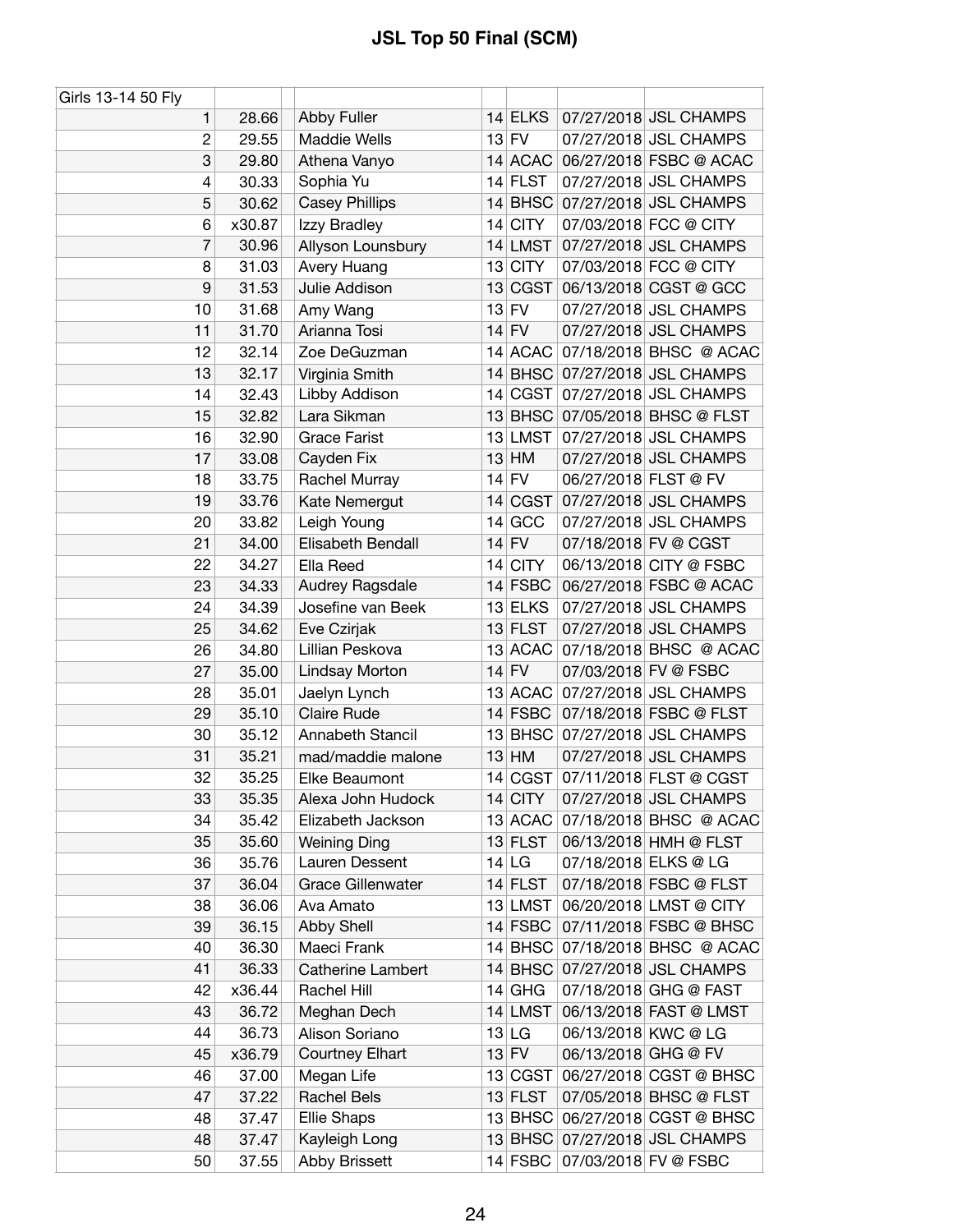| Girls 13-14 100 IM |             |                          |    |             |                                |
|--------------------|-------------|--------------------------|----|-------------|--------------------------------|
| 1                  | 1:08.22     | <b>Maddie Wells</b>      |    | $13$ FV     | 07/27/2018 JSL CHAMPS          |
| $\overline{2}$     | 1:09.14     | Julie Addison            |    |             | 13 CGST 07/27/2018 JSL CHAMPS  |
| 3                  | 1:09.23     | <b>Abby Fuller</b>       |    | 14 ELKS     | 07/18/2018 ELKS @ LG           |
| 4                  | 1:09.44     | Athena Vanyo             |    |             | 14 ACAC 07/11/2018 ACAC @ FV   |
| 5                  | 1:10.35     | Sophia Yu                |    | $14$ FLST   | 07/27/2018 JSL CHAMPS          |
| 6                  | 1:11.16     | Avery Huang              |    | 13 CITY     | 07/18/2018 HMH @ CITY          |
| 7                  | 1:11.38     | Izzy Bradley             | 14 | <b>CITY</b> | 07/18/2018 HMH @ CITY          |
| 8                  | 1:12.75     | Arianna Tosi             |    | $14$ FV     | 07/27/2018 JSL CHAMPS          |
| 9                  | 1:13.37     | Ella Reed                |    | 14 CITY     | 07/27/2018 JSL CHAMPS          |
| 10                 | 1:13.95     | Audrey Ragsdale          |    | $14$ FSBC   | 07/27/2018 JSL CHAMPS          |
| 11                 | 1:14.61     | Cayden Fix               |    | $13$ HM     | 07/27/2018 JSL CHAMPS          |
| 12                 | 1:14.84     | <b>Weining Ding</b>      |    | $13$ FLST   | 07/27/2018 JSL CHAMPS          |
| 13                 | 1:14.88     | Maeci Frank              | 14 |             | BHSC 07/27/2018 JSL CHAMPS     |
| 14                 | 1:15.04     | Amy Wang                 |    | $13$ FV     | 07/27/2018 JSL CHAMPS          |
| 15                 | 1:15.64     | Rachel Hill              |    | $14$ GHG    | 07/27/2018 JSL CHAMPS          |
| 16                 | 1:15.69     | Virginia Smith           |    |             | 14 BHSC 07/27/2018 JSL CHAMPS  |
| 17                 | 1:16.00     | Lara Sikman              |    |             | 13 BHSC 07/11/2018 FSBC @ BHSC |
| 17                 | 1:16.00     | Rachel Murray            |    | $14$ FV     | 07/11/2018 ACAC @ FV           |
| 19                 | 1:16.41     | Zoe DeGuzman             |    | 14 ACAC     | 07/11/2018 ACAC @ FV           |
| 20                 | 1:16.52     | Ruby Kidd                |    | $14$ HM     | 07/27/2018 JSL CHAMPS          |
| 21                 | 1:17.28     | Lindsay Morton           |    | $14$ FV     | 07/18/2018 FV @ CGST           |
| 22                 | 1:17.47     | Elizabeth Jackson        |    |             | 13 ACAC 07/27/2018 JSL CHAMPS  |
|                    | 23 x1:17.54 | Courtney Elhart          |    | $13$ FV     | 07/18/2018 FV @ CGST           |
| 24                 | 1:17.62     | Elisabeth Bendall        |    | $14$ FV     | 07/18/2018 FV @ CGST           |
|                    | 25 x1:18.03 | Allyson Lounsbury        |    | 14 LMST     | 07/18/2018 FSBC @ FLST         |
| 26                 | 1:18.72     | Kate Nemergut            |    | 14 CGST     | 07/18/2018 FV @ CGST           |
| 27                 | 1:18.78     | Libby Addison            | 14 | CGST        | 07/18/2018 FV @ CGST           |
| 28                 | 1:19.03     | mad/maddie malone        |    | $13$ HM     | 07/11/2018 FCC @ HMH           |
| 29                 | 1:20.19     | Eve Czirjak              |    | 13 FLST     | 07/11/2018 FLST @ CGST         |
| 30                 | 1:20.25     | <b>Claire Rude</b>       |    | $14$ FSBC   | 07/27/2018 JSL CHAMPS          |
| 31                 | 1:20.91     | <b>Ellie Shaps</b>       |    |             | 13 BHSC 07/27/2018 JSL CHAMPS  |
| 31                 | 1:20.91     | Kristen Farabaugh        |    |             | 14 CGST 07/27/2018 JSL CHAMPS  |
| 33                 | 1:20.95     | Vaya Chhabra             |    |             | 14 BHSC 07/27/2018 JSL CHAMPS  |
| 34                 | 1:20.97     | Catherine Lambert        |    |             | 14 BHSC 07/27/2018 JSL CHAMPS  |
| 35                 | 1:21.04     | <b>Grace Farist</b>      |    |             | 13 LMST 07/18/2018 GCC @ LMST  |
| 36                 | 1:21.27     | Leigh Young              |    | 14 GCC      | 07/27/2018 JSL CHAMPS          |
| 37                 | 1:21.85     | Lillian Peskova          |    | 13 ACAC     | 07/27/2018 JSL CHAMPS          |
| 38                 | 1:22.00     | Meghan Dech              |    | $14$ LMST   | 06/13/2018 FAST @ LMST         |
| 39                 | 1:22.78     | Josefine van Beek        |    | $13$ ELKS   | 07/18/2018 ELKS @ LG           |
| 40                 | 1:23.38     | Megan Life               |    | 13 CGST     | 07/27/2018 JSL CHAMPS          |
| 41                 | 1:23.88     | Megan Farist             |    | $13$ LMST   | 07/27/2018 JSL CHAMPS          |
| 42                 | 1:24.37     | Reagan McAdams           |    | $13$ LMST   | 07/27/2018 JSL CHAMPS          |
|                    | 43 x1:24.37 | Alexa John Hudock        |    | $14$ CITY   | 07/11/2018 CITY @ GCC          |
| 44                 | 1:24.46     | Alison Soriano           |    | $13$ LG     | 06/13/2018 KWC @ LG            |
| 45                 | 1:24.53     | <b>Grace Gillenwater</b> |    | $14$ FLST   | 07/27/2018 JSL CHAMPS          |
| 46                 | 1:24.54     | Georgie Simpson          |    | 13 CCC      | 07/27/2018 JSL CHAMPS          |
| 47                 | 1:24.64     | Lucy Baumann             |    | 13 KWC      | 07/11/2018 LMST @ KWC          |
| 48                 | 1:24.66     | Tori Garber              |    | $13$ HM     | 07/27/2018 JSL CHAMPS          |
| 49                 | 1:25.01     | Isabella Sonen           |    |             | 13 CGST 07/27/2018 JSL CHAMPS  |
| 50                 | 1:25.08     | Lauren Dessent           |    | $14$ LG     | 07/18/2018 ELKS @ LG           |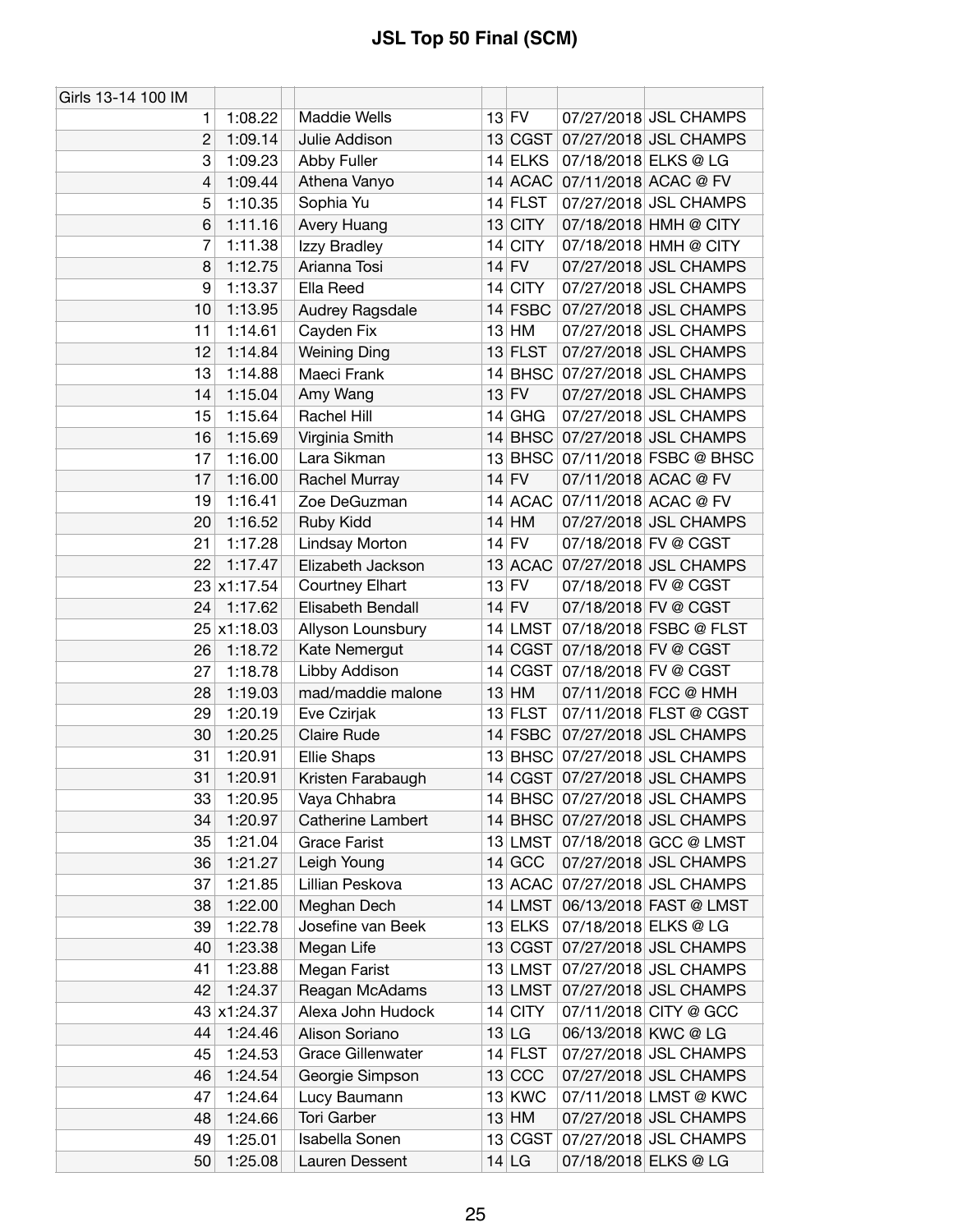| Girls 15-18 50 Free |        |                       |    |               |                      |                                |
|---------------------|--------|-----------------------|----|---------------|----------------------|--------------------------------|
| 1                   | 27.39  | Claire Moody          |    | $15$ FV       |                      | 07/27/2018 JSL CHAMPS          |
| $\overline{c}$      | 27.59  | Hannah Brown          |    |               |                      | 17 CGST 07/27/2018 JSL CHAMPS  |
| 3                   | 28.02  | Kathryn Burr          |    |               |                      | 15 CGST 07/27/2018 JSL CHAMPS  |
| 4                   | 28.20  | Claudia James         |    |               |                      | 16 BHSC 06/27/2018 CGST @ BHSC |
| 5                   | 28.26  | Sophie Haise          |    | 15 ACAC       |                      | 07/27/2018 JSL CHAMPS          |
| 6                   | 28.53  | Claudia Gohn          |    |               |                      | 18 ACAC 07/27/2018 JSL CHAMPS  |
| 7                   | 28.71  | Abigayle Harlow       |    |               |                      | 15 LMST 07/03/2018 HMH @ LMST  |
| 8                   | 28.84  | Colleen Farabaugh     |    |               |                      | 17 CGST 07/27/2018 JSL CHAMPS  |
| 9                   | 28.93  | Zoe Weatherford       |    | $18$ FSBC     |                      | 07/27/2018 JSL CHAMPS          |
| 10                  | 29.41  | Sophie O'Donnell      |    | $15$ FCC      |                      | 06/20/2018 GCC @ FCC           |
| 11                  | 29.50  | Zoe Moore             |    | 18 LMST       |                      | 07/27/2018 JSL CHAMPS          |
| 12                  | 29.57  | Maya Chatterson       |    | 15 CGST       |                      | 07/27/2018 JSL CHAMPS          |
| 13                  | 29.59  | Gabby Tosi            |    | $17$ FV       |                      | 07/03/2018 FV @ FSBC           |
| 14                  | 29.71  | Adah MacDonald        |    | 17 FSBC       |                      | 07/27/2018 JSL CHAMPS          |
| 15                  | 29.79  | Rachel Wang           |    | $17$ FV       |                      | 07/27/2018 JSL CHAMPS          |
| 16                  | 29.86  | Kayleigh Stebbins     |    | $15$ FSBC     |                      | 07/27/2018 JSL CHAMPS          |
| 17                  | 29.87  | Meghan Walin          |    | $17$ GCC      |                      | 07/18/2018 FSBC @ FLST         |
| 18                  | 30.01  | Kayleigh Jumper       | 17 |               |                      | BHSC 07/18/2018 BHSC @ ACAC    |
| 19                  | 30.03  | Maren Weathersby      |    | $17$ FLST     | 06/27/2018 FLST @ FV |                                |
| 20                  | 30.15  | Ava Burnsed           |    | 18 FSBC       |                      | 07/27/2018 JSL CHAMPS          |
| 21                  | 30.41  | Anna Baker            | 17 | HM            |                      | 07/11/2018 FCC @ HMH           |
| 22                  | 30.50  | <b>Blair Stilley</b>  |    | $15$ FLST     |                      | 07/27/2018 JSL CHAMPS          |
| 23                  | 30.59  | Anjali Nitzsche       |    | 18 CGST       |                      | 06/27/2018 CGST @ BHSC         |
| 24                  | 30.63  | Emma DiFazio          |    | 16 FAST       |                      | 06/13/2018 FAST @ LMST         |
| 25                  | 30.65  | Cordy O'Connell       | 15 |               |                      | BHSC 07/27/2018 JSL CHAMPS     |
| 26                  | 30.66  | Adalee Lynch          |    | $15$ FV       |                      | 06/20/2018 FV @ BHSC           |
| 27                  | x30.72 | Audrey Kashatus       |    | $15$ FV       |                      | 07/18/2018 FV @ CGST           |
| 28                  | 30.80  | Megan Rinald          |    | $15$ HM       |                      | 07/03/2018 HMH @ LMST          |
| 29                  | 30.81  | Caitlin Nguyen        |    |               |                      | 15 ACAC 07/27/2018 JSL CHAMPS  |
| 30                  | x30.82 | Eve Umberger          |    | $15$ FV       |                      | 07/18/2018 FV @ CGST           |
| 31                  | 30.89  | Morgan Breza          |    |               |                      | 15 ACAC 07/18/2018 BHSC @ ACAC |
| 32                  | 31.06  | Kylie van Ek          |    |               |                      | 16 ACAC 07/18/2018 BHSC @ ACAC |
| 32                  | 31.06  | Paris Johnson         |    | <b>16 KWC</b> |                      | 06/20/2018 KWC @ HMH           |
| 34                  | 31.15  | Abi Delbridge         |    | $18$ LG       | 07/03/2018 GHG @ LG  |                                |
| 35                  | 31.20  | Sabrina Shisbey       |    | $17$ HM       |                      | 07/27/2018 JSL CHAMPS          |
| 36                  | 31.44  | Sarah Randolph Warren |    | $15$ FCC      |                      | 06/27/2018 LMST @ FCC          |
| 37                  | 31.45  | Anna Livermon         |    | 16 BHSC       |                      | 07/27/2018 JSL CHAMPS          |
| 38                  | 31.47  | Kimball Sheehan       |    |               |                      | 15 BHSC 06/20/2018 FV @ BHSC   |
| 39                  | 31.52  | Emma Graham           |    |               |                      | 18 BHSC 07/27/2018 JSL CHAMPS  |
| 40                  | 31.60  | Kate Hynes            |    | $15$ HM       |                      | 07/27/2018 JSL CHAMPS          |
| 41                  | 31.66  | Elizabeth Cramer      |    | $16$ FSBC     |                      | 07/27/2018 JSL CHAMPS          |
| 42                  | 31.70  | <b>Adaire Burnsed</b> |    |               |                      | 15 FSBC 06/13/2018 CITY @ FSBC |
| 43                  | 31.71  | <b>Rosalie Swett</b>  |    | $15$ FCC      |                      | 07/27/2018 JSL CHAMPS          |
| 44                  | 31.73  | Laura McAuliffe       | 17 | GHG           |                      | 07/27/2018 JSL CHAMPS          |
| 45                  | x31.74 | Hannah Bowles         |    | $17$ FV       | 06/27/2018 FLST @ FV |                                |
| 46                  | 31.87  | Karina Long           |    |               |                      | 15 BHSC 07/27/2018 JSL CHAMPS  |
| 47                  | 31.92  | Madelyn Packer        |    |               |                      | 15 BHSC 07/27/2018 JSL CHAMPS  |
| 48                  | 32.07  | Emily Gohn            |    |               |                      | 15 ACAC 06/20/2018 FLST @ ACAC |
| 49                  | 32.12  | Kimmy Leckrone        |    |               |                      | 17 ACAC 07/27/2018 JSL CHAMPS  |
| 50                  | 32.13  | Eliza Schock          |    |               |                      | 16 FSBC 07/27/2018 JSL CHAMPS  |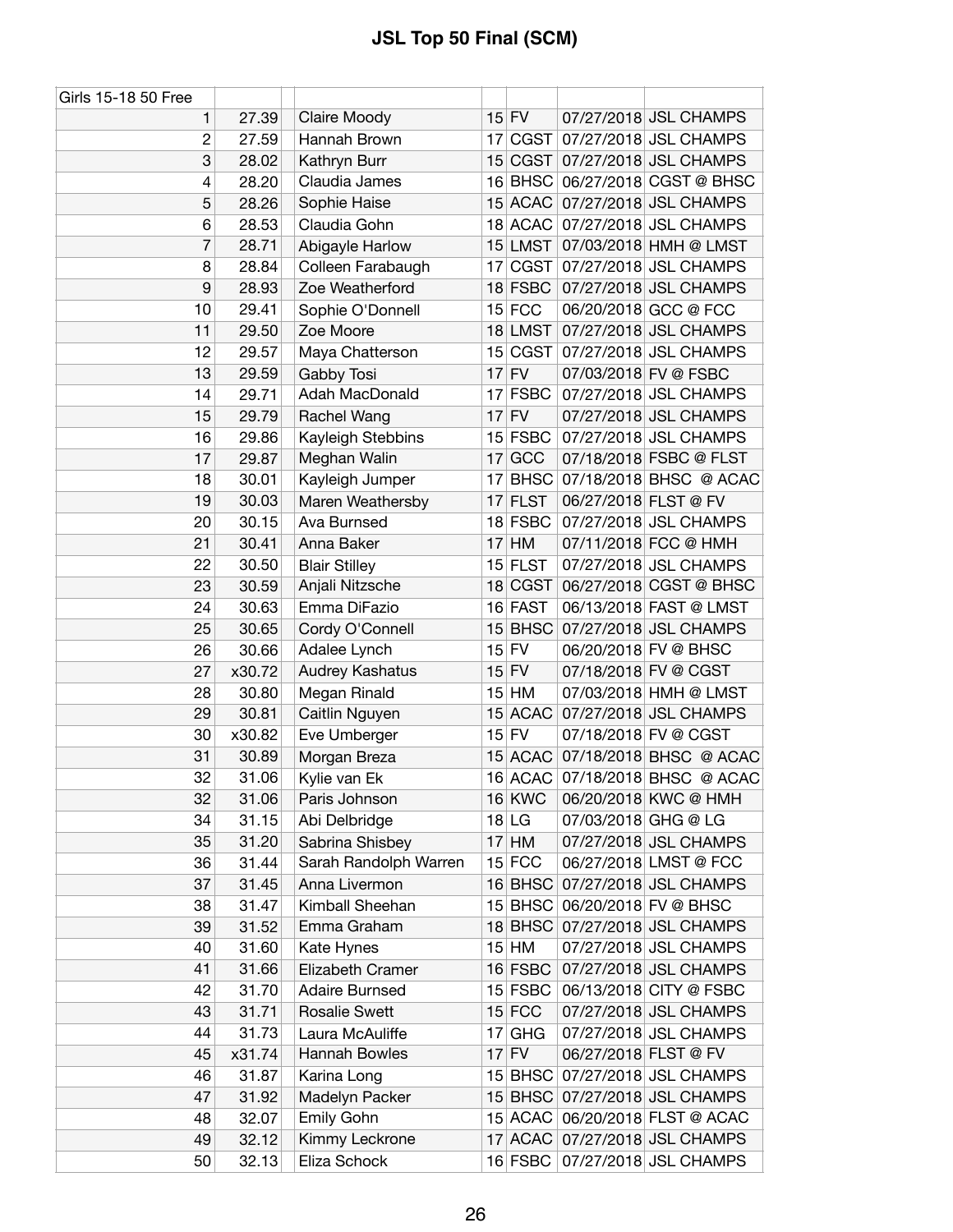| Girls 15-18 100 Free |             |                        |    |               |                      |                                |
|----------------------|-------------|------------------------|----|---------------|----------------------|--------------------------------|
| 1.                   | 59.64       | Claire Moody           |    | $15$ FV       |                      | 07/27/2018 JSL CHAMPS          |
| $\overline{2}$       | 1:01.04     | Hannah Brown           |    |               |                      | 17 CGST 07/27/2018 JSL CHAMPS  |
| 3                    | 1:02.36     | Claudia Gohn           |    |               |                      | 18 ACAC 07/27/2018 JSL CHAMPS  |
| 4                    | 1:02.54     | Colleen Farabaugh      | 17 |               |                      | CGST 07/27/2018 JSL CHAMPS     |
| 5                    | 1:03.71     | Sophie Haise           |    | 15 ACAC       |                      | 07/18/2018 BHSC @ ACAC         |
| 6                    | 1:04.20     | Zoe Moore              |    | $18$ LMST     |                      | 07/27/2018 JSL CHAMPS          |
| 7                    | 1:04.32     | Paris Johnson          |    | <b>16 KWC</b> |                      | 07/27/2018 JSL CHAMPS          |
| 8                    | 1:04.51     | Adah MacDonald         |    | 17 FSBC       |                      | 07/27/2018 JSL CHAMPS          |
| 9                    | 1:04.88     | Abigail Brown          |    | 15 CGST       |                      | 06/27/2018 CGST @ BHSC         |
| 10                   | 1:05.19     | Claudia James          |    |               |                      | 16 BHSC 07/27/2018 JSL CHAMPS  |
| 11                   | 1:05.45     | Abigayle Harlow        |    | $15$ LMST     |                      | 06/27/2018 LMST @ FCC          |
| 12                   | 1:05.59     | Ava Burnsed            |    | 18 FSBC       |                      | 07/27/2018 JSL CHAMPS          |
| 13                   | 1:05.60     | Gabby Tosi             |    | $17$ FV       |                      | 07/03/2018 FV @ FSBC           |
|                      | 14 x1:05.72 | Kathryn Burr           |    |               |                      | 15 CGST 07/03/2018 ACAC @ CGST |
| 15                   | 1:05.77     | Kylie van Ek           |    | 16 ACAC       |                      | 07/27/2018 JSL CHAMPS          |
| 16                   | 1:06.36     | Eve Umberger           |    | $15$ FV       |                      | 07/27/2018 JSL CHAMPS          |
| 17                   | 1:06.40     | Sophie O'Donnell       |    | $15$ FCC      |                      | 07/03/2018 FCC @ CITY          |
|                      | 18 x1:07.06 | Maren Weathersby       |    | $17$ FLST     |                      | 07/05/2018 BHSC @ FLST         |
| 19                   | 1:07.52     | Anjali Nitzsche        |    | 18 CGST       |                      | 07/27/2018 JSL CHAMPS          |
| 20                   | 1:07.55     | Kayleigh Stebbins      |    | $15$ FSBC     |                      | 06/27/2018 FSBC @ ACAC         |
| 21                   | 1:08.34     | Anna Baker             |    | 17 HM         |                      | 06/27/2018 GCC @ HMH           |
| 22                   | 1:08.43     | Zoe Weatherford        |    | 18 FSBC       |                      | 07/03/2018 FV @ FSBC           |
| 23                   | 1:08.63     | Megan Rinald           |    | 15 HM         |                      | 07/03/2018 HMH @ LMST          |
|                      | 24 x1:08.69 | Rachel Wang            |    | $17$ FV       |                      | 07/18/2018 FV @ CGST           |
| 25                   | 1:08.72     | Audrey Kashatus        |    | $15$ FV       | 06/27/2018 FLST @ FV |                                |
| 26                   | 1:09.13     | Kimball Sheehan        |    |               |                      | 15 BHSC 07/27/2018 JSL CHAMPS  |
| 27                   | 1:09.18     | Abi Delbridge          |    | $18$ LG       |                      | 07/27/2018 JSL CHAMPS          |
| 28                   | 1:09.33     | Cordy O'Connell        |    |               |                      | 15 BHSC 07/27/2018 JSL CHAMPS  |
| 29                   | 1:09.71     | Morgan Breza           |    |               |                      | 15 ACAC 06/27/2018 FSBC @ ACAC |
| 30                   | 1:09.91     | Katie Herndon          | 17 |               |                      | BHSC 06/27/2018 CGST @ BHSC    |
| 31                   | 1:09.94     | Kayleigh Jumper        |    |               |                      | 17 BHSC 07/05/2018 BHSC @ FLST |
| 32                   | 1:10.00     | Caitlin Nguyen         |    |               |                      | 15 ACAC 07/27/2018 JSL CHAMPS  |
| 33                   | 1:10.04     | Hannah Bowles          |    | $17$ FV       |                      | 07/27/2018 JSL CHAMPS          |
| 34                   | 1:10.43     | Emily Gohn             |    | 15 ACAC       |                      | 06/27/2018 FSBC @ ACAC         |
| 35                   | 1:10.96     | Emma Delbridge         |    | $17$ LG       |                      | 07/27/2018 JSL CHAMPS          |
| 36                   | 1:11.75     | Sophia Espie           |    | 16 FSBC       |                      | 07/27/2018 JSL CHAMPS          |
| 37                   | x1:11.82    | Emma DiFazio           |    | 16 FAST       |                      | 07/18/2018 GHG @ FAST          |
| 38                   | 1:12.26     | <b>Rosalie Swett</b>   |    | $15$ FCC      |                      | 07/27/2018 JSL CHAMPS          |
| 39                   | 1:12.40     | <b>Adaire Burnsed</b>  |    | $15$ FSBC     |                      | 06/13/2018 CITY @ FSBC         |
| 40                   | 1:12.52     | Karina Long            |    |               |                      | 15 BHSC 07/27/2018 JSL CHAMPS  |
| 41                   | 1:12.98     | Sabrina Shisbey        |    | $17$ HM       |                      | 07/27/2018 JSL CHAMPS          |
| 42                   | 1:13.64     | Lauren Sullivan        |    | $16$ FV       |                      | 07/27/2018 JSL CHAMPS          |
|                      | 43 x1:13.93 | Maya Hesselroth        |    | 16 CITY       |                      | 07/03/2018 FCC @ CITY          |
| 44                   | 1:13.95     | Meghan Walin           |    | 17 GCC        |                      | 06/27/2018 GCC @ HMH           |
| 45                   | 1:14.21     | Zoe Moreland           |    | 15 CITY       |                      | 07/27/2018 JSL CHAMPS          |
| 46                   | 1:14.35     | Anna Livermon          |    | $16$ BHSC     |                      | 06/27/2018 CGST @ BHSC         |
| 47                   | 1:14.55     | Althea Laughon-Worrell |    | 17 CITY       |                      | 07/27/2018 JSL CHAMPS          |
| 48                   | 1:14.60     | Julia Buddington       |    | 16 CITY       |                      | 07/27/2018 JSL CHAMPS          |
| 49                   | 1:14.68     | Lara Hendrix           |    | 15 CITY       |                      | 07/27/2018 JSL CHAMPS          |
| 50                   | 1:14.97     | Sarah Randolph Warren  |    | $15$ FCC      |                      | 06/27/2018 LMST @ FCC          |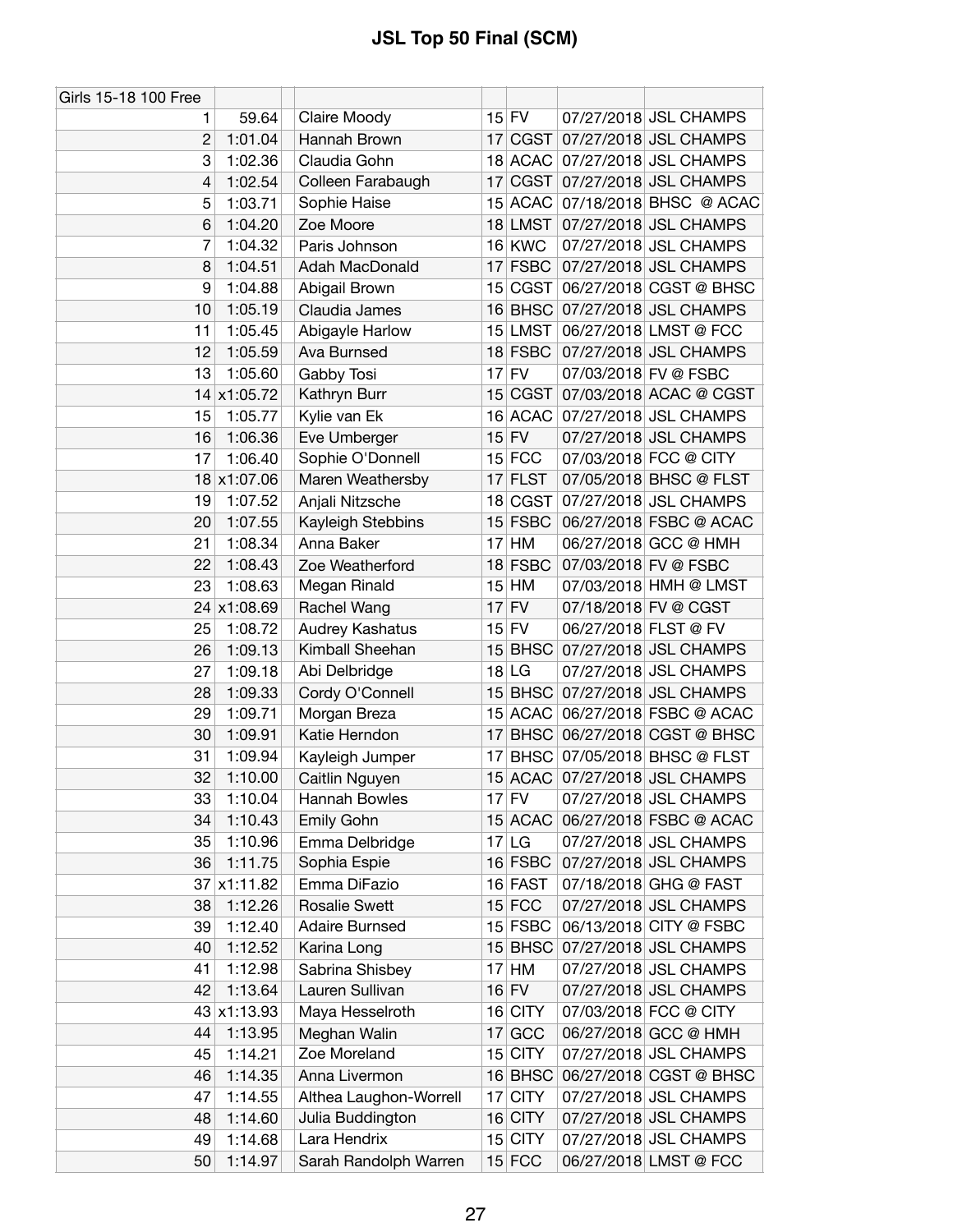| Girls 15-18 50 Back |        |                       |                 |               |                      |                                |
|---------------------|--------|-----------------------|-----------------|---------------|----------------------|--------------------------------|
| 1                   | 30.80  | Maren Weathersby      |                 | $17$ FLST     |                      | 07/27/2018 JSL CHAMPS          |
| 2                   | 31.15  | Kayleigh Jumper       | 17              | <b>BHSC</b>   |                      | 07/27/2018 JSL CHAMPS          |
| 3                   | 31.64  | Claire Moody          |                 | $15$ FV       |                      | 07/27/2018 JSL CHAMPS          |
| 4                   | 32.08  | Sophie Haise          |                 | 15 ACAC       |                      | 07/27/2018 JSL CHAMPS          |
| 5                   | 32.30  | Hannah Brown          |                 | 17 CGST       |                      | 07/27/2018 JSL CHAMPS          |
| 6                   | 33.02  | Colleen Farabaugh     | 17              | CGST          |                      | 07/27/2018 JSL CHAMPS          |
| 7                   | 33.19  | Zoe Weatherford       |                 | 18 FSBC       |                      | 07/27/2018 JSL CHAMPS          |
| 8                   | 33.37  | Rachel Wang           |                 | $17$ FV       |                      | 07/27/2018 JSL CHAMPS          |
| 9                   | 33.66  | Meghan Walin          | 17              | GCC           |                      | 07/18/2018 FSBC @ FLST         |
| 10                  | 33.79  | <b>Sydney Dutton</b>  |                 |               |                      | 15 CGST 07/27/2018 JSL CHAMPS  |
| 11                  | 34.04  | Clare O'Connell       |                 | $16$ BHSC     |                      | 07/27/2018 JSL CHAMPS          |
| 12                  | x34.15 | Gabby Tosi            |                 | $17$ FV       | 06/27/2018 FLST @ FV |                                |
| 13                  | 34.22  | Audrey Kashatus       | 15              | <b>FV</b>     |                      | 07/27/2018 JSL CHAMPS          |
| 14                  | 34.38  | Morgan Breza          |                 | 15 ACAC       |                      | 07/27/2018 JSL CHAMPS          |
| 15                  | 34.48  | Sophie O'Donnell      |                 | $15$ FCC      |                      | 07/18/2018 FCC @ KWC           |
| 16                  | 34.58  | Emma DiFazio          |                 | 16 FAST       |                      | 07/27/2018 JSL CHAMPS          |
| 17                  | 34.59  | Kathryn Burr          |                 | 15 CGST       |                      | 07/11/2018 FLST @ CGST         |
| 18                  | 34.65  | Cordy O'Connell       |                 | 15 BHSC       |                      | 07/27/2018 JSL CHAMPS          |
| 19                  | 34.71  | Olivia Strickland     | 17              | <b>LMST</b>   |                      | 07/27/2018 JSL CHAMPS          |
| 20                  | 34.75  | Zoe Moore             |                 | 18 LMST       |                      | 07/27/2018 JSL CHAMPS          |
| 21                  | 35.10  | <b>Blair Stilley</b>  |                 | $15$ FLST     |                      | 07/27/2018 JSL CHAMPS          |
| 22                  | 35.24  | Maya Goldstein        | 17 <sup>1</sup> | <b>BHSC</b>   |                      | 07/27/2018 JSL CHAMPS          |
| 23                  | 35.53  | Claudia Gohn          |                 | 18 ACAC       |                      | 07/11/2018 ACAC @ FV           |
| 24                  | 35.62  | Emily Gohn            |                 |               |                      | 15 ACAC 07/27/2018 JSL CHAMPS  |
| 25                  | 35.80  | Aj Mincer             |                 | $18$ GCC      |                      | 07/27/2018 JSL CHAMPS          |
| 26                  | 36.04  | Kayleigh Stebbins     |                 | $15$ FSBC     |                      | 07/27/2018 JSL CHAMPS          |
| 27                  | x36.18 | Anna Baker            | 17              | HM            |                      | 06/27/2018 GCC @ HMH           |
| 28                  | 36.41  | Adalee Lynch          |                 | $15$ FV       |                      | 07/18/2018 FV @ CGST           |
| 29                  | 36.51  | Rylee Simpson         |                 | 16 CCC        |                      | 07/27/2018 JSL CHAMPS          |
| 30                  | 36.53  | Kelly Young           |                 | 15 HM         |                      | 06/13/2018 HMH @ FLST          |
| 31                  | x36.71 | Kate Hynes            | 15              | HM            |                      | 06/27/2018 GCC @ HMH           |
| 32                  | 36.81  | Maya Chatterson       |                 | 15 CGST       |                      | 06/27/2018 CGST @ BHSC         |
| 33                  | 36.94  | Paris Johnson         |                 | <b>16 KWC</b> |                      | 07/03/2018 KWC @ GCC           |
| 34                  | 37.19  | <b>Haley Smith</b>    |                 | 17 FAST       |                      | 07/11/2018 LG @ FAST           |
| 35                  | x37.22 | Eve Umberger          |                 | $15$ FV       |                      | 07/11/2018 ACAC @ FV           |
| 36                  | 37.24  | Rachael Inlow         |                 | $17$ FSBC     |                      | 07/27/2018 JSL CHAMPS          |
| 37                  | 37.27  | Karina Long           |                 | $15$ BHSC     |                      | 07/27/2018 JSL CHAMPS          |
| 38                  | 37.43  | <b>Adaire Burnsed</b> |                 | 15 FSBC       |                      | 06/13/2018 CITY @ FSBC         |
| 39                  | 37.45  | Emma Delbridge        |                 | $17$ LG       |                      | 07/27/2018 JSL CHAMPS          |
| 40                  | 37.47  | Hannah Bowles         |                 | $17$ FV       | 06/27/2018 FLST @ FV |                                |
| 41                  | 37.70  | Sophia Espie          |                 | 16 FSBC       |                      | 07/27/2018 JSL CHAMPS          |
| 42                  | 37.75  | Zoe Moreland          |                 | 15 CITY       |                      | 07/03/2018 FCC @ CITY          |
| 43                  | 37.81  | Julia Buddington      |                 | $16$ CITY     |                      | 06/27/2018 CITY @ KWC          |
| 44                  | 38.01  | Sarah Randolph Warren |                 | $15$ FCC      |                      | 07/27/2018 JSL CHAMPS          |
| 45                  | 38.16  | Lauren Sullivan       |                 | $16$ FV       |                      | 07/27/2018 JSL CHAMPS          |
| 45                  | 38.16  | Elizabeth Cramer      |                 | 16 FSBC       |                      | 07/27/2018 JSL CHAMPS          |
| 47                  | 38.31  | Megan Rinald          |                 | $15$ HM       |                      | 06/27/2018 GCC @ HMH           |
| 48                  | 38.33  | Kira Martin           |                 | 17 CGST       |                      | 07/27/2018 JSL CHAMPS          |
| 49                  | 38.72  | Ellie Andreson        |                 | $15$ HM       |                      | 07/27/2018 JSL CHAMPS          |
| 50                  | 38.91  | Kimball Sheehan       |                 |               |                      | 15 BHSC 06/27/2018 CGST @ BHSC |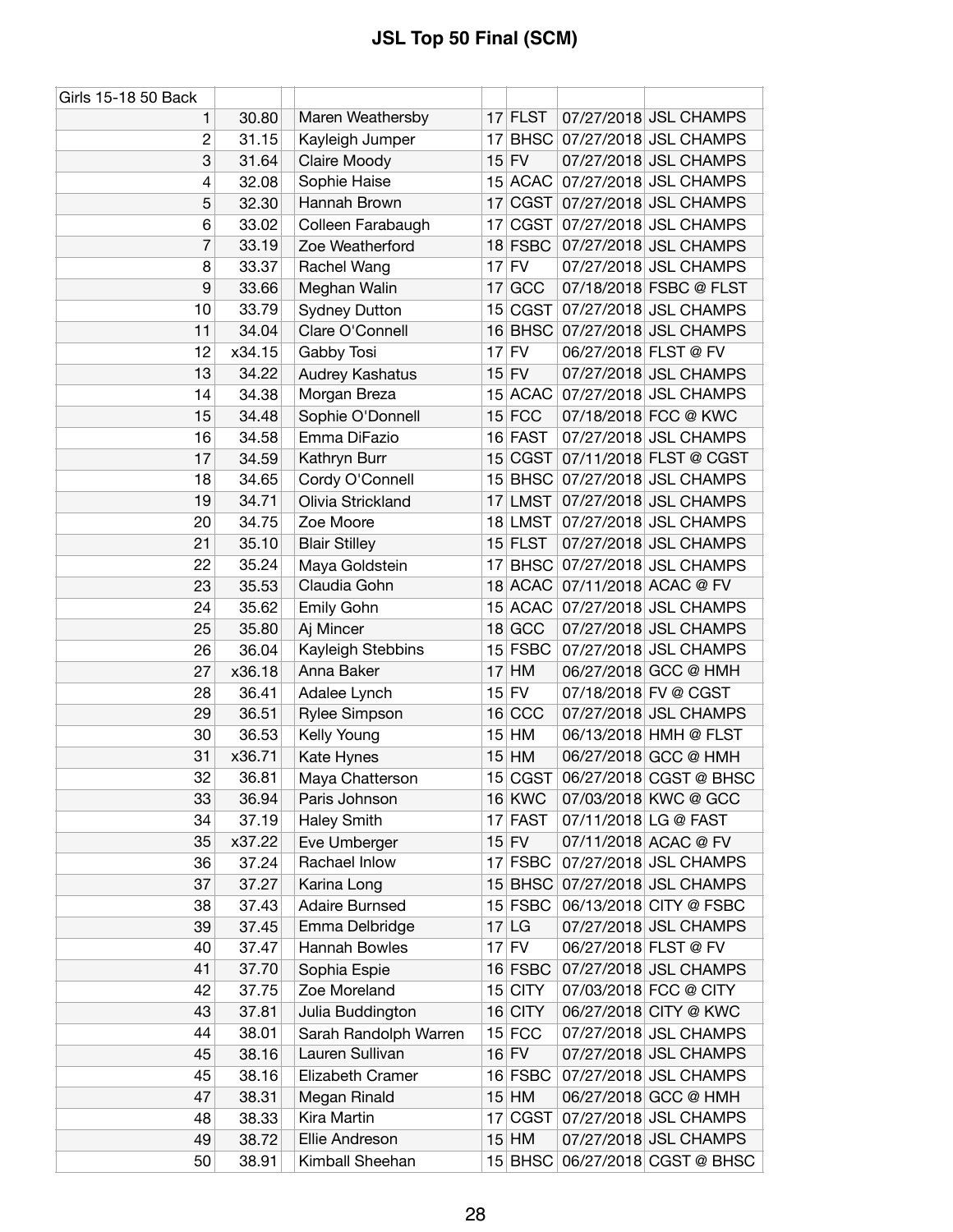| Girls 15-18 50 Breast    |        |                       |    |               |                     |                               |
|--------------------------|--------|-----------------------|----|---------------|---------------------|-------------------------------|
| 1                        | 34.11  | Abigayle Harlow       |    |               |                     | 15 LMST 07/27/2018 JSL CHAMPS |
| $\overline{c}$           | 34.12  | Gabby Tosi            |    | $17$ FV       |                     | 07/27/2018 JSL CHAMPS         |
| 3                        | 35.15  | Sophie Haise          |    | 15 ACAC       |                     | 07/27/2018 JSL CHAMPS         |
| $\overline{\mathcal{L}}$ | 35.19  | Kathryn Burr          |    | 15 CGST       |                     | 07/27/2018 JSL CHAMPS         |
| 5                        | 36.26  | Kimball Sheehan       |    | $15$ BHSC     |                     | 07/27/2018 JSL CHAMPS         |
| 6                        | 36.77  | <b>Adaire Burnsed</b> |    | $15$ FSBC     |                     | 07/27/2018 JSL CHAMPS         |
| 6                        | 36.77  | Abigail Brown         |    | 15 CGST       |                     | 07/27/2018 JSL CHAMPS         |
| 8                        | 36.91  | Claire Moody          |    | $15$ FV       |                     | 07/18/2018 FV @ CGST          |
| 9                        | 37.56  | Maren Weathersby      |    | 17 FLST       |                     | 07/05/2018 BHSC @ FLST        |
| 10                       | 38.56  | Emma Lawson           |    | $16$ FSBC     |                     | 07/27/2018 JSL CHAMPS         |
| 11                       | 38.76  | Emma DiFazio          |    | 16 FAST       |                     | 07/27/2018 JSL CHAMPS         |
| 12                       | 38.84  | Megan Rinald          |    | $15$ HM       |                     | 07/03/2018 HMH @ LMST         |
| 13                       | 38.99  | Sophie O'Donnell      |    | $15$ FCC      |                     | 07/18/2018 FCC @ KWC          |
| 14                       | 39.33  | Audrey Kashatus       |    | $15$ FV       |                     | 07/27/2018 JSL CHAMPS         |
| 15                       | 39.36  | Anna Baker            |    | $17$ HM       |                     | 06/27/2018 GCC @ HMH          |
| 16                       | 39.65  | Olivia Strickland     |    | 17 LMST       |                     | 07/27/2018 JSL CHAMPS         |
|                          |        |                       |    | 15 CGST       |                     |                               |
| 17                       | 39.67  | <b>Sydney Dutton</b>  |    |               |                     | 07/27/2018 JSL CHAMPS         |
| 18                       | 39.69  | Macy Drumheller       |    | <b>15 KWC</b> |                     | 07/27/2018 JSL CHAMPS         |
| 19                       | 39.96  | Kimmy Leckrone        | 17 | <b>ACAC</b>   |                     | 07/27/2018 JSL CHAMPS         |
| 20                       | 40.03  | Sophia Espie          |    | $16$ FSBC     |                     | 07/27/2018 JSL CHAMPS         |
| 21                       | 40.57  | Maya Hesselroth       |    | 16 CITY       |                     | 07/27/2018 JSL CHAMPS         |
| 22                       | 40.58  | Abi Delbridge         |    | $18$ LG       |                     | 07/27/2018 JSL CHAMPS         |
| 23                       | 40.83  | Maya Goldstein        |    | $17$ BHSC     |                     | 07/27/2018 JSL CHAMPS         |
| 24                       | 40.88  | LuLu Wood             |    | $18$ FSBC     |                     | 07/27/2018 JSL CHAMPS         |
| 25                       | 41.06  | Campbell Williams     |    |               |                     | 15 BHSC 07/27/2018 JSL CHAMPS |
| 26                       | 41.20  | Madelyn Packer        |    | $15$ BHSC     |                     | 07/27/2018 JSL CHAMPS         |
| 27                       | 41.49  | Hannah Bowles         |    | $17$ FV       |                     | 07/27/2018 JSL CHAMPS         |
| 27                       | 41.49  | Elizabeth Field       |    | 15 CITY       |                     | 07/27/2018 JSL CHAMPS         |
| 29                       | 41.50  | Laura McAuliffe       |    | $17$ GHG      |                     | 07/27/2018 JSL CHAMPS         |
| 30                       | 41.72  | Zoe Moore             |    | 18 LMST       |                     | 06/27/2018 LMST @ FCC         |
| 31                       | 41.87  | Paris Johnson         |    | <b>16 KWC</b> | 06/13/2018 KWC @ LG |                               |
| 32                       | 42.10  | Annalee Holstege      |    | $15$ GCC      |                     | 06/13/2018 CGST @ GCC         |
| 32                       | 42.10  | Helen Gehle           |    | $17$ FSBC     |                     | 07/27/2018 JSL CHAMPS         |
| 34                       | 42.20  | Talley Johnston       |    |               |                     | 17 BHSC 07/27/2018 JSL CHAMPS |
| 35                       | 42.99  | Sam Morton            |    | 16 ELKS       |                     | 07/27/2018 JSL CHAMPS         |
| 36                       | 43.06  | Adah MacDonald        |    | $17$ FSBC     |                     | 06/13/2018 CITY @ FSBC        |
| 37                       | 43.09  | Eve Umberger          |    | $15$ FV       |                     | 07/03/2018 FV @ FSBC          |
| 38                       | 43.10  | Clare Inlow           |    | $15$ FSBC     |                     | 07/27/2018 JSL CHAMPS         |
| 39                       | 43.25  | Abby Engler           |    | 15 KWC        |                     | 06/27/2018 CITY @ KWC         |
| 40                       | 43.29  | Morgan Breza          |    | 15 ACAC       |                     | 06/16/2018 ELKS@ ACAC         |
| 41                       | 43.75  | Reese Quillian        |    | $17$ FV       |                     | 06/20/2018 FV @ BHSC          |
| 42                       | 43.77  | Kayleigh Stebbins     |    | $15$ FSBC     |                     | 07/03/2018 FV @ FSBC          |
| 43                       | 43.79  | Ella Yoder            |    | $16$ CITY     |                     | 07/27/2018 JSL CHAMPS         |
| 44                       | 43.84  | Keelin O'hara         |    | $17$ FV       |                     | 07/27/2018 JSL CHAMPS         |
| 45                       | 44.32  | Kylie van Ek          |    | $16$ ACAC     |                     | 07/03/2018 ACAC @ CGST        |
| 46                       | 44.38  | Emma Vernon           |    | 15 LMST       |                     | 07/27/2018 JSL CHAMPS         |
| 47                       | 44.45  | Claudia Gohn          |    | 18 ACAC       |                     | 06/16/2018 ELKS@ ACAC         |
| 48                       | 44.47  | Ellie Andreson        |    | $15$ HM       |                     | 07/27/2018 JSL CHAMPS         |
| 49                       | x44.54 | Eliza Thorndike       |    | $15$ FV       | 06/13/2018 GHG @ FV |                               |
| 50                       | 44.62  | Kelly Young           |    | $15$ HM       |                     | 07/03/2018 HMH @ LMST         |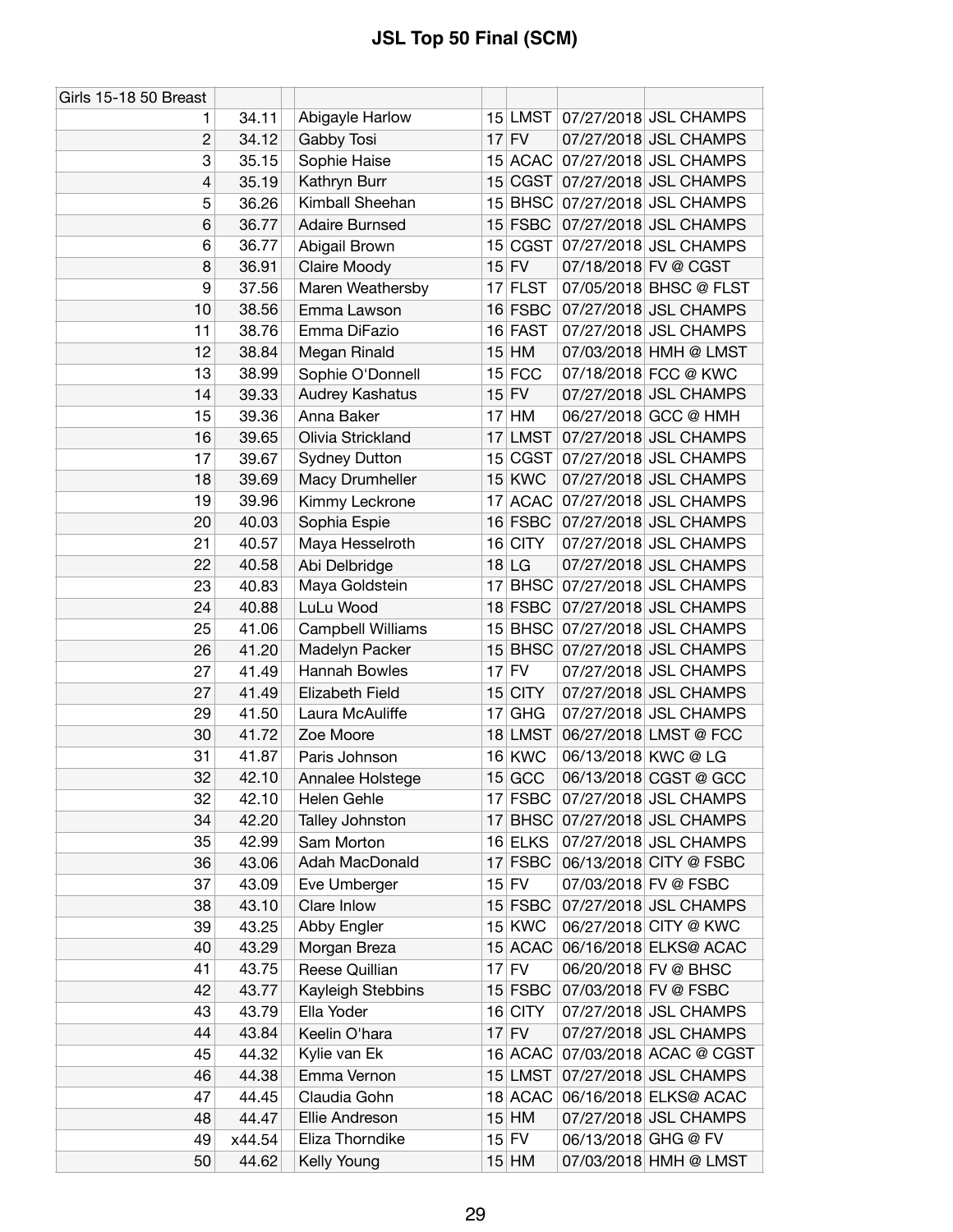| Girls 15-18 50 Fly       |        |                       |    |               |                               |
|--------------------------|--------|-----------------------|----|---------------|-------------------------------|
| 1                        | 29.97  | Abigayle Harlow       |    | $15$ LMST     | 07/27/2018 JSL CHAMPS         |
| 2                        | 30.05  | Gabby Tosi            | 17 | <b>FV</b>     | 07/27/2018 JSL CHAMPS         |
| 3                        | 30.14  | Maren Weathersby      | 17 | <b>FLST</b>   | 07/27/2018 JSL CHAMPS         |
| $\overline{\mathcal{L}}$ | 30.66  | Abigail Brown         | 15 | <b>CGST</b>   | 07/27/2018 JSL CHAMPS         |
| 5                        | 30.94  | Claudia Gohn          |    | 18 ACAC       | 07/27/2018 JSL CHAMPS         |
| 6                        | 31.04  | Maya Chatterson       |    | 15 CGST       | 07/27/2018 JSL CHAMPS         |
| 7                        | 31.06  | Kayleigh Jumper       | 17 | <b>BHSC</b>   | 07/27/2018 JSL CHAMPS         |
| 8                        | 31.27  | Paris Johnson         |    | <b>16 KWC</b> | 07/27/2018 JSL CHAMPS         |
| 9                        | 31.28  | Eve Umberger          |    | $15$ FV       | 07/27/2018 JSL CHAMPS         |
| 10                       | 31.42  | Anjali Nitzsche       |    | 18 CGST       | 07/27/2018 JSL CHAMPS         |
| 11                       | 31.47  | <b>Adaire Burnsed</b> |    | $15$ FSBC     | 07/27/2018 JSL CHAMPS         |
| 12                       | 31.66  | Sophie O'Donnell      |    | $15$ FCC      | 06/20/2018 GCC @ FCC          |
| 13                       | 31.75  | Adah MacDonald        | 17 | <b>FSBC</b>   | 07/27/2018 JSL CHAMPS         |
| 14                       | 32.05  | Sophie Haise          |    | 15 ACAC       | 07/18/2018 BHSC @ ACAC        |
| 15                       | 32.07  | Claire Moody          |    | $15$ FV       | 07/03/2018 FV @ FSBC          |
| 16                       | 32.09  | Kathryn Burr          |    | 15 CGST       | 06/27/2018 CGST @ BHSC        |
| 17                       | 32.16  | Rachel Wang           |    | $17$ FV       | 07/27/2018 JSL CHAMPS         |
| 18                       | 32.18  | Clare O'Connell       |    | 16 BHSC       | 07/27/2018 JSL CHAMPS         |
| 19                       | 33.03  | Colleen Farabaugh     | 17 | <b>CGST</b>   | 07/11/2018 FLST @ CGST        |
| 20                       | 33.09  | <b>Blair Stilley</b>  |    | 15 FLST       | 07/27/2018 JSL CHAMPS         |
| 21                       | 33.20  | Kylie van Ek          |    | 16 ACAC       | 07/27/2018 JSL CHAMPS         |
| 22                       | 33.24  | <b>Sydney Dutton</b>  |    | 15 CGST       | 07/27/2018 JSL CHAMPS         |
| 23                       | 33.28  | Zoe Weatherford       |    | 18 FSBC       | 07/18/2018 FSBC @ FLST        |
| 24                       | 33.41  | Emily Gohn            |    |               | 15 ACAC 07/27/2018 JSL CHAMPS |
| 24                       | 33.41  | Anna Livermon         | 16 | <b>BHSC</b>   | 07/27/2018 JSL CHAMPS         |
| 26                       | 33.90  | Adalee Lynch          |    | $15$ FV       | 07/18/2018 FV @ CGST          |
| 27                       | 33.94  | Claudia James         | 16 | <b>BHSC</b>   | 06/13/2018 BHSC @ FCC         |
| 28                       | 34.12  | Emma Lawson           |    | 16 FSBC       | 07/27/2018 JSL CHAMPS         |
| 29                       | 34.22  | Hannah Bowles         |    | $17$ FV       | 07/18/2018 FV @ CGST          |
| 30                       | 34.30  | Maya Hesselroth       |    | $16$ CITY     | 07/27/2018 JSL CHAMPS         |
| 31                       | 34.38  | Hannah Brown          | 17 | CGST          | 07/18/2018 FV @ CGST          |
| 32                       | 34.50  | Emma DiFazio          |    | 16 FAST       | 06/13/2018 FAST @ LMST        |
| 33                       | 34.55  | Sabrina Shisbey       |    | $17$ HM       | 07/27/2018 JSL CHAMPS         |
| 34                       | 34.62  | Sarah Randolph Warren |    | $15$ FCC      | 07/27/2018 JSL CHAMPS         |
| 34                       | 34.62  | Kayleigh Stebbins     |    | 15 FSBC       | 07/03/2018 FV @ FSBC          |
| 36                       | 34.75  | Anna Baker            |    | $17$ HM       | 07/11/2018 FCC @ HMH          |
| 37                       | 34.80  | Caitlin Nguyen        |    | 15 ACAC       | 07/27/2018 JSL CHAMPS         |
| 37                       | 34.80  | Morgan Breza          |    | 15 ACAC       | 06/27/2018 FSBC @ ACAC        |
| 39                       | 34.82  | Kate Hynes            |    | $15$ HM       | 07/27/2018 JSL CHAMPS         |
| 40                       | 35.09  | Aj Mincer             |    | 18 GCC        | 07/27/2018 JSL CHAMPS         |
| 41                       | x35.15 | Audrey Kashatus       |    | $15$ FV       | 07/11/2018 ACAC @ FV          |
| 42                       | 35.18  | Zoe Moore             |    | 18 LMST       | 07/11/2018 LMST @ KWC         |
| 43                       | 35.20  | Elizabeth Cramer      |    | $16$ FSBC     | 07/27/2018 JSL CHAMPS         |
| 44                       | 35.27  | Cordy O'Connell       | 15 | <b>BHSC</b>   | 07/18/2018 BHSC @ ACAC        |
| 45                       | 35.38  | Julia Buddington      | 16 | <b>CITY</b>   | 07/27/2018 JSL CHAMPS         |
| 46                       | 35.55  | Caroline Meade        |    | 18 ACAC       | 07/18/2018 BHSC @ ACAC        |
| 47                       | 35.60  | Hannah Woodson        |    | $17$ GHG      | 06/27/2018 ELKS @ GHG         |
| 48                       | 35.69  | Annalee Holstege      |    | $15$ GCC      | 07/27/2018 JSL CHAMPS         |
| 49                       | 35.72  | Emma Graham           |    | $18$ BHSC     | 07/27/2018 JSL CHAMPS         |
| 50                       | 35.80  | Rylee Simpson         |    | $16$ CCC      | 07/27/2018 JSL CHAMPS         |
|                          |        |                       |    |               |                               |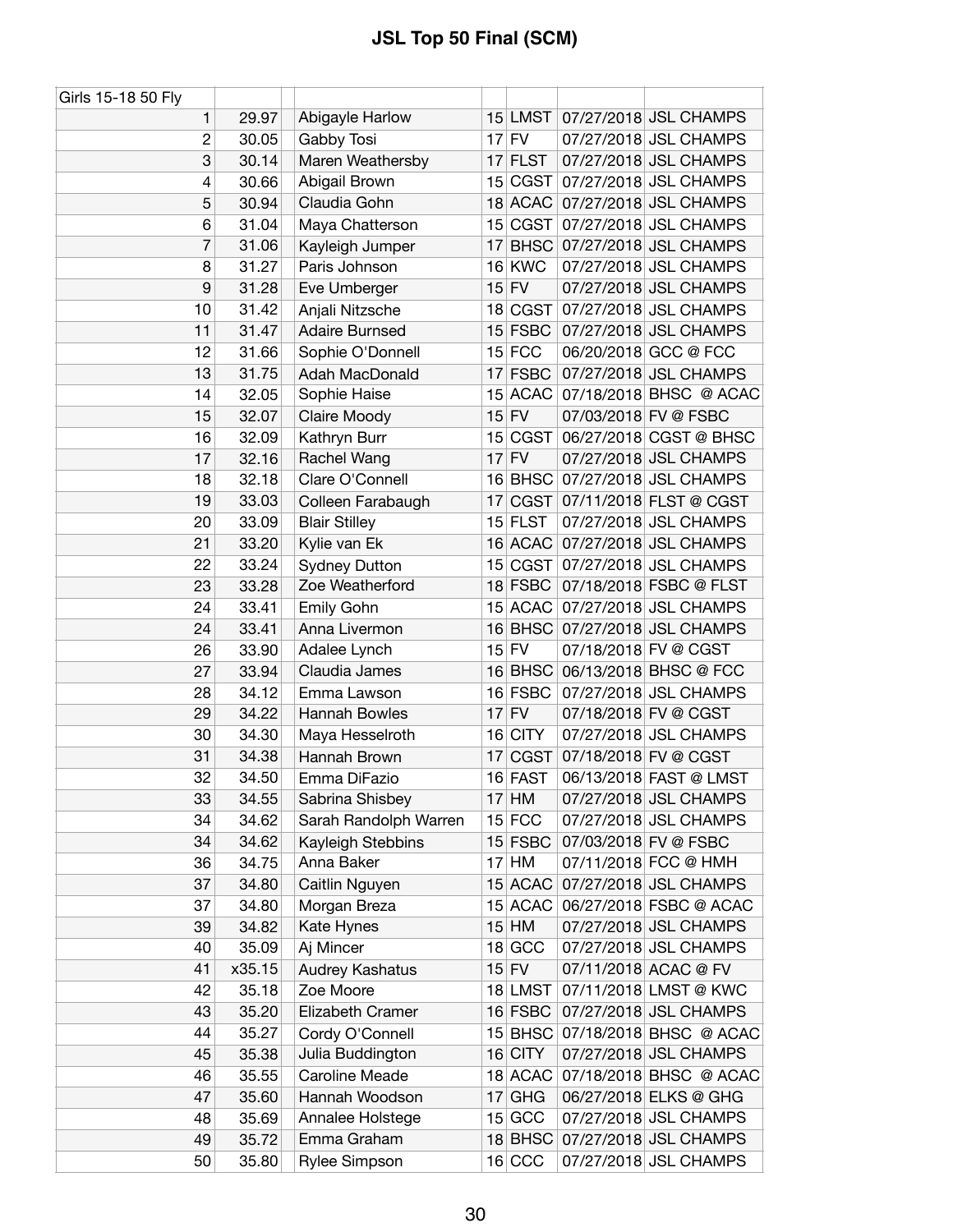| Girls 15-18 100 IM |             |                       |                 |            |                                |
|--------------------|-------------|-----------------------|-----------------|------------|--------------------------------|
| 1                  | 1:07.71     | Gabby Tosi            |                 | $17$ FV    | 07/27/2018 JSL CHAMPS          |
| $\overline{2}$     | 1:07.85     | Kathryn Burr          |                 | 15 CGST    | 07/27/2018 JSL CHAMPS          |
| 3                  | 1:08.88     | Abigayle Harlow       |                 |            | 15 LMST 07/27/2018 JSL CHAMPS  |
| 4                  | 1:09.14     | Abigail Brown         |                 |            | 15 CGST 07/27/2018 JSL CHAMPS  |
| 5                  | 1:09.32     | Maren Weathersby      |                 | $17$ FLST  | 07/27/2018 JSL CHAMPS          |
| 6                  | 1:10.70     | Kayleigh Jumper       | 17              |            | BHSC 07/27/2018 JSL CHAMPS     |
| 7                  | 1:12.10     | Claire Moody          |                 | $15$ FV    | 07/11/2018 ACAC @ FV           |
| 8                  | 1:12.15     | Zoe Weatherford       |                 | 18 FSBC    | 07/27/2018 JSL CHAMPS          |
| 8                  | 1:12.15     | Sophie O'Donnell      |                 | $15$ FCC   | 07/18/2018 FCC @ KWC           |
| 10                 | 1:12.41     | <b>Adaire Burnsed</b> |                 |            | 15 FSBC 07/27/2018 JSL CHAMPS  |
| 11                 | 1:13.50     | Maya Chatterson       |                 |            | 15 CGST 07/27/2018 JSL CHAMPS  |
| 12                 | 1:14.00     | Audrey Kashatus       |                 | $15$ FV    | 07/27/2018 JSL CHAMPS          |
| 13                 | 1:14.04     | Sophie Haise          |                 |            | 15 ACAC 07/11/2018 ACAC @ FV   |
| 14                 | 1:14.12     | Colleen Farabaugh     |                 |            | 17 CGST 07/18/2018 FV @ CGST   |
| 15                 | 1:14.21     | Paris Johnson         |                 | 16 KWC     | 07/27/2018 JSL CHAMPS          |
| 16                 | 1:14.36     | Clare O'Connell       |                 |            | 16 BHSC 07/27/2018 JSL CHAMPS  |
| 17                 | 1:14.54     | Morgan Breza          |                 |            | 15 ACAC 07/27/2018 JSL CHAMPS  |
| 18                 | 1:14.99     | Kimball Sheehan       |                 |            | 15 BHSC 07/27/2018 JSL CHAMPS  |
| 19                 | 1:15.28     | Anjali Nitzsche       |                 |            | 18 CGST 07/27/2018 JSL CHAMPS  |
| 20                 | 1:15.60     | Emily Gohn            |                 |            | 15 ACAC 07/27/2018 JSL CHAMPS  |
| 21                 | 1:15.78     | Adah MacDonald        |                 |            | 17 FSBC 07/18/2018 FSBC @ FLST |
| 22                 | 1:16.00     | Olivia Strickland     |                 |            | 17 LMST 07/27/2018 JSL CHAMPS  |
| 23                 | 1:16.13     | Emma Lawson           |                 | $16$ FSBC  | 07/27/2018 JSL CHAMPS          |
| 24                 | 1:16.19     | Emma DiFazio          |                 | 16 FAST    | 07/27/2018 JSL CHAMPS          |
|                    | 25 x1:16.22 | Rachel Wang           |                 | $17$ FV    | 07/18/2018 FV @ CGST           |
| 26                 | 1:17.12     | Eve Umberger          |                 | $15$ FV    | 07/18/2018 FV @ CGST           |
| 27                 | 1:17.51     | Hannah Bowles         |                 | $17$ FV    | 07/27/2018 JSL CHAMPS          |
| 28                 | 1:17.57     | Megan Rinald          |                 | $15$ HM    | 06/13/2018 HMH @ FLST          |
| 29                 | 1:17.72     | Claudia Gohn          |                 |            | 18 ACAC 07/11/2018 ACAC @ FV   |
| 30                 | 1:18.11     | Ava Burnsed           |                 | 18 FSBC    | 07/27/2018 JSL CHAMPS          |
| 31                 | 1:18.22     | Anna Baker            | 17              | HM         | 07/11/2018 FCC @ HMH           |
| 32                 | 1:20.79     | Maya Goldstein        | 17 <sup>1</sup> |            | BHSC 07/27/2018 JSL CHAMPS     |
| 33                 | 1:20.82     | <b>Rylee Simpson</b>  |                 | 16 CCC     | 07/27/2018 JSL CHAMPS          |
| 34                 | 1:20.93     | Kelly Young           |                 | $15$ HM    | 06/13/2018 HMH @ FLST          |
| 35                 | 1:21.27     | Maya Hesselroth       |                 | 16 CITY    | 07/27/2018 JSL CHAMPS          |
| 36                 | 1:21.53     | Claudia James         |                 | $16$ BHSC  | 07/11/2018 FSBC @ BHSC         |
| 37                 | 1:21.60     | Abi Delbridge         |                 | $18$ LG    | 07/27/2018 JSL CHAMPS          |
| 38                 | 1:21.75     | Kylie van Ek          |                 |            | 16 ACAC 07/11/2018 ACAC @ FV   |
| 39                 | 1:21.88     | Sarah Randolph Warren |                 | $15$ FCC   | 07/27/2018 JSL CHAMPS          |
| 40                 | 1:22.10     | Kayleigh Stebbins     |                 | $15$ FSBC  | 07/11/2018 FSBC @ BHSC         |
| 41                 | x1:22.19    | Cordy O'Connell       |                 | $15$ BHSC  | 06/13/2018 BHSC @ FCC          |
| 41                 | x1:22.19    | <b>Blair Stilley</b>  |                 | 15 FLST    | 06/13/2018 HMH @ FLST          |
| 43                 | 1:22.34     | Kimmy Leckrone        |                 |            | 17 ACAC 07/27/2018 JSL CHAMPS  |
| 44                 | 1:22.56     | Sabrina Shisbey       |                 | $17$ HM    | 06/13/2018 HMH @ FLST          |
| 45                 | 1:23.22     | Hannah Woodson        | 17              | <b>GHG</b> | 07/18/2018 GHG @ FAST          |
| 46                 | 1:23.74     | Laura McAuliffe       |                 | $17$ GHG   | 07/27/2018 JSL CHAMPS          |
| 47                 | 1:23.93     | Meghan Walin          | 17              | GCC        | 07/11/2018 CITY @ GCC          |
| 48                 | 1:23.94     | Zoe Moreland          |                 | $15$ CITY  | 07/27/2018 JSL CHAMPS          |
| 49                 | 1:24.09     | Kate Hynes            |                 | $15$ HM    | 07/11/2018 FCC @ HMH           |
| 50                 |             |                       |                 |            | 07/18/2018 FCC @ KWC           |
|                    | 1:24.80     | Abby Engler           |                 | $15$ KWC   |                                |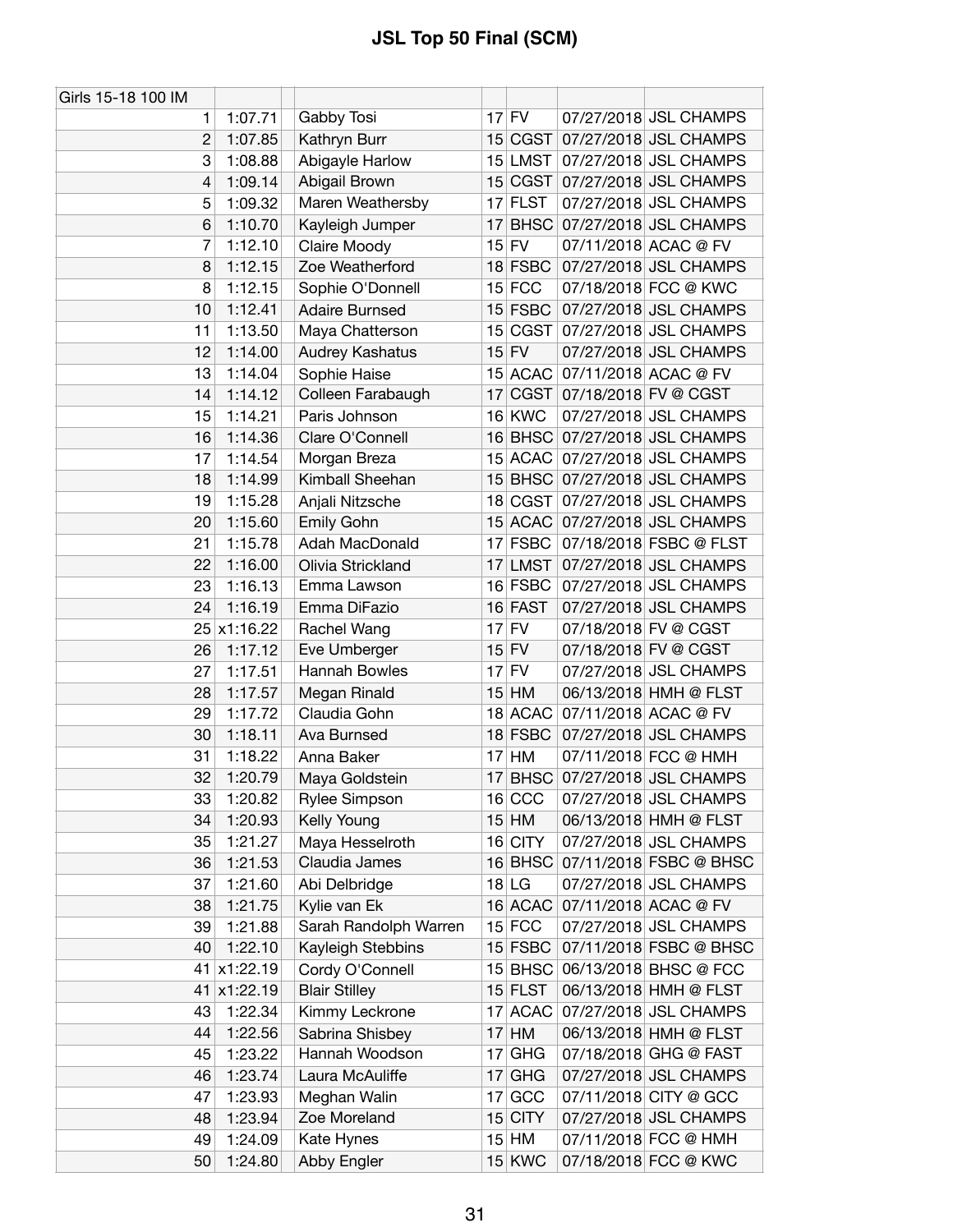| Boys 5-6 25 Free |       |                           |                |             |                               |
|------------------|-------|---------------------------|----------------|-------------|-------------------------------|
| 1                | 20.72 | Daxten Gahlmann           |                | $6$ FLST    | 07/27/2018 JSL CHAMPS         |
| $\overline{c}$   | 24.14 | <b>Woods Austin</b>       |                | 6 CITY      | 07/27/2018 JSL CHAMPS         |
| 3                | 24.22 | <b>Reid Florin</b>        |                | $6$ FCC     | 07/27/2018 JSL CHAMPS         |
| 4                | 24.88 | Cade McCall               | 6              |             | BHSC 07/18/2018 BHSC @ ACAC   |
| 5                | 24.89 | Ryan Dumene               |                | $6$ HM      | 07/27/2018 JSL CHAMPS         |
| 6                | 25.25 | John Kerrigan             | 6              | ACAC        | 06/20/2018 FLST @ ACAC        |
| 7                | 26.00 | Corban Rapp               | $6 \mid$       | <b>FSBC</b> | 07/18/2018 FSBC @ FLST        |
| 8                | 26.09 | Matthew Killian           |                | $5$ FV      | 07/27/2018 JSL CHAMPS         |
| 9                | 26.90 | Michael Cronberg          | 6              | <b>BHSC</b> | 07/27/2018 JSL CHAMPS         |
| 10               | 26.93 | Andy Kilfoil              |                | 6 FCC       | 07/27/2018 JSL CHAMPS         |
| 11               | 26.96 | Jack Kibler               | 6              | <b>GHG</b>  | 07/27/2018 JSL CHAMPS         |
| 12               | 26.98 | Thomas Statuta            |                | 6 FCC       | 07/18/2018 FCC @ KWC          |
| 13               | 27.21 | Mateo Achmad-Guzman       | 6              | <b>LMST</b> | 07/03/2018 HMH @ LMST         |
| 14               | 27.23 | Silas Hull                |                | $6$ HM      | 07/27/2018 JSL CHAMPS         |
| 15               | 27.61 | Mason McGinn              | 6              | CGST        | 07/27/2018 JSL CHAMPS         |
| 16               | 27.75 | Senan Naughton            |                | 6 FSBC      | 07/27/2018 JSL CHAMPS         |
| 17               | 27.78 | Sam Beuttenmuller         | 6 <sup>1</sup> | <b>CITY</b> | 07/27/2018 JSL CHAMPS         |
| 18               | 27.82 | Evan Roth                 |                | 6 ACAC      | 07/27/2018 JSL CHAMPS         |
| 19               | 28.06 | Owen Moriarty             | 6              | <b>ACAC</b> | 07/27/2018 JSL CHAMPS         |
| 20               | 28.23 | Ryan Fuller               | 6              | <b>ELKS</b> | 07/18/2018 ELKS @ LG          |
| 21               | 29.01 | Levi Rochester            |                | 6 LMST      | 07/03/2018 HMH @ LMST         |
| 22               | 29.40 | Graham Goldberg           | 6              |             | BHSC 07/05/2018 BHSC @ FLST   |
| 23               | 29.98 | Archer Kibler             | 6              | GHG         | 07/27/2018 JSL CHAMPS         |
| 24               | 30.20 | <b>Case Kincel</b>        |                | 6 FCC       | 07/27/2018 JSL CHAMPS         |
| 25               | 30.31 | Jeb Bloxsom               |                | $5$ FCC     | 07/18/2018 FCC @ KWC          |
| 26               | 30.56 | <b>Brody Shumate</b>      |                | 6 FLST      | 07/27/2018 JSL CHAMPS         |
| 26               | 30.56 | Derrick Groff             | 6              | <b>CITY</b> | 06/27/2018 CITY @ KWC         |
| 28               | 30.72 | Weyman Carter             |                | 5 ACAC      | 07/03/2018 ACAC @ CGST        |
| 29               | 30.81 | Max Davis                 | 5              |             | BHSC 07/27/2018 JSL CHAMPS    |
| 30               | 30.87 | Nathan Springett          | 6              | GCC         | 07/18/2018 FSBC @ FLST        |
| 31               | 31.41 | <b>William Davis</b>      | 5              | HM          | 06/20/2018 KWC @ HMH          |
| 32               | 31.83 | Evan Greenberg            |                | 6 ACAC      | 07/27/2018 JSL CHAMPS         |
| 33               | 32.22 | Harrison Lawson           |                |             | 5 ACAC 07/18/2018 BHSC @ ACAC |
| 34               | 32.38 | Jacob Birkhead            |                | 6 FAST      | 07/11/2018 LG @ FAST          |
| 35               | 32.41 | Parker Barrett            |                |             | 6 BHSC 07/18/2018 BHSC @ ACAC |
| 36               | 32.72 | Sutton Jaskot             |                | 5 KWC       | 07/27/2018 JSL CHAMPS         |
| 37               | 32.84 | Igor Dmytriyev            | 6              | <b>CITY</b> | 07/27/2018 JSL CHAMPS         |
| 38               | 32.87 | <b>Christopher Barnes</b> | 6              | <b>LMST</b> | 07/27/2018 JSL CHAMPS         |
| 39               | 32.94 | Lux Wayland               |                | $6$ FCC     | 07/11/2018 FCC @ HMH          |
| 40               | 33.18 | Malcolm Lavery            |                | 5 CITY      | 07/27/2018 JSL CHAMPS         |
| 41               | 33.37 | Knox O'Connor             |                | $5$ FCC     | 07/27/2018 JSL CHAMPS         |
| 42               | 33.65 | Ciaran Little             |                |             | 6 BHSC 06/13/2018 BHSC @ FCC  |
| 43               | 33.78 | Jack Morris               | 6              | <b>BHSC</b> | 07/18/2018 BHSC @ ACAC        |
| 44               | 33.97 | Will Huffman              |                | $6$ FV      | 07/18/2018 FV @ CGST          |
| 45               | 34.28 | Ethan Huang               |                | 6 ACAC      | 06/27/2018 FSBC @ ACAC        |
| 46               | 34.41 | Jett Fertile              | $6 \mid$       | GCC         | 07/03/2018 KWC @ GCC          |
| 47               | 34.69 | Patrick Sheeran           |                | $5$ ACAC    | 07/27/2018 JSL CHAMPS         |
| 48               | 34.71 | <b>Reed Williams</b>      |                | 6 FAST      | 07/27/2018 JSL CHAMPS         |
| 49               | 34.78 | Ryan Gander               |                |             | 6 ACAC 07/18/2018 BHSC @ ACAC |
| 50               | 34.82 | Shane Myers-Johanson      |                |             | 5 ACAC 07/27/2018 JSL CHAMPS  |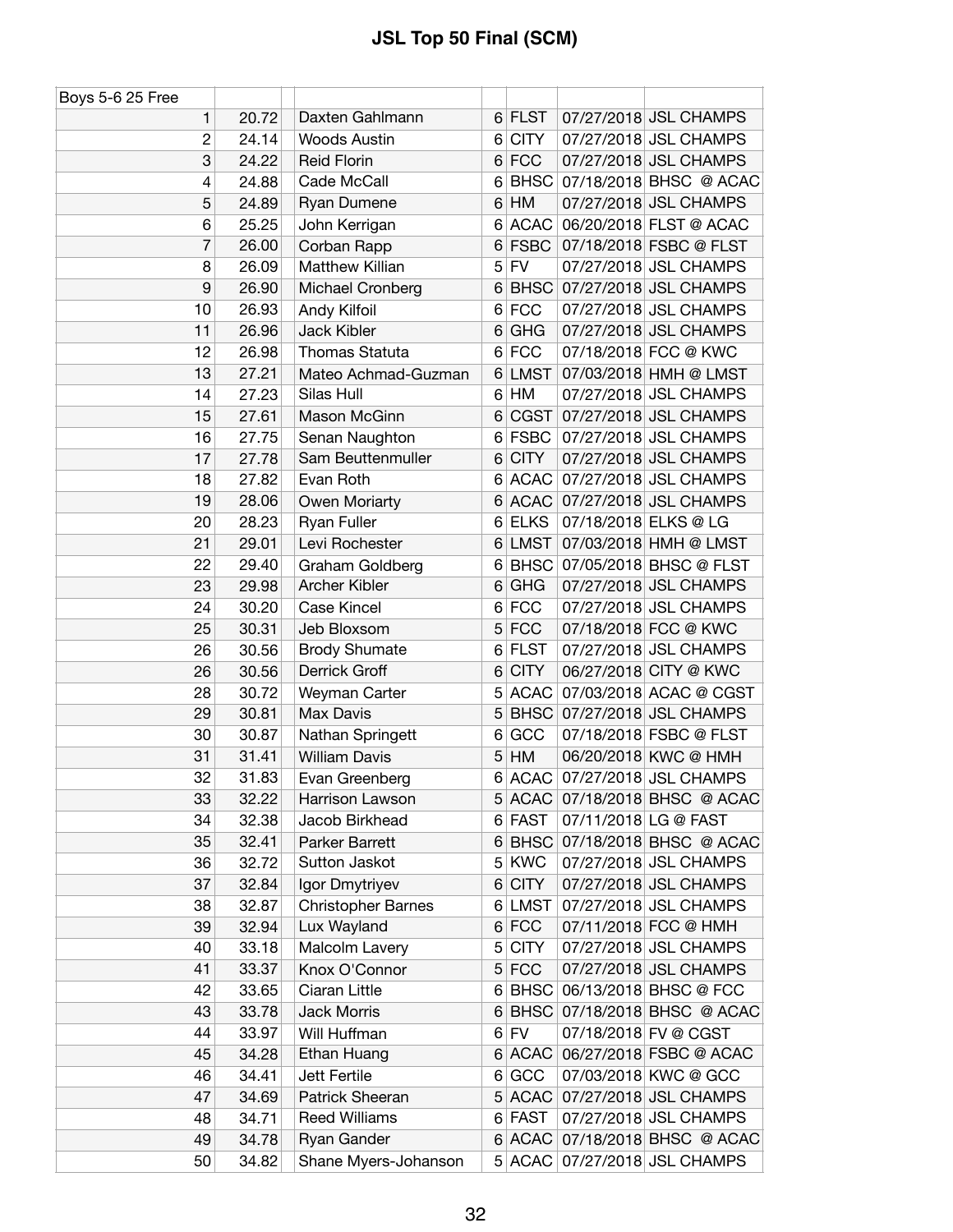| Boys 5-6 25 Back |       |                           |   |             |                               |
|------------------|-------|---------------------------|---|-------------|-------------------------------|
| 1                | 26.09 | John Kerrigan             |   |             | 6 ACAC 07/27/2018 JSL CHAMPS  |
| $\overline{c}$   | 27.94 | Daxten Gahlmann           |   | 6 FLST      | 06/13/2018 HMH @ FLST         |
| 3                | 28.28 | Michael Cronberg          |   |             | 6 BHSC 07/18/2018 BHSC @ ACAC |
| 4                | 28.33 | <b>Reid Florin</b>        |   | $6$ FCC     | 07/27/2018 JSL CHAMPS         |
| 5                | 29.29 | Jacob Birkhead            |   | 6 FAST      | 07/27/2018 JSL CHAMPS         |
| 6                | 29.38 | Silas Hull                | 6 | HM          | 07/27/2018 JSL CHAMPS         |
| 7                | 29.44 | Mason McGinn              | 6 | CGST        | 07/27/2018 JSL CHAMPS         |
| 8                | 29.96 | Cade McCall               |   |             | 6 BHSC 07/27/2018 JSL CHAMPS  |
| 9                | 30.04 | Parker Barrett            |   | 6 BHSC      | 07/27/2018 JSL CHAMPS         |
| 10               | 30.16 | Mateo Achmad-Guzman       |   | 6 LMST      | 07/18/2018 GCC @ LMST         |
| 11               | 30.35 | Thomas Statuta            |   | 6 FCC       | 07/18/2018 FCC @ KWC          |
| 12               | 31.04 | Andy Kilfoil              |   | $6$ FCC     | 07/27/2018 JSL CHAMPS         |
| 13               | 31.09 | Ryan Dumene               | 6 | HM          | 06/13/2018 HMH @ FLST         |
| 14               | 31.41 | Nathan Springett          | 6 | GCC         | 07/11/2018 CITY @ GCC         |
| 14               | 31.41 | <b>Christopher Barnes</b> | 6 | <b>LMST</b> | 07/27/2018 JSL CHAMPS         |
| 16               | 31.69 | Sutton Jaskot             |   | 5 KWC       | 07/27/2018 JSL CHAMPS         |
| 17               | 31.80 | Matthew Killian           |   | $5$ FV      | 07/27/2018 JSL CHAMPS         |
| 18               | 31.88 | <b>Woods Austin</b>       | 6 | <b>CITY</b> | 06/13/2018 CITY @ FSBC        |
| 19               | 31.94 | Weyman Carter             | 5 | <b>ACAC</b> | 07/11/2018 ACAC @ FV          |
| 20               | 32.50 | Archer Kibler             | 6 | <b>GHG</b>  | 07/27/2018 JSL CHAMPS         |
| 21               | 33.00 | Evan Greenberg            |   |             | 6 ACAC 07/18/2018 BHSC @ ACAC |
| 22               | 33.41 | Max Davis                 |   |             | 5 BHSC 07/05/2018 BHSC @ FLST |
| 23               | 34.08 | Derrick Groff             | 6 | <b>CITY</b> | 07/27/2018 JSL CHAMPS         |
| 24               | 34.16 | Senan Naughton            |   | $6$ FSBC    | 07/18/2018 FSBC @ FLST        |
| 25               | 34.83 | Graham Goldberg           |   |             | 6 BHSC 07/27/2018 JSL CHAMPS  |
| 26               | 34.87 | Drew McGinty              | 6 | <b>BHSC</b> | 06/27/2018 CGST @ BHSC        |
| 27               | 35.19 | Owen Moriarty             | 6 | <b>ACAC</b> | 07/27/2018 JSL CHAMPS         |
| 28               | 35.35 | Evan Roth                 |   | 6 ACAC      | 07/11/2018 ACAC @ FV          |
| 29               | 35.61 | Levi Rochester            |   | 6 LMST      | 06/13/2018 FAST @ LMST        |
| 30               | 35.81 | <b>Uriah Marks</b>        |   | 6 FAST      | 07/27/2018 JSL CHAMPS         |
| 31               | 36.00 | Case Kincel               |   | 6 FCC       | 07/27/2018 JSL CHAMPS         |
| 32               | 36.25 | Will Campbell             |   |             | 6 BHSC 07/05/2018 BHSC @ FLST |
| 33               | 36.59 | Corban Rapp               |   | 6 FSBC      | 07/18/2018 FSBC @ FLST        |
| 34               | 36.66 | <b>Brody Shumate</b>      |   | 6 FLST      | 07/27/2018 JSL CHAMPS         |
| 35               | 37.19 | Garin Felini              |   | 6 FLST      | 07/18/2018 FSBC @ FLST        |
| 36               | 37.24 | Igor Dmytriyev            | 6 | <b>CITY</b> | 07/27/2018 JSL CHAMPS         |
| 37               | 37.47 | Aiden McNew               |   | 6 BHSC      | 07/18/2018 BHSC @ ACAC        |
| 38               | 37.66 | Warren Hill               | 6 | <b>CITY</b> | 07/11/2018 CITY @ GCC         |
| 39               | 37.69 | Ryan Fuller               |   | 6 ELKS      | 07/10/2018 CCC @ ELKS         |
| 40               | 37.84 | Malcolm Lavery            |   | $5$ CITY    | 07/18/2018 HMH @ CITY         |
| 41               | 38.24 | <b>Wills Murphy</b>       |   | 5 FCC       | 07/27/2018 JSL CHAMPS         |
| 42               | 38.78 | Shane Myers-Johanson      |   | $5$ ACAC    | 07/18/2018 BHSC @ ACAC        |
| 43               | 38.81 | Jeb Bloxsom               |   | 5 FCC       | 07/27/2018 JSL CHAMPS         |
| 44               | 38.85 | Sam Beuttenmuller         | 6 | <b>CITY</b> | 07/27/2018 JSL CHAMPS         |
| 45               | 38.92 | <b>Reed Williams</b>      |   | 6 FAST      | 07/11/2018 LG @ FAST          |
| 46               | 39.11 | Jack Kibler               |   | $6$ GHG     | 07/27/2018 JSL CHAMPS         |
| 47               | 39.34 | <b>Oliver Evans</b>       |   | 6 KWC       | 06/13/2018 KWC @ LG           |
| 48               | 39.56 | Knox O'Connor             |   | 5 FCC       | 07/27/2018 JSL CHAMPS         |
| 48               | 39.56 | Logan Montgomery          |   | 6 BHSC      | 06/27/2018 CGST @ BHSC        |
| 50               | 39.63 | Patrick Sheeran           |   | $5$ ACAC    | 07/18/2018 BHSC @ ACAC        |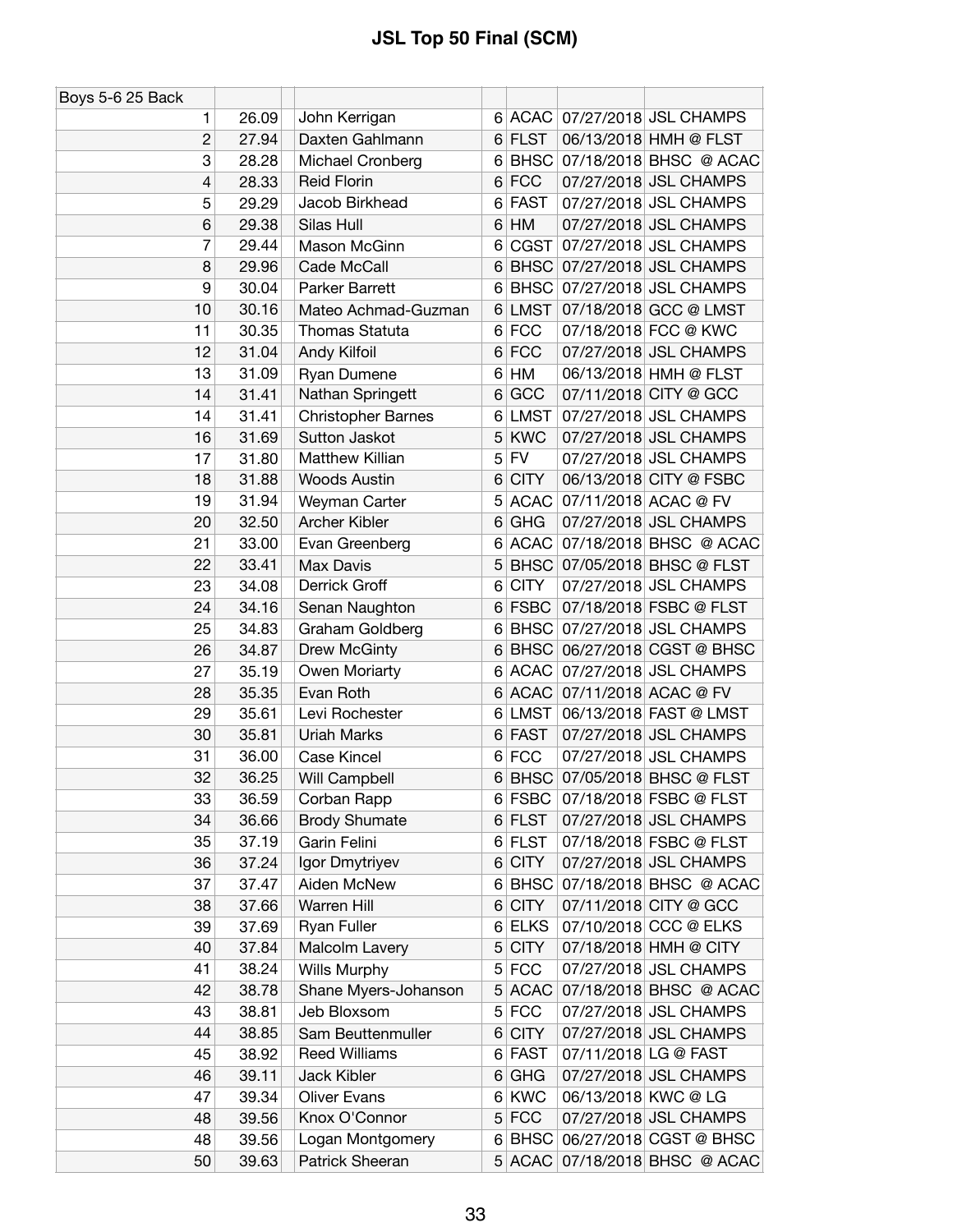| Boys 7-8 25 Free |        |                         |                |             |                      |                              |
|------------------|--------|-------------------------|----------------|-------------|----------------------|------------------------------|
| 1                | 16.11  | Chase Davidson          | 8              | GCC         |                      | 07/27/2018 JSL CHAMPS        |
| $\overline{c}$   | 16.22  | Liam Baldwin            | 8              |             |                      | BHSC 07/27/2018 JSL CHAMPS   |
| 3                | 16.81  | Maximilian Alhusen      | 8              |             |                      | CGST 07/27/2018 JSL CHAMPS   |
| 4                | 16.87  | <b>Collin Hall</b>      |                | $8$ FV      |                      | 07/27/2018 JSL CHAMPS        |
| 5                | 17.15  | <b>Walker Easton</b>    | 7              | <b>ACAC</b> |                      | 07/27/2018 JSL CHAMPS        |
| 6                | 17.23  | Trey Hathaway           | 8              | GCC         |                      | 07/27/2018 JSL CHAMPS        |
| 7                | 17.24  | Henry Adams             | 8              | <b>FSBC</b> |                      | 07/27/2018 JSL CHAMPS        |
| 8                | 17.42  | James Nolde             | 8              |             |                      | BHSC 07/27/2018 JSL CHAMPS   |
| 9                | 17.53  | Andrew Wang             | 8              | <b>FLST</b> |                      | 07/18/2018 FSBC @ FLST       |
| 10               | 17.62  | Owen Taylor             | 8              | <b>FV</b>   |                      | 07/27/2018 JSL CHAMPS        |
| 11               | 17.67  | Noah Estes              | 8              | CGST        |                      | 07/27/2018 JSL CHAMPS        |
| 12               | 17.83  | Eli Rutherford          | 7              | <b>BHSC</b> |                      | 07/27/2018 JSL CHAMPS        |
| 13               | 17.94  | Owen Haas               | 8              | <b>FLST</b> |                      | 07/27/2018 JSL CHAMPS        |
| 14               | 18.12  | David Roberts           | 7              | <b>FV</b>   |                      | 07/27/2018 JSL CHAMPS        |
| 14               | 18.12  | Casper Koch             |                | 8 FSBC      |                      | 07/18/2018 FSBC @ FLST       |
| 16               | 18.39  | <b>Hart Pate</b>        |                | 8 FSBC      |                      | 06/13/2018 CITY @ FSBC       |
| 17               | 18.50  | <b>Ben Charlton</b>     | $\overline{7}$ | FSBC        |                      | 06/13/2018 CITY @ FSBC       |
| 18               | 18.56  | Bowen Hunt              | 7              |             |                      | CGST 07/18/2018 FV @ CGST    |
| 19               | 18.75  | Christophe Escobar      | 8              | <b>FLST</b> |                      | 07/27/2018 JSL CHAMPS        |
| 20               | 18.76  | Henry Smith             | 8              |             |                      | BHSC 07/18/2018 BHSC @ ACAC  |
| 21               | 18.97  | Peyton Skipper          | 8              |             |                      | BHSC 07/27/2018 JSL CHAMPS   |
| 22               | 19.07  | Rey Mangan              | 7              | <b>CITY</b> |                      | 07/18/2018 HMH @ CITY        |
| 23               | x19.10 | Graham Johnston         |                | 8 FCC       |                      | 07/03/2018 FCC @ CITY        |
| 24               | 19.14  | Keegan Mejias           | 7              | HM          |                      | 07/11/2018 FCC @ HMH         |
| 25               | 19.15  | Thomas Bouch            | 7              | <b>KWC</b>  | 06/13/2018 KWC @ LG  |                              |
| 26               | 19.17  | Jasper Barry            | 8              | <b>FCC</b>  |                      | 07/11/2018 FCC @ HMH         |
| 27               | 19.25  | <b>Garrett Britt</b>    | 8              | <b>FV</b>   | 06/27/2018 FLST @ FV |                              |
| 28               | 19.28  | Henry Moore             | 7              | <b>CITY</b> |                      | 06/13/2018 CITY @ FSBC       |
| 29               | 19.43  | <b>Teddy Murphy</b>     |                | 8 FCC       |                      | 07/27/2018 JSL CHAMPS        |
| 30               | 19.44  | Brody Lawson            |                | 8 ACAC      |                      | 07/18/2018 BHSC @ ACAC       |
| 31               | 19.47  | Max Tungate             | 8              |             |                      | CGST 07/18/2018 FV @ CGST    |
| 32               | 19.59  | Cam Betsworth           |                | 7 GCC       |                      | 07/27/2018 JSL CHAMPS        |
| 33               | 19.74  | Henry Dennis            | 8 <sup>2</sup> | HM          |                      | 07/27/2018 JSL CHAMPS        |
| 34               | 19.88  | Max Rechkemmer          | 8              | CCC         |                      | 07/27/2018 JSL CHAMPS        |
| 35               | 19.94  | Henry Bowman            | 8              | CGST        |                      | 07/18/2018 FV @ CGST         |
| 36               | 19.99  | Solly Schwartzman       | 8              | <b>CITY</b> |                      | 07/27/2018 JSL CHAMPS        |
| 37               | 20.03  | Benjamin Rapp           | 8 <sup>1</sup> | <b>FSBC</b> |                      | 07/03/2018 FV @ FSBC         |
| 37               | 20.03  | Charlie Smith           | 8              | GCC         |                      | 06/13/2018 CGST @ GCC        |
| 39               | 20.06  | <b>Aksel Miller</b>     | 8 <sup>1</sup> | KWC         |                      | 07/11/2018 LMST @ KWC        |
| 40               | 20.09  | Bodie Jamison           | 7              | <b>BHSC</b> |                      | 06/27/2018 CGST @ BHSC       |
| 41               | 20.12  | Jonathan Jones          | 8              | <b>ACAC</b> |                      | 07/27/2018 JSL CHAMPS        |
| 42               | 20.17  | Eli Warfel              | 8              | HM          |                      | 07/27/2018 JSL CHAMPS        |
| 43               | 20.28  | Austin Munchmeyer       | 8              | CGST        |                      | 06/27/2018 CGST @ BHSC       |
| 44               | 20.35  | <b>Grant Pinson</b>     | 8              | <b>ACAC</b> |                      | 07/03/2018 ACAC @ CGST       |
| 44               | 20.35  | <b>Beckett Ritter</b>   | 8              |             |                      | BHSC 06/13/2018 BHSC @ FCC   |
| 46               | 20.37  | Zachary Binter          |                | 8 FLST      |                      | 07/18/2018 FSBC @ FLST       |
| 46               | 20.37  | <b>Brennan Reynolds</b> | 8              | CCC         |                      | 07/10/2018 CCC @ ELKS        |
| 48               | 20.39  | Andrew Scholl           |                | 8 FSBC      |                      | 07/03/2018 FV @ FSBC         |
| 49               | 20.45  | Holden Thompson         | 8 <sup>1</sup> |             |                      | CGST 07/27/2018 JSL CHAMPS   |
| 50               | 20.60  | Finn Smith              |                |             |                      | 8 CGST 06/13/2018 CGST @ GCC |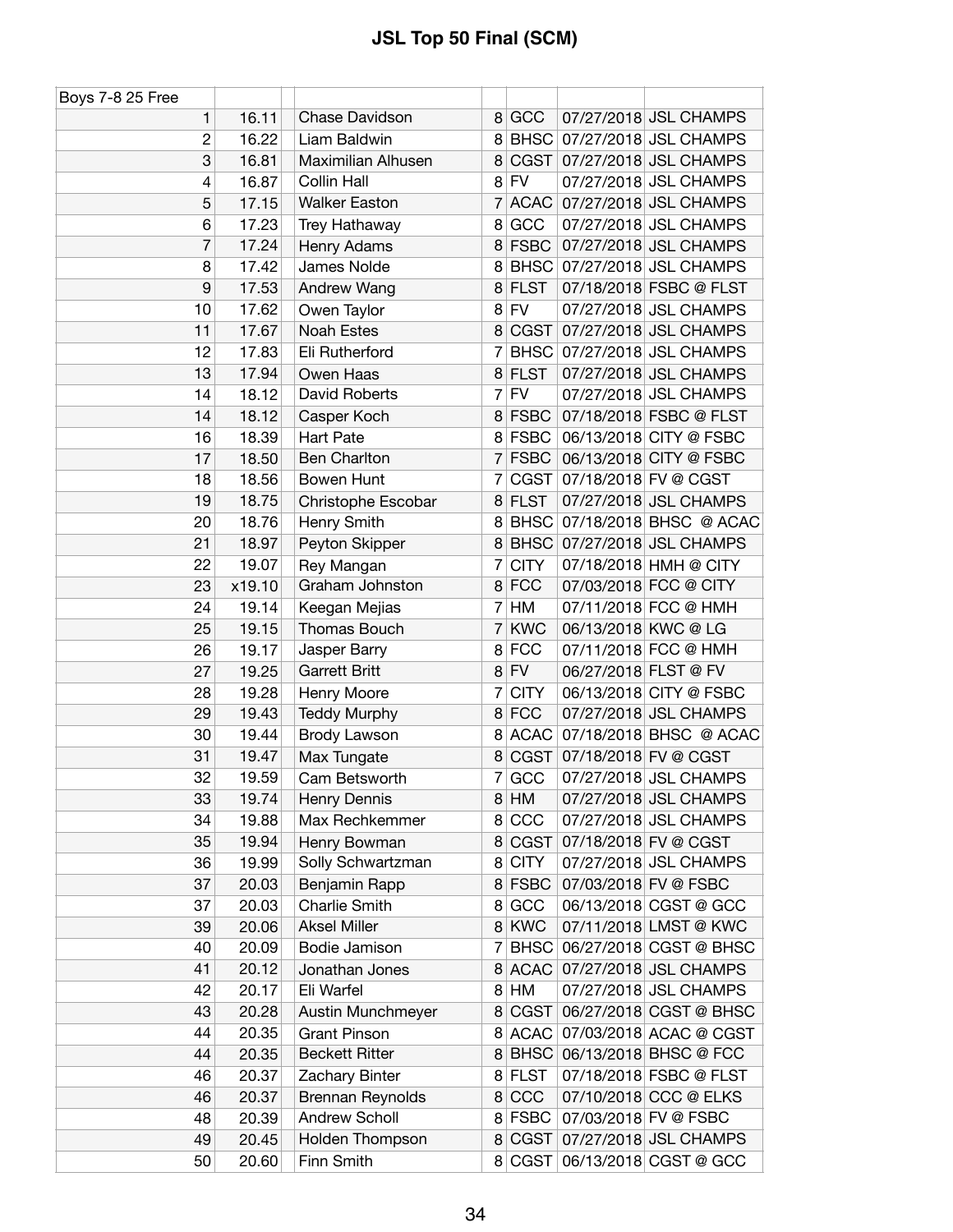| <b>Boys 7-8 50 Free</b>  |        |                       |                |             |                      |                             |
|--------------------------|--------|-----------------------|----------------|-------------|----------------------|-----------------------------|
| 1                        | 36.12  | Chase Davidson        | 8              | GCC         |                      | 06/27/2018 GCC @ HMH        |
| $\overline{c}$           | 38.09  | Henry Adams           |                | 8 FSBC      | 07/03/2018 FV @ FSBC |                             |
| 3                        | 38.78  | Henry Smith           | 8              |             |                      | BHSC 07/27/2018 JSL CHAMPS  |
| $\overline{\mathcal{L}}$ | 39.04  | <b>Walker Easton</b>  | $\overline{7}$ |             |                      | ACAC 07/18/2018 BHSC @ ACAC |
| 5                        | 39.42  | Maximilian Alhusen    | 8              | <b>CGST</b> |                      | 07/27/2018 JSL CHAMPS       |
| 6                        | 40.09  | Liam Baldwin          | 8 <sup>1</sup> |             |                      | BHSC 07/27/2018 JSL CHAMPS  |
| 7                        | 40.42  | James Nolde           | 8              |             |                      | BHSC 07/18/2018 BHSC @ ACAC |
| 8                        | 40.43  | Casper Koch           |                | 8 FSBC      |                      | 07/27/2018 JSL CHAMPS       |
| 9                        | 41.03  | <b>Garrett Britt</b>  | 8              | <b>FV</b>   |                      | 07/27/2018 JSL CHAMPS       |
| 10                       | 41.06  | Andrew Wang           | 8 <sup>1</sup> | <b>FLST</b> |                      | 07/27/2018 JSL CHAMPS       |
| 11                       | 41.25  | Trey Hathaway         | 8              | GCC         |                      | 07/03/2018 KWC @ GCC        |
| 12                       | 42.10  | Bowen Hunt            | 7              | <b>CGST</b> |                      | 07/27/2018 JSL CHAMPS       |
| 13                       | 42.25  | <b>Charlie Smith</b>  | 8              | GCC         |                      | 06/27/2018 GCC @ HMH        |
| 14                       | 42.38  | Collin Hall           | 8 <sup>1</sup> | <b>FV</b>   |                      | 07/03/2018 FV @ FSBC        |
| 15                       | 42.64  | Hart Pate             |                | 8 FSBC      |                      | 07/03/2018 FV @ FSBC        |
| 16                       | 43.57  | <b>Ben Charlton</b>   | 7              | <b>FSBC</b> |                      | 06/13/2018 CITY @ FSBC      |
| 17                       | 43.93  | Jasper Barry          |                | 8 FCC       |                      | 07/27/2018 JSL CHAMPS       |
| 18                       | 44.33  | Henry Moore           | 7              | <b>CITY</b> |                      | 06/13/2018 CITY @ FSBC      |
| 19                       | 44.48  | <b>Teddy Murphy</b>   |                | 8 FCC       |                      | 07/27/2018 JSL CHAMPS       |
| 20                       | 44.66  | David Roberts         | $\overline{7}$ | <b>FV</b>   |                      | 07/27/2018 JSL CHAMPS       |
| 21                       | 44.96  | Noah Estes            | 8              | CGST        |                      | 07/27/2018 JSL CHAMPS       |
| 22                       | 45.32  | Keegan Mejias         | $\overline{7}$ | HM          |                      | 06/27/2018 GCC @ HMH        |
| 23                       | 45.41  | <b>Beckett Ritter</b> | 8 <sup>1</sup> |             |                      | BHSC 07/27/2018 JSL CHAMPS  |
| 24                       | 45.67  | <b>Grant Pinson</b>   | 8              |             |                      | ACAC 07/27/2018 JSL CHAMPS  |
| 25                       | 45.88  | Andrew Maslaney       | 8              | CGST        |                      | 06/27/2018 CGST @ BHSC      |
| 26                       | 46.04  | Peyton Skipper        | 8 <sup>1</sup> | <b>BHSC</b> |                      | 06/27/2018 CGST @ BHSC      |
| 27                       | 46.56  | Bodie Jamison         | 7              |             |                      | BHSC 06/27/2018 CGST @ BHSC |
| 28                       | 46.71  | Jack Drumheller       |                | 8 KWC       |                      | 07/27/2018 JSL CHAMPS       |
| 29                       | 46.88  | Eli Rutherford        | 7              |             |                      | BHSC 07/18/2018 BHSC @ ACAC |
| 30                       | 47.19  | Christophe Escobar    |                | 8 FLST      |                      | 07/05/2018 BHSC @ FLST      |
| 31                       | 47.43  | <b>Brody Lawson</b>   | 8 <sup>1</sup> | <b>ACAC</b> |                      | 07/03/2018 ACAC @ CGST      |
| 32                       | 47.69  | Graham Johnston       |                | 8 FCC       |                      | 07/03/2018 FCC @ CITY       |
| 33                       | 47.73  | <b>Aksel Miller</b>   |                | 8 KWC       |                      | 07/27/2018 JSL CHAMPS       |
| 34                       | 48.33  | Liam Little           | 8              |             |                      | BHSC 07/18/2018 BHSC @ ACAC |
| 35                       | 48.39  | <b>Gabe Cullaty</b>   | $7\vert$       | <b>FV</b>   |                      | 07/03/2018 FV @ FSBC        |
| 36                       | 48.44  | Luke Wenert           | $\overline{7}$ | <b>FLST</b> |                      | 07/27/2018 JSL CHAMPS       |
| 37                       | 48.94  | Henry Bowman          | 8              | <b>CGST</b> |                      | 07/03/2018 ACAC @ CGST      |
| 38                       | 49.20  | Jack Byrne            | $7\vert$       | GCC         |                      | 07/03/2018 KWC @ GCC        |
| 39                       | x49.35 | Brennan Reynolds      | 8              | CCC         |                      | 07/03/2018 FAST @ CCC       |
| 40                       | 49.41  | Owen Taylor           |                | $8$ FV      |                      | 07/03/2018 FV @ FSBC        |
| 41                       | 49.51  | <b>Gabe Cors</b>      |                | $8$ FV      |                      | 07/27/2018 JSL CHAMPS       |
| 42                       | 49.52  | Jonathan Jones        |                | 8 ACAC      |                      | 07/27/2018 JSL CHAMPS       |
| 43                       | 49.64  | Max Rechkemmer        | 8              | CCC         |                      | 07/27/2018 JSL CHAMPS       |
| 44                       | 50.44  | Holden Pekary         |                | 8 LG        | 06/27/2018 LG @ CCC  |                             |
| 45                       | 50.50  | Thomas Bouch          | 7              | <b>KWC</b>  |                      | 06/27/2018 CITY @ KWC       |
| 45                       | 50.50  | Henry Haslam          | 8              | CGST        |                      | 06/27/2018 CGST @ BHSC      |
| 47                       | 50.64  | Benjamin Rapp         |                | 8 FSBC      |                      | 06/13/2018 CITY @ FSBC      |
| 48                       | 50.73  | <b>Brody Spangler</b> |                | 8 LG        |                      | 07/27/2018 JSL CHAMPS       |
| 49                       | 50.82  | Sam Bloxsom           |                | 8 FCC       |                      | 07/27/2018 JSL CHAMPS       |
| 50                       | 50.89  | Luke Bascom           |                | $7$ FV      |                      | 07/03/2018 FV @ FSBC        |
|                          |        |                       |                |             |                      |                             |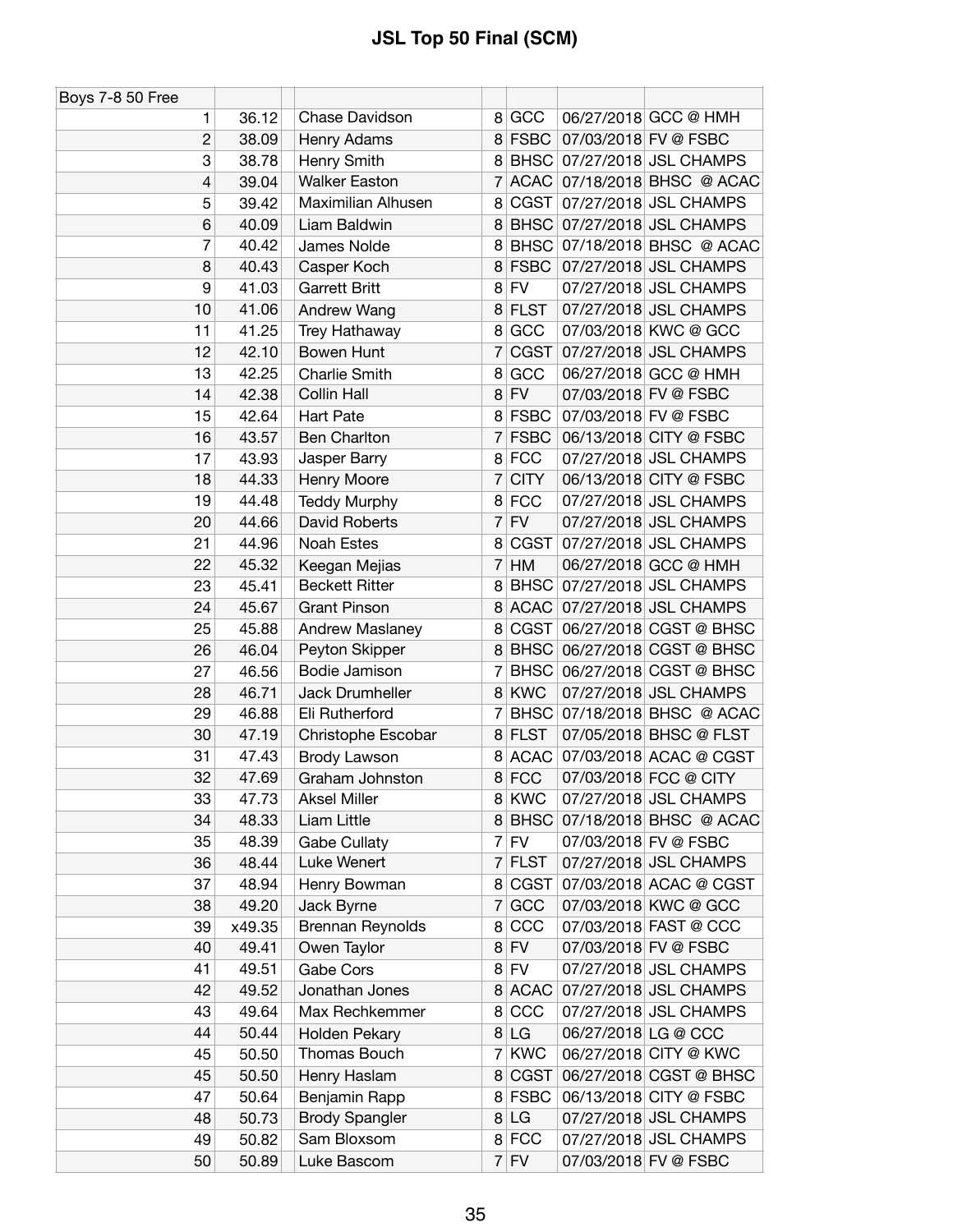| Boys 7-8 25 Back |                |                             |                |                       |                                                 |
|------------------|----------------|-----------------------------|----------------|-----------------------|-------------------------------------------------|
| 1                | 20.11          | Trey Hathaway               |                | 8 GCC                 | 07/27/2018 JSL CHAMPS                           |
| $\overline{c}$   | 20.81          | Chase Davidson              |                | 8 GCC                 | 07/18/2018 FSBC @ FLST                          |
| 3                | 21.53          | Henry Smith                 |                | 8 BHSC                | 07/18/2018 BHSC @ ACAC                          |
| 4                | 21.74          | Casper Koch                 |                | 8 FSBC                | 07/27/2018 JSL CHAMPS                           |
| 5                | 21.91          | Andrew Wang                 |                | 8 FLST                | 07/27/2018 JSL CHAMPS                           |
| 6                | 22.07          | James Nolde                 | 8              | <b>BHSC</b>           | 07/18/2018 BHSC @ ACAC                          |
| 7                | 22.42          | <b>Bowen Hunt</b>           | 7              | CGST                  | 07/27/2018 JSL CHAMPS                           |
| 8                | 22.44          | Thomas Bouch                |                | 7 KWC                 | 07/27/2018 JSL CHAMPS                           |
| 9                | 22.61          | Eli Rutherford              | 7              | <b>BHSC</b>           | 07/27/2018 JSL CHAMPS                           |
| 10               | 22.71          | Keegan Mejias               |                | 7 HM                  | 07/27/2018 JSL CHAMPS                           |
| 11               | 22.75          | Peyton Skipper              | 8              | <b>BHSC</b>           | 06/27/2018 CGST @ BHSC                          |
| 12               | 22.81          | Graham Johnston             |                | 8 FCC                 | 06/20/2018 GCC @ FCC                            |
| 13               | 22.97          | Owen Haas                   | 8              | <b>FLST</b>           | 07/11/2018 FLST @ CGST                          |
| 13               | 22.97          | <b>Brody Lawson</b>         |                | 8 ACAC                | 07/18/2018 BHSC @ ACAC                          |
| 15               | 23.12          | <b>Ben Charlton</b>         | 7              | <b>FSBC</b>           | 07/03/2018 FV @ FSBC                            |
| 16               | 23.16          | <b>Garrett Britt</b>        |                | $8$ FV                | 07/03/2018 FV @ FSBC                            |
| 17               | 23.28          | <b>Beckett Ritter</b>       | 8 <sup>1</sup> |                       | BHSC 07/27/2018 JSL CHAMPS                      |
| 18               | 23.44          | Liam Baldwin                | 8              |                       | BHSC 07/05/2018 BHSC @ FLST                     |
| 19               | 23.47          | Henry Adams                 |                | 8 FSBC                | 06/27/2018 FSBC @ ACAC                          |
| 20               | 23.68          | Henry Dennis                |                | 8 HM                  | 07/27/2018 JSL CHAMPS                           |
| 21               | 23.90          | <b>Hart Pate</b>            |                | 8 FSBC                | 06/27/2018 FSBC @ ACAC                          |
| 22               | 24.00          | Tyler Kerrigan              |                |                       | 8 ACAC 07/18/2018 BHSC @ ACAC                   |
| 23               | 24.12          | <b>Walker Easton</b>        | 7              | <b>ACAC</b>           | 07/18/2018 BHSC @ ACAC                          |
|                  |                |                             |                | $8$ FV                |                                                 |
| 24               | 24.15          | Collin Hall                 |                |                       | 07/03/2018 FV @ FSBC                            |
| 25               | 24.58          | <b>Grant Pinson</b>         |                | 8 ACAC                | 07/27/2018 JSL CHAMPS                           |
| 26               | 24.71          | Jonathan Jones              | 8              | <b>ACAC</b>           | 07/27/2018 JSL CHAMPS                           |
| 27               | 24.72          | Henry Bowman                | 8              | <b>CGST</b>           | 07/11/2018 FLST @ CGST                          |
| 28               | 24.94          | Dylan Russell               | $\overline{7}$ | <b>CITY</b>           | 07/27/2018 JSL CHAMPS                           |
| 29               | 25.05          | Brennan Reynolds            | 8              | CCC                   | 07/27/2018 JSL CHAMPS                           |
| 30               | 25.06          | Luke Wenert                 |                | 7 FLST                | 06/13/2018 HMH @ FLST                           |
| 31               | 25.09          | <b>Gabe Cullaty</b>         |                | $7$ FV                | 07/11/2018 ACAC @ FV                            |
| 32               | 25.15          | <b>Bennie Lineweaver</b>    |                | 7 CGST                | 07/27/2018 JSL CHAMPS                           |
| 33               | 25.16          | Jack Drumheller             |                | 8 KWC                 | 07/27/2018 JSL CHAMPS                           |
| 34               | 25.51          | Owen Taylor                 |                | $8$ FV                | 07/27/2018 JSL CHAMPS                           |
| 35               | 25.53          | Maximilian Alhusen          |                | 8 CGST                | 07/11/2018 FLST @ CGST                          |
| 36               | x25.60         | Christophe Escobar          |                | 8 FLST                | 07/18/2018 FSBC @ FLST                          |
| 37               | 25.60          | Gabe Cors                   |                | $8$ FV                | 07/27/2018 JSL CHAMPS                           |
| 38               | 26.07          | Jackson Hall                |                | $7$ FV                | 07/27/2018 JSL CHAMPS                           |
| 39               | 26.11          | Charlie Larson              |                | 8 BHSC                | 07/27/2018 JSL CHAMPS                           |
| 40               | 26.15          | Nathan Goldberg             | 8              | <b>BHSC</b><br>8 CGST | 07/27/2018 JSL CHAMPS                           |
| 41               | 26.28          | Max Tungate<br>Jacob Weimer |                | 8 LMST                | 07/03/2018 ACAC @ CGST<br>07/27/2018 JSL CHAMPS |
| 42               | 26.34          | Eli Warfel                  |                | 8 HM                  | 07/11/2018 FCC @ HMH                            |
| 43<br>44         | 26.39<br>26.44 | Gavin McAdams               |                | 8 LMST                | 06/13/2018 FAST @ LMST                          |
| 45               | 26.49          | <b>Charlie Smith</b>        |                | 8 GCC                 | 07/18/2018 FSBC @ FLST                          |
| 46               | 26.50          | Parker Boone Fertile        |                | 8 GCC                 | 07/03/2018 KWC @ GCC                            |
| 46               | 26.50          | Elijah Nelson               |                | 8 HM                  | 07/18/2018 HMH @ CITY                           |
| 48               | 26.75          | Aiden Lynn                  |                | 8 FLST                | 07/11/2018 FLST @ CGST                          |
| 48               | 26.75          | Christian Kibler            | 8 <sup>1</sup> | GHG                   | 07/27/2018 JSL CHAMPS                           |
| 50               | 26.81          | Landon Schoeny              |                | 7 CGST                | 06/13/2018 CGST @ GCC                           |
| 50               | 26.81          | Bodie Jamison               |                | 7 BHSC                | 06/13/2018 BHSC @ FCC                           |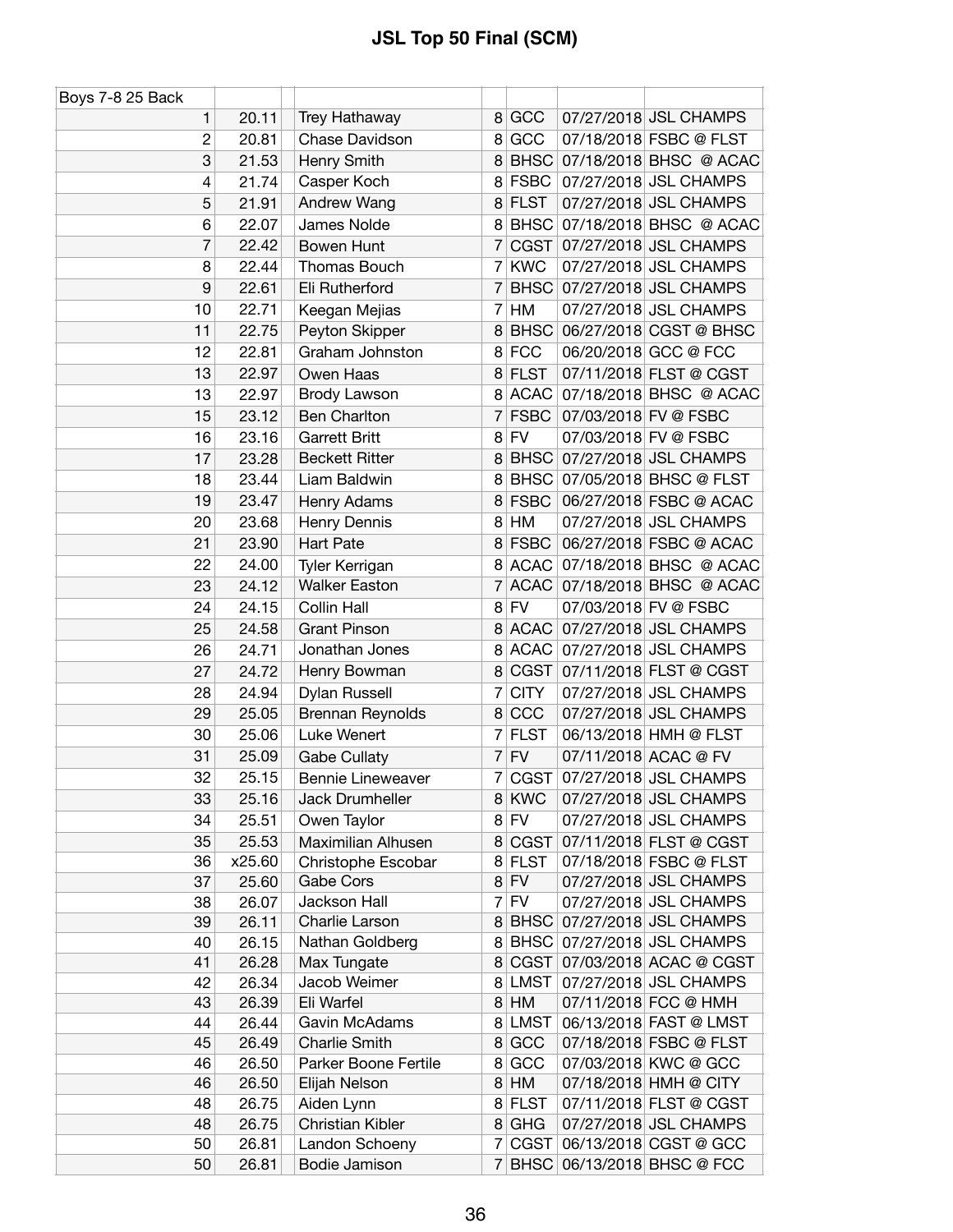| Boys 7-8 25 Breast |       |                         |                |             |                    |                               |
|--------------------|-------|-------------------------|----------------|-------------|--------------------|-------------------------------|
| 1                  | 21.63 | Chase Davidson          |                | 8 GCC       |                    | 07/27/2018 JSL CHAMPS         |
| $\overline{c}$     | 21.70 | <b>Beckett Ritter</b>   |                |             |                    | 8 BHSC 07/27/2018 JSL CHAMPS  |
| 3                  | 22.67 | Henry Adams             |                | 8 FSBC      |                    | 07/27/2018 JSL CHAMPS         |
| 4                  | 23.72 | <b>Noah Estes</b>       | 8              | CGST        |                    | 07/27/2018 JSL CHAMPS         |
| 5                  | 24.00 | Andrew Wang             |                | 8 FLST      |                    | 07/27/2018 JSL CHAMPS         |
| 6                  | 24.53 | Daniel Dumene           | 7              | HM          |                    | 06/27/2018 GCC @ HMH          |
| 7                  | 24.64 | Collin Hall             | 8              | <b>FV</b>   |                    | 07/27/2018 JSL CHAMPS         |
| 8                  | 25.31 | Liam Baldwin            |                |             |                    | 8 BHSC 07/18/2018 BHSC @ ACAC |
| 9                  | 25.32 | Graham Johnston         |                | 8 FCC       |                    | 07/27/2018 JSL CHAMPS         |
| 10                 | 25.40 | <b>Walker Easton</b>    |                |             |                    | 7 ACAC 07/11/2018 ACAC @ FV   |
| 11                 | 25.73 | Christophe Escobar      |                | 8 FLST      |                    | 07/27/2018 JSL CHAMPS         |
| 12                 | 26.01 | Tyler Kerrigan          |                | 8 ACAC      |                    | 07/27/2018 JSL CHAMPS         |
| 13                 | 26.11 | Zachary Binter          | 8              | <b>FLST</b> |                    | 07/27/2018 JSL CHAMPS         |
| 14                 | 26.12 | Henry Moore             | 7              | <b>CITY</b> |                    | 06/13/2018 CITY @ FSBC        |
| 15                 | 26.28 | Owen Haas               |                | 8 FLST      |                    | 07/18/2018 FSBC @ FLST        |
| 16                 | 26.38 | Max Tungate             | 8              | CGST        |                    | 07/27/2018 JSL CHAMPS         |
| 17                 | 26.63 | Liam Little             |                |             |                    | 8 BHSC 07/18/2018 BHSC @ ACAC |
| 18                 | 26.72 | <b>Garrett Britt</b>    |                | $8$ FV      |                    | 07/03/2018 FV @ FSBC          |
| 19                 | 27.00 | <b>Ben Charlton</b>     |                | 7 FSBC      |                    | 06/13/2018 CITY @ FSBC        |
| 20                 | 27.05 | Brennan Reynolds        | 8              | CCC         |                    | 07/27/2018 JSL CHAMPS         |
| 21                 | 27.09 | Henry Smith             |                | 8 BHSC      |                    | 06/27/2018 CGST @ BHSC        |
| 22                 | 27.28 | Holden Taylor           | $\overline{7}$ | FV          |                    | 07/18/2018 FV @ CGST          |
| 23                 | 27.78 | Matt Keller             | 8 <sup>1</sup> | LG          |                    | 07/18/2018 ELKS @ LG          |
| 24                 | 27.82 | Luke Bascom             |                | $7$ FV      |                    | 07/27/2018 JSL CHAMPS         |
| 25                 | 28.13 | Sam Bloxsom             |                | 8 FCC       |                    | 07/27/2018 JSL CHAMPS         |
| 26                 | 28.40 | Yusuf Ismailov          |                | $7$ FV      |                    | 07/27/2018 JSL CHAMPS         |
| 27                 | 28.48 | Jake Jung               | $\overline{7}$ | HM          |                    | 07/27/2018 JSL CHAMPS         |
| 28                 | 28.56 | Callum Hamilton         | 8 <sup>1</sup> | CGST        |                    | 07/18/2018 FV @ CGST          |
| 29                 | 28.59 | Dylan Russell           | 7              | <b>CITY</b> |                    | 07/27/2018 JSL CHAMPS         |
| 30                 | 28.81 | Keegan Mejias           |                | 7 HM        |                    | 07/18/2018 HMH @ CITY         |
| 31                 | 28.88 | <b>Brody Lawson</b>     |                |             |                    | 8 ACAC 07/11/2018 ACAC @ FV   |
| 32                 | 28.94 | <b>William Starr</b>    |                |             |                    | 8 ACAC 07/18/2018 BHSC @ ACAC |
| 33                 | 29.00 | Jack Byrne              |                | 7 GCC       |                    | 06/27/2018 GCC @ HMH          |
| 33                 | 29.00 | Miles Gosse             |                | 7 FSBC      |                    | 07/18/2018 FSBC @ FLST        |
| 35                 | 29.15 | Jackson Hall            |                | $7$ FV      |                    | 07/27/2018 JSL CHAMPS         |
| 36                 | 29.17 | Gabe Cullaty            |                | $7$ FV      |                    | 07/27/2018 JSL CHAMPS         |
| 37                 | 29.24 | Henry Bowman            | 8 <sup>1</sup> | <b>CGST</b> |                    | 07/27/2018 JSL CHAMPS         |
| 38                 | 29.28 | <b>Burke Greenfield</b> | 8              | <b>BHSC</b> |                    | 07/27/2018 JSL CHAMPS         |
| 39                 | 29.56 | David Roberts           |                | $7$ FV      |                    | 07/18/2018 FV @ CGST          |
| 40                 | 29.57 | Trey Hathaway           |                | 8 GCC       |                    | 06/13/2018 CGST @ GCC         |
| 41                 | 29.59 | Henry Haslam            | 8              | <b>CGST</b> |                    | 07/27/2018 JSL CHAMPS         |
| 41                 | 29.59 | Holden Pekary           |                | 8 LG        | 06/20/2018 LG @ LG |                               |
| 43                 | 29.84 | Drew Pariseau           |                | 7 ACAC      |                    | 07/27/2018 JSL CHAMPS         |
| 44                 | 29.94 | <b>Boris Dmytriyev</b>  |                | 8 CITY      |                    | 07/27/2018 JSL CHAMPS         |
| 45                 | 30.00 | <b>Colin Uthlaut</b>    |                | $7$ FV      |                    | 07/27/2018 JSL CHAMPS         |
| 46                 | 30.05 | Bowen Hunt              |                | 7 CGST      |                    | 07/18/2018 FV @ CGST          |
| 47                 | 30.09 | Thomas Bouch            |                | 7 KWC       |                    | 06/20/2018 KWC @ HMH          |
| 48                 | 30.12 | Austin Munchmeyer       |                | 8 CGST      |                    | 07/18/2018 FV @ CGST          |
| 49                 | 30.25 | Everett Brubaker        |                |             |                    | 8 ACAC 07/18/2018 BHSC @ ACAC |
| 50                 | 30.26 | Asher Walton            |                |             |                    | 8 BHSC 07/27/2018 JSL CHAMPS  |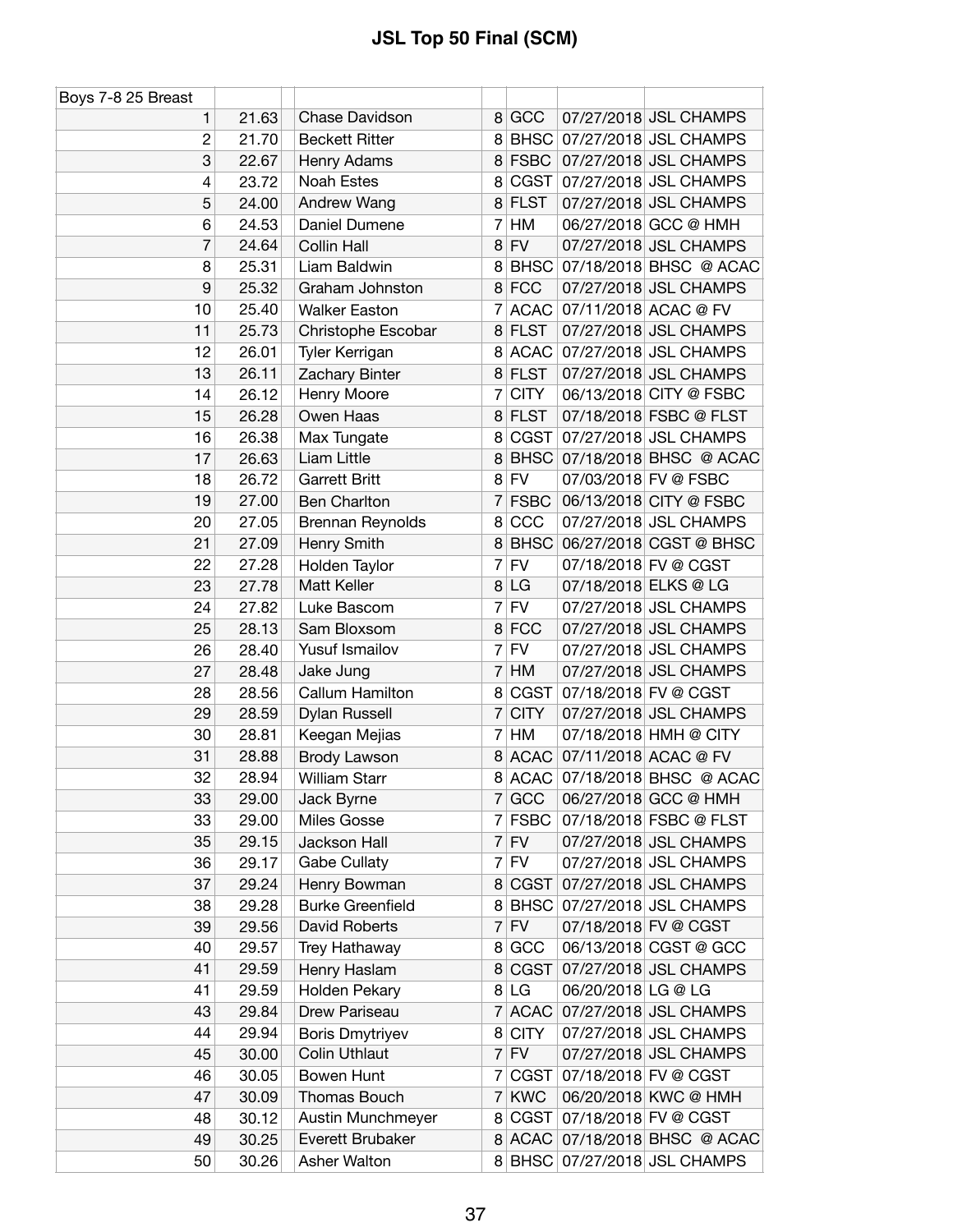| Boys 7-8 25 Fly          |        |                       |                |             |                             |
|--------------------------|--------|-----------------------|----------------|-------------|-----------------------------|
| 1                        | 18.18  | Casper Koch           |                | 8 FSBC      | 07/27/2018 JSL CHAMPS       |
| $\overline{c}$           | 19.04  | <b>Walker Easton</b>  | 7 <sup>1</sup> |             | ACAC 07/27/2018 JSL CHAMPS  |
| 3                        | 19.20  | <b>Hart Pate</b>      | 8 <sup>1</sup> | <b>FSBC</b> | 07/27/2018 JSL CHAMPS       |
| $\overline{\mathcal{L}}$ | 20.25  | Henry Smith           | 8              |             | BHSC 07/27/2018 JSL CHAMPS  |
| 5                        | 20.31  | Chase Davidson        | 8              | GCC         | 06/13/2018 CGST @ GCC       |
| 6                        | 20.38  | <b>Garrett Britt</b>  | 8              | <b>FV</b>   | 07/27/2018 JSL CHAMPS       |
| 7                        | 20.57  | Thomas Bouch          | 7              | <b>KWC</b>  | 07/18/2018 FCC @ KWC        |
| 8                        | 21.42  | Owen Taylor           | 8 <sup>1</sup> | <b>FV</b>   | 07/27/2018 JSL CHAMPS       |
| 9                        | 21.71  | Trey Hathaway         | 8              | GCC         | 07/27/2018 JSL CHAMPS       |
| 10                       | 21.72  | Andrew Wang           | 8              | <b>FLST</b> | 07/18/2018 FSBC @ FLST      |
| 11                       | 21.88  | Collin Hall           | 8 <sup>1</sup> | <b>FV</b>   | 07/03/2018 FV @ FSBC        |
| 12                       | 21.91  | Graham Johnston       | 8 <sup>1</sup> | <b>FCC</b>  | 07/27/2018 JSL CHAMPS       |
| 13                       | 21.96  | Luke Wenert           | 7              | <b>FLST</b> | 07/27/2018 JSL CHAMPS       |
| 14                       | 21.97  | James Nolde           | 8              | <b>BHSC</b> | 07/27/2018 JSL CHAMPS       |
| 15                       | 22.07  | Maximilian Alhusen    | 8              | CGST        | 07/27/2018 JSL CHAMPS       |
| 16                       | 22.12  | Tyler Kerrigan        | 8              | ACAC        | 07/27/2018 JSL CHAMPS       |
| 17                       | 22.22  | Henry Adams           | 8 <sup>1</sup> | FSBC        | 07/11/2018 FSBC @ BHSC      |
| 18                       | 22.23  | Peyton Skipper        | 8              |             | BHSC 07/27/2018 JSL CHAMPS  |
| 19                       | 22.26  | Alex Hansen           | 7              | ACAC        | 07/27/2018 JSL CHAMPS       |
| 20                       | 22.27  | Elijah Nelson         | 8 <sup>1</sup> | HM          | 07/27/2018 JSL CHAMPS       |
| 20                       | 22.27  | Christophe Escobar    | 8              | <b>FLST</b> | 07/27/2018 JSL CHAMPS       |
| 22                       | 22.87  | Liam Baldwin          | 8              |             | BHSC 07/18/2018 BHSC @ ACAC |
| 23                       | 22.92  | Bodie Jamison         | 7              | <b>BHSC</b> | 07/27/2018 JSL CHAMPS       |
| 24                       | 23.06  | Owen Haas             |                | 8 FLST      | 07/18/2018 FSBC @ FLST      |
| 25                       | 23.12  | Zachary Binter        | 8              | <b>FLST</b> | 07/27/2018 JSL CHAMPS       |
| 26                       | 23.23  | Jasper Barry          | 8 <sup>1</sup> | <b>FCC</b>  | 07/27/2018 JSL CHAMPS       |
| 27                       | 23.41  | Finn Smith            | 8              | <b>CGST</b> | 07/27/2018 JSL CHAMPS       |
| 28                       | 23.75  | David Roberts         | $\overline{7}$ | <b>FV</b>   | 07/27/2018 JSL CHAMPS       |
| 29                       | 23.81  | Eli Rutherford        | 7              | <b>BHSC</b> | 07/18/2018 BHSC @ ACAC      |
| 30                       | 24.06  | Jackson Hall          |                | $7$ FV      | 07/27/2018 JSL CHAMPS       |
| 31                       | 24.28  | Noah Estes            | 8 <sup>1</sup> |             | CGST 07/18/2018 FV @ CGST   |
| 32                       | 24.41  | Henry Moore           | 7 <sup>1</sup> | <b>CITY</b> | 06/13/2018 CITY @ FSBC      |
| 33                       | 24.84  | <b>Beckett Ritter</b> | 8              |             | BHSC 07/11/2018 FSBC @ BHSC |
| 34                       | 25.28  | Henry Bowman          | 8 <sup>1</sup> | CGST        | 07/18/2018 FV @ CGST        |
| 35                       | 25.50  | Henry Dennis          | 8 <sup>1</sup> | HM          | 07/18/2018 HMH @ CITY       |
| 36                       | 25.61  | <b>Teddy Murphy</b>   | 8 <sup>1</sup> | <b>FCC</b>  | 07/27/2018 JSL CHAMPS       |
| 37                       | 25.96  | <b>Ben Charlton</b>   | $7\vert$       | <b>FSBC</b> | 06/27/2018 FSBC @ ACAC      |
| 38                       | 25.99  | Aiden Lynn            |                | 8 FLST      | 07/27/2018 JSL CHAMPS       |
| 39                       | 26.04  | Jack Byrne            | 7 <sup>1</sup> | GCC         | 07/18/2018 FSBC @ FLST      |
| 40                       | 26.53  | Jake Jung             | 7 <sup>1</sup> | HM          | 07/18/2018 HMH @ CITY       |
| 41                       | 27.15  | Landon Kovarik        | 8              | <b>LMST</b> | 07/18/2018 FSBC @ FLST      |
| 42                       | 27.32  | Eli Warfel            | 8 <sup>1</sup> | HM          | 06/27/2018 GCC @ HMH        |
| 43                       | 27.33  | Andrew Scholl         | 8              | <b>FSBC</b> | 07/03/2018 FV @ FSBC        |
| 44                       | 27.37  | Bo O'Connor           |                | 8 FCC       | 07/18/2018 FCC @ KWC        |
| 45                       | 27.56  | Andrew Maslaney       | 8              | CGST        | 07/11/2018 FLST @ CGST      |
| 46                       | x27.62 | <b>Gabe Cullaty</b>   | 7 <sup>1</sup> | <b>FV</b>   | 07/18/2018 FV @ CGST        |
| 47                       | 27.86  | Stephen Park          | 7 <sup>1</sup> | <b>FSBC</b> | 07/27/2018 JSL CHAMPS       |
| 48                       | 28.12  | <b>Colin Uthlaut</b>  |                | $7$ FV      | 07/27/2018 JSL CHAMPS       |
| 48                       | 28.12  | Jack Drumheller       |                | 8 KWC       | 07/27/2018 JSL CHAMPS       |
| 50                       | 28.29  | <b>Aksel Miller</b>   |                | 8 KWC       | 07/27/2018 JSL CHAMPS       |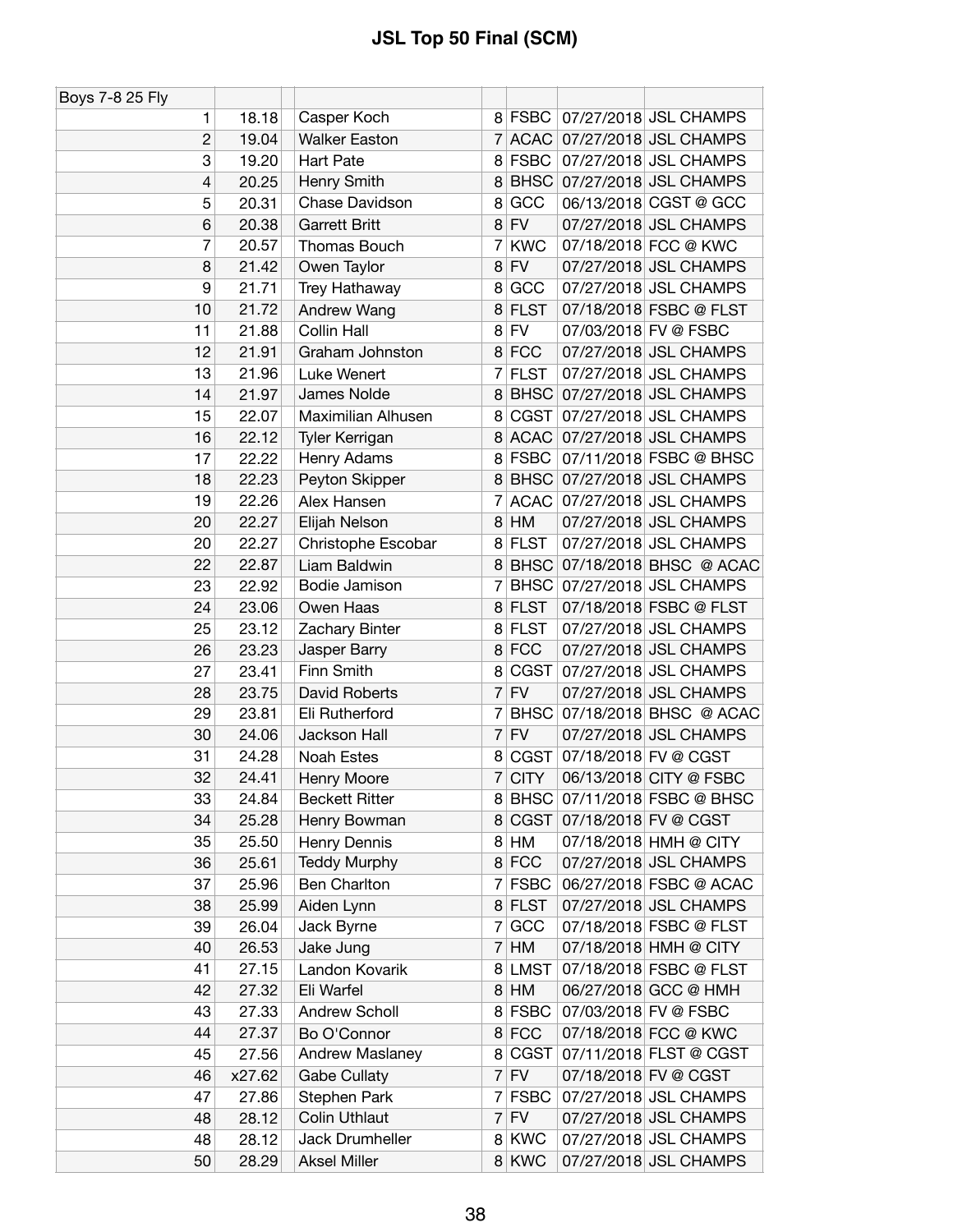| Boys 9-10 50 Free |        |                          |                |               |                                |
|-------------------|--------|--------------------------|----------------|---------------|--------------------------------|
| 1                 | 31.70  | <b>Bradley Sawyer</b>    |                |               | 10 ACAC 07/18/2018 BHSC @ ACAC |
| $\overline{c}$    | 32.14  | Chase Easton             | 9              |               | ACAC 07/18/2018 BHSC @ ACAC    |
| 3                 | 33.59  | <b>Charlie Alexander</b> | 9 <sup>°</sup> |               | CGST 07/27/2018 JSL CHAMPS     |
| 4                 | 33.79  | Ryan Fix                 |                | $10$ HM       | 07/27/2018 JSL CHAMPS          |
| 5                 | 33.81  | Aiden Ding               |                | $10$ FLST     | 07/05/2018 BHSC @ FLST         |
| 6                 | 34.44  | Colt Bloxsom             | 9 <sup>°</sup> | FV            | 07/27/2018 JSL CHAMPS          |
| 7                 | 34.52  | Alex Ashby               |                | 10 ACAC       | 06/20/2018 FLST @ ACAC         |
| 8                 | 34.88  | Brayden King             |                | $10$ FLST     | 07/27/2018 JSL CHAMPS          |
| 9                 | 35.20  | Will Charlton            |                | 10 FSBC       | 06/27/2018 FSBC @ ACAC         |
| 10                | 35.40  | Lukas Alton              |                |               | 10 CGST 06/20/2018 CGST @ FSBC |
| 11                | 35.70  | Daniel Cramer            |                | $10$ FSBC     | 07/03/2018 FV @ FSBC           |
| 12                | 35.73  | Andrew Killian           |                | $10$ FV       | 07/03/2018 FV @ FSBC           |
| 13                | 35.93  | <b>Walter Pilkey</b>     |                | <b>10 KWC</b> | 07/18/2018 FCC @ KWC           |
| 14                | 36.40  | Samuel Roberts           |                | $9$ FV        | 07/27/2018 JSL CHAMPS          |
| 15                | x36.65 | <b>Dalton Weiss</b>      | 9 <sup>°</sup> | GCC           | 07/18/2018 FSBC @ FLST         |
| 16                | 36.79  | Ronan Smith              | 9              | CCC           | 07/27/2018 JSL CHAMPS          |
| 17                | 37.46  | Beau Bloxsom             |                | $9$ FCC       | 07/18/2018 FCC @ KWC           |
| 18                | 37.48  | <b>Eddie Stemland</b>    |                | $10$ GCC      | 07/27/2018 JSL CHAMPS          |
| 19                | x37.50 | Kyle Rajapakse           |                | $10$ FV       | 06/27/2018 FLST @ FV           |
| 20                | 37.52  | Joshua Jones             |                | 10 ACAC       | 07/27/2018 JSL CHAMPS          |
| 21                | 37.60  | Carter Kelly             |                | $10$ FCC      | 06/13/2018 BHSC @ FCC          |
| 22                | 37.64  | linus malone             |                | $10$ HM       | 07/03/2018 HMH @ LMST          |
| 23                | 37.66  | Forrest Schnell          | 9 <sup>°</sup> | CGST          | 07/27/2018 JSL CHAMPS          |
| 24                | 37.98  | Brendan Taylor           |                |               | 9 ACAC 06/20/2018 FLST @ ACAC  |
| 25                | 38.10  | Eli Shue                 |                | $10$ FLST     | 07/18/2018 FSBC @ FLST         |
| 26                | 38.32  | Ty Shelton-Barnes        |                | 10 ACAC       | 07/18/2018 BHSC @ ACAC         |
| 27                | 38.47  | Wade Sturman             |                | $10$ FCC      | 06/20/2018 GCC @ FCC           |
| 28                | 38.75  | Benjamin Tungate         | 9              |               | CGST 06/27/2018 CGST @ BHSC    |
| 29                | 38.98  | Noah Calhoun             |                | <b>10 KWC</b> | 07/27/2018 JSL CHAMPS          |
| 30                | 39.02  | Owen Cullaty             |                | $10$ FV       | 07/27/2018 JSL CHAMPS          |
| 31                | 39.09  | Calvin Shullaw           |                | 10 CITY       | 07/03/2018 FCC @ CITY          |
| 32                | 39.12  | Henry Baumann            |                | <b>10 KWC</b> | 06/20/2018 KWC @ HMH           |
| 33                | 39.16  | Jake Syms                |                | 9 FLST        | 07/27/2018 JSL CHAMPS          |
| 34                | 39.22  | Aidan McMurry            |                | $10$ FLST     | 07/18/2018 FSBC @ FLST         |
| 35                | 39.38  | <b>Tyler Strike</b>      |                |               | 9 CGST 07/18/2018 FV @ CGST    |
| 36                | x39.38 | Charlie Gillespie        |                | $10$ FCC      | 06/27/2018 LMST @ FCC          |
| 37                | 39.45  | Jacoby Lynch             |                | 10 ACAC       | 07/18/2018 BHSC @ ACAC         |
| 38                | x39.46 | Lucas Daniero            |                | $10$ BHSC     | 06/13/2018 BHSC @ FCC          |
| 39                | 39.47  | Ashton Hunt              |                |               | 10 CGST 06/13/2018 CGST @ GCC  |
| 40                | 39.50  | Pierce Reuter            |                | 9 GCC         | 07/03/2018 KWC @ GCC           |
| 41                | 39.60  | Andy Paukert             |                | 10 CGST       | 06/13/2018 CGST @ GCC          |
| 42                | 39.64  | Mason Bendall            |                | $9$ FV        | 07/27/2018 JSL CHAMPS          |
| 43                | 39.78  | Jack Suggs DeSorbo       |                | $9$ FV        | 06/27/2018 FLST @ FV           |
| 44                | 39.93  | Jackson Skipper          |                | 10 BHSC       | 07/27/2018 JSL CHAMPS          |
| 45                | 39.98  | Gage Sturman             |                | $9$ FCC       | 07/27/2018 JSL CHAMPS          |
| 46                | 40.04  | Ivan Patchett            |                | 10 LMST       | 06/27/2018 LMST @ FCC          |
| 47                | 40.05  | Jack Hansen              |                | 9 ACAC        | 07/18/2018 BHSC @ ACAC         |
| 48                | 40.30  | <b>Charlie Sanders</b>   |                | $9$ BHSC      | 07/27/2018 JSL CHAMPS          |
| 49                | 40.31  | Jack Kelly               |                | $9$ FCC       | 07/03/2018 FCC @ CITY          |
| 50                | x40.31 | <b>Fischer Prickett</b>  |                | 10 CITY       | 07/11/2018 CITY @ GCC          |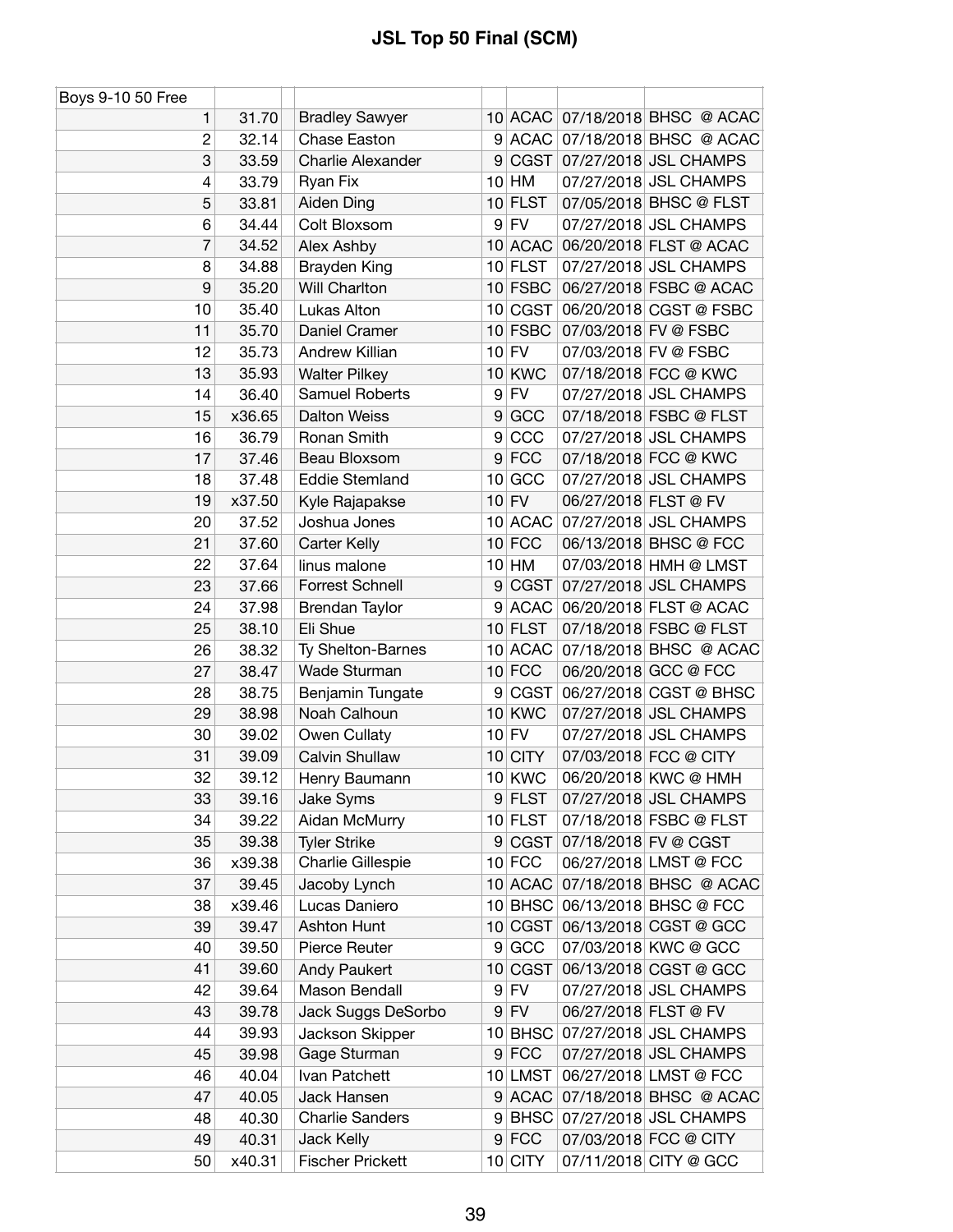| Boys 9-10 100 Free |         |                          |   |               |                                |
|--------------------|---------|--------------------------|---|---------------|--------------------------------|
| 1.                 | 1:09.47 | <b>Bradley Sawyer</b>    |   |               | 10 ACAC 06/27/2018 FSBC @ ACAC |
| $\mathbf{2}$       | 1:11.50 | Chase Easton             |   |               | 9 ACAC 07/27/2018 JSL CHAMPS   |
| 3                  | 1:12.15 | Aiden Ding               |   | 10 FLST       | 07/27/2018 JSL CHAMPS          |
| 4                  | 1:16.58 | Ryan Fix                 |   | $10$ HM       | 07/27/2018 JSL CHAMPS          |
| 5                  | 1:16.99 | Alex Ashby               |   | 10 ACAC       | 07/27/2018 JSL CHAMPS          |
| 6                  | 1:17.83 | Charlie Alexander        |   |               | 9 CGST 07/27/2018 JSL CHAMPS   |
| 7                  | 1:19.21 | Daniel Cramer            |   | 10 FSBC       | 07/27/2018 JSL CHAMPS          |
| 8                  | 1:20.59 | <b>Walter Pilkey</b>     |   | <b>10 KWC</b> | 07/27/2018 JSL CHAMPS          |
| 9                  | 1:20.91 | Kyle Rajapakse           |   | $10$ FV       | 07/27/2018 JSL CHAMPS          |
| 10                 | 1:21.75 | Ronan Smith              |   | 9 CCC         | 07/27/2018 JSL CHAMPS          |
| 11                 | 1:22.87 | Will Charlton            |   | 10 FSBC       | 06/13/2018 CITY @ FSBC         |
| 12                 | 1:24.26 | Andrew Killian           |   | $10$ FV       | 07/27/2018 JSL CHAMPS          |
| 13                 | 1:24.53 | Lukas Alton              |   | 10 CGST       | 06/27/2018 CGST @ BHSC         |
| 14                 | 1:24.75 | Colt Bloxsom             |   | $9$ FV        | 06/27/2018 FLST @ FV           |
| 15                 | 1:25.09 | Brayden King             |   | 10 FLST       | 06/27/2018 FLST @ FV           |
| 16                 | 1:25.94 | Beau Bloxsom             |   | $9$ FCC       | 07/03/2018 FCC @ CITY          |
| 17                 | 1:26.28 | <b>Brendan Taylor</b>    |   |               | 9 ACAC 07/27/2018 JSL CHAMPS   |
| 18                 | 1:26.51 | Wade Sturman             |   | $10$ FCC      | 07/27/2018 JSL CHAMPS          |
| 19                 | 1:27.01 | Eli Shue                 |   | $10$ FLST     | 07/27/2018 JSL CHAMPS          |
| 20                 | 1:28.03 | Lucas Daniero            |   |               | 10 BHSC 07/27/2018 JSL CHAMPS  |
| 21                 | 1:28.44 | <b>Fischer Prickett</b>  |   | 10 CITY       | 07/03/2018 FCC @ CITY          |
| 22                 | 1:28.53 | Jack Suggs DeSorbo       |   | $9$ FV        | 07/27/2018 JSL CHAMPS          |
| 23                 | 1:28.61 | <b>Forrest Schnell</b>   |   | 9 CGST        | 06/27/2018 CGST @ BHSC         |
| 24                 | 1:29.72 | Charlie Gillespie        |   | $10$ FCC      | 06/27/2018 LMST @ FCC          |
| 25                 | 1:30.53 | linus malone             |   | $10$ HM       | 07/03/2018 HMH @ LMST          |
| 26                 | 1:30.74 | Joshua Jones             |   | 10 ACAC       | 07/18/2018 BHSC @ ACAC         |
| 27                 | 1:31.92 | Caleb Byrne              | 9 | GCC           | 07/27/2018 JSL CHAMPS          |
| 28                 | 1:32.15 | Gage Sturman             |   | $9$ FCC       | 06/27/2018 LMST @ FCC          |
| 29                 | 1:32.16 | <b>Dalton Weiss</b>      |   | 9 GCC         | 07/03/2018 KWC @ GCC           |
| 30                 | 1:32.40 | Ashton Hunt              |   | 10 CGST       | 07/27/2018 JSL CHAMPS          |
| 31                 | 1:32.74 | Ty Shelton-Barnes        |   | 10 ACAC       | 07/18/2018 BHSC @ ACAC         |
| 32                 | 1:33.25 | Ryan Mahoney             |   | $10$ CCC      | 07/27/2018 JSL CHAMPS          |
| 33                 | 1:33.27 | <b>Garrett Wispelwey</b> |   | 9 CITY        | 07/27/2018 JSL CHAMPS          |
| 34                 | 1:34.11 | Padraic Bodenstein       |   | 9 FSBC        | 07/27/2018 JSL CHAMPS          |
| 35                 | 1:34.22 | Pierce Reuter            |   | 9 GCC         | 06/27/2018 GCC @ HMH           |
| 36                 | 1:34.63 | Noah Calhoun             |   | 10 KWC        | 07/27/2018 JSL CHAMPS          |
| 37                 | 1:34.90 | John Mattern             |   | $10$ FCC      | 07/27/2018 JSL CHAMPS          |
| 38                 | 1:35.31 | Alex Von Daacke          |   | $10$ FSBC     | 06/27/2018 FSBC @ ACAC         |
| 39                 | 1:35.93 | Jacoby Lynch             |   | 10 ACAC       | 07/18/2018 BHSC @ ACAC         |
| 40                 | 1:36.00 | Ivan Patchett            |   | 10 LMST       | 06/20/2018 LMST @ CITY         |
| 41                 | 1:36.02 | Jack Hansen              |   | $9$ ACAC      | 07/18/2018 BHSC @ ACAC         |
| 42                 | 1:36.65 | Aidan McMurry            |   | $10$ FLST     | 07/27/2018 JSL CHAMPS          |
| 43                 | 1:36.82 | Jackson Skipper          |   | $10$ BHSC     | 07/05/2018 BHSC @ FLST         |
| 44                 | 1:36.90 | William Bascom           |   | $10$ FV       | 07/27/2018 JSL CHAMPS          |
| 45                 | 1:37.22 | <b>Charlie Stiffler</b>  |   | 10 ACAC       | 06/27/2018 FSBC @ ACAC         |
| 46                 | 1:37.30 | Mac Thompson             |   | 10 CGST       | 07/03/2018 ACAC @ CGST         |
| 47                 | 1:37.49 | Owen Cullaty             |   | $10$ FV       | 07/03/2018 FV @ FSBC           |
| 48                 | 1:37.65 | Neal Nethula             |   | $10$ BHSC     | 06/27/2018 CGST @ BHSC         |
| 49                 | 1:37.85 | Sam Gillespie            |   | $10$ FCC      | 07/27/2018 JSL CHAMPS          |
| 50                 | 1:38.00 | Matteo Rannigan          |   | $9$ FCC       | 06/27/2018 LMST @ FCC          |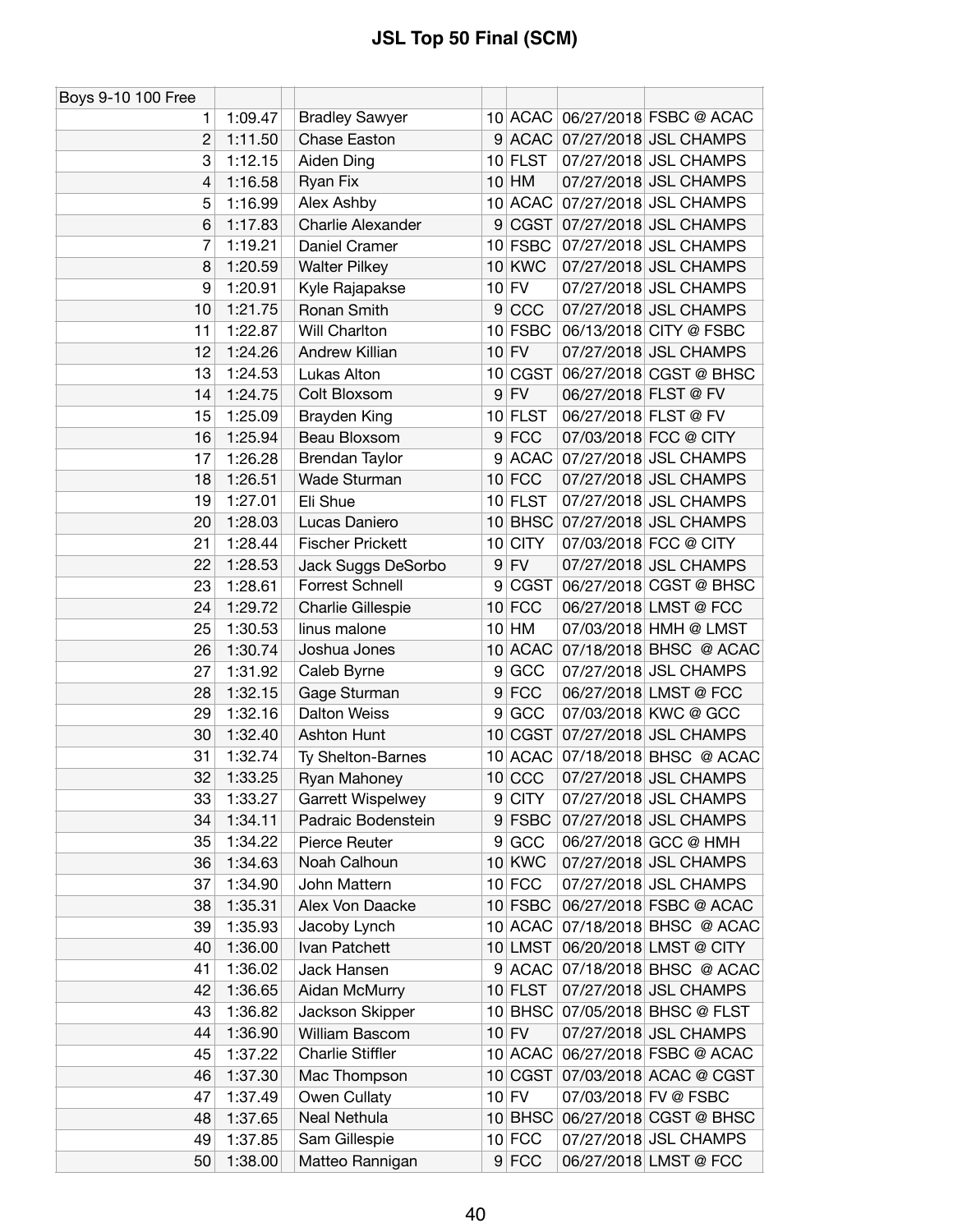| Boys 9-10 50 Back |        |                         |                 |             |                      |                              |
|-------------------|--------|-------------------------|-----------------|-------------|----------------------|------------------------------|
| 1                 | 39.24  | Chase Easton            | 9               |             |                      | ACAC 07/27/2018 JSL CHAMPS   |
| $\overline{c}$    | 40.02  | Beau Bloxsom            |                 | $9$ FCC     |                      | 07/27/2018 JSL CHAMPS        |
| 3                 | 40.03  | <b>Bradley Sawyer</b>   |                 | $10$ ACAC   |                      | 07/03/2018 ACAC @ CGST       |
| 4                 | x41.63 | Aiden Ding              |                 | $10$ FLST   |                      | 07/11/2018 FLST @ CGST       |
| 5                 | 42.10  | Will Charlton           |                 | $10$ FSBC   |                      | 07/27/2018 JSL CHAMPS        |
| 6                 | 42.55  | Colt Bloxsom            | 9               | <b>FV</b>   |                      | 07/27/2018 JSL CHAMPS        |
| 7                 | 42.70  | <b>Brayden King</b>     | 10 <sup>1</sup> | <b>FLST</b> |                      | 07/27/2018 JSL CHAMPS        |
| 8                 | 43.02  | Joshua Jones            |                 | 10 ACAC     |                      | 07/27/2018 JSL CHAMPS        |
| 9                 | 43.69  | Brendan Taylor          |                 | 9 ACAC      |                      | 07/18/2018 BHSC @ ACAC       |
| 10                | 44.81  | <b>Walter Pilkey</b>    | 10 <sup>1</sup> | <b>KWC</b>  |                      | 07/03/2018 KWC @ GCC         |
| 11                | 44.91  | <b>Dalton Weiss</b>     | 9               | GCC         |                      | 07/03/2018 KWC @ GCC         |
| 12                | 45.03  | Alex Ashby              | 10 <sup>1</sup> | <b>ACAC</b> |                      | 07/03/2018 ACAC @ CGST       |
| 13                | x45.44 | Ryan Fix                | 10 <sup>1</sup> | HM          |                      | 06/27/2018 GCC @ HMH         |
| 14                | 45.70  | Andy Paukert            | 10 <sup>1</sup> |             |                      | CGST 07/27/2018 JSL CHAMPS   |
| 15                | 45.77  | <b>Samuel Roberts</b>   | 9 <sup>°</sup>  | <b>FV</b>   |                      | 07/27/2018 JSL CHAMPS        |
| 16                | x45.91 | Eli Shue                |                 | 10 FLST     | 06/27/2018 FLST @ FV |                              |
| 17                | 46.22  | Jake Syms               | 9 <sup>°</sup>  | <b>FLST</b> |                      | 07/05/2018 BHSC @ FLST       |
| 18                | 46.46  | Owen Cullaty            |                 | $10$ FV     |                      | 07/03/2018 FV @ FSBC         |
| 19                | 46.62  | <b>Eddie Stemland</b>   | 10 <sup>1</sup> | GCC         |                      | 07/27/2018 JSL CHAMPS        |
| 20                | 46.70  | Henry Baumann           |                 | 10 KWC      |                      | 07/27/2018 JSL CHAMPS        |
| 21                | 47.02  | Daniel Cramer           |                 | $10$ FSBC   |                      | 06/27/2018 FSBC @ ACAC       |
| 22                | 47.10  | Mukund Marri            | 9               | HM          |                      | 07/11/2018 FCC @ HMH         |
| 23                | x47.12 | linus malone            | 10 <sup>1</sup> | HM          |                      | 07/18/2018 HMH @ CITY        |
| 24                | 47.21  | Forrest Schnell         | 9               | CGST        |                      | 07/03/2018 ACAC @ CGST       |
| 25                | 47.34  | Benjamin Tungate        | 9               | CGST        |                      | 07/03/2018 ACAC @ CGST       |
| 26                | 47.91  | Kyle Rajapakse          |                 | $10$ FV     |                      | 07/18/2018 FV @ CGST         |
| 27                | 48.06  | Harper Shegda           | 10 <sup>1</sup> | <b>BHSC</b> |                      | 07/27/2018 JSL CHAMPS        |
| 28                | x48.13 | <b>Andrew Killian</b>   | 10 <sup>1</sup> | <b>FV</b>   |                      | 07/18/2018 FV @ CGST         |
| 29                | 48.17  | Aidan McMurry           |                 | 10 FLST     |                      | 07/27/2018 JSL CHAMPS        |
| 30                | 48.62  | Tyson Boyd              | $\overline{9}$  | <b>BHSC</b> |                      | 07/27/2018 JSL CHAMPS        |
| 31                | 48.76  | James Johnson           | 9               | <b>FAST</b> |                      | 07/27/2018 JSL CHAMPS        |
| 32                | 49.37  | Mac Thompson            |                 | 10 CGST     |                      | 06/27/2018 CGST @ BHSC       |
| 33                | 49.40  | <b>Fischer Prickett</b> |                 | $10$ CITY   |                      | 07/27/2018 JSL CHAMPS        |
| 34                | x50.00 | Ivan Patchett           |                 | 10 LMST     |                      | 07/03/2018 HMH @ LMST        |
| 35                | 50.00  | Davis Oakey             |                 | $10$ FCC    |                      | 07/11/2018 FCC @ HMH         |
| 36                | x50.03 | Jack Suggs DeSorbo      | 9 <sup>1</sup>  | <b>FV</b>   | 06/27/2018 FLST @ FV |                              |
| 37                | 50.46  | Kai Clark               | 9 <sup>°</sup>  | <b>BHSC</b> |                      | 07/18/2018 BHSC @ ACAC       |
| 38                | 50.48  | Lucas Daniero           | 10 <sup>1</sup> | <b>BHSC</b> |                      | 06/27/2018 CGST @ BHSC       |
| 39                | 50.83  | Pierce Reuter           |                 | 9 GCC       |                      | 06/20/2018 GCC @ FCC         |
| 40                | 50.84  | Jacoby Lynch            |                 | 10 ACAC     |                      | 07/03/2018 ACAC @ CGST       |
| 41                | 50.87  | Ashton Hunt             |                 | 10 CGST     |                      | 07/18/2018 FV @ CGST         |
| 42                | 51.09  | Ronan Smith             |                 | 9 CCC       |                      | 07/03/2018 FAST @ CCC        |
| 43                | 51.17  | Holden Robertson        |                 | $10$ FSBC   |                      | 07/27/2018 JSL CHAMPS        |
| 44                | 51.49  | Will Huffmyer           | 9               | CGST        |                      | 07/27/2018 JSL CHAMPS        |
| 45                | 51.59  | William Bascom          |                 | $10$ FV     |                      | 07/27/2018 JSL CHAMPS        |
| 46                | 51.74  | Snyder Pate             |                 | $10$ FSBC   |                      | 07/27/2018 JSL CHAMPS        |
| 47                | 51.91  | Ryan Mahoney            |                 | $10$ CCC    |                      | 07/10/2018 CCC @ ELKS        |
| 48                | 52.19  | Michael Quatrara        |                 | $10$ BHSC   |                      | 07/18/2018 BHSC @ ACAC       |
| 49                | x52.41 | Gage Sturman            |                 | $9$ FCC     |                      | 06/13/2018 BHSC @ FCC        |
| 50                | 52.63  | <b>Harrison Edwards</b> |                 |             |                      | 9 BHSC 07/27/2018 JSL CHAMPS |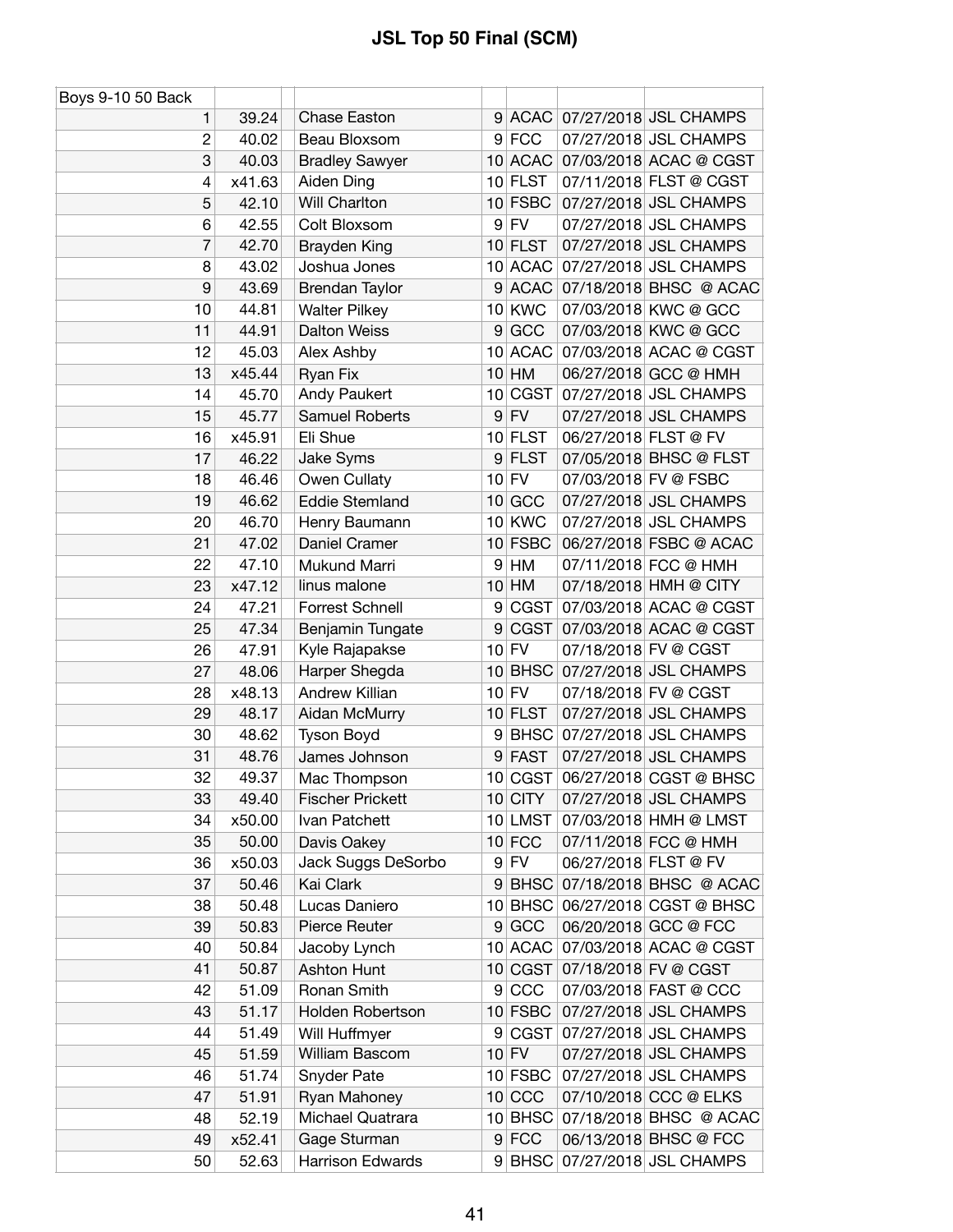| Boys 9-10 50 Breast |        |                         |                 |               |                               |
|---------------------|--------|-------------------------|-----------------|---------------|-------------------------------|
| 1.                  | 41.08  | Aiden Ding              |                 | $10$ FLST     | 07/27/2018 JSL CHAMPS         |
| $\overline{c}$      | 42.54  | Alex Ashby              |                 |               | 10 ACAC 07/27/2018 JSL CHAMPS |
| 3                   | 42.92  | Kyle Rajapakse          |                 | $10$ FV       | 07/27/2018 JSL CHAMPS         |
| 4                   | 45.07  | <b>Bradley Sawyer</b>   |                 | 10 ACAC       | 06/20/2018 FLST @ ACAC        |
| 5                   | 45.64  | linus malone            |                 | $10$ HM       | 07/27/2018 JSL CHAMPS         |
| 6                   | 46.25  | Andrew Killian          |                 | $10$ FV       | 06/27/2018 FLST @ FV          |
| 7                   | 48.57  | Henry Baumann           |                 | <b>10 KWC</b> | 07/27/2018 JSL CHAMPS         |
| 8                   | 48.97  | Charlie Gillespie       |                 | $10$ FCC      | 07/11/2018 FCC @ HMH          |
| 9                   | 49.01  | <b>Charlie Stiffler</b> |                 | 10 ACAC       | 07/27/2018 JSL CHAMPS         |
| 10                  | 49.63  | <b>Brayden King</b>     |                 | $10$ FLST     | 07/05/2018 BHSC @ FLST        |
| 11                  | 50.18  | Benjamin Tungate        | 9               | <b>CGST</b>   | 07/27/2018 JSL CHAMPS         |
| 11                  | 50.18  | Jack Suggs DeSorbo      |                 | $9$ FV        | 07/18/2018 FV @ CGST          |
| 13                  | 50.57  | Wade Sturman            |                 | $10$ FCC      | 07/27/2018 JSL CHAMPS         |
| 14                  | 50.71  | Chase Easton            |                 | $9$ ACAC      | 06/16/2018 ELKS@ ACAC         |
| 15                  | 51.00  | Caleb Byrne             | 9               | GCC           | 07/27/2018 JSL CHAMPS         |
| 16                  | 51.10  | Garrett Wispelwey       | 9               | <b>CITY</b>   | 07/27/2018 JSL CHAMPS         |
| 17                  | 51.22  | Ivan Patchett           |                 | 10 LMST       | 06/20/2018 LMST @ CITY        |
| 18                  | 51.31  | Brendan Taylor          | 9               | <b>ACAC</b>   | 06/20/2018 FLST @ ACAC        |
| 19                  | 51.69  | James Johnson           | 9               | <b>FAST</b>   | 07/27/2018 JSL CHAMPS         |
| 20                  | 52.71  | <b>Holland Hallock</b>  |                 | <b>10 KWC</b> | 07/27/2018 JSL CHAMPS         |
| 21                  | 52.75  | Jacoby Lynch            |                 | 10 ACAC       | 07/18/2018 BHSC @ ACAC        |
| 22                  | 52.96  | <b>Taylor Starr</b>     |                 | 10 ACAC       | 07/27/2018 JSL CHAMPS         |
| 22                  | 52.96  | Sam Gillespie           |                 | $10$ FCC      | 07/27/2018 JSL CHAMPS         |
| 24                  | 52.98  | Mason Bendall           |                 | $9$ FV        | 07/27/2018 JSL CHAMPS         |
| 25                  | 53.11  | Luke Robertson          | 10 <sup>1</sup> | <b>CITY</b>   | 07/27/2018 JSL CHAMPS         |
| 26                  | 53.31  | Owen Cullaty            |                 | $10$ FV       | 07/03/2018 FV @ FSBC          |
| 27                  | 53.59  | Jack Hansen             | 9               | <b>ACAC</b>   | 07/18/2018 BHSC @ ACAC        |
| 28                  | 53.65  | Ryan Fix                |                 | $10$ HM       | 07/03/2018 HMH @ LMST         |
| 29                  | x53.72 | <b>Walter Pilkey</b>    |                 | <b>10 KWC</b> | 06/27/2018 CITY @ KWC         |
| 30                  | 54.41  | Alex Von Daacke         |                 | $10$ FSBC     | 07/03/2018 FV @ FSBC          |
| 31                  | 54.44  | Ty Shelton-Barnes       |                 | 10 ACAC       | 06/27/2018 FSBC @ ACAC        |
| 32                  | 54.63  | Will Charlton           |                 | 10 FSBC       | 07/03/2018 FV @ FSBC          |
| 33                  | 54.76  | <b>Wyatt Hawley</b>     |                 |               | 10 BHSC 07/27/2018 JSL CHAMPS |
| 34                  | 55.25  | Lukas Alton             |                 | 10 CGST       | 07/03/2018 ACAC @ CGST        |
| 35                  | 55.32  | Owen Reynolds           |                 | $10$ CCC      | 07/10/2018 CCC @ ELKS         |
| 36                  | 55.60  | Seth Raffinan           |                 | $9$ BHSC      | 07/05/2018 BHSC @ FLST        |
| 37                  | 55.72  | <b>Eddie Stemland</b>   |                 | 10 GCC        | 07/11/2018 CITY @ GCC         |
| 38                  | 55.74  | Patrick Moore           |                 | $10$ LG       | 07/11/2018 LG @ FAST          |
| 39                  | 55.75  | Keegan Tharp            |                 | $10$ FV       | 07/18/2018 FV @ CGST          |
| 40                  | 55.96  | <b>Mikey Poncy</b>      |                 | 9 CITY        | 07/27/2018 JSL CHAMPS         |
| 41                  | 55.97  | Jake Syms               |                 | 9 FLST        | 06/20/2018 FLST @ ACAC        |
| 42                  | 56.19  | <b>Edward Jung</b>      |                 | $10$ HM       | 07/27/2018 JSL CHAMPS         |
| 43                  | 56.37  | Gage Sturman            |                 | $9$ FCC       | 07/03/2018 FCC @ CITY         |
| 43                  | 56.37  | Eli Shue                |                 | $10$ FLST     | 06/13/2018 HMH @ FLST         |
| 45                  | x56.45 | Neal Nethula            |                 | 10 BHSC       | 06/13/2018 BHSC @ FCC         |
| 46                  | 57.02  | Alex Elhart             |                 | $9$ FV        | 07/03/2018 FV @ FSBC          |
| 47                  | 57.25  | <b>Charlie Sanders</b>  | 9               | <b>BHSC</b>   | 07/27/2018 JSL CHAMPS         |
| 48                  | 57.40  | Michael Quatrara        |                 | $10$ BHSC     | 07/27/2018 JSL CHAMPS         |
| 49                  | 57.60  | Ronan Smith             |                 | 9 CCC         | 07/10/2018 CCC @ ELKS         |
| 50                  | 57.82  | Jones Kestner           |                 | $9$ FSBC      | 07/27/2018 JSL CHAMPS         |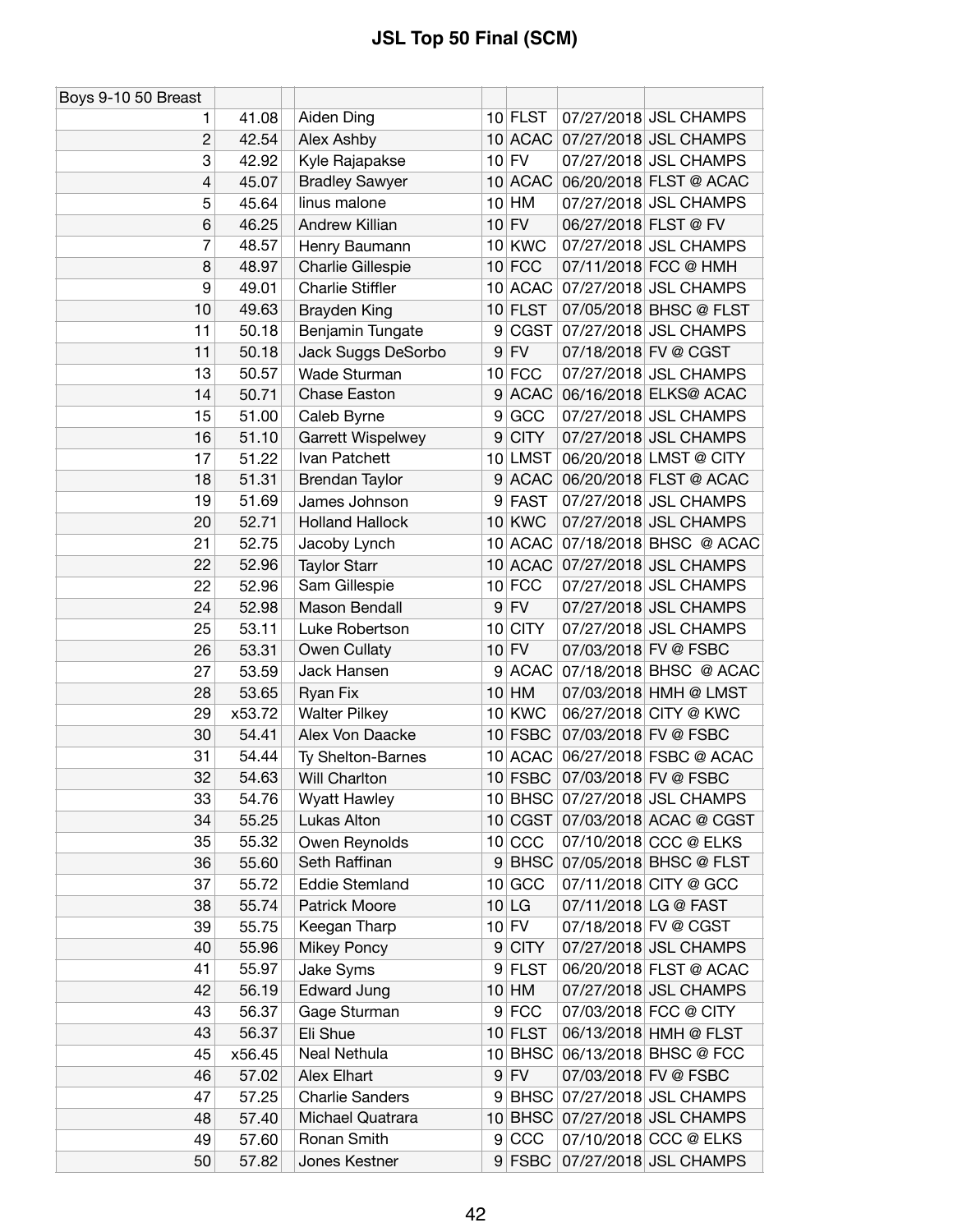| Boys 9-10 50 Fly |                |                               |                |                     |                                                |
|------------------|----------------|-------------------------------|----------------|---------------------|------------------------------------------------|
| 1                | 35.57          | <b>Chase Easton</b>           |                |                     | 9 ACAC 07/18/2018 BHSC @ ACAC                  |
| $\overline{c}$   | 35.62          | <b>Bradley Sawyer</b>         |                |                     | 10 ACAC 06/27/2018 FSBC @ ACAC                 |
| 3                | 38.47          | <b>Charlie Alexander</b>      | 9 <sup>°</sup> |                     | CGST 07/18/2018 FV @ CGST                      |
| 4                | 39.47          | Colt Bloxsom                  |                | $9$ FV              | 07/18/2018 FV @ CGST                           |
| 5                | 39.48          | Beau Bloxsom                  |                | $9$ FCC             | 07/27/2018 JSL CHAMPS                          |
| 6                | 39.65          | Daniel Cramer                 |                | 10 FSBC             | 07/27/2018 JSL CHAMPS                          |
| 7                | 41.85          | Eli Shue                      |                | 10 FLST             | 07/27/2018 JSL CHAMPS                          |
| 8                | 41.90          | Ronan Smith                   |                | 9 CCC               | 07/27/2018 JSL CHAMPS                          |
| 9                | x42.16         | Aiden Ding                    |                | $10$ FLST           | 07/05/2018 BHSC @ FLST                         |
| 10               | 42.85          | Lucas Daniero                 |                |                     | 10 BHSC 07/27/2018 JSL CHAMPS                  |
| 10               | 42.85          | linus malone                  |                | $10$ HM             | 07/27/2018 JSL CHAMPS                          |
| 12               | 43.18          | <b>Walter Pilkey</b>          |                | <b>10 KWC</b>       | 07/03/2018 KWC @ GCC                           |
| 13               | 43.36          | Alex Ashby                    |                |                     | 10 ACAC 07/18/2018 BHSC @ ACAC                 |
| 14               | 43.71          | <b>Samuel Roberts</b>         |                | $9$ FV              | 07/27/2018 JSL CHAMPS                          |
| 15               | 43.76          | Ryan Fix                      |                | $10$ HM             | 07/11/2018 FCC @ HMH                           |
| 16               | 44.19          | Owen Cullaty                  |                | $10$ FV             | 07/18/2018 FV @ CGST                           |
| 17               | 44.37          | Will Charlton                 |                | 10 FSBC             | 07/18/2018 FSBC @ FLST                         |
| 18               | 45.17          | Kyle Rajapakse                |                | $10$ FV             | 07/03/2018 FV @ FSBC                           |
| 19               | 45.30          | Joshua Jones                  |                | 10 ACAC             | 07/27/2018 JSL CHAMPS                          |
| 20               | 45.34          | <b>Dalton Weiss</b>           | 9              | GCC                 | 07/03/2018 KWC @ GCC                           |
| 21               | 46.83          | Ty Shelton-Barnes             |                |                     | 10 ACAC 07/27/2018 JSL CHAMPS                  |
| 22               | 46.87          | Andrew Killian                |                | $10$ FV             | 07/03/2018 FV @ FSBC                           |
| 23               | 46.90          | John Mattern                  |                | $10$ FCC            | 07/27/2018 JSL CHAMPS                          |
| 24               | 47.24          | Jake Syms                     |                | 9 FLST              | 07/27/2018 JSL CHAMPS                          |
| 25               | 47.72          | Brayden King                  |                | 10 FLST             | 06/13/2018 HMH @ FLST                          |
| 26               | 48.47          | Lukas Alton                   |                | 10 CGST             | 06/13/2018 CGST @ GCC                          |
| 27               | 48.72          | Charlie Gillespie             |                | $10$ FCC            | 06/27/2018 LMST @ FCC                          |
| 28               | 48.88          | Benjamin Tungate              | 9              |                     | CGST 06/13/2018 CGST @ GCC                     |
| 29               | x48.88         | Wade Sturman                  |                | $10$ FCC            | 07/03/2018 FCC @ CITY                          |
| 30               | 48.90          | Pierce Reuter                 |                | 9 GCC               | 07/27/2018 JSL CHAMPS                          |
| 31               | 48.91          | <b>Taylor Starr</b>           |                | 10 ACAC             | 07/11/2018 ACAC @ FV                           |
| 32               | 49.40          | Garrett DeBoer                |                | $9$ FV              | 07/27/2018 JSL CHAMPS                          |
| 33               | 49.57          | Alex Elhart                   |                | $9$ FV              | 07/27/2018 JSL CHAMPS                          |
| 34               | 49.88          | <b>Taylor Goff</b>            | 9              | GHG                 | 07/27/2018 JSL CHAMPS                          |
| 35               | 50.85          | Patrick Moore                 |                | $10$ LG             | 07/18/2018 ELKS @ LG                           |
| 36               | 51.48          | Michael Quatrara              |                | 10 BHSC             | 07/27/2018 JSL CHAMPS                          |
| 37               | x51.82         | <b>Eddie Stemland</b>         |                | $10$ GCC            | 07/11/2018 CITY @ GCC                          |
| 38               | 52.67          | <b>Charlie Stiffler</b>       |                | 10 ACAC             | 07/18/2018 BHSC @ ACAC                         |
| 39               | 53.04          | Henry Baumann                 |                | 10 KWC              | 07/18/2018 FCC @ KWC                           |
| 40               | 53.31          | <b>Spencer Envall</b>         |                | $10$ BHSC           | 07/05/2018 BHSC @ FLST                         |
| 41               | 53.48          | <b>Tyler Strike</b>           |                | 9 CGST              | 07/27/2018 JSL CHAMPS                          |
| 42               | 53.52          | Noah Calhoun                  |                | 10 KWC              | 07/27/2018 JSL CHAMPS                          |
| 43               |                |                               |                | $10$ CCC            |                                                |
| 44               | 53.75<br>54.08 | Owen Reynolds<br>Caleb Byrne  | $\overline{9}$ | GCC                 | 07/10/2018 CCC @ ELKS<br>06/27/2018 GCC @ HMH  |
|                  |                |                               |                | 10 LMST             |                                                |
| 45<br>46         | 54.19<br>54.22 | Ivan Patchett                 |                | $9$ FV              | 06/20/2018 LMST @ CITY<br>06/27/2018 FLST @ FV |
| 47               |                | Jack Suggs DeSorbo            |                |                     |                                                |
| 48               | 54.34          | Devan Agarwal<br>Neal Nethula |                | 9 FLST<br>$10$ BHSC | 06/27/2018 FLST @ FV<br>07/18/2018 BHSC @ ACAC |
|                  | 54.37          |                               |                |                     |                                                |
| 49               | 54.65          | Jacoby Lynch                  |                |                     | 10 ACAC 07/03/2018 ACAC @ CGST                 |
| 50               | 54.78          | Mason Bendall                 |                | $9$ FV              | 07/18/2018 FV @ CGST                           |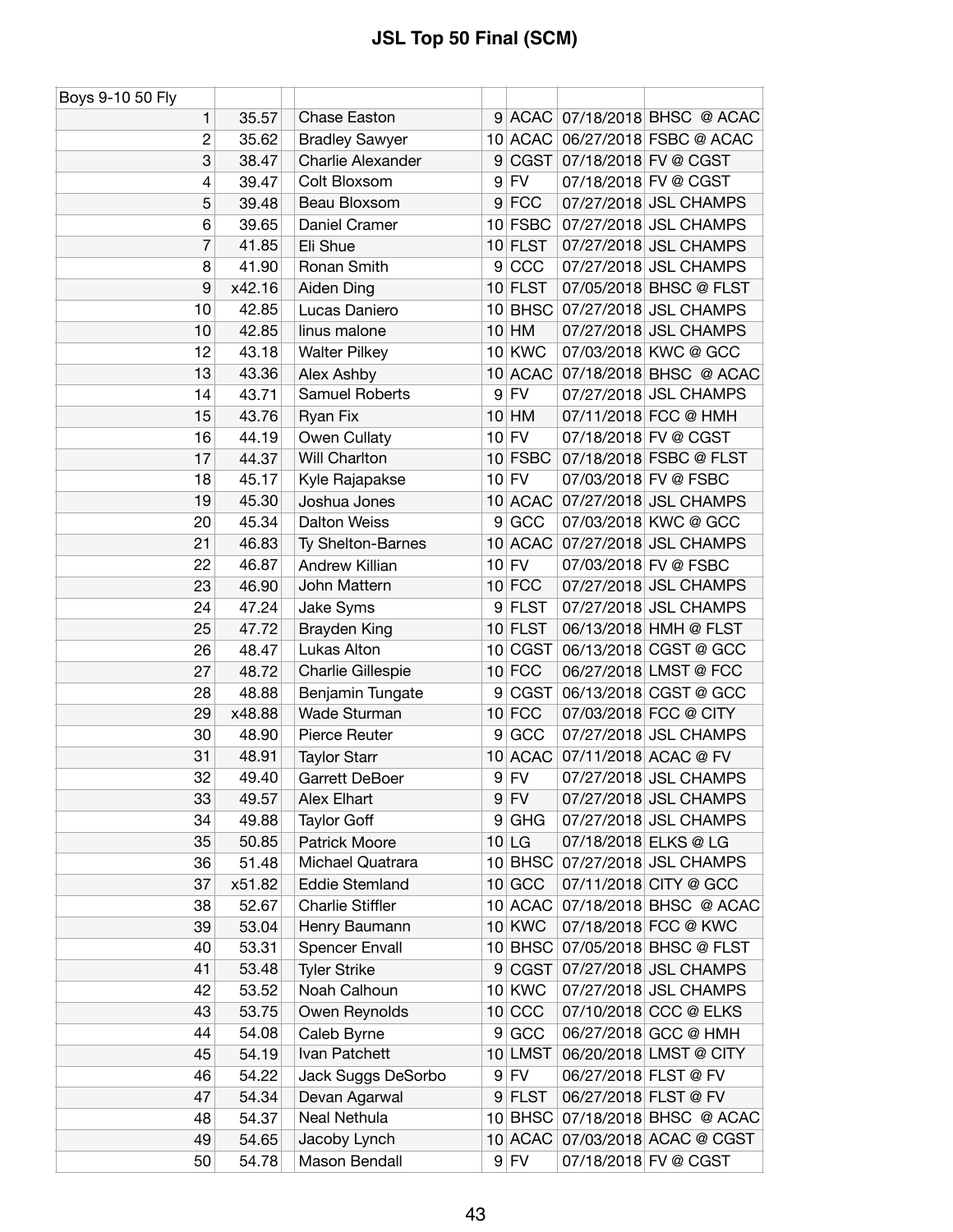| Boys 9-10 100 IM |                    |                          |   |               |                     |                                |
|------------------|--------------------|--------------------------|---|---------------|---------------------|--------------------------------|
| 1                | 1:20.70            | Aiden Ding               |   | $10$ FLST     |                     | 07/27/2018 JSL CHAMPS          |
| $\overline{2}$   | 1:21.54            | <b>Bradley Sawyer</b>    |   |               |                     | 10 ACAC 07/27/2018 JSL CHAMPS  |
| 3                | 1:26.31            | Chase Easton             |   |               |                     | 9 ACAC 07/11/2018 ACAC @ FV    |
| 4                | 1:27.69            | Kyle Rajapakse           |   | $10$ FV       |                     | 07/27/2018 JSL CHAMPS          |
| 5                | 1:28.10            | Daniel Cramer            |   | $10$ FSBC     |                     | 07/27/2018 JSL CHAMPS          |
| 6                | 1:28.42            | Ryan Fix                 |   | $10$ HM       |                     | 07/27/2018 JSL CHAMPS          |
| 7                | 1:28.59            | <b>Brayden King</b>      |   | $10$ FLST     |                     | 07/27/2018 JSL CHAMPS          |
| 8                | 1:30.12            | <b>Charlie Alexander</b> |   | 9 CGST        |                     | 07/18/2018 FV @ CGST           |
|                  | $9 \times 1:31.59$ | Alex Ashby               |   | 10 ACAC       |                     | 07/11/2018 ACAC @ FV           |
| 10               | 1:32.41            | linus malone             |   | $10$ HM       |                     | 07/27/2018 JSL CHAMPS          |
| 11               | 1:33.82            | Andrew Killian           |   | $10$ FV       |                     | 07/18/2018 FV @ CGST           |
| 12               | 1:34.07            | Beau Bloxsom             |   | $9$ FCC       |                     | 07/27/2018 JSL CHAMPS          |
| 13               | 1:35.15            | <b>Walter Pilkey</b>     |   | 10 KWC        |                     | 07/18/2018 FCC @ KWC           |
| 14               | 1:35.93            | Charlie Gillespie        |   | $10$ FCC      |                     | 07/27/2018 JSL CHAMPS          |
| 15               | 1:36.34            | Will Charlton            |   | 10 FSBC       |                     | 07/18/2018 FSBC @ FLST         |
| 16               | 1:36.67            | <b>Eddie Stemland</b>    |   | $10$ GCC      |                     | 07/27/2018 JSL CHAMPS          |
| 17               | 1:37.53            | Lukas Alton              |   | 10 CGST       |                     | 06/13/2018 CGST @ GCC          |
| 18               | 1:37.66            | Benjamin Tungate         | 9 | <b>CGST</b>   |                     | 06/13/2018 CGST @ GCC          |
| 19               | 1:37.88            | <b>Dalton Weiss</b>      | 9 | GCC           |                     | 06/13/2018 CGST @ GCC          |
| 20               | 1:38.10            | Eli Shue                 |   | 10 FLST       |                     | 07/18/2018 FSBC @ FLST         |
| 21               | 1:38.76            | Wade Sturman             |   | $10$ FCC      |                     | 07/18/2018 FCC @ KWC           |
| 22               | 1:39.41            | Jack Suggs DeSorbo       |   | $9$ FV        |                     | 07/18/2018 FV @ CGST           |
| 23               | 1:40.56            | Ronan Smith              |   | 9 CCC         |                     | 06/13/2018 BHSC @ FCC          |
| 24               | 1:41.01            | Henry Baumann            |   | <b>10 KWC</b> |                     | 07/11/2018 LMST @ KWC          |
| 25               | 1:41.19            | Owen Cullaty             |   | $10$ FV       |                     | 07/18/2018 FV @ CGST           |
| 26               | 1:41.20            | Ty Shelton-Barnes        |   | 10 ACAC       |                     | 07/27/2018 JSL CHAMPS          |
| 27               | 1:42.03            | Joshua Jones             |   | 10 ACAC       |                     | 07/11/2018 ACAC @ FV           |
| 28               | 1:42.37            | Jake Syms                |   | 9 FLST        |                     | 07/11/2018 FLST @ CGST         |
| 29               | 1:42.70            | Mason Bendall            |   | $9$ FV        |                     | 07/27/2018 JSL CHAMPS          |
| 30               | 1:42.94            | Patrick Moore            |   | $10$ LG       |                     | 07/27/2018 JSL CHAMPS          |
| 31               | 1:43.24            | <b>Taylor Starr</b>      |   |               |                     | 10 ACAC 07/27/2018 JSL CHAMPS  |
| 32               | 1:43.41            | Jack Hansen              |   |               |                     | 9 ACAC 07/27/2018 JSL CHAMPS   |
|                  | 33 x1:43.84        | Pierce Reuter            |   | 9 GCC         |                     | 07/11/2018 CITY @ GCC          |
| 34               | 1:45.35            | Jackson Skipper          |   | $10$ BHSC     |                     | 07/11/2018 FSBC @ BHSC         |
| 35               | 1:45.78            | Lucas Daniero            |   |               |                     | 10 BHSC 07/11/2018 FSBC @ BHSC |
| 36               | 1:45.82            | James Johnson            |   | 9 FAST        |                     | 07/27/2018 JSL CHAMPS          |
| 37               | x1:45.83           | Samuel Roberts           |   | $9$ FV        | 06/13/2018 GHG @ FV |                                |
| 38               | 1:46.47            | Neal Nethula             |   | $10$ BHSC     |                     | 06/13/2018 BHSC @ FCC          |
| 39               | 1:46.68            | <b>Fischer Prickett</b>  |   | 10 CITY       |                     | 07/11/2018 CITY @ GCC          |
| 40               | 1:46.84            | Caleb Byrne              |   | 9 GCC         |                     | 07/18/2018 GCC @ LMST          |
| 41               | 1:47.63            | Alex Elhart              |   | $9$ FV        |                     | 07/27/2018 JSL CHAMPS          |
| 42               | 1:47.64            | Luke Robertson           |   | 10 CITY       |                     | 07/27/2018 JSL CHAMPS          |
| 43               | 1:47.88            | Jacoby Lynch             |   | 10 ACAC       |                     | 07/11/2018 ACAC @ FV           |
| 44               | 1:48.28            | Mac Thompson             |   | 10 CGST       |                     | 07/27/2018 JSL CHAMPS          |
| 45               | 1:48.40            | Gage Sturman             |   | 9 FCC         |                     | 07/18/2018 FCC @ KWC           |
| 46               | 1:48.57            | Michael Quatrara         |   | $10$ BHSC     |                     | 07/11/2018 FSBC @ BHSC         |
| 47               | 1:48.78            | Holden Robertson         |   | 10 FSBC       |                     | 07/11/2018 FSBC @ BHSC         |
| 48               | 1:49.53            | Mukund Marri             |   | $9$ HM        |                     | 06/13/2018 HMH @ FLST          |
| 49               | 1:49.83            | Ivan Patchett            |   | 10 LMST       |                     | 07/11/2018 LMST @ KWC          |
| 50               | 1:50.37            | Owen Reynolds            |   | $10$ CCC      |                     | 07/10/2018 CCC @ ELKS          |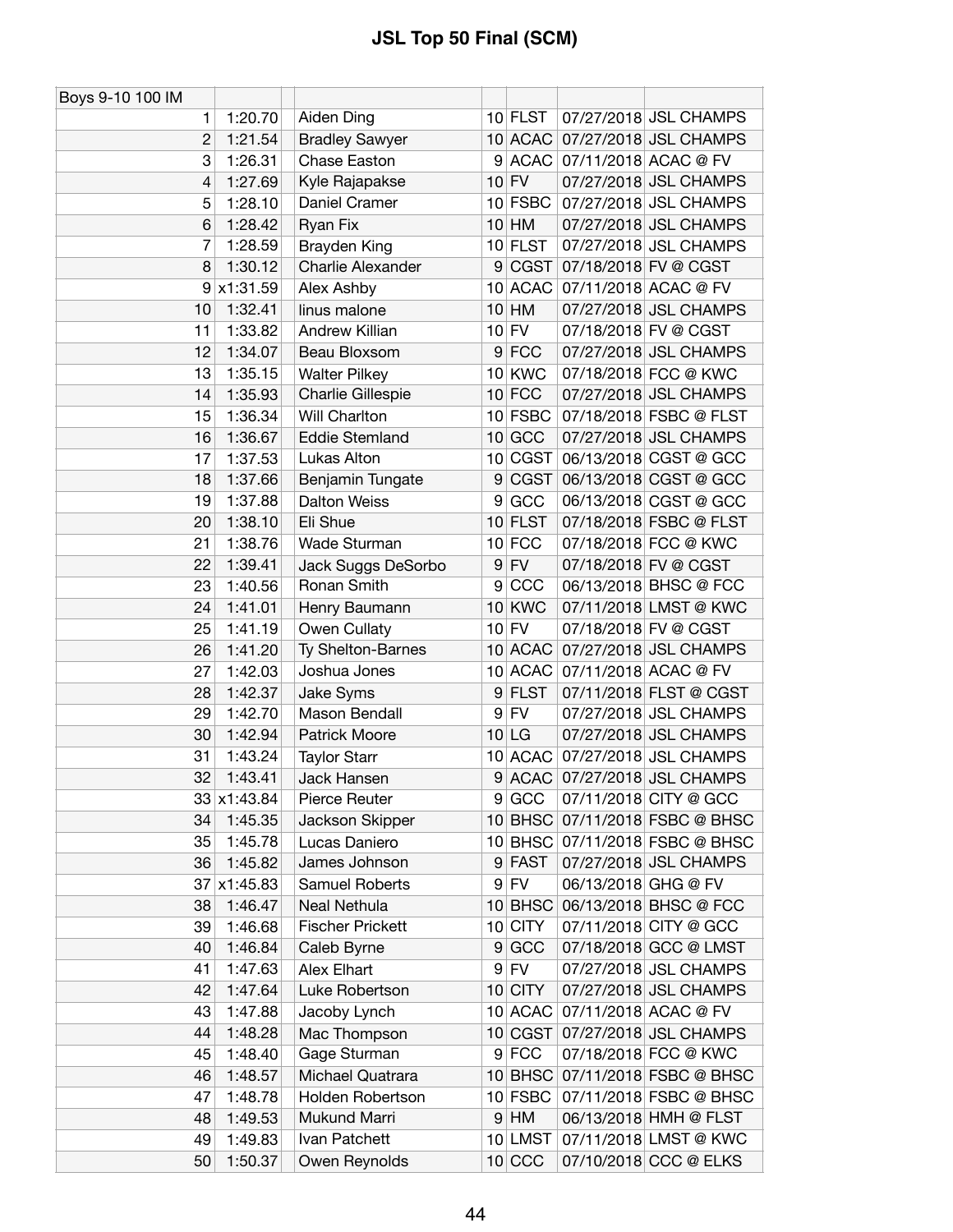| Boys 11-12 50 Free       |                |                               |    |             |                      |                                |
|--------------------------|----------------|-------------------------------|----|-------------|----------------------|--------------------------------|
| 1                        | 26.11          | Jack Dofflemyer               |    | $12$ FV     |                      | 07/27/2018 JSL CHAMPS          |
| $\overline{c}$           | 26.79          | Thomas Heilman                |    | 11 CGST     |                      | 07/18/2018 FV @ CGST           |
| 3                        | 28.47          | Jonathan Alexander            |    |             |                      | 12 CGST 07/18/2018 FV @ CGST   |
| $\overline{\mathcal{L}}$ | 28.94          | Maxwell Moore                 |    | $12$ FCC    |                      | 06/13/2018 BHSC @ FCC          |
| 5                        | 29.59          | Lance Elmore                  |    | 11 ACAC     |                      | 07/27/2018 JSL CHAMPS          |
| 6                        | 29.66          | Elias Vaughn                  |    |             |                      | 12 BHSC 06/20/2018 FV @ BHSC   |
| 7                        | 29.97          | <b>Travis Hitt</b>            |    |             |                      | 11 BHSC 06/27/2018 CGST @ BHSC |
| 8                        | 29.98          | David King                    |    | $12$ FLST   |                      | 07/27/2018 JSL CHAMPS          |
| 9                        | 30.42          | Joshua Hodges                 |    |             |                      | 11 ACAC 07/18/2018 BHSC @ ACAC |
| 10                       | 30.55          | Soren Corbett                 |    |             |                      | 12 CGST 07/27/2018 JSL CHAMPS  |
| 11                       | 30.69          | Cole Gustafson                |    | 12 LMST     |                      | 07/27/2018 JSL CHAMPS          |
| 12                       | 30.84          | Will Browne                   |    | $11$ FCC    |                      | 06/20/2018 GCC @ FCC           |
| 13                       | 31.14          | Logan Hamil                   |    | $12$ FSBC   |                      | 06/27/2018 FSBC @ ACAC         |
| 14                       | 31.20          | <b>Andy Commins</b>           |    |             |                      | 12 BHSC 07/18/2018 BHSC @ ACAC |
| 15                       | 31.49          | Simon Wray                    |    | $12$ FCC    |                      | 07/27/2018 JSL CHAMPS          |
| 16                       | 31.51          | <b>Jack Lewis</b>             |    | $12$ FSBC   |                      | 06/27/2018 FSBC @ ACAC         |
| 17                       | 31.59          | <b>Tanner Kidd</b>            |    | $11$ HM     |                      | 07/03/2018 HMH @ LMST          |
| 18                       | 31.72          | Ben Wesson                    |    | $11$ FV     |                      | 07/27/2018 JSL CHAMPS          |
| 19                       | 31.73          | Lucas Quatrara                |    |             |                      | 12 BHSC 07/18/2018 BHSC @ ACAC |
| 20                       | 31.86          | <b>Gabriel Alms</b>           |    | $12$ FV     |                      | 07/03/2018 FV @ FSBC           |
| 21                       | 31.88          | Quinn Ragsdale                |    | 12 FSBC     | 07/03/2018 FV @ FSBC |                                |
| 22                       | 32.15          | Jeremiah Nicholson            |    |             |                      | 11 BHSC 07/05/2018 BHSC @ FLST |
| 23                       | 32.31          | <b>Gus Moore</b>              |    | 12 CGST     |                      | 07/27/2018 JSL CHAMPS          |
| 24                       | 32.38          | Cooper Weiss                  |    | $11$ GCC    |                      | 07/03/2018 KWC @ GCC           |
| 24                       | 32.38          | Nate Chatterson               | 12 | <b>CGST</b> |                      | 07/18/2018 FV @ CGST           |
| 26                       | 32.42          | Sawyer Strickler              |    | $12$ FV     |                      | 07/03/2018 FV @ FSBC           |
| 27                       | 32.67          | Jack Moriarty                 |    |             |                      | 12 ACAC 07/18/2018 BHSC @ ACAC |
| 28                       | 33.00          | <b>Gus Wise</b>               |    | $12$ FCC    |                      | 07/03/2018 FCC @ CITY          |
| 29                       | 33.48          | <b>Rhodes Hall</b>            |    | $12$ HM     |                      | 07/27/2018 JSL CHAMPS          |
| 30                       | 33.76          | Jack Hathaway                 |    | $11$ BHSC   |                      | 07/18/2018 BHSC @ ACAC         |
| 31                       | 33.79          | Jack Whitaker                 |    | $12$ FSBC   |                      | 07/27/2018 JSL CHAMPS          |
| 32                       |                |                               |    | $12$ CITY   |                      | 06/13/2018 CITY @ FSBC         |
| 33                       | 33.89<br>33.94 | Jordan Chorbaji               |    | $12$ FLST   |                      | 07/05/2018 BHSC @ FLST         |
| 34                       |                | David Keppel<br>Finn Thompson |    |             |                      | 07/03/2018 ACAC @ CGST         |
|                          | 33.97          |                               |    | $12$ ACAC   |                      |                                |
| 35                       | x33.97         | <b>Wilson Forloines</b>       |    | $12$ HM     |                      | 06/20/2018 KWC @ HMH           |
| 36                       | 34.12          | Nicholas Haslam               |    | 12 CGST     |                      | 07/27/2018 JSL CHAMPS          |
| 37                       | 34.15          | Adam Hill                     |    | $12$ GHG    |                      | 07/27/2018 JSL CHAMPS          |
| 38                       | x34.47         | Sam Bledsoe                   |    | 11 BHSC     |                      | 06/13/2018 BHSC @ FCC          |
| 39                       | 34.62          | William Moore                 |    | $12$ LG     |                      | 06/13/2018 KWC @ LG            |
| 40                       | 34.63          | Landon Neal                   |    | $11$ FV     |                      | 07/18/2018 FV @ CGST           |
| 41                       | 34.66          | Thomas Gresge                 |    | 12 CGST     |                      | 06/20/2018 CGST @ FSBC         |
| 42                       | 34.83          | Mason Bloxsom                 |    | $12$ FV     |                      | 07/27/2018 JSL CHAMPS          |
| 43                       | 34.95          | Asa Moody                     |    | $11$ FV     |                      | 07/03/2018 FV @ FSBC           |
| 44                       | 35.05          | George Vavrik                 |    | $12$ BHSC   |                      | 07/27/2018 JSL CHAMPS          |
| 45                       | 35.06          | Dylan Halbert                 |    | 11 FSBC     |                      | 07/18/2018 FSBC @ FLST         |
| 46                       | 35.14          | Andy Pham                     |    |             |                      | 11 ACAC 06/27/2018 FSBC @ ACAC |
| 47                       | 35.20          | Peyton Booth                  |    | $12$ KWC    |                      | 07/27/2018 JSL CHAMPS          |
| 48                       | 35.22          | <b>Elliott Plehn</b>          |    | $12$ CITY   |                      | 07/27/2018 JSL CHAMPS          |
| 48                       | 35.22          | Sammy Calhoun                 |    | 12 KWC      |                      | 07/11/2018 LMST @ KWC          |
| 50                       | 35.26          | Graham Dugas                  |    | 11 ACAC     |                      | 06/27/2018 FSBC @ ACAC         |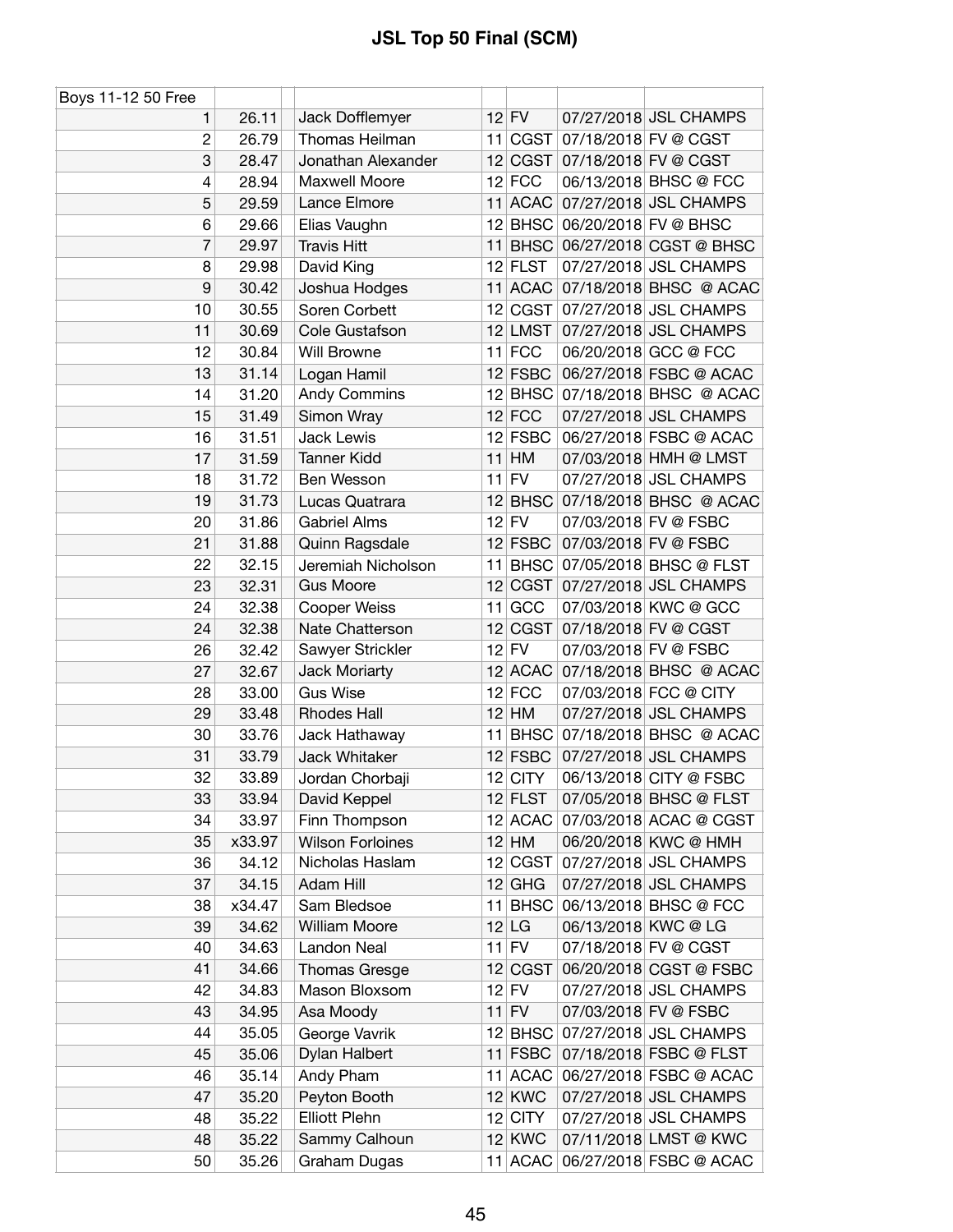| Boys 11-12 100 Free |             |                         |           |                     |                                |
|---------------------|-------------|-------------------------|-----------|---------------------|--------------------------------|
| 1.                  | 1:00.09     | Thomas Heilman          |           |                     | 11 CGST 06/27/2018 CGST @ BHSC |
| $\overline{2}$      | 1:01.19     | Maxwell Moore           | $12$ FCC  |                     | 07/27/2018 JSL CHAMPS          |
| 3                   | 1:03.55     | Jack Dofflemyer         | $12$ FV   |                     | 07/03/2018 FV @ FSBC           |
| 4                   | 1:04.54     | David King              | $12$ FLST |                     | 07/27/2018 JSL CHAMPS          |
| 5                   | 1:04.56     | Jonathan Alexander      | 12 CGST   |                     | 07/03/2018 ACAC @ CGST         |
| 6                   | 1:05.68     | <b>Travis Hitt</b>      |           |                     | 11 BHSC 07/18/2018 BHSC @ ACAC |
| 7                   | 1:05.78     | <b>Andy Commins</b>     |           |                     | 12 BHSC 07/27/2018 JSL CHAMPS  |
| 8                   | 1:06.53     | Will Browne             | $11$ FCC  |                     | 06/27/2018 LMST @ FCC          |
| 9                   | 1:07.32     | Elias Vaughn            |           |                     | 12 BHSC 06/27/2018 CGST @ BHSC |
| 10                  | 1:08.34     | Lance Elmore            |           |                     | 11 ACAC 06/27/2018 FSBC @ ACAC |
| 11                  | 1:09.09     | <b>Tanner Kidd</b>      | $11$ HM   |                     | 07/27/2018 JSL CHAMPS          |
| 12                  | 1:09.59     | Logan Hamil             | $12$ FSBC |                     | 06/27/2018 FSBC @ ACAC         |
| 13                  | 1:09.69     | Quinn Ragsdale          | $12$ FSBC |                     | 07/27/2018 JSL CHAMPS          |
| 14                  | 1:10.02     | <b>Gabriel Alms</b>     | $12$ FV   |                     | 07/27/2018 JSL CHAMPS          |
| 15                  | 1:10.27     | Soren Corbett           | 12 CGST   |                     | 07/27/2018 JSL CHAMPS          |
| 16                  | 1:10.73     | Simon Wray              | $12$ FCC  |                     | 07/27/2018 JSL CHAMPS          |
| 17                  | 1:11.01     | Ben Wesson              | $11$ FV   |                     | 07/27/2018 JSL CHAMPS          |
| 18                  | 1:13.28     | Cole Gustafson          | $12$ LMST |                     | 06/27/2018 LMST @ FCC          |
| 19                  | 1:13.72     | <b>Colby Grimes</b>     | 11 CGST   |                     | 06/27/2018 CGST @ BHSC         |
| 20                  | 1:13.99     | Lucas Quatrara          |           |                     | 12 BHSC 07/27/2018 JSL CHAMPS  |
| 21                  | 1:14.28     | Joshua Hodges           |           |                     | 11 ACAC 06/16/2018 ELKS@ ACAC  |
| 22                  | 1:15.37     | <b>Jack Lewis</b>       | $12$ FSBC |                     | 06/27/2018 FSBC @ ACAC         |
| 23                  | 1:15.41     | Jeremiah Nicholson      | $11$ BHSC |                     | 07/05/2018 BHSC @ FLST         |
| 24                  | 1:15.48     | Adam Hill               | $12$ GHG  | 07/03/2018 GHG @ LG |                                |
| 25                  | 1:15.59     | Finn Thompson           |           |                     | 12 ACAC 07/18/2018 BHSC @ ACAC |
| 26                  | 1:15.74     | William Moore           | $12$ LG   |                     | 07/27/2018 JSL CHAMPS          |
| 27                  | 1:15.86     | Jack Moriarty           | 12 ACAC   |                     | 07/27/2018 JSL CHAMPS          |
| 28                  | 1:16.12     | Asa Moody               | $11$ FV   |                     | 07/27/2018 JSL CHAMPS          |
|                     | 29 x1:16.22 | Cooper Weiss            | 11 GCC    |                     | 07/03/2018 KWC @ GCC           |
| 30                  | 1:17.15     | Nicholas Haslam         | 12 CGST   |                     | 07/27/2018 JSL CHAMPS          |
| 31                  | 1:17.40     | <b>Thomas Gresge</b>    | 12 CGST   |                     | 07/27/2018 JSL CHAMPS          |
| 32                  | 1:17.49     | <b>Rhodes Hall</b>      | $12$ HM   |                     | 07/27/2018 JSL CHAMPS          |
| 33                  | 1:17.53     | Sawyer Strickler        | $12$ FV   |                     | 07/03/2018 FV @ FSBC           |
| 34                  | 1:17.60     | David Keppel            | $12$ FLST |                     | 07/27/2018 JSL CHAMPS          |
| 35                  | 1:17.75     | <b>Gus Wise</b>         | $12$ FCC  |                     | 06/27/2018 LMST @ FCC          |
| 36                  | 1:19.06     | Sam Mahoney             | $11$ CCC  |                     | 06/20/2018 CCC @ GHG           |
| 37                  | 1:19.50     | Sam Bledsoe             | $11$ BHSC |                     | 06/27/2018 CGST @ BHSC         |
| 38                  | 1:19.54     | Dylan Halbert           | $11$ FSBC |                     | 07/03/2018 FV @ FSBC           |
| 39                  | 1:19.62     | Andy Pham               | 11 ACAC   |                     | 07/27/2018 JSL CHAMPS          |
| 40                  | 1:19.74     | <b>Tyler Davis</b>      | 12 FAST   |                     | 07/27/2018 JSL CHAMPS          |
| 41                  | 1:19.81     | Jack Hathaway           | $11$ BHSC |                     | 06/27/2018 CGST @ BHSC         |
| 42                  | 1:20.06     | Benjamin Schnell        | 12 CGST   |                     | 07/27/2018 JSL CHAMPS          |
| 43                  | 1:20.99     | Jack Whitaker           | $12$ FSBC |                     | 06/27/2018 FSBC @ ACAC         |
| 44                  | 1:21.95     | Joshua Morales          | 11 FSBC   |                     | 07/27/2018 JSL CHAMPS          |
| 45                  | 1:22.41     | <b>Wilson Forloines</b> | $12$ HM   |                     | 06/27/2018 GCC @ HMH           |
| 46                  | 1:22.43     | Jordan Chorbaji         | $12$ CITY |                     | 06/13/2018 CITY @ FSBC         |
| 47                  | 1:22.94     | Jordan Tessier          | $12$ CITY |                     | 07/03/2018 FCC @ CITY          |
| 48                  | 1:23.22     | Peyton Booth            | $12$ KWC  |                     | 07/27/2018 JSL CHAMPS          |
| 49                  | 1:23.65     | Graham Dugas            | 11 ACAC   |                     | 07/03/2018 ACAC @ CGST         |
| 50                  | 1:23.85     | Dq Richmond             | $11$ BHSC |                     | 07/18/2018 BHSC @ ACAC         |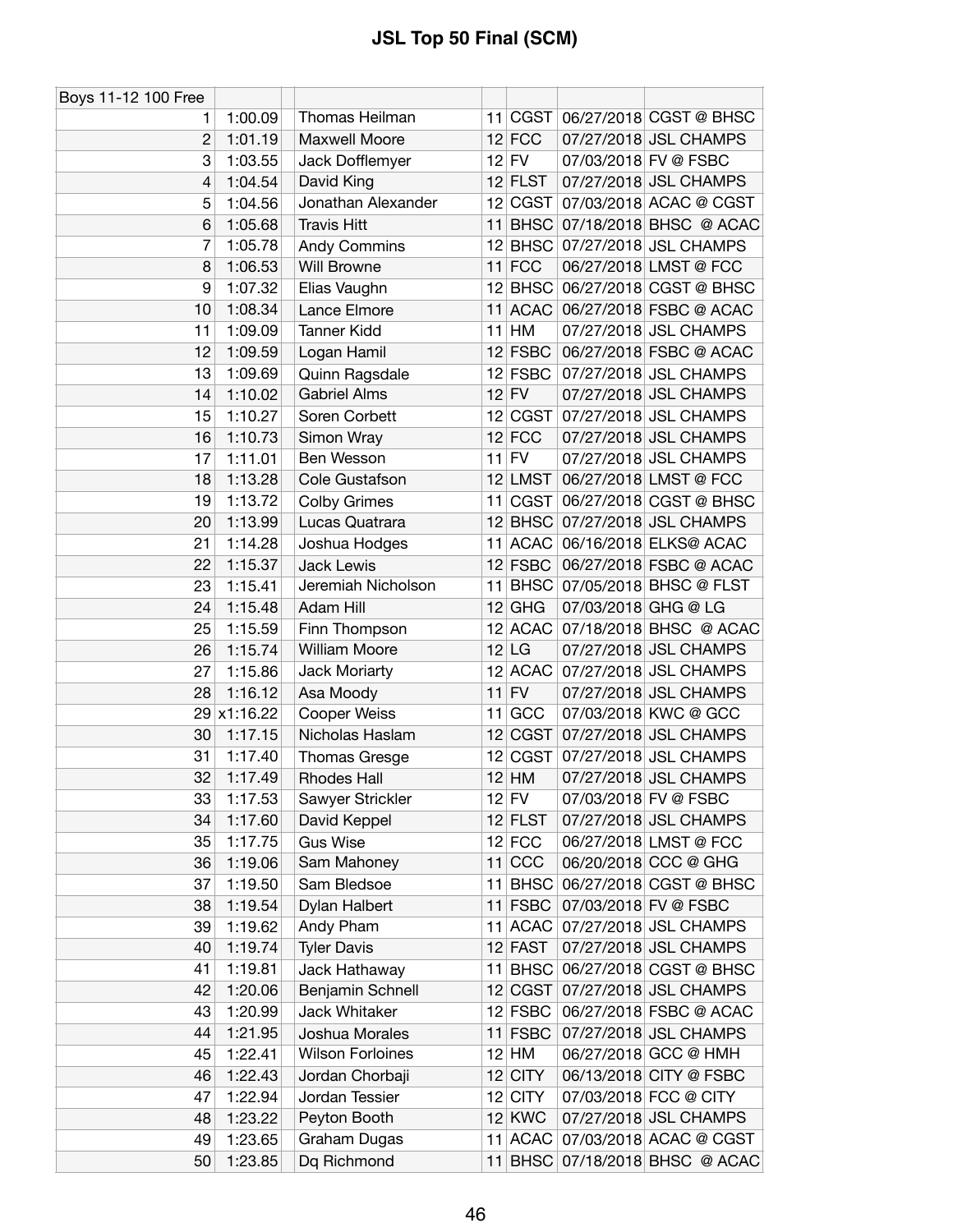| Boys 11-12 50 Back |        |                         |               |                                |
|--------------------|--------|-------------------------|---------------|--------------------------------|
| 1.                 | 32.77  | Jack Dofflemyer         | $12$ FV       | 07/27/2018 JSL CHAMPS          |
| $\overline{c}$     | 32.94  | Thomas Heilman          | 11 CGST       | 06/27/2018 CGST @ BHSC         |
| 3                  | 33.04  | <b>Andy Commins</b>     | $12$ BHSC     | 07/27/2018 JSL CHAMPS          |
| 4                  | x34.35 | Maxwell Moore           | $12$ FCC      | 07/11/2018 FCC @ HMH           |
| 5                  | 34.57  | Logan Hamil             | $12$ FSBC     | 06/27/2018 FSBC @ ACAC         |
| 6                  | 35.06  | <b>Will Browne</b>      | $11$ FCC      | 06/27/2018 LMST @ FCC          |
| 7                  | 35.19  | <b>Cooper Weiss</b>     | $11$ GCC      | 07/18/2018 GCC @ LMST          |
| 8                  | 35.24  | <b>Tanner Kidd</b>      | $11$ HM       | 07/27/2018 JSL CHAMPS          |
| 9                  | 35.62  | Quinn Ragsdale          | $12$ FSBC     | 07/27/2018 JSL CHAMPS          |
| 10                 | 35.66  | Elias Vaughn            |               | 12 BHSC 07/05/2018 BHSC @ FLST |
| 11                 | 35.80  | Ben Wesson              | $11$ FV       | 07/27/2018 JSL CHAMPS          |
| 12                 | 35.84  | Nate Chatterson         | 12 CGST       | 07/27/2018 JSL CHAMPS          |
| 13                 | 36.53  | Jack Moriarty           |               | 12 ACAC 07/27/2018 JSL CHAMPS  |
| 14                 | x36.89 | David King              | $12$ FLST     | 07/11/2018 FLST @ CGST         |
| 15                 | 37.00  | Aiden Zhu               | 11 CGST       | 06/27/2018 CGST @ BHSC         |
| 16                 | 37.09  | <b>Travis Hitt</b>      | 11 BHSC       | 07/18/2018 BHSC @ ACAC         |
| 17                 | 37.27  | Cole Gustafson          | $12$ LMST     | 07/27/2018 JSL CHAMPS          |
| 18                 | 37.87  | <b>Gus Wise</b>         | $12$ FCC      | 07/27/2018 JSL CHAMPS          |
| 19                 | 38.31  | Jeremiah Nicholson      | $11$ BHSC     | 06/27/2018 CGST @ BHSC         |
| 20                 | 38.97  | <b>Colby Grimes</b>     | 11 CGST       | 06/27/2018 CGST @ BHSC         |
| 21                 | 39.16  | Sam Mahoney             | 11 CCC        | 07/27/2018 JSL CHAMPS          |
| 22                 | 39.22  | Sawyer Strickler        | $12$ FV       | 07/18/2018 FV @ CGST           |
| 23                 | 39.58  | Sam Bledsoe             | $11$ BHSC     | 07/27/2018 JSL CHAMPS          |
| 24                 | 39.59  | Lucas Quatrara          |               | 12 BHSC 06/27/2018 CGST @ BHSC |
| 25                 | 40.15  | Thomas Gresge           | 12 CGST       | 07/11/2018 FLST @ CGST         |
| 26                 | 40.35  | <b>Gabriel Alms</b>     | $12$ FV       | 07/03/2018 FV @ FSBC           |
| 27                 | 40.40  | Sammy Calhoun           | <b>12 KWC</b> | 07/03/2018 KWC @ GCC           |
| 28                 | 40.50  | Simon Wray              | $12$ FCC      | 06/13/2018 BHSC @ FCC          |
| 29                 | 40.62  | <b>Gus Moore</b>        | 12 CGST       | 07/11/2018 FLST @ CGST         |
| 30                 | 40.71  | Jack Whitaker           | 12 FSBC       | 07/27/2018 JSL CHAMPS          |
| 31                 | 41.61  | Benjamin Schnell        | 12 CGST       | 07/27/2018 JSL CHAMPS          |
| 32                 | 41.62  | Lance Elmore            | 11 ACAC       | 06/27/2018 FSBC @ ACAC         |
| 33                 | 41.75  | Finn Thompson           |               | 12 ACAC 07/27/2018 JSL CHAMPS  |
| 34                 | 41.82  | Hargun Ghotra           | $11$ FV       | 07/27/2018 JSL CHAMPS          |
| 35                 | 41.94  | Mason Bunyea            | $12$ GHG      | 06/20/2018 CCC @ GHG           |
| 36                 | 41.97  | Finnegan Driscoll       | 11 CGST       | 07/27/2018 JSL CHAMPS          |
| 37                 | 42.87  | Jack Lewis              | $12$ FSBC     | 07/03/2018 FV @ FSBC           |
| 38                 | 42.89  | Wyatt Brubaker          | $12$ ACAC     | 07/27/2018 JSL CHAMPS          |
| 39                 | 42.97  | George Vavrik           | $12$ BHSC     | 07/27/2018 JSL CHAMPS          |
| 40                 | 43.18  | Joshua Hodges           | 11 ACAC       | 07/18/2018 BHSC @ ACAC         |
| 41                 | 43.19  | Jackson Kunze           | $12$ FLST     | 07/27/2018 JSL CHAMPS          |
| 42                 | 43.32  | <b>Wilson Forloines</b> | $12$ HM       | 07/18/2018 HMH @ CITY          |
| 43                 | 43.34  | Graham Dugas            | 11 ACAC       | 06/16/2018 ELKS@ ACAC          |
| 44                 | 43.44  | <b>Whit Parrish</b>     | $11$ FCC      | 06/13/2018 BHSC @ FCC          |
| 45                 | 43.65  | Asa Moody               | $11$ FV       | 07/03/2018 FV @ FSBC           |
| 46                 | 43.73  | Vincent Chung           | 11 FLST       | 07/27/2018 JSL CHAMPS          |
| 47                 | 43.78  | Adam Hill               | $12$ GHG      | 06/20/2018 CCC @ GHG           |
| 48                 | 43.81  | Matthew Mayo            | $11$ FLST     | 07/27/2018 JSL CHAMPS          |
| 49                 | 43.86  | John Houlahan           | $12$ FLST     | 07/27/2018 JSL CHAMPS          |
| 50                 | 44.21  | Dylan Halbert           | 11 FSBC       | 06/27/2018 FSBC @ ACAC         |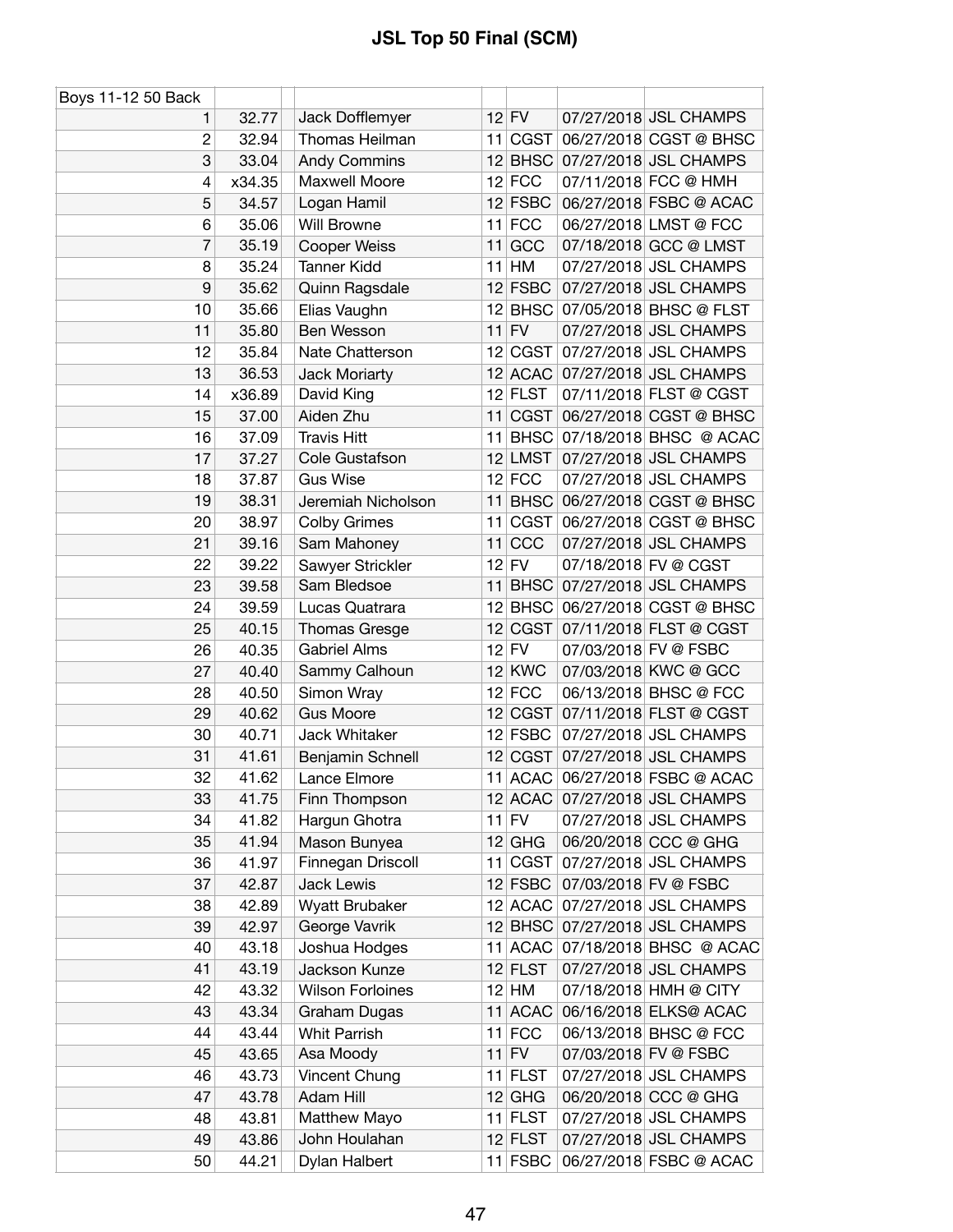| Boys 11-12 50 Breast |        |                         |    |               |                      |                                |
|----------------------|--------|-------------------------|----|---------------|----------------------|--------------------------------|
| 1                    | 33.59  | Maxwell Moore           |    | $12$ FCC      |                      | 07/27/2018 JSL CHAMPS          |
| $\overline{c}$       | 35.66  | Thomas Heilman          |    |               |                      | 11 CGST 07/03/2018 ACAC @ CGST |
| 3                    | 37.16  | Elias Vaughn            |    |               |                      | 12 BHSC 06/27/2018 CGST @ BHSC |
| 4                    | 37.84  | Jack Dofflemyer         |    | $12$ FV       |                      | 06/20/2018 FV @ BHSC           |
| 5                    | 38.41  | <b>Travis Hitt</b>      |    | 11 BHSC       |                      | 06/27/2018 CGST @ BHSC         |
| 6                    | 38.46  | Will Browne             |    | $11$ FCC      |                      | 06/27/2018 LMST @ FCC          |
| 7                    | 39.86  | Joshua Hodges           |    | 11 ACAC       |                      | 07/27/2018 JSL CHAMPS          |
| 8                    | 40.06  | <b>Gus Moore</b>        |    |               |                      | 12 CGST 06/13/2018 CGST @ GCC  |
| 9                    | 41.40  | Jeremiah Nicholson      |    |               |                      | 11 BHSC 06/20/2018 FV @ BHSC   |
| 10                   | 41.87  | Cole Gustafson          |    |               |                      | 12 LMST 07/27/2018 JSL CHAMPS  |
| 11                   | 42.81  | Sawyer Strickler        |    | $12$ FV       |                      | 07/27/2018 JSL CHAMPS          |
| 12                   | 43.25  | Lance Elmore            |    | 11 ACAC       |                      | 06/16/2018 ELKS@ ACAC          |
| 13                   | 43.37  | Graham Dugas            | 11 |               |                      | ACAC 07/27/2018 JSL CHAMPS     |
| 14                   | 43.46  | <b>Gabriel Alms</b>     |    | $12$ FV       |                      | 07/27/2018 JSL CHAMPS          |
| 15                   | x43.59 | <b>Tanner Kidd</b>      |    | $11$ HM       |                      | 07/03/2018 HMH @ LMST          |
| 16                   | 43.62  | <b>Rhodes Hall</b>      |    | $12$ HM       |                      | 07/27/2018 JSL CHAMPS          |
| 17                   | 43.66  | Jack Hathaway           |    |               |                      | 11 BHSC 06/20/2018 FV @ BHSC   |
| 17                   | 43.66  | Soren Corbett           |    | 12 CGST       |                      | 07/27/2018 JSL CHAMPS          |
| 19                   | x43.85 | David King              |    | $12$ FLST     |                      | 07/05/2018 BHSC @ FLST         |
| 20                   | 43.87  | Asa Moody               |    | $11$ FV       |                      | 07/27/2018 JSL CHAMPS          |
| 21                   | 44.08  | <b>William Moore</b>    |    | $12$ LG       |                      | 07/27/2018 JSL CHAMPS          |
| 22                   | 44.34  | Finn Thompson           |    | 12 ACAC       |                      | 07/18/2018 BHSC @ ACAC         |
| 23                   | 44.37  | Aiden Zhu               |    | 11 CGST       |                      | 06/27/2018 CGST @ BHSC         |
| 24                   | 44.38  | <b>Colby Grimes</b>     |    |               |                      | 11 CGST 06/20/2018 CGST @ FSBC |
| 25                   | 44.75  | Quinn Ragsdale          |    | 12 FSBC       |                      | 06/13/2018 CITY @ FSBC         |
| 26                   | 45.38  | Ben Wesson              |    | $11$ FV       |                      | 07/11/2018 ACAC @ FV           |
| 27                   | 45.66  | Nate Chatterson         |    | 12 CGST       |                      | 07/03/2018 ACAC @ CGST         |
| 28                   | 46.25  | Maddox Roy              |    | $12$ FSBC     |                      | 06/27/2018 FSBC @ ACAC         |
| 29                   | 46.56  | Dylan Halbert           |    | $11$ FSBC     |                      | 06/13/2018 CITY @ FSBC         |
| 30                   | 46.84  | Sam Bledsoe             |    |               |                      | 11 BHSC 07/05/2018 BHSC @ FLST |
| 31                   | 47.03  | <b>Gus Wise</b>         |    | $12$ FCC      |                      | 07/03/2018 FCC @ CITY          |
| 32                   | 47.04  | Nolan Liang             |    |               |                      | 11 CGST 07/27/2018 JSL CHAMPS  |
| 33                   | 47.30  | George Vavrik           |    |               |                      | 12 BHSC 07/27/2018 JSL CHAMPS  |
| 34                   | 47.37  | Peter Kronebsuch        |    | $12$ FLST     |                      | 07/05/2018 BHSC @ FLST         |
| 35                   | 47.41  | Andy Pham               |    |               |                      | 11 ACAC 07/18/2018 BHSC @ ACAC |
| 36                   | 47.57  | <b>Brody Grierson</b>   |    | $12$ FCC      |                      | 07/27/2018 JSL CHAMPS          |
| 36                   | 47.57  | Thomas Olson            |    | 12 CGST       |                      | 07/27/2018 JSL CHAMPS          |
| 38                   | 47.90  | Jackson Kunze           |    | $12$ FLST     |                      | 06/13/2018 HMH @ FLST          |
| 39                   | 47.96  | Benjamin Ellwood        |    | $12$ FLST     |                      | 07/27/2018 JSL CHAMPS          |
| 40                   | 48.04  | <b>Bailey Bush</b>      |    | <b>12 KWC</b> |                      | 07/27/2018 JSL CHAMPS          |
| 41                   | 48.09  | <b>Quinn Thomas</b>     |    | 11 FSBC       |                      | 07/18/2018 FSBC @ FLST         |
| 42                   | x48.22 | Lucas Quatrara          |    |               |                      | 12 BHSC 06/13/2018 BHSC @ FCC  |
| 43                   | 48.44  | Landon Neal             |    | $11$ FV       | 06/27/2018 FLST @ FV |                                |
| 44                   | 48.60  | Dq Richmond             |    | $11$ BHSC     |                      | 07/18/2018 BHSC @ ACAC         |
| 45                   | 48.63  | Nicholas Haslam         |    | 12 CGST       |                      | 06/13/2018 CGST @ GCC          |
| 46                   | 48.94  | <b>Will Baker</b>       |    | $12$ HM       |                      | 06/20/2018 KWC @ HMH           |
| 47                   | 49.04  | Taylen Soriano          |    | $11$ LG       |                      | 07/27/2018 JSL CHAMPS          |
| 48                   | 49.19  | <b>Wilson Forloines</b> |    | $12$ HM       |                      | 06/20/2018 KWC @ HMH           |
| 49                   | x49.25 | Jordan Tessier          |    | $12$ CITY     |                      | 06/20/2018 LMST @ CITY         |
| 50                   | x49.40 | Jordan Chorbaji         |    | $12$ CITY     |                      | 07/18/2018 HMH @ CITY          |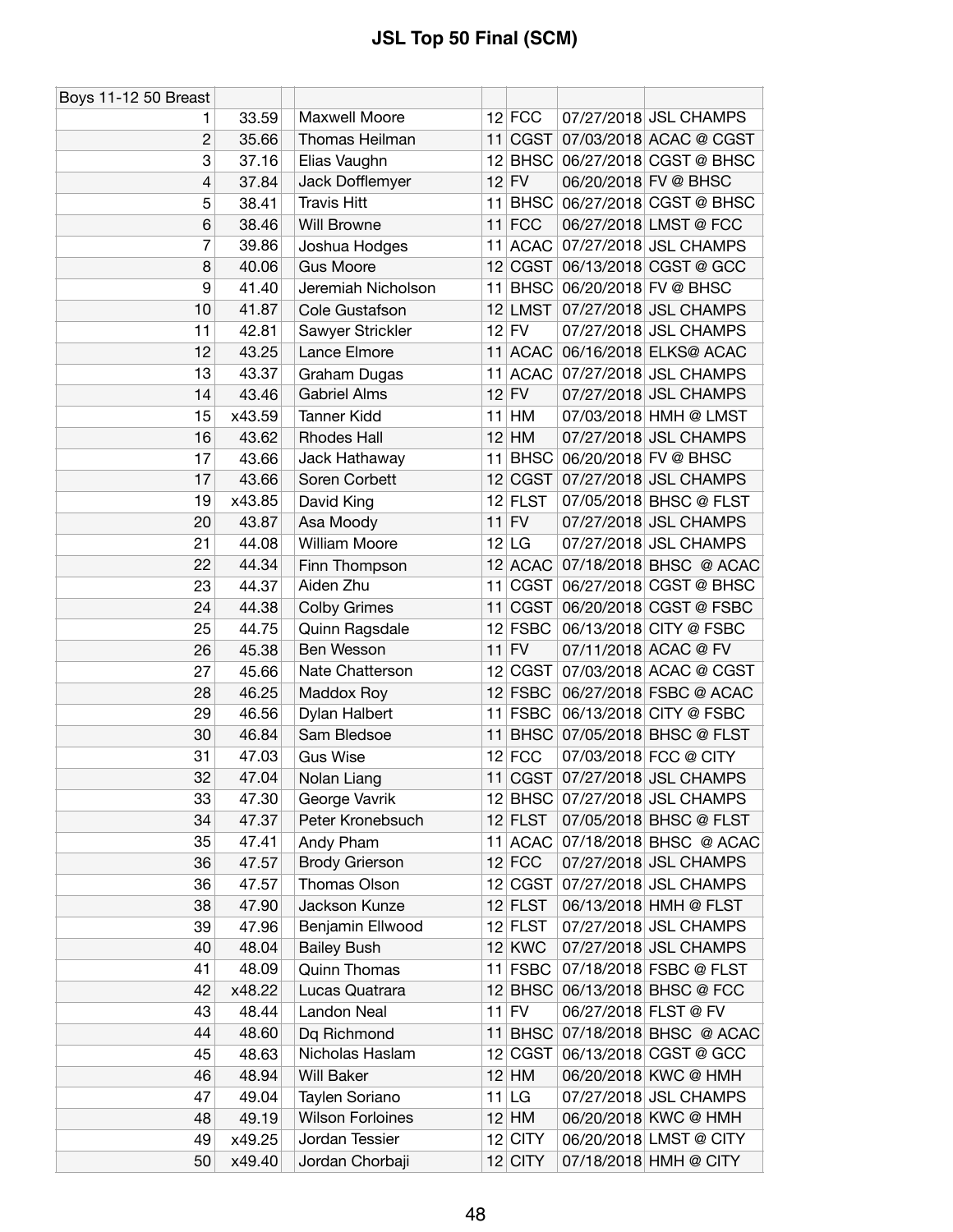| Boys 11-12 50 Fly |                |                                       |    |                     |                     |                                                |
|-------------------|----------------|---------------------------------------|----|---------------------|---------------------|------------------------------------------------|
| 1                 | 28.78          | Jack Dofflemyer                       |    | $12$ FV             |                     | 07/27/2018 JSL CHAMPS                          |
| $\overline{c}$    | 29.40          | Thomas Heilman                        |    | 11 CGST             |                     | 06/27/2018 CGST @ BHSC                         |
| 3                 | 30.28          | Jonathan Alexander                    |    |                     |                     | 12 CGST 07/18/2018 FV @ CGST                   |
| 4                 | 31.78          | Maxwell Moore                         |    | $12$ FCC            |                     | 07/11/2018 FCC @ HMH                           |
| 5                 | 32.55          | Andy Commins                          |    |                     |                     | 12 BHSC 07/18/2018 BHSC @ ACAC                 |
| 6                 | 33.28          | <b>Will Browne</b>                    |    | $11$ FCC            |                     | 06/13/2018 BHSC @ FCC                          |
| 7                 | 33.49          | Lance Elmore                          |    | 11 ACAC             |                     | 06/27/2018 FSBC @ ACAC                         |
| 8                 | 33.51          | Elias Vaughn                          |    |                     |                     | 12 BHSC 07/18/2018 BHSC @ ACAC                 |
| 9                 | 33.63          | Aiden Zhu                             |    |                     |                     | 11 CGST 07/27/2018 JSL CHAMPS                  |
| 10                | 34.43          | Logan Hamil                           |    | $12$ FSBC           |                     | 06/27/2018 FSBC @ ACAC                         |
| 11                | 34.73          | Nate Chatterson                       |    | 12 CGST             |                     | 07/27/2018 JSL CHAMPS                          |
| 12                | 35.00          | Sawyer Strickler                      |    | $12$ FV             |                     | 07/27/2018 JSL CHAMPS                          |
| 13                | 35.28          | Lucas Quatrara                        |    |                     |                     | 12 BHSC 07/27/2018 JSL CHAMPS                  |
| 14                | x35.66         | David King                            |    | $12$ FLST           |                     | 06/13/2018 HMH @ FLST                          |
| 15                | 35.75          | <b>Cooper Weiss</b>                   |    | 11 GCC              |                     | 07/27/2018 JSL CHAMPS                          |
| 16                | 36.00          | <b>Tanner Kidd</b>                    | 11 | HM                  |                     | 06/13/2018 HMH @ FLST                          |
| 17                | 36.30          | Jeremiah Nicholson                    |    |                     |                     | 11 BHSC 07/18/2018 BHSC @ ACAC                 |
| 18                | 37.03          | Simon Wray                            |    | $12$ FCC            |                     | 07/27/2018 JSL CHAMPS                          |
| 19                | 37.61          | Graham Dugas                          |    |                     |                     | 11 ACAC 07/27/2018 JSL CHAMPS                  |
| 20                | x38.00         | <b>Gabriel Alms</b>                   |    | $12$ FV             | 06/13/2018 GHG @ FV |                                                |
| 21                | 38.06          | Sam Bledsoe                           |    |                     |                     | 11 BHSC 07/27/2018 JSL CHAMPS                  |
| 22                | 38.39          | Andy Pham                             |    | 11 ACAC             |                     | 07/27/2018 JSL CHAMPS                          |
| 23                | 38.48          | Sam Mahoney                           |    | $11$ CCC            |                     | 07/27/2018 JSL CHAMPS                          |
| 24                | 38.81          | Thomas Gresge                         |    | 12 CGST             |                     | 06/13/2018 CGST @ GCC                          |
| 25                | 38.94          | Cole Gustafson                        |    | 12 LMST             |                     | 07/03/2018 HMH @ LMST                          |
| 26                | 39.17          | Quinn Ragsdale                        |    | $12$ FSBC           |                     | 06/27/2018 FSBC @ ACAC                         |
| 27                | 39.95          | Jordan Chorbaji                       |    | $12$ CITY           |                     | 06/13/2018 CITY @ FSBC                         |
| 28                | 40.70          | Ben Wesson                            |    | $11$ FV             |                     | 07/03/2018 FV @ FSBC                           |
| 29                | 40.74          | Jack Whitaker                         |    | $12$ FSBC           |                     | 07/27/2018 JSL CHAMPS                          |
| 30                | 40.75          | Henry Messinger                       |    | 11 KWC              |                     | 07/11/2018 LMST @ KWC                          |
| 31                | 40.80          | Sam Guiffre                           |    | $11$ FLST           |                     | 07/27/2018 JSL CHAMPS                          |
| 32                | 40.82          |                                       |    | $11$ ACAC           |                     |                                                |
| 33                | 41.19          | Joshua Hodges                         |    | $12$ FLST           |                     | 06/16/2018 ELKS@ ACAC<br>07/27/2018 JSL CHAMPS |
| 34                | 41.30          | David Keppel<br>Landon Neal           |    | $11$ FV             |                     | 07/27/2018 JSL CHAMPS                          |
| 35                |                |                                       |    |                     |                     | 07/27/2018 JSL CHAMPS                          |
|                   | 41.50          | <b>Tyler Davis</b><br><b>Gus Wise</b> |    | 12 FAST<br>$12$ FCC |                     | 07/18/2018 FCC @ KWC                           |
| 36<br>37          | 41.72          | <b>Brandon Watkins</b>                |    | 12 LMST             |                     | 07/27/2018 JSL CHAMPS                          |
|                   | 41.98          |                                       |    |                     |                     |                                                |
| 37<br>37          | 41.98<br>41.98 | Joshua Morales<br>Matthew Behm        |    | 11 FSBC<br>$12$ KWC |                     | 07/27/2018 JSL CHAMPS<br>07/27/2018 JSL CHAMPS |
|                   |                |                                       |    |                     |                     | 07/11/2018 FLST @ CGST                         |
| 40                | 42.31          | <b>Colby Grimes</b>                   |    | 11 CGST             |                     |                                                |
| 41                | 42.34          | Matthew Mayo                          |    | 11 FLST             |                     | 07/27/2018 JSL CHAMPS                          |
| 42                | 42.62          | <b>William Moore</b>                  |    | $12$ LG             | 06/13/2018 KWC @ LG |                                                |
| 43                | 42.80          | Mason Bunyea                          |    | $12$ GHG            | 07/03/2018 GHG @ LG |                                                |
| 44                | 43.13          | <b>Gus Moore</b>                      |    | 12 CGST             |                     | 07/18/2018 FV @ CGST                           |
| 45                | 43.20          | William Wirasaputra                   |    | $12$ HM             |                     | 07/27/2018 JSL CHAMPS                          |
| 46                | 43.31          | Ryan Bersuder                         |    | 11 ACAC             |                     | 07/11/2018 ACAC @ FV                           |
| 47                | 43.50          | Cooper Moreland                       |    | $12$ CITY           |                     | 06/27/2018 CITY @ KWC                          |
| 48                | 43.51          | <b>Wilson Forloines</b>               |    | 12 HM               |                     | 07/27/2018 JSL CHAMPS                          |
| 49                | 43.65          | <b>Rhodes Hall</b>                    |    | $12$ HM             |                     | 07/18/2018 HMH @ CITY                          |
| 50                | 43.66          | Jackson Kunze                         |    | 12 FLST             |                     | 07/05/2018 BHSC @ FLST                         |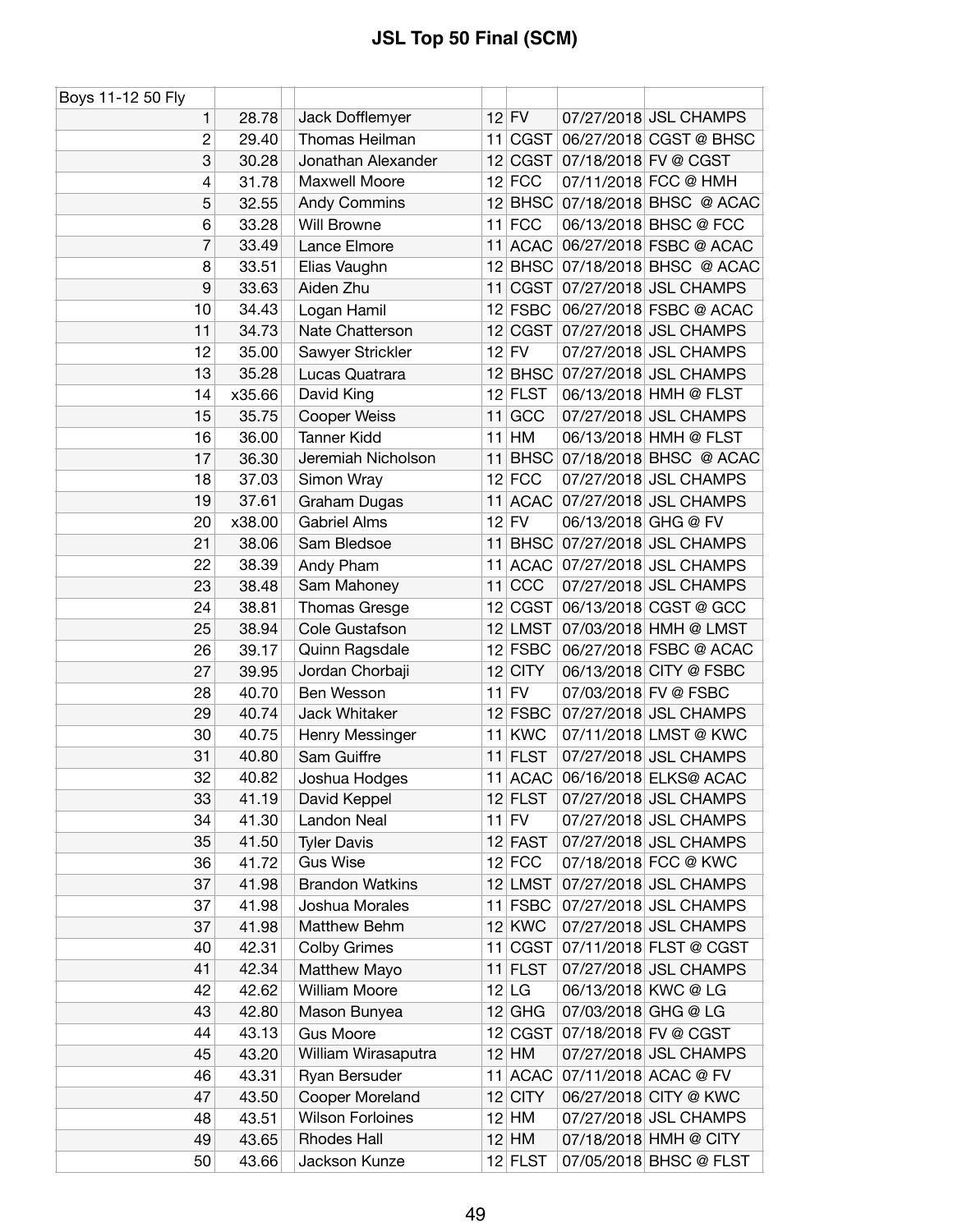| Boys 11-12 100 IM |             |                         |           |                                |
|-------------------|-------------|-------------------------|-----------|--------------------------------|
| 1.                | 1:07.69     | Maxwell Moore           | $12$ FCC  | 07/27/2018 JSL CHAMPS          |
| $\overline{2}$    | 1:08.31     | Thomas Heilman          | 11 CGST   | 07/18/2018 FV @ CGST           |
| 3                 | 1:13.25     | Jack Dofflemyer         | $12$ FV   | 07/11/2018 ACAC @ FV           |
| $\overline{4}$    | 1:14.00     | Jonathan Alexander      | 12 CGST   | 07/18/2018 FV @ CGST           |
| 5                 | 1:14.59     | <b>Travis Hitt</b>      | 11 BHSC   | 07/11/2018 FSBC @ BHSC         |
| 6                 | 1:15.63     | Will Browne             | $11$ FCC  | 06/13/2018 BHSC @ FCC          |
| 7                 | 1:15.79     | David King              | $12$ FLST | 07/27/2018 JSL CHAMPS          |
| 8                 | 1:16.25     | Elias Vaughn            |           | 12 BHSC 06/13/2018 BHSC @ FCC  |
| 9                 | 1:17.30     | <b>Tanner Kidd</b>      | $11$ HM   | 07/27/2018 JSL CHAMPS          |
| 10                | 1:19.03     | <b>Andy Commins</b>     |           | 12 BHSC 06/13/2018 BHSC @ FCC  |
| 11                | 1:19.08     | Sawyer Strickler        | $12$ FV   | 07/27/2018 JSL CHAMPS          |
| 12                | 1:19.31     | Aiden Zhu               | 11 CGST   | 07/27/2018 JSL CHAMPS          |
| 13                | 1:19.35     | Quinn Ragsdale          | $12$ FSBC | 07/18/2018 FSBC @ FLST         |
| 14                | 1:19.53     | Joshua Hodges           |           | 11 ACAC 07/27/2018 JSL CHAMPS  |
| 15                | 1:20.09     | Cooper Weiss            | 11 GCC    | 07/27/2018 JSL CHAMPS          |
| 16                | 1:20.56     | Logan Hamil             | $12$ FSBC | 07/18/2018 FSBC @ FLST         |
| 17                | 1:20.71     | <b>Gabriel Alms</b>     | $12$ FV   | 07/11/2018 ACAC @ FV           |
| 18                | 1:22.11     | Jeremiah Nicholson      |           | 11 BHSC 07/27/2018 JSL CHAMPS  |
| 19                | 1:22.75     | <b>Gus Wise</b>         | $12$ FCC  | 07/27/2018 JSL CHAMPS          |
| 20                | 1:22.88     | Cole Gustafson          | $12$ LMST | 07/18/2018 GCC @ LMST          |
| 21                | 1:23.06     | Lance Elmore            |           | 11 ACAC 07/11/2018 ACAC @ FV   |
| 21                | 1:23.06     | Soren Corbett           |           | 12 CGST 07/18/2018 FV @ CGST   |
| 23                | 1:23.35     | <b>Colby Grimes</b>     | 11 CGST   | 06/13/2018 CGST @ GCC          |
| 24                | 1:23.90     | <b>Gus Moore</b>        |           | 12 CGST 07/27/2018 JSL CHAMPS  |
| 25                | 1:24.16     | Nate Chatterson         | 12 CGST   | 07/11/2018 FLST @ CGST         |
| 26                | 1:24.20     | Graham Dugas            |           | 11 ACAC 07/27/2018 JSL CHAMPS  |
| 27                | 1:24.90     | Sam Bledsoe             |           | 11 BHSC 07/27/2018 JSL CHAMPS  |
| 28                | 1:26.06     | <b>William Moore</b>    | $12$ LG   | 07/27/2018 JSL CHAMPS          |
| 29                | 1:26.38     | Ben Wesson              | $11$ FV   | 07/11/2018 ACAC @ FV           |
| 30                | 1:27.53     | <b>Thomas Gresge</b>    | 12 CGST   | 06/13/2018 CGST @ GCC          |
| 31                | 1:28.00     | Jack Moriarty           |           | 12 ACAC 07/11/2018 ACAC @ FV   |
| 32                | 1:28.07     | Finn Thompson           |           | 12 ACAC 07/11/2018 ACAC @ FV   |
| 33                | 1:28.22     | Lucas Quatrara          |           | 12 BHSC 07/11/2018 FSBC @ BHSC |
| 34                | 1:28.26     | Nicholas Haslam         | 12 CGST   | 07/27/2018 JSL CHAMPS          |
| 35                | 1:28.90     | <b>Jack Lewis</b>       | $12$ FSBC | 07/11/2018 FSBC @ BHSC         |
|                   | 36 x1:29.84 | Jack Hathaway           |           | 11 BHSC 06/13/2018 BHSC @ FCC  |
| 37                | 1:30.03     | Simon Wray              | $12$ FCC  | 07/11/2018 FCC @ HMH           |
| 38                | 1:30.59     | <b>Tyler Davis</b>      | 12 FAST   | 07/27/2018 JSL CHAMPS          |
| 39                | 1:30.61     | Jackson Kunze           | $12$ FLST | 07/27/2018 JSL CHAMPS          |
| 40                | 1:30.66     | Andy Pham               | 11 ACAC   | 07/27/2018 JSL CHAMPS          |
| 41                | 1:31.50     | Sam Mahoney             | $11$ CCC  | 07/10/2018 CCC @ ELKS          |
| 42                | 1:31.56     | Landon Neal             | $11$ FV   | 07/18/2018 FV @ CGST           |
| 43                | 1:32.62     | <b>Wilson Forloines</b> | $12$ HM   | 06/13/2018 HMH @ FLST          |
| 44                | 1:33.40     | Jordan Chorbaji         | $12$ CITY | 07/18/2018 HMH @ CITY          |
| 45                | 1:33.50     | David Keppel            | $12$ FLST | 07/18/2018 FSBC @ FLST         |
| 46                | 1:33.63     | Dylan Halbert           | $11$ FSBC | 07/18/2018 FSBC @ FLST         |
| 47                | 1:33.88     | Joshua Morales          | $11$ FSBC | 07/27/2018 JSL CHAMPS          |
| 48                | 1:34.28     | George Vavrik           | $12$ BHSC | 07/11/2018 FSBC @ BHSC         |
| 49                | 1:34.41     | Matthew Mayo            | $11$ FLST | 07/27/2018 JSL CHAMPS          |
| 50                | 1:34.65     | Hargun Ghotra           | $11$ FV   | 07/27/2018 JSL CHAMPS          |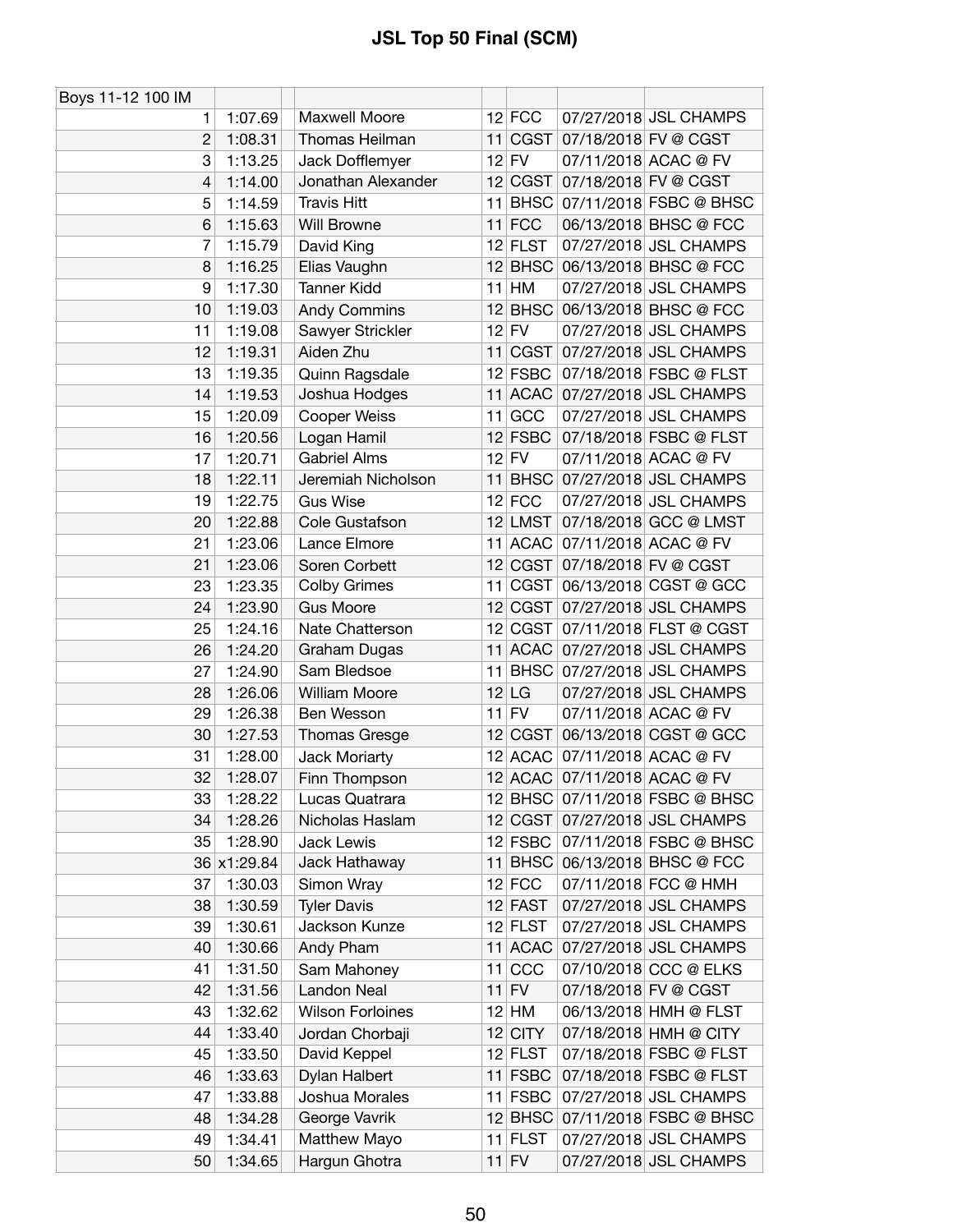| Boys 13-14 50 Free |        |                         |               |                                |
|--------------------|--------|-------------------------|---------------|--------------------------------|
| 1                  | 25.04  | Victor Valovalo         | $14$ FV       | 07/27/2018 JSL CHAMPS          |
| $\overline{c}$     | 25.61  | Peyton Wray             | $14$ FCC      | 07/27/2018 JSL CHAMPS          |
| 3                  | 26.05  | Preston Hutter          |               | 14 BHSC 07/18/2018 BHSC @ ACAC |
| 4                  | 26.22  | Sammy Johnson           | 14 CGST       | 06/13/2018 CGST @ GCC          |
| 5                  | 26.28  | Carter Wesson           | $13$ FV       | 07/27/2018 JSL CHAMPS          |
| 6                  | 26.32  | <b>Teddy Cross</b>      | $13$ HM       | 07/27/2018 JSL CHAMPS          |
| 7                  | 26.86  | Josh Inouye             | 14 FSBC       | 07/27/2018 JSL CHAMPS          |
| 8                  | 26.89  | Aidan Meyer             |               | 14 ACAC 07/18/2018 BHSC @ ACAC |
| 9                  | 27.27  | Ryan Katstra            | $13$ FLST     | 07/27/2018 JSL CHAMPS          |
| 10                 | 27.45  | Quinton Laughon-Worrell | 14 CITY       | 07/27/2018 JSL CHAMPS          |
| 11                 | 27.72  | Howard Zhu              | 14 CGST       | 06/27/2018 CGST @ BHSC         |
| 12                 | 27.98  | Ahmad Woodson           | 14 ACAC       | 06/20/2018 FLST @ ACAC         |
| 13                 | 28.10  | Noah Johnson            | 14 CGST       | 06/27/2018 CGST @ BHSC         |
| 14                 | 28.28  | Nate Hargrove           |               | 14 BHSC 07/05/2018 BHSC @ FLST |
| 15                 | 28.42  | Glenn Coleman           |               | 14 ACAC 07/18/2018 BHSC @ ACAC |
| 16                 | 28.51  | <b>Gus Jones</b>        | 14 ACAC       | 06/20/2018 FLST @ ACAC         |
| 17                 | 28.67  | Zeke Brubaker           |               | 14 ACAC 06/16/2018 ELKS@ ACAC  |
| 18                 | 28.87  | William Keenan          | 13 FSBC       | 07/27/2018 JSL CHAMPS          |
| 19                 | 28.88  | Anthony Garono          | 13 CGST       | 07/18/2018 FV @ CGST           |
| 20                 | 28.94  | Matthew Heilman         | 14 CGST       | 06/27/2018 CGST @ BHSC         |
| 21                 | 29.06  | Killian O'Reilly        | $14$ CCC      | 06/20/2018 CCC @ GHG           |
| 22                 | 29.14  | Jesse Thomas            | 14 FSBC       | 06/27/2018 FSBC @ ACAC         |
| 23                 | 29.20  | Ap Patterson            | $13$ ACAC     | 07/18/2018 BHSC @ ACAC         |
| 24                 | 29.23  | Harrison Greenhoe       | $14$ FSBC     | 06/13/2018 CITY @ FSBC         |
| 25                 | x29.25 | <b>Jack Smith</b>       |               | 13 BHSC 07/05/2018 BHSC @ FLST |
| 26                 | 29.50  | <b>Nate Flores</b>      | $14$ HM       | 07/27/2018 JSL CHAMPS          |
| 27                 | 29.54  | <b>Harrison Miracle</b> | 14 CGST       | 07/27/2018 JSL CHAMPS          |
| 27                 | 29.54  | Jesse Bambrick          |               | 13 ACAC 06/20/2018 FLST @ ACAC |
| 29                 | 29.64  | Nathaniel Reiner        |               | 14 ACAC 06/20/2018 FLST @ ACAC |
| 30                 | 29.75  | Andrew Lamb             | <b>14 KWC</b> | 07/03/2018 KWC @ GCC           |
| 31                 | 29.76  | <b>Rett Delbridge</b>   | $14$ LG       | 07/27/2018 JSL CHAMPS          |
| 32                 | 29.78  | Henry Addison           |               | 13 CGST 06/27/2018 CGST @ BHSC |
| 33                 | 29.94  | Nicolas Karp            |               | 14 CGST 07/18/2018 FV @ CGST   |
| 34                 | x30.00 | Jacob Mayo              | 14 FLST       | 06/27/2018 FLST @ FV           |
| 35                 | 30.20  | Jackson Schundler       |               | 13 BHSC 07/18/2018 BHSC @ ACAC |
| 36                 | 30.34  | Cooper Roy              | $13$ FSBC     | 07/27/2018 JSL CHAMPS          |
| 37                 | 30.40  | <b>Braeden Weiss</b>    | 13 GCC        | 07/03/2018 KWC @ GCC           |
| 38                 | 30.66  | Joshua Yoder            | 14 CITY       | 07/03/2018 FCC @ CITY          |
| 38                 | 30.66  | <b>Tyler Harris</b>     | $14$ LMST     | 07/27/2018 JSL CHAMPS          |
| 40                 | 30.74  | Dyllan Hartman          | $14$ LG       | 07/11/2018 LG @ FAST           |
| 41                 | 30.85  | Jackson Hunt            | 13 CGST       | 07/03/2018 ACAC @ CGST         |
| 42                 | 30.86  | lan Sanders             | $14$ FSBC     | 06/13/2018 CITY @ FSBC         |
| 43                 | 31.06  | Jonah Davis             | 13 CGST       | 06/27/2018 CGST @ BHSC         |
| 44                 | 31.18  | <b>Austin Fairbanks</b> | 14 LMST       | 06/20/2018 LMST @ CITY         |
| 45                 | 31.31  | Lucas Simpson           | $14$ FSBC     | 07/27/2018 JSL CHAMPS          |
| 46                 | 31.35  | Graham Devito           | $13$ FV       | 07/03/2018 FV @ FSBC           |
| 47                 | 31.37  | <b>Tucker Shifflett</b> | $13$ GHG      | 07/27/2018 JSL CHAMPS          |
| 48                 | 31.39  | Josh Cutright           | 14 LG         | 07/27/2018 JSL CHAMPS          |
| 49                 | 31.41  | Cj Morton               | $14$ FV       | 07/18/2018 FV @ CGST           |
| 49                 | 31.41  | Aiden Kraft             | 14 LMST       | 06/13/2018 FAST @ LMST         |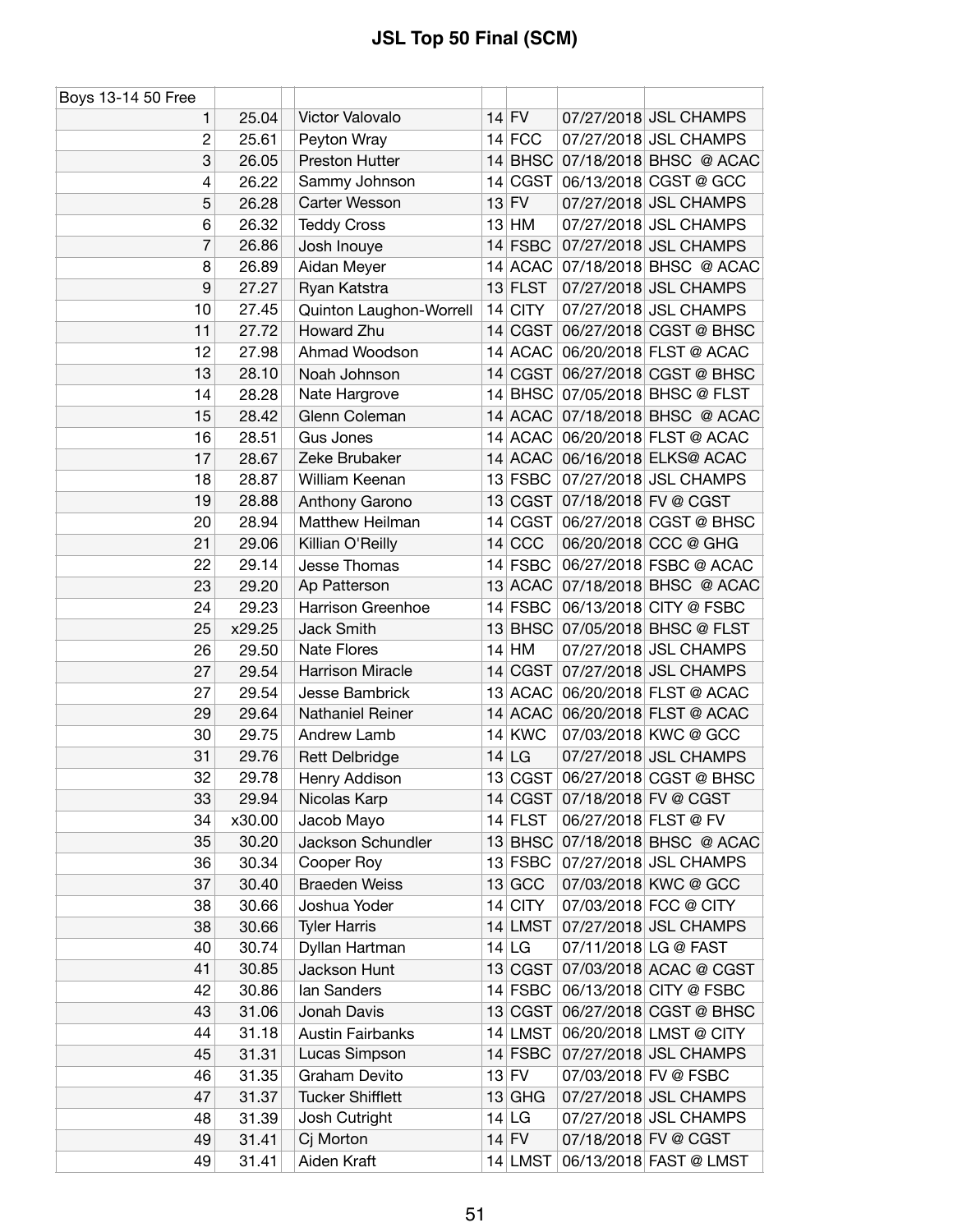| Boys 13-14 100 Free      |             |                                |                  |                     |                                |
|--------------------------|-------------|--------------------------------|------------------|---------------------|--------------------------------|
| 1.                       | 55.19       | Victor Valovalo                | 14 FV            |                     | 07/27/2018 JSL CHAMPS          |
| $\overline{2}$           | 55.74       | Peyton Wray                    | $14$ FCC         |                     | 07/27/2018 JSL CHAMPS          |
| 3                        | 57.28       | Sammy Johnson                  | 14 CGST          |                     | 06/27/2018 CGST @ BHSC         |
| $\overline{\mathcal{L}}$ | 58.12       | Preston Hutter                 |                  |                     | 14 BHSC 07/18/2018 BHSC @ ACAC |
| 5                        | 59.64       | Aidan Meyer                    | 14 ACAC          |                     | 07/27/2018 JSL CHAMPS          |
| 6                        | 1:00.01     | Ryan Katstra                   | 13 FLST          |                     | 07/27/2018 JSL CHAMPS          |
| 7                        | 1:00.16     | Noah Johnson                   | 14 CGST          |                     | 07/03/2018 ACAC @ CGST         |
| 8                        | 1:00.57     | Anthony Garono                 | 13 CGST          |                     | 07/27/2018 JSL CHAMPS          |
| 9                        | 1:01.73     | Carter Wesson                  | $13$ FV          |                     | 07/03/2018 FV @ FSBC           |
| 10                       | 1:01.94     | <b>Jack Smith</b>              | $13$ BHSC        |                     | 07/18/2018 BHSC @ ACAC         |
| 11                       | 1:02.34     | Josh Inouye                    | $14$ FSBC        |                     | 07/27/2018 JSL CHAMPS          |
| 12                       | 1:03.36     | Andrew Lamb                    | $14$ KWC         |                     | 07/27/2018 JSL CHAMPS          |
| 13                       | 1:03.41     | Harrison Greenhoe              | 14 FSBC          |                     | 07/27/2018 JSL CHAMPS          |
| 14                       | x1:03.62    | <b>Teddy Cross</b>             | $13$ HM          |                     | 07/03/2018 HMH @ LMST          |
| 15                       | 1:03.67     | Gus Jones                      | 14 ACAC          |                     | 06/16/2018 ELKS@ ACAC          |
| 16                       | 1:03.97     | Howard Zhu                     |                  |                     | 14 CGST 07/03/2018 ACAC @ CGST |
| 17                       | 1:04.12     | Ahmad Woodson                  | 14 ACAC          |                     | 06/27/2018 FSBC @ ACAC         |
| 18                       | 1:04.55     | Jackson Schundler              | $13$ BHSC        |                     | 07/27/2018 JSL CHAMPS          |
| 19                       | 1:04.64     | Henry Addison                  | 13 CGST          |                     | 07/27/2018 JSL CHAMPS          |
| 20                       | 1:04.76     | Glenn Coleman                  |                  |                     | 14 ACAC 06/16/2018 ELKS@ ACAC  |
| 21                       | 1:04.91     | Nathaniel Reiner               |                  |                     | 14 ACAC 07/27/2018 JSL CHAMPS  |
| 22                       | 1:05.12     | Zeke Brubaker                  | 14 ACAC          |                     | 06/27/2018 FSBC @ ACAC         |
| 23                       | 1:05.16     | Graham Devito                  | $13$ FV          |                     | 07/27/2018 JSL CHAMPS          |
| 24                       | 1:05.60     |                                | $14$ CITY        |                     | 07/03/2018 FCC @ CITY          |
|                          |             | Quinton Laughon-Worrell        |                  |                     |                                |
| 25                       | 1:06.93     | Ap Patterson<br>Jesse Bambrick | 13 ACAC          |                     | 07/18/2018 BHSC @ ACAC         |
| 26<br>27                 | 1:07.79     |                                | 13 ACAC<br>14 HM |                     | 07/27/2018 JSL CHAMPS          |
|                          | 1:08.30     | <b>Nate Flores</b>             |                  |                     | 07/27/2018 JSL CHAMPS          |
| 28                       | 1:08.45     | Jonah Davis                    | 13 CGST          |                     | 07/27/2018 JSL CHAMPS          |
| 29                       | 1:08.51     | Dyllan Hartman                 | $14$ LG          | 06/20/2018 LG @ LG  |                                |
| 30                       | 1:08.59     | <b>Braeden Weiss</b>           | $13$ GCC         |                     | 07/27/2018 JSL CHAMPS          |
| 31                       | 1:09.31     | Nicolas Karp                   | 14 CGST          |                     | 07/27/2018 JSL CHAMPS          |
| 32                       | 1:09.57     | <b>Tilden English</b>          | $14$ FCC         |                     | 07/27/2018 JSL CHAMPS          |
| 33                       | 1:09.94     | Eli Craig                      | $14$ FCC         |                     | 07/03/2018 FCC @ CITY          |
| 34                       | 1:10.28     | Jacob Mayo                     | 14 FLST          |                     | 06/27/2018 FLST @ FV           |
| 35                       | 1:10.84     | Andy McCulloch                 |                  |                     | 14 BHSC 07/27/2018 JSL CHAMPS  |
| 36                       | 1:11.22     | Killian O'Reilly               | $14$ CCC         |                     | 07/03/2018 FAST @ CCC          |
| 37                       | 1:11.43     | David Wiles                    | 14 CITY          |                     | 07/27/2018 JSL CHAMPS          |
| 38                       | 1:11.63     | Lucas Simpson                  | $14$ FSBC        |                     | 07/27/2018 JSL CHAMPS          |
|                          | 39 x1:12.03 | Jackson Kinsella               | 13 FAST          |                     | 07/18/2018 GHG @ FAST          |
| 40                       | 1:12.19     | <b>Austin Fairbanks</b>        | 14 LMST          |                     | 06/20/2018 LMST @ CITY         |
| 41                       | 1:12.59     | William Keenan                 | $13$ FSBC        |                     | 06/27/2018 FSBC @ ACAC         |
| 42                       | 1:12.78     | Joshua Yoder                   | $14$ CITY        |                     | 06/27/2018 CITY @ KWC          |
| 43                       | 1:12.80     | <b>Rett Delbridge</b>          | $14$ LG          | 07/03/2018 GHG @ LG |                                |
| 44                       | 1:12.88     | Nathan Nucci                   | 14 ACAC          |                     | 06/16/2018 ELKS@ ACAC          |
| 45                       | 1:12.90     | Jackson Hunt                   | 13 CGST          |                     | 06/27/2018 CGST @ BHSC         |
| 46                       | 1:13.09     | Eli Cook                       | $13$ CITY        |                     | 07/27/2018 JSL CHAMPS          |
| 47                       | 1:13.14     | Theo Adams                     | 13 FSBC          |                     | 07/27/2018 JSL CHAMPS          |
| 48                       | 1:13.15     | Cj Morton                      | $14$ FV          |                     | 07/03/2018 FV @ FSBC           |
| 49                       | 1:13.16     | Franklin He                    | 13 CGST          |                     | 06/27/2018 CGST @ BHSC         |
| 50                       | 1:14.03     | <b>Tyler Helmick</b>           | $13$ CCC         |                     | 07/27/2018 JSL CHAMPS          |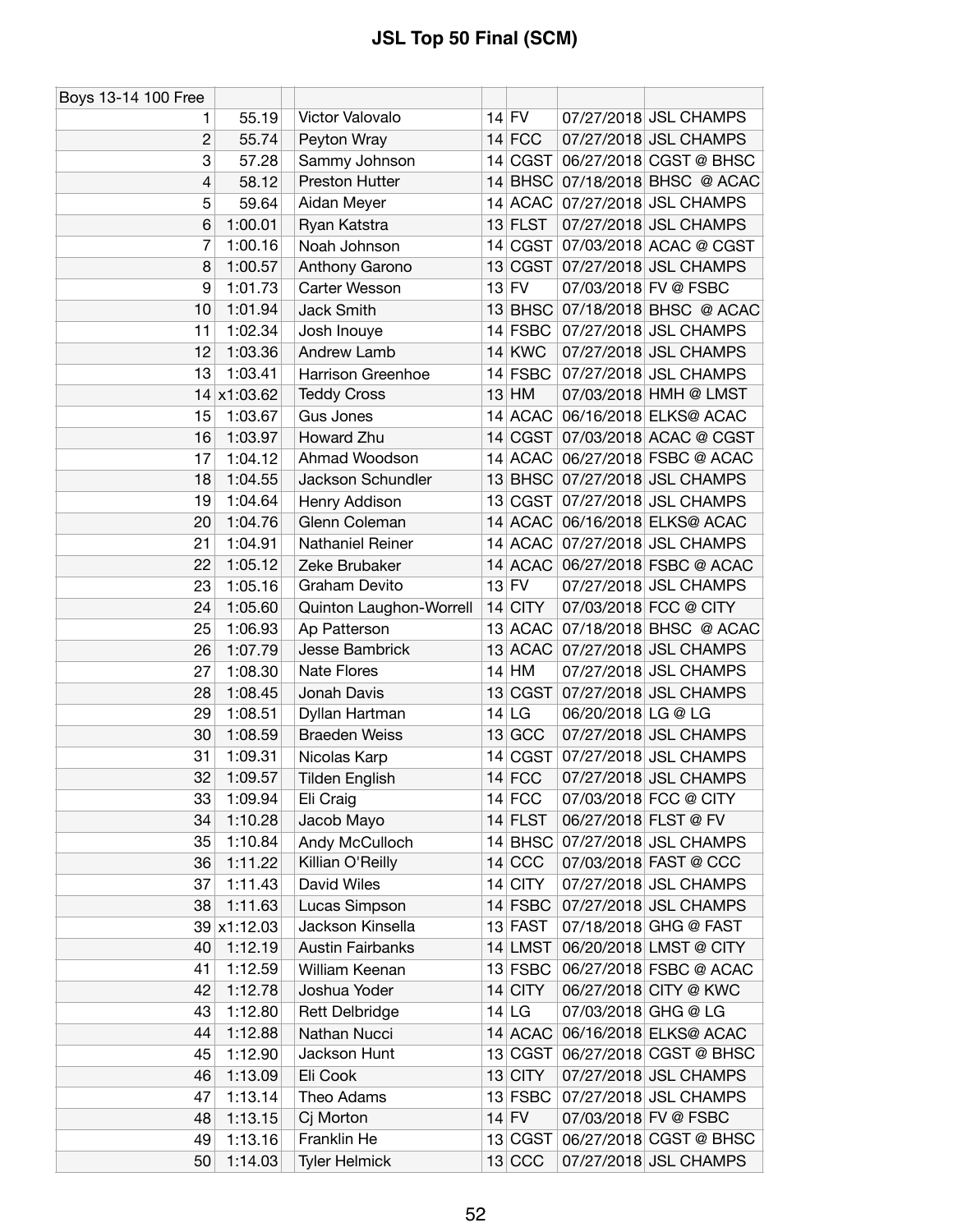| Boys 13-14 50 Back |        |                         |               |                                |
|--------------------|--------|-------------------------|---------------|--------------------------------|
| 1                  | 28.69  | Peyton Wray             | $14$ FCC      | 07/27/2018 JSL CHAMPS          |
| $\overline{c}$     | 29.88  | <b>Teddy Cross</b>      | $13$ HM       | 07/27/2018 JSL CHAMPS          |
| 3                  | 30.34  | Noah Johnson            | 14 CGST       | 07/18/2018 FV @ CGST           |
| 4                  | 30.56  | Carter Wesson           | $13$ FV       | 07/27/2018 JSL CHAMPS          |
| 5                  | 30.65  | Sammy Johnson           | 14 CGST       | 07/18/2018 FV @ CGST           |
| 6                  | 30.82  | Ahmad Woodson           | 14 ACAC       | 07/27/2018 JSL CHAMPS          |
| 7                  | 32.11  | Zeke Brubaker           |               | 14 ACAC 07/27/2018 JSL CHAMPS  |
| 8                  | 32.24  | Victor Valovalo         | $14$ FV       | 07/03/2018 FV @ FSBC           |
| 9                  | 32.58  | Nate Hargrove           | $14$ BHSC     | 07/27/2018 JSL CHAMPS          |
| 10                 | 32.59  | Harrison Greenhoe       | $14$ FSBC     | 07/27/2018 JSL CHAMPS          |
| 11                 | 33.31  | Anthony Garono          | 13 CGST       | 06/27/2018 CGST @ BHSC         |
| 12                 | 33.57  | Jack Smith              | $13$ BHSC     | 06/27/2018 CGST @ BHSC         |
| 13                 | 33.75  | Jacob Mayo              | $14$ FLST     | 07/05/2018 BHSC @ FLST         |
| 13                 | 33.75  | Preston Hutter          |               | 14 BHSC 06/27/2018 CGST @ BHSC |
| 15                 | 33.91  | Henry Addison           | 13 CGST       | 06/27/2018 CGST @ BHSC         |
| 16                 | 34.09  | <b>Howard Zhu</b>       | 14 CGST       | 07/11/2018 FLST @ CGST         |
| 17                 | 34.15  | Nathaniel Reiner        |               | 14 ACAC 07/27/2018 JSL CHAMPS  |
| 18                 | 34.16  | Quinton Laughon-Worrell | 14 CITY       | 06/20/2018 LMST @ CITY         |
| 19                 | 34.34  | Glenn Coleman           | 14 ACAC       | 06/27/2018 FSBC @ ACAC         |
| 20                 | 34.51  | Andy McCulloch          | $14$ BHSC     | 07/27/2018 JSL CHAMPS          |
| 21                 | 34.69  | Jackson Schundler       |               | 13 BHSC 07/05/2018 BHSC @ FLST |
| 22                 | 34.78  | Matthew Heilman         |               | 14 CGST 07/03/2018 ACAC @ CGST |
| 23                 | 35.15  | Aidan Meyer             |               | 14 ACAC 07/03/2018 ACAC @ CGST |
| 24                 | x35.37 | Ryan Katstra            | $13$ FLST     | 07/18/2018 FSBC @ FLST         |
| 25                 | 35.58  | <b>Austin Fairbanks</b> | $14$ LMST     | 07/27/2018 JSL CHAMPS          |
| 26                 | 35.59  | Nicolas Karp            | 14 CGST       | 07/27/2018 JSL CHAMPS          |
| 27                 | 35.91  | Killian O'Reilly        | $14$ CCC      | 07/03/2018 FAST @ CCC          |
| 28                 | 35.92  | Jackson Kinsella        | 13 FAST       | 07/27/2018 JSL CHAMPS          |
| 29                 | 35.93  | Gus Jones               | $14$ ACAC     | 07/18/2018 BHSC @ ACAC         |
| 30                 | 36.01  | Dyllan Hartman          | $14$ LG       | 07/27/2018 JSL CHAMPS          |
| 31                 | 36.09  | William Keenan          | $13$ FSBC     | 07/27/2018 JSL CHAMPS          |
| 32                 | x36.10 | Josh Inouye             | 14 FSBC       | 07/18/2018 FSBC @ FLST         |
| 33                 | 36.14  | Graham Devito           | $13$ FV       | 07/27/2018 JSL CHAMPS          |
| 34                 | 36.56  | Jesse Bambrick          | 13 ACAC       | 07/11/2018 ACAC @ FV           |
| 35                 | 36.65  | Nathan Nucci            |               | 14 ACAC 06/27/2018 FSBC @ ACAC |
| 36                 | 36.76  | <b>Rett Delbridge</b>   | 14 LG         | 07/11/2018 LG @ FAST           |
| 37                 | 36.94  | Theo Adams              | $13$ FSBC     | 07/27/2018 JSL CHAMPS          |
| 38                 | 36.95  | <b>Teddy Oakey</b>      | $14$ FCC      | 07/27/2018 JSL CHAMPS          |
| 39                 | 36.97  | Andrew Lamb             | <b>14 KWC</b> | 06/27/2018 CITY @ KWC          |
| 40                 | 37.35  | <b>Jack Devillier</b>   | $14$ BHSC     | 07/27/2018 JSL CHAMPS          |
| 41                 | 37.65  | Jesse Thomas            | 14 FSBC       | 06/27/2018 FSBC @ ACAC         |
| 42                 | 38.10  | Cooper Roy              | $13$ FSBC     | 07/27/2018 JSL CHAMPS          |
| 43                 | 38.28  | <b>Tilden English</b>   | $14$ FCC      | 06/27/2018 LMST @ FCC          |
| 44                 | 38.44  | Joshua Zhang            | $14$ CITY     | 07/27/2018 JSL CHAMPS          |
| 45                 | 38.47  | Ap Patterson            | $13$ ACAC     | 07/03/2018 ACAC @ CGST         |
| 46                 | 38.84  | <b>Braeden Weiss</b>    | 13 GCC        | 07/03/2018 KWC @ GCC           |
| 47                 | 38.88  | Daniel Johnson          | <b>13 KWC</b> | 06/13/2018 KWC @ LG            |
| 48                 | x38.94 | Benjamin Bouch          | <b>13 KWC</b> | 06/27/2018 CITY @ KWC          |
| 49                 | 39.04  | Franklin He             | 13 CGST       | 07/27/2018 JSL CHAMPS          |
| 50                 | 39.37  | Eli Cook                | 13 CITY       | 07/27/2018 JSL CHAMPS          |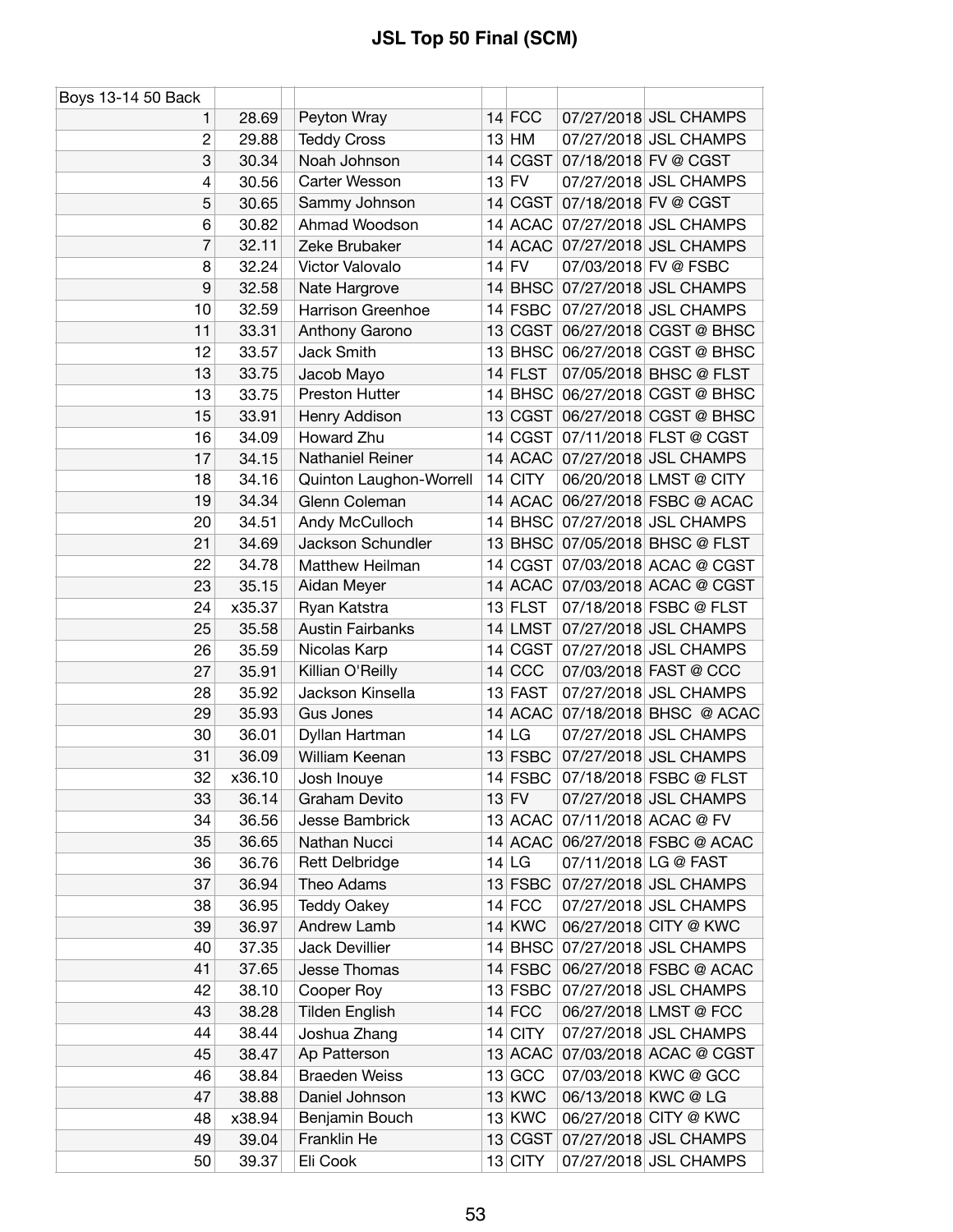| Boys 13-14 50 Breast |        |                         |               |                      |                                |
|----------------------|--------|-------------------------|---------------|----------------------|--------------------------------|
| 1.                   | 32.57  | Gus Jones               |               |                      | 14 ACAC 07/27/2018 JSL CHAMPS  |
| $\overline{2}$       | 33.19  | Victor Valovalo         | $14$ FV       | 06/27/2018 FLST @ FV |                                |
| 3                    | 33.56  | Howard Zhu              | 14 CGST       |                      | 07/18/2018 FV @ CGST           |
| 4                    | 33.72  | Zeke Brubaker           | $14$ ACAC     |                      | 07/27/2018 JSL CHAMPS          |
| 5                    | 34.47  | Jack Smith              | $13$ BHSC     |                      | 07/18/2018 BHSC @ ACAC         |
| 6                    | 34.50  | Jacob Mayo              | $14$ FLST     |                      | 07/05/2018 BHSC @ FLST         |
| 7                    | 35.10  | Cooper Roy              | $13$ FSBC     |                      | 07/27/2018 JSL CHAMPS          |
| 8                    | 35.34  | Preston Hutter          |               |                      | 14 BHSC 07/18/2018 BHSC @ ACAC |
| 9                    | 36.14  | Ahmad Woodson           | $14$ ACAC     |                      | 07/03/2018 ACAC @ CGST         |
| 10                   | 36.53  | Matthew Heilman         |               |                      | 14 CGST 06/27/2018 CGST @ BHSC |
| 11                   | 36.63  | Carter Wesson           | $13$ FV       |                      | 07/03/2018 FV @ FSBC           |
| 12                   | 37.43  | Graham Devito           | $13$ FV       |                      | 07/27/2018 JSL CHAMPS          |
| 13                   | 37.46  | Joshua Yoder            | 14 CITY       |                      | 06/20/2018 LMST @ CITY         |
| 14                   | 37.57  | <b>Teddy Cross</b>      | $13$ HM       |                      | 07/11/2018 FCC @ HMH           |
| 15                   | 37.77  | Ap Patterson            | 13 ACAC       |                      | 07/27/2018 JSL CHAMPS          |
| 16                   | 38.00  | Aidan Meyer             | 14 ACAC       |                      | 06/27/2018 FSBC @ ACAC         |
| 17                   | 38.01  | Cj Morton               | $14$ FV       |                      | 07/27/2018 JSL CHAMPS          |
| 18                   | 38.25  | Ryan Katstra            | $13$ FLST     |                      | 06/20/2018 FLST @ ACAC         |
| 19                   | 38.28  | Harrison Greenhoe       | 14 FSBC       |                      | 07/18/2018 FSBC @ FLST         |
| 20                   | x38.47 | Quinton Laughon-Worrell | $14$ CITY     |                      | 07/03/2018 FCC @ CITY          |
| 21                   | 39.21  | lan Sanders             | $14$ FSBC     |                      | 07/27/2018 JSL CHAMPS          |
| 22                   | 39.36  | Benjamin Bouch          | <b>13 KWC</b> |                      | 07/27/2018 JSL CHAMPS          |
| 23                   | 39.46  | Jonah Davis             | 13 CGST       |                      | 07/27/2018 JSL CHAMPS          |
| 24                   | 39.59  | Jackson Schundler       |               |                      | 13 BHSC 06/20/2018 FV @ BHSC   |
| 25                   | 39.62  | Lucas Simpson           | $14$ FSBC     |                      | 07/27/2018 JSL CHAMPS          |
| 26                   | 40.15  | Ezra Andres             | 13 CGST       |                      | 07/18/2018 FV @ CGST           |
| 27                   | 40.45  | <b>Tilden English</b>   | $14$ FCC      |                      | 07/27/2018 JSL CHAMPS          |
| 28                   | 40.99  | Eli Cook                | 13 CITY       |                      | 07/27/2018 JSL CHAMPS          |
| 29                   | 41.09  | Nathan Nucci            | 14 ACAC       |                      | 07/03/2018 ACAC @ CGST         |
| 30                   | 41.11  | Dyllan Hartman          | $14$ LG       |                      | 06/13/2018 KWC @ LG            |
| 31                   | 41.21  | <b>Austin Fairbanks</b> | $14$ LMST     |                      | 07/18/2018 FSBC @ FLST         |
| 32                   | 41.40  | <b>Harrison Miracle</b> |               |                      | 14 CGST 07/27/2018 JSL CHAMPS  |
| 33                   | 41.71  | Logan Cypser            | $14$ HM       |                      | 07/27/2018 JSL CHAMPS          |
| 34                   | 42.15  | Glenn Coleman           | 14 ACAC       |                      | 06/16/2018 ELKS@ ACAC          |
| 35                   | 42.28  | Nathaniel Reiner        |               |                      | 14 ACAC 06/20/2018 FLST @ ACAC |
| 36                   | 42.37  | Kevin Myers             | $13$ FV       |                      | 07/27/2018 JSL CHAMPS          |
| 37                   | 42.47  | Nicolas Karp            | 14 CGST       |                      | 07/18/2018 FV @ CGST           |
| 38                   | 42.53  | <b>Franklin He</b>      | 13 CGST       |                      | 07/18/2018 FV @ CGST           |
| 39                   | 42.62  | Andrew Lamb             | <b>14 KWC</b> |                      | 07/18/2018 FCC @ KWC           |
| 40                   | 42.83  | <b>Rett Delbridge</b>   | $14$ LG       |                      | 07/27/2018 JSL CHAMPS          |
| 41                   | 43.50  | Jacob Wildermann        | 14 FSBC       |                      | 07/27/2018 JSL CHAMPS          |
| 42                   | 43.78  | Jack Devillier          |               |                      | 14 BHSC 07/27/2018 JSL CHAMPS  |
| 43                   | 43.97  | Aidan Durica            | $14$ CCC      |                      | 06/20/2018 CCC @ GHG           |
| 44                   | 44.01  | Eli Craig               | $14$ FCC      |                      | 07/18/2018 FCC @ KWC           |
| 45                   | 44.03  | Jesse Bambrick          | 13 ACAC       |                      | 06/27/2018 FSBC @ ACAC         |
| 46                   | 44.06  | McCallum Fulkerson      | $13$ GCC      |                      | 07/18/2018 FSBC @ FLST         |
| 47                   | 44.16  | Lucas Fuller            | 14 FSBC       |                      | 07/27/2018 JSL CHAMPS          |
| 48                   | 44.22  | Anthony Caruso          | $13$ FAST     |                      | 07/27/2018 JSL CHAMPS          |
| 49                   | x44.56 | Josh Browning           | $13$ FLST     |                      | 06/13/2018 HMH @ FLST          |
| 50                   | 44.78  | Jacob Ondek             | $14$ LMST     |                      | 07/27/2018 JSL CHAMPS          |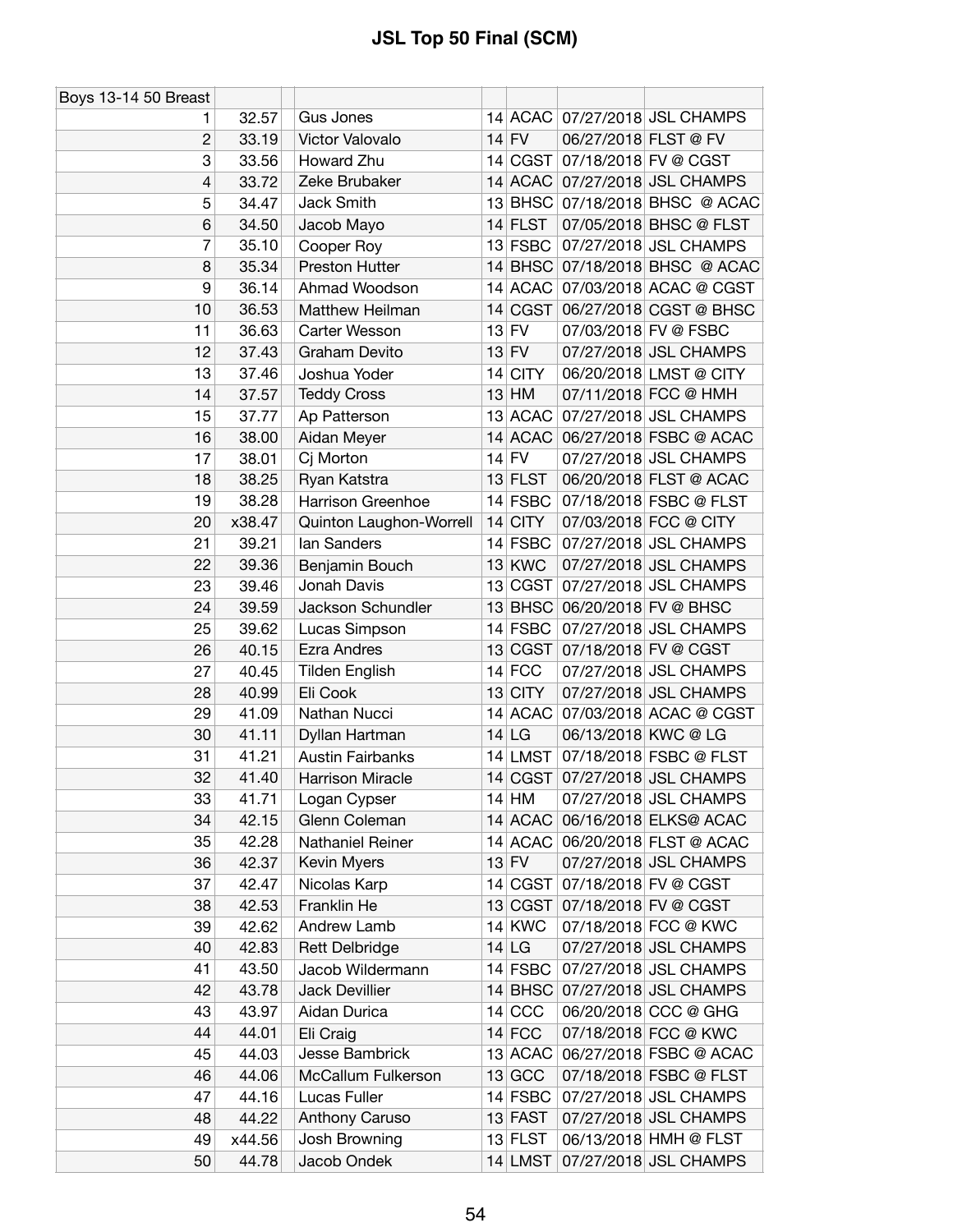| Boys 13-14 50 Fly |        |                         |           |                     |                                |
|-------------------|--------|-------------------------|-----------|---------------------|--------------------------------|
| 1                 | 27.08  | Victor Valovalo         | $14$ FV   |                     | 07/27/2018 JSL CHAMPS          |
| $\overline{2}$    | 28.10  | Levani Tutovani         | 14 FSBC   |                     | 07/11/2018 FSBC @ BHSC         |
| 3                 | 28.57  | Sammy Johnson           |           |                     | 14 CGST 07/03/2018 ACAC @ CGST |
| 4                 | 28.66  | Peyton Wray             | $14$ FCC  |                     | 07/11/2018 FCC @ HMH           |
| 5                 | 28.88  | Nate Hargrove           | $14$ BHSC |                     | 07/27/2018 JSL CHAMPS          |
| 6                 | 29.28  | Howard Zhu              |           |                     | 14 CGST 07/18/2018 FV @ CGST   |
| 7                 | 29.34  | <b>Gus Jones</b>        |           |                     | 14 ACAC 07/27/2018 JSL CHAMPS  |
| 8                 | 29.59  | Josh Inouye             | 14 FSBC   |                     | 07/27/2018 JSL CHAMPS          |
| 9                 | 30.29  | Preston Hutter          |           |                     | 14 BHSC 07/05/2018 BHSC @ FLST |
| 10                | 30.44  | <b>Teddy Cross</b>      | $13$ HM   |                     | 07/18/2018 HMH @ CITY          |
| 11                | 30.47  | Quinton Laughon-Worrell | $14$ CITY |                     | 07/27/2018 JSL CHAMPS          |
| 12                | 30.70  | Ahmad Woodson           | 14 ACAC   |                     | 06/16/2018 ELKS@ ACAC          |
| 13                | 30.82  | Noah Johnson            |           |                     | 14 CGST 07/11/2018 FLST @ CGST |
| 14                | 31.28  | Ryan Katstra            | 13 FLST   |                     | 07/27/2018 JSL CHAMPS          |
| 15                | 31.57  | Andrew Lamb             | 14 KWC    |                     | 07/27/2018 JSL CHAMPS          |
| 16                | 31.66  | <b>Braeden Weiss</b>    | $13$ GCC  |                     | 07/27/2018 JSL CHAMPS          |
| 17                | 31.69  | Carter Wesson           | $13$ FV   | 06/13/2018 GHG @ FV |                                |
| 18                | x31.72 | Jack Smith              |           |                     | 13 BHSC 06/13/2018 BHSC @ FCC  |
| 19                | 31.82  | Jackson Schundler       | $13$ BHSC |                     | 07/27/2018 JSL CHAMPS          |
| 20                | 32.34  | Jacob Mayo              | $14$ FLST |                     | 06/13/2018 HMH @ FLST          |
| 21                | 32.51  | Dyllan Hartman          | $14$ LG   |                     | 07/27/2018 JSL CHAMPS          |
| 22                | 32.53  | Anthony Garono          |           |                     | 13 CGST 07/03/2018 ACAC @ CGST |
| 23                | 32.55  | Nathaniel Reiner        |           |                     | 14 ACAC 07/27/2018 JSL CHAMPS  |
| 24                | 32.57  | William Keenan          |           |                     | 13 FSBC 07/27/2018 JSL CHAMPS  |
| 25                | 32.59  | Aidan Meyer             |           |                     | 14 ACAC 07/18/2018 BHSC @ ACAC |
| 26                | 32.60  | Jackson Hunt            |           |                     | 13 CGST 07/27/2018 JSL CHAMPS  |
| 27                | 32.84  | <b>Nate Flores</b>      | $14$ HM   |                     | 07/27/2018 JSL CHAMPS          |
| 28                | 33.03  | Cj Morton               | $14$ FV   |                     | 07/27/2018 JSL CHAMPS          |
| 29                | 33.22  | Matthew Heilman         | 14 CGST   |                     | 06/27/2018 CGST @ BHSC         |
| 30                | 33.23  | Zeke Brubaker           | $14$ ACAC |                     | 06/16/2018 ELKS@ ACAC          |
| 31                | x33.63 | Jesse Thomas            | $14$ FSBC |                     | 07/11/2018 FSBC @ BHSC         |
| 32                | 33.78  | Henry Addison           |           |                     | 13 CGST 07/11/2018 FLST @ CGST |
| 33                | 33.82  | <b>Austin Fairbanks</b> |           |                     | 14 LMST 07/27/2018 JSL CHAMPS  |
| 34                | 33.93  | Aiden Kraft             |           |                     | 14 LMST 07/03/2018 HMH @ LMST  |
| 35                | 34.03  | Ap Patterson            |           |                     | 13 ACAC 07/11/2018 ACAC @ FV   |
| 36                | x34.15 | Joshua Yoder            | 14 CITY   |                     | 07/18/2018 HMH @ CITY          |
| 37                | 34.38  | <b>Tyler Harris</b>     | 14 LMST   |                     | 07/03/2018 HMH @ LMST          |
| 38                | 34.62  | Harrison Greenhoe       | 14 FSBC   |                     | 07/03/2018 FV @ FSBC           |
| 39                | 34.74  | Josh Cutright           | $14$ LG   |                     | 07/27/2018 JSL CHAMPS          |
| 40                | 34.75  | Benjamin Bouch          | 13 KWC    |                     | 07/27/2018 JSL CHAMPS          |
| 41                | 34.84  | lan Sanders             | $14$ FSBC |                     | 07/18/2018 FSBC @ FLST         |
| 42                | 34.87  | Glenn Coleman           |           |                     | 14 ACAC 06/27/2018 FSBC @ ACAC |
| 43                | 34.90  | Anthony Caruso          | 13 FAST   |                     | 07/27/2018 JSL CHAMPS          |
| 44                | 35.17  | Jesse Bambrick          | 13 ACAC   |                     | 06/27/2018 FSBC @ ACAC         |
| 45                | 35.46  | Daniel Nelson           | $13$ HM   |                     | 07/03/2018 HMH @ LMST          |
| 46                | 35.82  | <b>Teddy Oakey</b>      | $14$ FCC  |                     | 07/27/2018 JSL CHAMPS          |
| 47                | 36.00  | Killian O'Reilly        | $14$ CCC  |                     | 07/10/2018 CCC @ ELKS          |
| 48                | 36.15  | Jacob Wildermann        | 14 FSBC   |                     | 07/27/2018 JSL CHAMPS          |
| 49                | 36.25  | David Wiles             | 14 CITY   |                     | 07/27/2018 JSL CHAMPS          |
| 50                | 37.08  | Lucas Simpson           | $14$ FSBC |                     | 06/27/2018 FSBC @ ACAC         |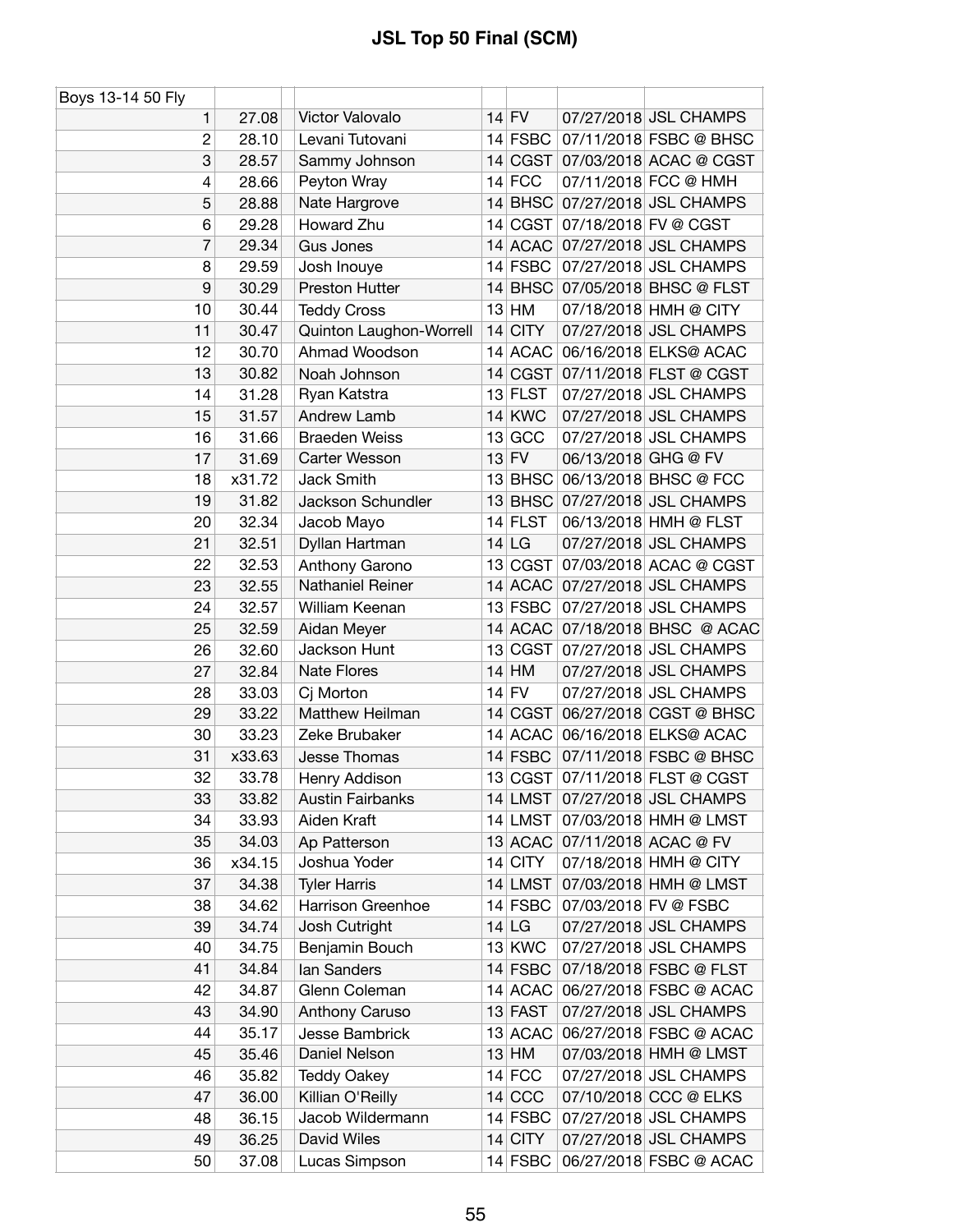| Boys 13-14 100 IM |             |                         |           |                               |
|-------------------|-------------|-------------------------|-----------|-------------------------------|
| 1.                | 1:03.54     | Levani Tutovani         | 14 $FSBC$ | 07/11/2018 FSBC @ BHSC        |
| $\overline{2}$    | 1:04.19     | Peyton Wray             | $14$ FCC  | 07/11/2018 FCC @ HMH          |
| 3                 | 1:05.00     | <b>Teddy Cross</b>      | $13$ HM   | 07/27/2018 JSL CHAMPS         |
| 4                 | 1:05.32     | Victor Valovalo         | $14$ FV   | 07/11/2018 ACAC @ FV          |
| 5                 | 1:05.71     | Carter Wesson           | $13$ FV   | 07/27/2018 JSL CHAMPS         |
| 6                 | 1:06.38     | Gus Jones               |           | 14 ACAC 07/27/2018 JSL CHAMPS |
| 7                 | 1:08.06     | Howard Zhu              | 14 CGST   | 06/13/2018 CGST @ GCC         |
| 8                 | 1:08.41     | Zeke Brubaker           |           | 14 ACAC 07/27/2018 JSL CHAMPS |
| 9                 | 1:08.47     | Sammy Johnson           | 14 CGST   | 07/11/2018 FLST @ CGST        |
| 10                | 1:09.06     | Noah Johnson            |           | 14 CGST 07/18/2018 FV @ CGST  |
| 11                | 1:09.14     | Quinton Laughon-Worrell | $14$ CITY | 07/27/2018 JSL CHAMPS         |
| 12                | 1:09.45     | Preston Hutter          | $14$ BHSC | 07/11/2018 FSBC @ BHSC        |
| 13                | 1:10.23     | Harrison Greenhoe       | $14$ FSBC | 07/27/2018 JSL CHAMPS         |
| 14                | 1:10.35     | Jack Smith              |           | 13 BHSC 06/13/2018 BHSC @ FCC |
| 15                | 1:10.57     | Anthony Garono          | 13 CGST   | 07/27/2018 JSL CHAMPS         |
| 16                | 1:11.75     | Ahmad Woodson           |           | 14 ACAC 07/11/2018 ACAC @ FV  |
| 17                | 1:12.09     | Matthew Heilman         |           | 14 CGST 07/18/2018 FV @ CGST  |
| 18                | 1:12.22     | Jackson Schundler       |           | 13 BHSC 07/27/2018 JSL CHAMPS |
| 19                | 1:12.51     | Jacob Mayo              | 14 FLST   | 07/27/2018 JSL CHAMPS         |
| 20                | 1:12.65     | Ryan Katstra            | 13 FLST   | 07/18/2018 FSBC @ FLST        |
| 21                | 1:13.03     | Aidan Meyer             |           | 14 ACAC 07/11/2018 ACAC @ FV  |
| 22                | 1:13.16     | Henry Addison           |           | 13 CGST 07/27/2018 JSL CHAMPS |
| 23                | 1:14.46     | Andrew Lamb             | $14$ KWC  | 07/27/2018 JSL CHAMPS         |
| 24                | 1:14.93     |                         |           | 13 ACAC 07/27/2018 JSL CHAMPS |
|                   |             | Ap Patterson            |           |                               |
| 25                | 1:15.38     | Josh Inouye             | $14$ FSBC | 07/11/2018 FSBC @ BHSC        |
| 26                | 1:16.13     | lan Sanders             | $14$ FSBC | 07/27/2018 JSL CHAMPS         |
| 27                | 1:17.23     | Cj Morton               | $14$ FV   | 07/27/2018 JSL CHAMPS         |
| 28                | 1:17.25     | Nathaniel Reiner        | $13$ GCC  | 14 ACAC 07/11/2018 ACAC @ FV  |
| 29                | 1:17.28     | <b>Braeden Weiss</b>    |           | 07/27/2018 JSL CHAMPS         |
| 30                | 1:18.13     | William Keenan          | $13$ FSBC | 07/18/2018 FSBC @ FLST        |
| 31                | 1:18.78     | Graham Devito           | $13$ FV   | 07/18/2018 FV @ CGST          |
| 32                | 1:18.95     | Jonah Davis             |           | 13 CGST 07/27/2018 JSL CHAMPS |
| 33                | 1:18.97     | <b>Nate Flores</b>      | $14$ HM   | 07/18/2018 HMH @ CITY         |
| 34                | 1:19.05     | Dyllan Hartman          | 14 LG     | 07/11/2018 LG @ FAST          |
| 35                | 1:19.08     | Ezra Andres             | 13 CGST   | 07/27/2018 JSL CHAMPS         |
| 36                | 1:19.22     | <b>Austin Fairbanks</b> | $14$ LMST | 07/11/2018 LMST @ KWC         |
| 37                | 1:19.28     | Jesse Bambrick          | 13 ACAC   | 07/11/2018 ACAC @ FV          |
| 38                | 1:19.47     | Theo Adams              | $13$ FSBC | 07/18/2018 FSBC @ FLST        |
| 39                | 1:19.59     | <b>Tilden English</b>   | $14$ FCC  | 07/27/2018 JSL CHAMPS         |
| 40                | 1:20.53     | Glenn Coleman           | 14 ACAC   | 07/11/2018 ACAC @ FV          |
| 41                | 1:20.83     | Benjamin Bouch          | 13 KWC    | 07/27/2018 JSL CHAMPS         |
| 42                | 1:21.78     | Joshua Yoder            | $14$ CITY | 07/18/2018 HMH @ CITY         |
| 43                | 1:22.33     | Jackson Kinsella        | 13 FAST   | 07/27/2018 JSL CHAMPS         |
| 44                | 1:22.38     | <b>Rett Delbridge</b>   | 14 LG     | 07/18/2018 ELKS @ LG          |
| 45                | 1:23.12     | Lucas Fuller            | $14$ FSBC | 07/27/2018 JSL CHAMPS         |
|                   | 46 x1:23.13 | Jesse Thomas            | $14$ FSBC | 07/11/2018 FSBC @ BHSC        |
| 47                | 1:23.19     | Franklin He             | 13 CGST   | 07/18/2018 FV @ CGST          |
| 48                | 1:23.43     | Lucas Simpson           | $14$ FSBC | 07/11/2018 FSBC @ BHSC        |
| 49                | 1:23.68     | <b>Teddy Oakey</b>      | $14$ FCC  | 07/11/2018 FCC @ HMH          |
| 50                | 1:23.86     | Anthony Caruso          | $13$ FAST | 07/27/2018 JSL CHAMPS         |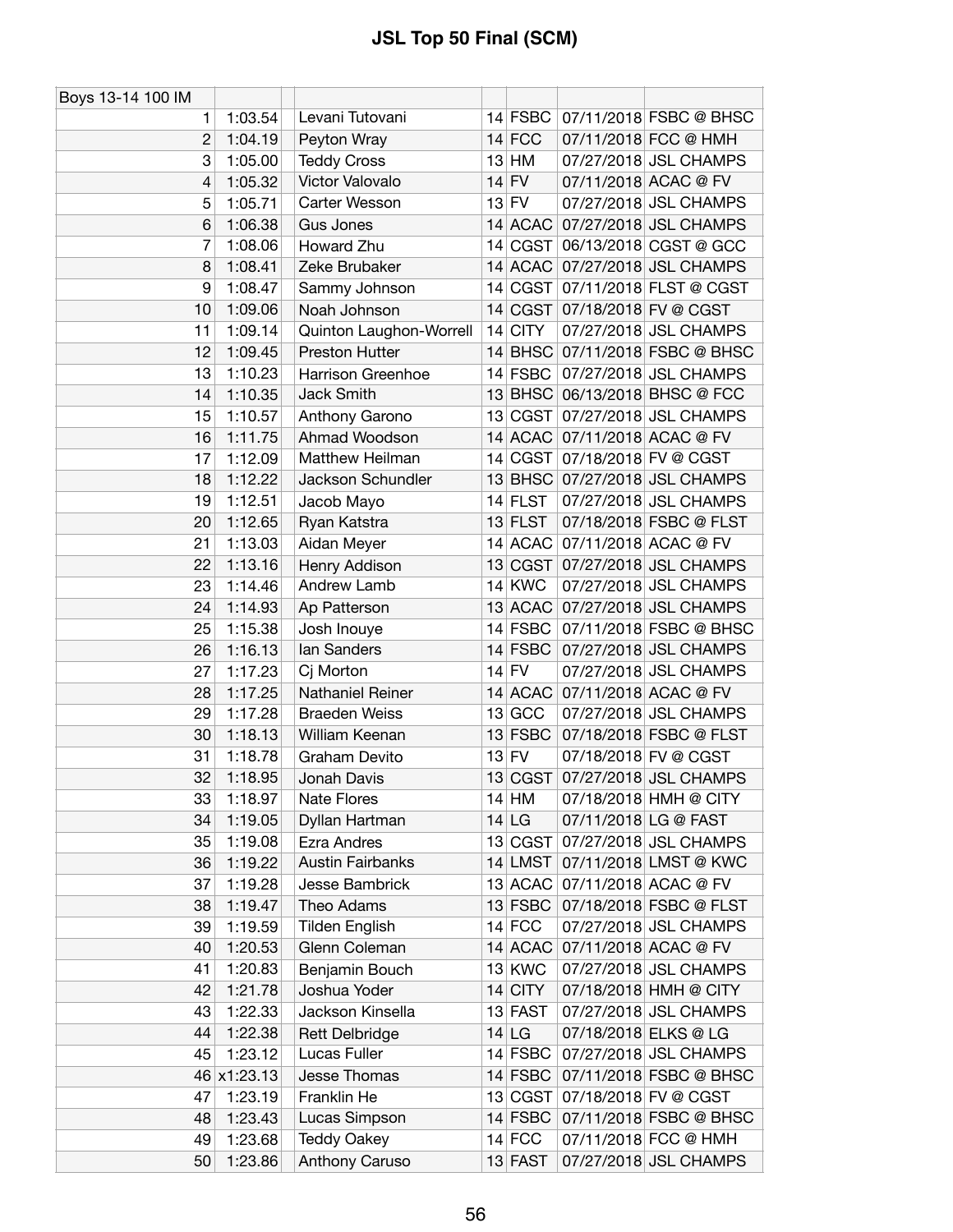| Boys 15-18 50 Free |        |                       |               |                                |
|--------------------|--------|-----------------------|---------------|--------------------------------|
| 1.                 | 23.14  | Noah Holstege         |               | 18 CGST 07/27/2018 JSL CHAMPS  |
| $\overline{c}$     | 23.42  | August Lamb           |               | 17 BHSC 07/27/2018 JSL CHAMPS  |
| 3                  | 24.24  | Parker Devillier      |               | 18 BHSC 07/27/2018 JSL CHAMPS  |
| 4                  | x24.72 | Noah Hargrove         |               | 16 BHSC 06/20/2018 FV @ BHSC   |
| 5                  | 24.89  | Vijay Chhabra         | $16$ BHSC     | 07/27/2018 JSL CHAMPS          |
| 6                  | 25.22  | <b>Walker Davis</b>   | $15$ FCC      | 07/03/2018 FCC @ CITY          |
| 7                  | 25.40  | Lamont Bullard        | $15$ FSBC     | 07/27/2018 JSL CHAMPS          |
| 8                  | 25.56  | <b>Tyce Winter</b>    |               | 16 BHSC 07/05/2018 BHSC @ FLST |
| 9                  | 25.70  | Jason Heilman         | 17 CGST       | 07/27/2018 JSL CHAMPS          |
| 10                 | 25.71  | Ahmed Zaatar          | 18 HM         | 07/27/2018 JSL CHAMPS          |
| 11                 | 25.76  | Nick Ashby            | 18 ACAC       | 06/27/2018 FSBC @ ACAC         |
| 11                 | 25.76  | Luke Gustafson        | 16 LMST       | 07/27/2018 JSL CHAMPS          |
| 13                 | 25.89  | Jake Hartogensis      |               | 15 ACAC 07/18/2018 BHSC @ ACAC |
| 14                 | 25.90  | Conor McManus         | $18$ HM       | 07/27/2018 JSL CHAMPS          |
| 15                 | 26.13  | Stephane Karp         | 16 CGST       | 07/27/2018 JSL CHAMPS          |
| 16                 | 26.18  | <b>Charlie Butler</b> | 16 FLST       | 07/27/2018 JSL CHAMPS          |
| 17                 | 26.19  | John Hornsby          | $17$ HM       | 06/20/2018 KWC @ HMH           |
| 18                 | 26.21  | Eric Cypser           | $17$ HM       | 07/27/2018 JSL CHAMPS          |
| 19                 | 26.22  | Aj Given              | $17$ BHSC     | 07/27/2018 JSL CHAMPS          |
| 20                 | 26.42  | Aden Johnson          | 18 FAST       | 07/27/2018 JSL CHAMPS          |
| 21                 | 26.51  | Danny Hodge           | 17 CGST       | 07/27/2018 JSL CHAMPS          |
| 22                 | 26.58  | Zachary Ashby         | 15 ACAC       | 07/27/2018 JSL CHAMPS          |
| 23                 | 26.67  | Brady Woodside        | 17 FAST       | 07/11/2018 LG @ FAST           |
| 24                 | 26.68  | <b>Charlie Cross</b>  | $16$ HM       | 06/27/2018 GCC @ HMH           |
| 25                 | 26.70  | Owen Linville         | 17 FSBC       | 06/13/2018 CITY @ FSBC         |
| 26                 | 26.73  | John Thomas Cramer    | $17$ FSBC     | 06/27/2018 FSBC @ ACAC         |
| 27                 | 26.76  | Sebastian Cave        | $17$ FSBC     | 06/27/2018 FSBC @ ACAC         |
| 28                 | 26.77  | Owen Strickland       | 15 LMST       | 07/27/2018 JSL CHAMPS          |
| 29                 | 26.78  | Max Tracey            | 16 CGST       | 07/03/2018 ACAC @ CGST         |
| 30                 | 26.93  | <b>Andrew Porter</b>  | $18$ FV       | 07/18/2018 FV @ CGST           |
| 31                 | x26.99 | Lucas Smith           | $15$ FV       | 06/20/2018 FV @ BHSC           |
| 32                 | 27.00  | Hunter Strickland     | 15 LMST       | 07/11/2018 LMST @ KWC          |
| 33                 | 27.16  | Noah Klipp            | 17 FAST       | 07/18/2018 GHG @ FAST          |
| 34                 | 27.19  | Caleb Smith           | $18$ FV       | 07/18/2018 FV @ CGST           |
| 35                 | 27.32  | Nick Sifri            | $17$ FV       | 07/27/2018 JSL CHAMPS          |
| 36                 | 27.37  | Zach Bowen            | 17 CGST       | 06/13/2018 CGST @ GCC          |
| 37                 | 27.47  | Duncan McDonald       | $15$ HM       | 06/20/2018 KWC @ HMH           |
| 38                 | x27.54 | Nathaniel Smith       | 15 LMST       | 06/27/2018 LMST @ FCC          |
| 39                 | 27.56  | Aidan Shell           | $16$ FSBC     | 07/18/2018 FSBC @ FLST         |
| 40                 | 27.59  | John Rademacher       | <b>18 KWC</b> | 06/20/2018 KWC @ HMH           |
| 40                 | 27.59  | <b>William Peritz</b> | 16 BHSC       | 07/27/2018 JSL CHAMPS          |
| 42                 | 27.62  | David Coppi           | $17$ HM       | 07/27/2018 JSL CHAMPS          |
| 43                 | x27.71 | Ryan Taylor           | $15$ GHG      | 07/11/2018 GOST @ GHG          |
| 44                 | 27.73  | Kevin Cain            | $15$ FV       | 07/27/2018 JSL CHAMPS          |
| 45                 | x27.77 | Jack Vaughn           | $18$ BHSC     | 06/13/2018 BHSC @ FCC          |
| 46                 | 27.78  | Andrew Holzwarth      |               | 16 BHSC 06/20/2018 FV @ BHSC   |
| 47                 | 27.84  | Ayat Mohamed          | 17 FSBC       | 07/03/2018 FV @ FSBC           |
| 48                 | 27.93  | Luke Strickler        | $16$ FV       | 07/18/2018 FV @ CGST           |
| 49                 | 27.96  | Benjamin Hiter        | $18$ LG       | 06/13/2018 KWC @ LG            |
| 50                 | 28.00  | Garrett Livermon      |               | 16 BHSC 06/13/2018 BHSC @ FCC  |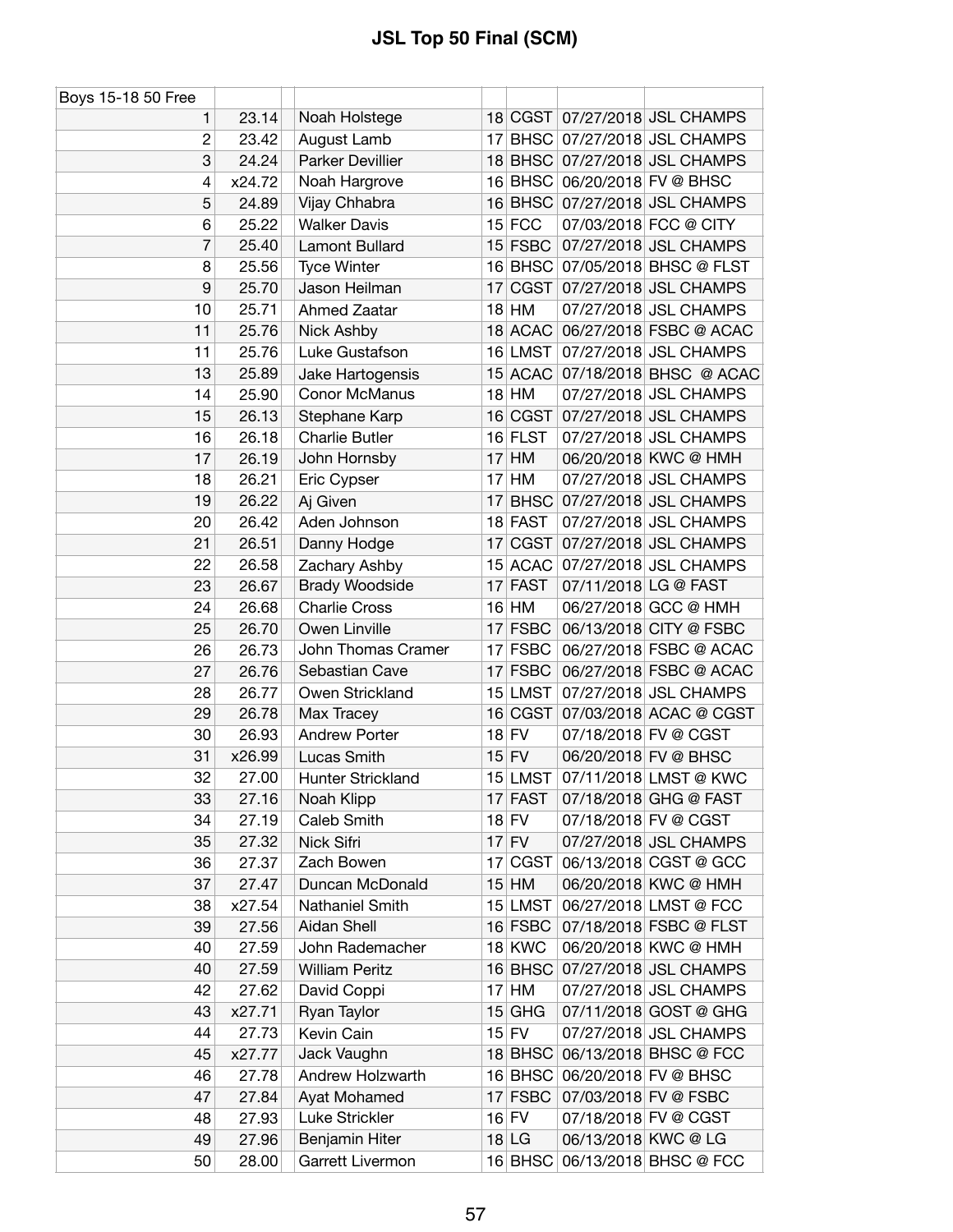| Boys 15-18 100 Free |             |                          |                 |               |                      |                                |
|---------------------|-------------|--------------------------|-----------------|---------------|----------------------|--------------------------------|
| 1                   | 51.07       | August Lamb              |                 |               |                      | 17 BHSC 07/27/2018 JSL CHAMPS  |
| $\overline{c}$      | 52.36       | Noah Hargrove            |                 |               |                      | 16 BHSC 07/27/2018 JSL CHAMPS  |
| 3                   | 55.07       | Caleb Smith              |                 | $18$ FV       |                      | 07/27/2018 JSL CHAMPS          |
| 4                   | 55.18       | John Hornsby             |                 | $17$ HM       |                      | 07/27/2018 JSL CHAMPS          |
| 5                   | 56.78       | <b>Tyce Winter</b>       |                 | $16$ BHSC     |                      | 06/27/2018 CGST @ BHSC         |
| 6                   | 56.87       | Vijay Chhabra            |                 |               |                      | 16 BHSC 07/18/2018 BHSC @ ACAC |
| 7                   | 57.00       | Parker Devillier         |                 |               |                      | 18 BHSC 06/27/2018 CGST @ BHSC |
| 8                   | 57.02       | Stephane Karp            |                 |               |                      | 16 CGST 07/27/2018 JSL CHAMPS  |
| 9                   | 57.20       | <b>Hunter Strickland</b> |                 | 15 LMST       |                      | 07/27/2018 JSL CHAMPS          |
| 10                  | 57.30       | Nick Ashby               |                 |               |                      | 18 ACAC 06/27/2018 FSBC @ ACAC |
| 11                  | 57.31       | Jake Hartogensis         |                 | 15 ACAC       |                      | 07/27/2018 JSL CHAMPS          |
| 12                  | 57.39       | <b>Walker Davis</b>      |                 | $15$ FCC      |                      | 06/27/2018 LMST @ FCC          |
| 13                  | 57.52       | Zach Bowen               | 17              | CGST          |                      | 07/27/2018 JSL CHAMPS          |
| 14                  | 57.72       | Danny Hodge              | 17              |               |                      | CGST 07/27/2018 JSL CHAMPS     |
| 15                  | 58.12       | Luke Strickler           |                 | $16$ FV       |                      | 07/27/2018 JSL CHAMPS          |
| 16                  | 58.22       | Jack Vaughn              |                 |               |                      | 18 BHSC 07/27/2018 JSL CHAMPS  |
| 17                  | 58.37       | John Thomas Cramer       |                 | $17$ FSBC     | 07/03/2018 FV @ FSBC |                                |
| 18                  | 58.66       | Lamont Bullard           |                 | 15 FSBC       |                      | 07/27/2018 JSL CHAMPS          |
| 19                  | 58.91       | Jason Heilman            | 17 <sup>1</sup> | CGST          |                      | 06/27/2018 CGST @ BHSC         |
| 20                  | 59.58       | Luke Gustafson           |                 | 16 LMST       |                      | 07/27/2018 JSL CHAMPS          |
| 20                  | 59.58       | Andrew Holzwarth         |                 |               |                      | 16 BHSC 07/27/2018 JSL CHAMPS  |
| 22                  | 1:00.35     | Aj Given                 |                 |               |                      | 17 BHSC 06/27/2018 CGST @ BHSC |
| 23                  | 1:00.58     | <b>Angel Pilkey</b>      |                 | <b>15 KWC</b> |                      | 07/27/2018 JSL CHAMPS          |
| 24                  | 1:00.62     | Zachary Ashby            |                 |               |                      | 15 ACAC 07/03/2018 ACAC @ CGST |
| 25                  | 1:00.83     | <b>Trevor Phelps</b>     |                 |               |                      | 18 BHSC 07/27/2018 JSL CHAMPS  |
| 26                  | 1:00.89     | Owen Strickland          |                 | 15 LMST       |                      | 06/27/2018 LMST @ FCC          |
| 27                  | 1:00.91     | <b>Charlie Cross</b>     |                 | $16$ HM       |                      | 06/27/2018 GCC @ HMH           |
| 28                  | 1:00.93     | Josiah Walcott           | 17              |               |                      | CGST 07/27/2018 JSL CHAMPS     |
| 29                  | 1:01.00     | Max Tracey               |                 | 16 CGST       |                      | 07/03/2018 ACAC @ CGST         |
| 30                  | 1:01.08     | Ahmed Zaatar             |                 | $18$ HM       |                      | 06/27/2018 GCC @ HMH           |
| 31                  | 1:01.24     | Duncan McDonald          |                 | $15$ HM       |                      | 07/03/2018 HMH @ LMST          |
|                     | 32 x1:01.28 | Noah Klipp               |                 | 17 FAST       |                      | 07/18/2018 GHG @ FAST          |
| 33                  | 1:01.29     | Nick Sifri               |                 | 17 FV         |                      | 07/27/2018 JSL CHAMPS          |
| 34                  | 1:01.69     | John Rademacher          |                 | <b>18 KWC</b> |                      | 07/03/2018 KWC @ GCC           |
| 35                  | 1:02.34     | Owen Linville            |                 | 17 FSBC       |                      | 06/13/2018 CITY @ FSBC         |
| 36                  | 1:02.66     | Nathaniel Smith          |                 | 15 LMST       |                      | 06/20/2018 LMST @ CITY         |
| 37                  | 1:02.80     | Orion Kwon               |                 | $16$ HM       |                      | 07/27/2018 JSL CHAMPS          |
| 38                  | 1:02.90     | Duncan Coppi             |                 | $15$ HM       |                      | 07/27/2018 JSL CHAMPS          |
| 39                  | 1:02.96     | <b>Brady Woodside</b>    |                 | 17 FAST       |                      | 07/03/2018 FAST @ CCC          |
| 40                  | 1:03.14     | Charlie Vavrik           |                 |               |                      | 15 BHSC 07/27/2018 JSL CHAMPS  |
| 41                  | 1:03.81     | Alex Tan                 |                 | 17 ACAC       |                      | 07/18/2018 BHSC @ ACAC         |
| 42                  | 1:03.91     | Noah Hochrein            |                 | $15$ FV       | 06/27/2018 FLST @ FV |                                |
| 43                  | 1:04.11     | Chris Kelly              |                 | 15 CITY       |                      | 07/27/2018 JSL CHAMPS          |
| 44                  | 1:04.28     | Aidan Shell              |                 | 16 FSBC       |                      | 06/27/2018 FSBC @ ACAC         |
| 45                  | 1:04.29     | Liam Giuliano-Dunn       |                 | $16$ BHSC     |                      | 06/27/2018 CGST @ BHSC         |
| 46                  | 1:04.36     | Sebastian Cave           |                 | 17 FSBC       |                      | 06/13/2018 CITY @ FSBC         |
| 47                  | 1:04.38     | <b>Blake Lilley</b>      |                 | 17 KWC        |                      | 07/27/2018 JSL CHAMPS          |
| 48                  | 1:04.48     | Benjamin Hiter           |                 | $18$ LG       | 07/03/2018 GHG @ LG  |                                |
| 49                  | 1:04.49     | Kyler Soriano            |                 | $15$ LG       |                      | 07/27/2018 JSL CHAMPS          |
| 50                  | 1:05.16     | Eric Cypser              |                 | $17$ HM       |                      | 06/27/2018 GCC @ HMH           |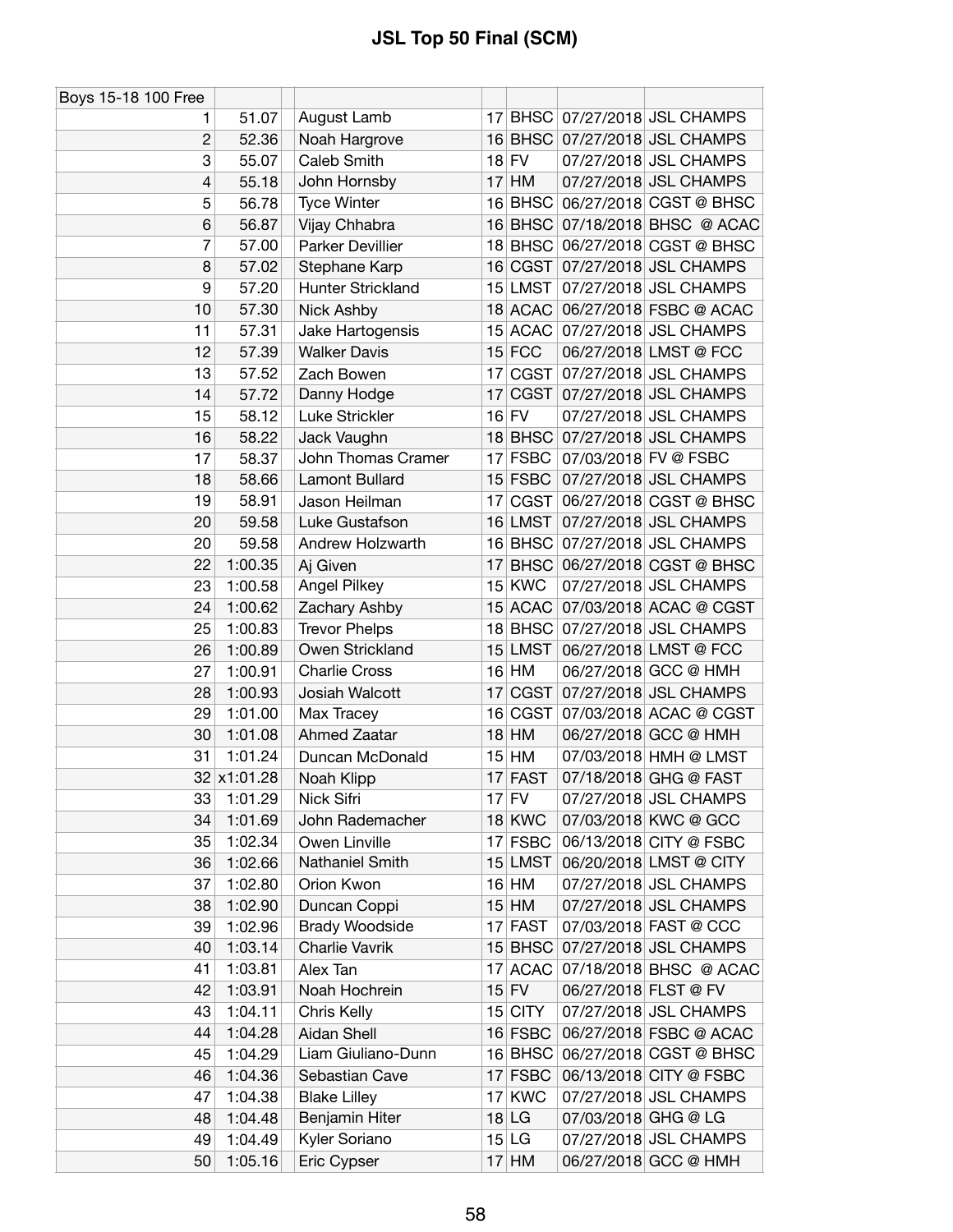| Boys 15-18 50 Back |        |                       |    |               |                     |                                |
|--------------------|--------|-----------------------|----|---------------|---------------------|--------------------------------|
| 1.                 | 26.00  | Noah Holstege         |    |               |                     | 18 CGST 07/27/2018 JSL CHAMPS  |
| $\overline{c}$     | 26.58  | <b>Walker Davis</b>   |    | $15$ FCC      |                     | 07/27/2018 JSL CHAMPS          |
| 3                  | 28.42  | John Hornsby          |    | $17$ HM       |                     | 07/27/2018 JSL CHAMPS          |
| 4                  | 28.47  | <b>Tyce Winter</b>    |    | $16$ BHSC     |                     | 07/27/2018 JSL CHAMPS          |
| 5                  | 28.53  | Noah Hargrove         |    | $16$ BHSC     |                     | 06/27/2018 CGST @ BHSC         |
| 6                  | 29.13  | Hunter Strickland     |    | $15$ LMST     |                     | 07/27/2018 JSL CHAMPS          |
| 7                  | 29.53  | <b>Charlie Butler</b> |    | 16 FLST       |                     | 07/27/2018 JSL CHAMPS          |
| 8                  | 29.74  | Jack Vaughn           |    |               |                     | 18 BHSC 07/27/2018 JSL CHAMPS  |
| 8                  | 29.74  | Nathaniel Smith       |    | $15$ LMST     |                     | 07/27/2018 JSL CHAMPS          |
| 10                 | 29.91  | August Lamb           |    |               |                     | 17 BHSC 07/05/2018 BHSC @ FLST |
| 11                 | 29.94  | Caleb Smith           |    | $18$ FV       |                     | 07/27/2018 JSL CHAMPS          |
| 12                 | 29.98  | John Thomas Cramer    |    | 17 FSBC       |                     | 07/27/2018 JSL CHAMPS          |
| 13                 | 30.06  | Max Tracey            |    | 16 CGST       |                     | 07/18/2018 FV @ CGST           |
| 14                 | 30.13  | Lucas Smith           |    | $15$ FV       |                     | 07/27/2018 JSL CHAMPS          |
| 15                 | 30.87  | Zachary Ashby         |    | 15 ACAC       |                     | 07/18/2018 BHSC @ ACAC         |
| 16                 | 31.04  | Andrew Holzwarth      |    | 16 BHSC       |                     | 07/27/2018 JSL CHAMPS          |
| 17                 | 31.29  | Jason Heilman         |    |               |                     | 17 CGST 07/18/2018 FV @ CGST   |
| 18                 | 31.61  | Aden Johnson          |    | 18 FAST       |                     | 07/27/2018 JSL CHAMPS          |
| 19                 | 32.07  | Sam Bickers           |    | 16 GCC        |                     | 07/27/2018 JSL CHAMPS          |
| 20                 | 32.08  | Ryan Taylor           | 15 | GHG           | 07/03/2018 GHG @ LG |                                |
| 21                 | 32.18  | Noah Hochrein         |    | $15$ FV       |                     | 07/27/2018 JSL CHAMPS          |
| 22                 | 32.25  | Alex Tan              |    | 17 ACAC       |                     | 07/27/2018 JSL CHAMPS          |
| 23                 | 32.30  | Brady Woodside        |    | 17 FAST       |                     | 07/03/2018 FAST @ CCC          |
| 24                 | 32.40  | Angel Pilkey          |    | $15$ KWC      |                     | 07/27/2018 JSL CHAMPS          |
| 25                 | 32.48  | Jake Hartogensis      |    | 15 ACAC       |                     | 07/18/2018 BHSC @ ACAC         |
| 26                 | 32.50  | Eric Cypser           |    | $17$ HM       |                     | 07/27/2018 JSL CHAMPS          |
| 27                 | x32.51 | <b>Charlie Cross</b>  |    | 16 HM         |                     | 07/03/2018 HMH @ LMST          |
| 28                 | 32.56  | Parker Devillier      |    |               |                     | 18 BHSC 07/05/2018 BHSC @ FLST |
| 29                 | 32.57  | <b>William Peritz</b> |    |               |                     | 16 BHSC 07/27/2018 JSL CHAMPS  |
| 30                 | 32.82  | Kevin Cain            |    | $15$ FV       |                     | 07/27/2018 JSL CHAMPS          |
| 31                 | 32.97  | Josiah Walcott        |    |               |                     | 17 CGST 07/18/2018 FV @ CGST   |
| 32                 | 33.08  | Liam Giuliano-Dunn    |    |               |                     | 16 BHSC 07/27/2018 JSL CHAMPS  |
| 33                 | 33.15  | Owen Strickland       |    | $15$ LMST     |                     | 06/27/2018 LMST @ FCC          |
| 34                 | 33.30  | Maxwell Kwon          |    | $15$ HM       |                     | 07/27/2018 JSL CHAMPS          |
| 35                 | 33.47  | Ahmed Zaatar          |    | $18$ HM       |                     | 07/03/2018 HMH @ LMST          |
| 36                 | 33.59  | Stephane Karp         |    | 16 CGST       |                     | 07/03/2018 ACAC @ CGST         |
| 37                 | 33.61  | <b>Trevor Phelps</b>  |    | $18$ BHSC     |                     | 07/27/2018 JSL CHAMPS          |
| 38                 | 33.69  | <b>Andrew Porter</b>  |    | $18$ FV       |                     | 07/11/2018 ACAC @ FV           |
| 39                 | x33.78 | Luke Strickler        |    | $16$ FV       |                     | 07/18/2018 FV @ CGST           |
| 40                 | 33.87  | Levi Bouch            |    | $15$ KWC      |                     | 07/27/2018 JSL CHAMPS          |
| 41                 | 33.94  | Christian Joskowiak   |    | $18$ GHG      |                     | 06/20/2018 CCC @ GHG           |
| 42                 | 33.97  | John Rademacher       |    | <b>18 KWC</b> |                     | 07/18/2018 FCC @ KWC           |
| 43                 | 34.07  | Gibbs Gresge          |    | 15 CGST       |                     | 07/27/2018 JSL CHAMPS          |
| 44                 | 34.34  | Luke Gustafson        |    | 16 LMST       |                     | 06/13/2018 FAST @ LMST         |
| 45                 | 34.37  | Owen Linville         |    | $17$ FSBC     |                     | 06/13/2018 CITY @ FSBC         |
| 46                 | x34.67 | Duncan McDonald       |    | $15$ HM       |                     | 06/13/2018 HMH @ FLST          |
| 47                 | 34.70  | Will Hornsby          |    | $16$ HM       |                     | 07/27/2018 JSL CHAMPS          |
| 48                 | 34.78  | Vijay Chhabra         |    | $16$ BHSC     |                     | 06/27/2018 CGST @ BHSC         |
| 49                 | 34.79  | Zach Bowen            |    |               |                     | 17 CGST 07/11/2018 FLST @ CGST |
| 50                 | 34.97  | Aidan Shell           |    | $16$ FSBC     |                     | 07/18/2018 FSBC @ FLST         |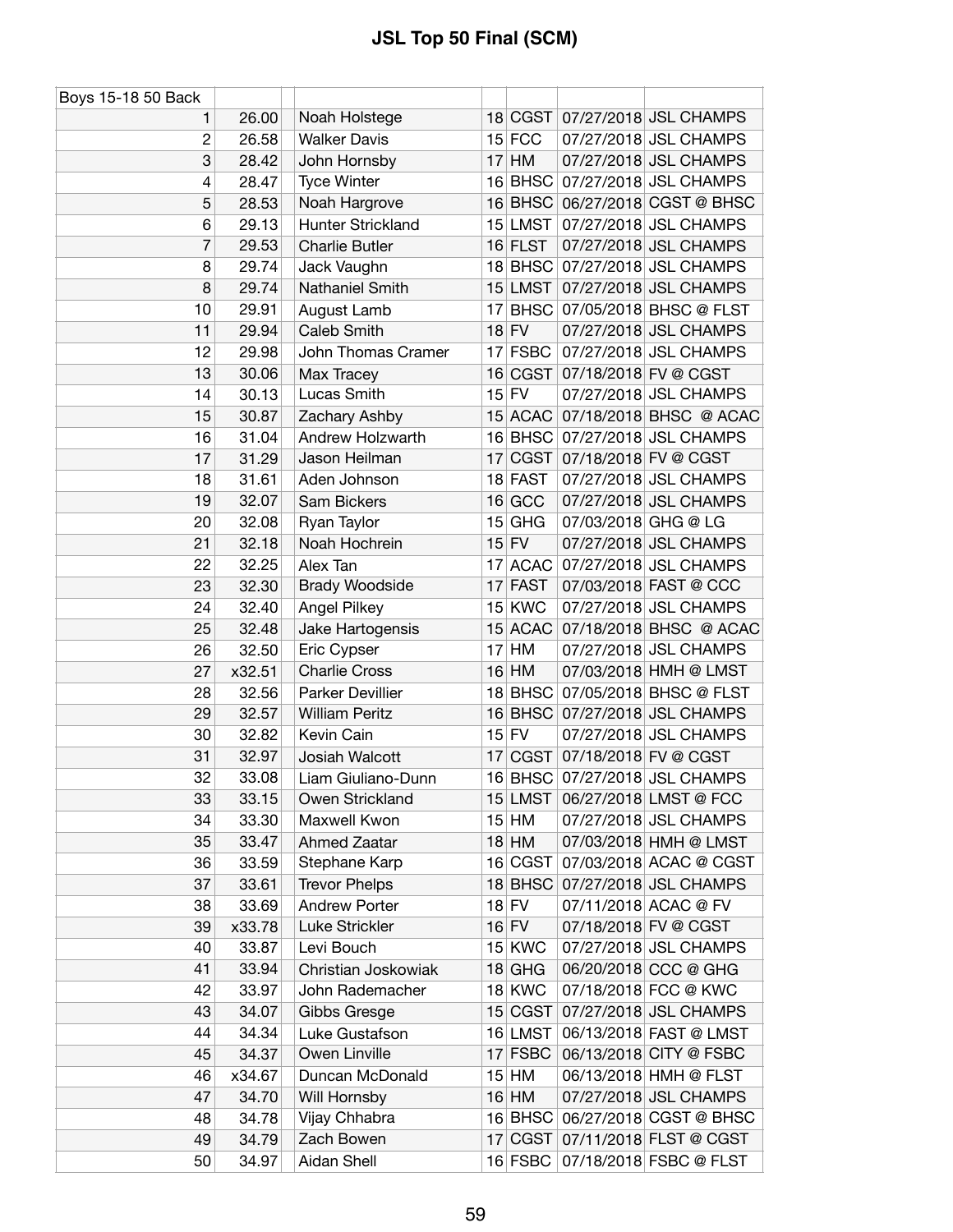| Boys 15-18 50 Breast |        |                         |    |               |                                |
|----------------------|--------|-------------------------|----|---------------|--------------------------------|
| 1                    | 29.97  | Noah Holstege           |    |               | 18 CGST 07/27/2018 JSL CHAMPS  |
| $\overline{2}$       | 30.40  | <b>Tyce Winter</b>      |    |               | 16 BHSC 07/27/2018 JSL CHAMPS  |
| 3                    | 30.64  | Parker Devillier        |    |               | 18 BHSC 07/27/2018 JSL CHAMPS  |
| 4                    | 31.13  | August Lamb             |    |               | 17 BHSC 07/18/2018 BHSC @ ACAC |
| 5                    | 31.15  | John Thomas Cramer      |    | 17 FSBC       | 07/27/2018 JSL CHAMPS          |
| 6                    | 31.20  | Noah Klipp              | 17 | <b>FAST</b>   | 07/27/2018 JSL CHAMPS          |
| 7                    | 31.26  | Lucas Smith             |    | $15$ FV       | 07/27/2018 JSL CHAMPS          |
| 8                    | 31.49  | Vijay Chhabra           |    | $16$ BHSC     | 07/27/2018 JSL CHAMPS          |
| 9                    | 31.58  | Noah Hargrove           |    |               | 16 BHSC 06/20/2018 FV @ BHSC   |
| 10                   | 31.72  | <b>Charlie Cross</b>    |    | $16$ HM       | 07/27/2018 JSL CHAMPS          |
| 11                   | 32.46  | Ryan Taylor             | 15 | GHG           | 07/27/2018 JSL CHAMPS          |
| 12                   | 33.23  | Zach Bowen              | 17 | <b>CGST</b>   | 07/27/2018 JSL CHAMPS          |
| 13                   | 33.75  | Nick Ashby              |    | 18 ACAC       | 06/27/2018 FSBC @ ACAC         |
| 14                   | 34.11  | Alexander He            |    | 15 CGST       | 07/27/2018 JSL CHAMPS          |
| 15                   | 34.12  | Zachary Ashby           |    | 15 ACAC       | 06/27/2018 FSBC @ ACAC         |
| 16                   | 34.21  | Duncan McDonald         |    | $15$ HM       | 07/03/2018 HMH @ LMST          |
| 17                   | x34.90 | John Hornsby            |    | $17$ HM       | 06/27/2018 GCC @ HMH           |
| 18                   | 34.90  | John Rademacher         |    | 18 KWC        | 07/27/2018 JSL CHAMPS          |
| 19                   | 34.94  | Jett Shue               |    | 16 FLST       | 06/20/2018 FLST @ ACAC         |
| 20                   | 34.95  | <b>Walker Davis</b>     |    | $15$ FCC      | 06/27/2018 LMST @ FCC          |
| 21                   | x35.15 | Hunter Strickland       |    | 15 LMST       | 06/27/2018 LMST @ FCC          |
| 22                   | 35.16  | Slava McCay-Pedrick     |    | $18$ HM       | 07/27/2018 JSL CHAMPS          |
| 23                   | x35.28 | Caleb Smith             |    | $18$ FV       | 07/18/2018 FV @ CGST           |
| 24                   | 35.48  | Noah Hochrein           |    | $15$ FV       | 07/27/2018 JSL CHAMPS          |
| 25                   | 35.82  | Luke Wintersgill        |    | 15 ACAC       | 07/27/2018 JSL CHAMPS          |
| 26                   | 35.89  | Owen Strickland         |    | 15 LMST       | 07/27/2018 JSL CHAMPS          |
| 27                   | 35.94  | <b>Brady Woodside</b>   |    | 17 FAST       | 07/03/2018 FAST @ CCC          |
| 28                   | 35.98  | Duncan Coppi            |    | $15$ HM       | 07/27/2018 JSL CHAMPS          |
| 29                   | 36.03  | <b>Andrew Porter</b>    |    | $18$ FV       | 07/27/2018 JSL CHAMPS          |
| 30                   | 36.06  | Jack Vaughn             |    | $18$ BHSC     | 07/05/2018 BHSC @ FLST         |
| 31                   | 36.20  | Jack Greenspon          |    | $18$ FV       | 07/27/2018 JSL CHAMPS          |
| 32                   | 36.25  | <b>Andrew Holzwarth</b> |    | 16 BHSC       | 07/05/2018 BHSC @ FLST         |
| 33                   | 36.47  | Grayson Bush            |    | <b>16 KWC</b> | 07/27/2018 JSL CHAMPS          |
| 34                   | 36.81  | Sebastian Cave          |    | $17$ FSBC     | 07/18/2018 FSBC @ FLST         |
| 35                   | 36.83  | Ahmed Zaatar            |    | $18$ HM       | 06/27/2018 GCC @ HMH           |
| 36                   | 37.11  | Noah Amato              |    | 15 LMST       | 07/27/2018 JSL CHAMPS          |
| 37                   | 37.15  | Michael Menton          |    | 16 LG         | 07/18/2018 ELKS @ LG           |
| 38                   | 37.47  | Gibbs Gresge            |    | 15 CGST       | 07/27/2018 JSL CHAMPS          |
| 39                   | 38.15  | Jonathan Swap           |    | 16 ACAC       | 07/27/2018 JSL CHAMPS          |
| 40                   | 38.17  | Ayat Mohamed            |    | $17$ FSBC     | 07/27/2018 JSL CHAMPS          |
| 41                   | 38.18  | Kovie Bowen             |    | $17$ FCC      | 07/27/2018 JSL CHAMPS          |
| 42                   | 38.38  | Cleve Packer Jr.        |    |               | 17 BHSC 07/27/2018 JSL CHAMPS  |
| 43                   | x38.47 | Orion Kwon              |    | $16$ HM       | 07/18/2018 HMH @ CITY          |
| 44                   | 38.56  | Danny Hodge             | 17 | <b>CGST</b>   | 06/13/2018 CGST @ GCC          |
| 45                   | 38.82  | <b>Fields Craig</b>     |    | $15$ FCC      | 07/18/2018 FCC @ KWC           |
| 46                   | 38.83  | Aden Johnson            |    | 18 FAST       | 07/18/2018 GHG @ FAST          |
| 47                   | 38.87  | Owen Swansiger          |    | 16 FLST       | 07/18/2018 FSBC @ FLST         |
| 48                   | 38.91  | Charlie Vavrik          |    | $15$ BHSC     | 06/20/2018 FV @ BHSC           |
| 49                   | 38.94  | Kevin Cain              |    | $15$ FV       | 06/20/2018 FV @ BHSC           |
| 50                   | 39.09  | Joey Paulson            |    |               | 16 BHSC 07/18/2018 BHSC @ ACAC |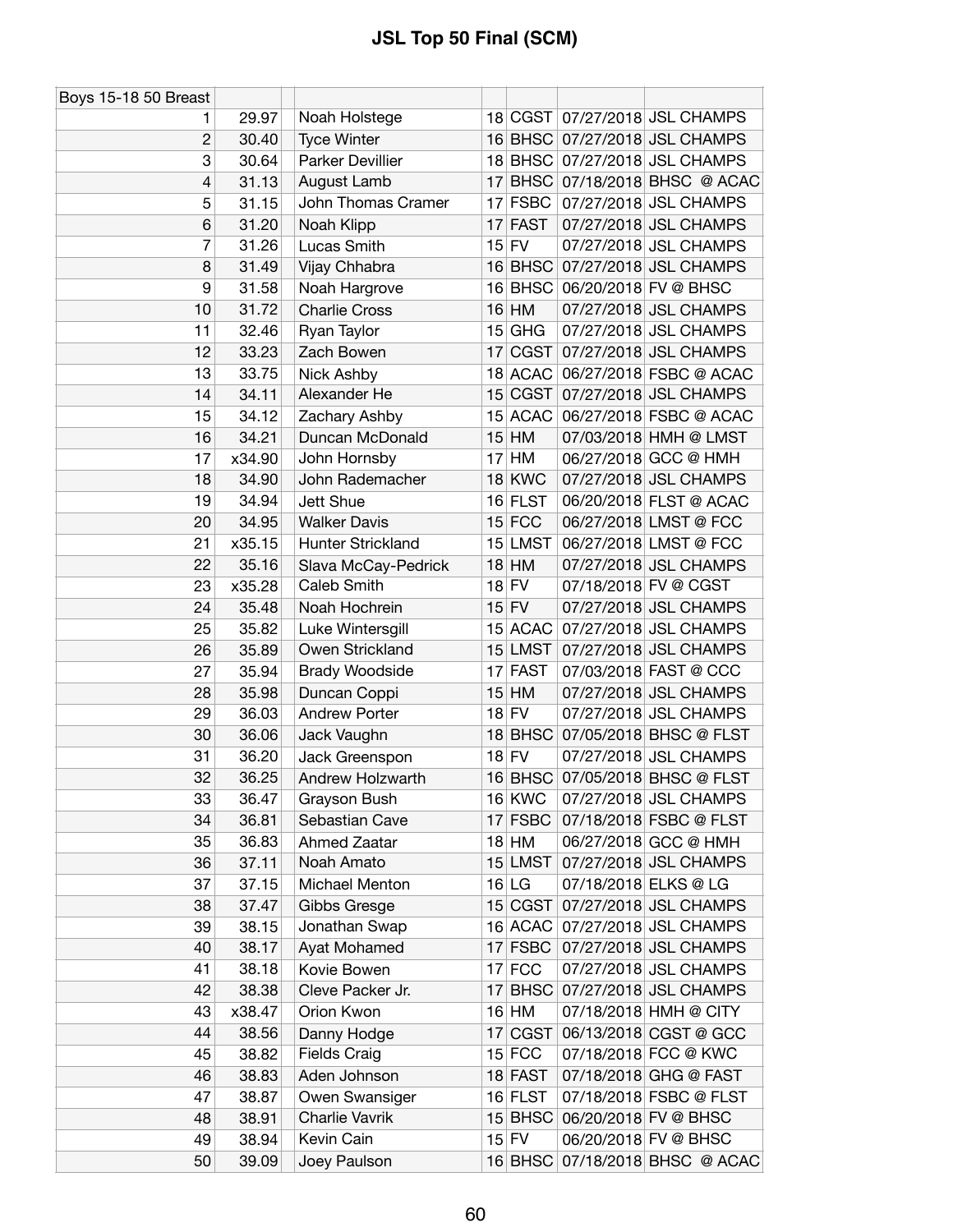| Boys 15-18 50 Fly |        |                       |    |               |                                |
|-------------------|--------|-----------------------|----|---------------|--------------------------------|
| 1                 | 25.69  | Noah Hargrove         |    |               | 16 BHSC 07/27/2018 JSL CHAMPS  |
| $\overline{c}$    | 26.37  | <b>Walker Davis</b>   |    | $15$ FCC      | 07/27/2018 JSL CHAMPS          |
| 3                 | 26.64  | Noah Klipp            |    | 17 FAST       | 07/27/2018 JSL CHAMPS          |
| 4                 | 26.81  | <b>Tyce Winter</b>    |    |               | 16 BHSC 07/27/2018 JSL CHAMPS  |
| 5                 | 26.91  | Josiah Walcott        |    | 17 CGST       | 06/13/2018 CGST @ GCC          |
| 6                 | 27.11  | Jason Heilman         | 17 | CGST          | 07/27/2018 JSL CHAMPS          |
| 7                 | 27.20  | Lucas Smith           |    | $15$ FV       | 07/27/2018 JSL CHAMPS          |
| 8                 | 27.31  | August Lamb           |    | 17 BHSC       | 07/11/2018 FSBC @ BHSC         |
| 9                 | 27.39  | Zach Bowen            |    | 17 CGST       | 07/27/2018 JSL CHAMPS          |
| 10                | 27.64  | <b>Ahmed Zaatar</b>   |    | $18$ HM       | 07/27/2018 JSL CHAMPS          |
| 11                | 27.78  | Hunter Strickland     |    | $15$ LMST     | 07/27/2018 JSL CHAMPS          |
| 12                | 27.93  | Ryan Taylor           |    | $15$ GHG      | 07/27/2018 JSL CHAMPS          |
| 13                | 28.22  | Jack Vaughn           |    |               | 18 BHSC 07/27/2018 JSL CHAMPS  |
| 14                | 28.34  | Noah Holstege         |    | 18 CGST       | 07/11/2018 FLST @ CGST         |
| 15                | 28.55  | Sebastian Cave        |    | $17$ FSBC     | 07/03/2018 FV @ FSBC           |
| 16                | 28.59  | Lamont Bullard        |    | 15 FSBC       | 06/27/2018 FSBC @ ACAC         |
| 17                | 28.63  | Parker Devillier      |    |               | 18 BHSC 07/11/2018 FSBC @ BHSC |
| 18                | 28.76  | John Hornsby          |    | $17$ HM       | 06/27/2018 GCC @ HMH           |
| 19                | 28.82  | Stephane Karp         |    | 16 CGST       | 07/27/2018 JSL CHAMPS          |
| 20                | 28.87  | Ben Kunkel            |    | 17 CGST       | 07/18/2018 FV @ CGST           |
| 21                | 28.95  | Aj Given              |    |               | 17 BHSC 07/27/2018 JSL CHAMPS  |
| 22                | 28.96  | Nathaniel Smith       |    | $15$ LMST     | 07/27/2018 JSL CHAMPS          |
| 23                | 28.99  | Eric Cypser           |    | $17$ HM       | 07/27/2018 JSL CHAMPS          |
| 24                | 29.25  | <b>Conor McManus</b>  |    | $18$ HM       | 07/18/2018 HMH @ CITY          |
| 25                | 29.29  | <b>Charlie Butler</b> |    | 16 FLST       | 07/27/2018 JSL CHAMPS          |
| 26                | 29.32  | Orion Kwon            |    | 16 HM         | 07/27/2018 JSL CHAMPS          |
| 27                | 29.35  | Max Tracey            |    | 16 CGST       | 07/18/2018 FV @ CGST           |
| 28                | 29.42  | Brady Woodside        |    | 17 FAST       | 07/11/2018 LG @ FAST           |
| 29                | 29.57  | <b>William Peritz</b> |    |               | 16 BHSC 07/27/2018 JSL CHAMPS  |
| 30                | 29.75  | Alex Tan              |    | 17 ACAC       | 06/16/2018 ELKS@ ACAC          |
| 31                | 29.86  | Jake Hartogensis      |    | 15 ACAC       | 07/18/2018 BHSC @ ACAC         |
| 32                | 29.91  | Luke Strickler        |    | $16$ FV       | 07/27/2018 JSL CHAMPS          |
| 33                | 29.95  | <b>Angel Pilkey</b>   |    | <b>15 KWC</b> | 07/27/2018 JSL CHAMPS          |
| 34                | 30.00  | John Thomas Cramer    |    | 17 FSBC       | 07/03/2018 FV @ FSBC           |
| 35                | 30.03  | Danny Hodge           |    |               | 17 CGST 06/13/2018 CGST @ GCC  |
| 36                | x30.06 | <b>Charlie Cross</b>  |    | $16$ HM       | 06/27/2018 GCC @ HMH           |
| 37                | 30.09  | Vijay Chhabra         |    | 16 BHSC       | 07/05/2018 BHSC @ FLST         |
| 38                | 30.24  | Maxwell Kwon          |    | $15$ HM       | 07/27/2018 JSL CHAMPS          |
| 39                | 30.30  | Aden Johnson          |    | $18$ FAST     | 07/27/2018 JSL CHAMPS          |
| 40                | 30.46  | Benjamin Hiter        |    | $18$ LG       | 07/11/2018 LG @ FAST           |
| 41                | 30.59  | Joey Paulson          |    | 16 BHSC       | 07/27/2018 JSL CHAMPS          |
| 42                | 30.64  | Nick Sifri            |    | $17$ FV       | 07/27/2018 JSL CHAMPS          |
| 42                | 30.64  | Kevin Cain            |    | $15$ FV       | 07/27/2018 JSL CHAMPS          |
| 44                | 30.66  | Sam Bickers           |    | $16$ GCC      | 07/27/2018 JSL CHAMPS          |
| 45                | 30.80  | Owen Pence            |    | $16$ FV       | 07/27/2018 JSL CHAMPS          |
| 46                | 30.94  | Duncan Coppi          |    | 15 HM         | 07/03/2018 HMH @ LMST          |
| 47                | 31.08  | Andrew Holzwarth      |    |               | 16 BHSC 07/18/2018 BHSC @ ACAC |
| 48                | 31.17  | Grayson Bush          |    | $16$ KWC      | 07/27/2018 JSL CHAMPS          |
| 49                | 31.25  | Charlie Vavrik        |    |               | 15 BHSC 07/27/2018 JSL CHAMPS  |
| 50                | 31.36  | Owen Linville         |    | $17$ FSBC     | 07/03/2018 FV @ FSBC           |
|                   |        |                       |    |               |                                |